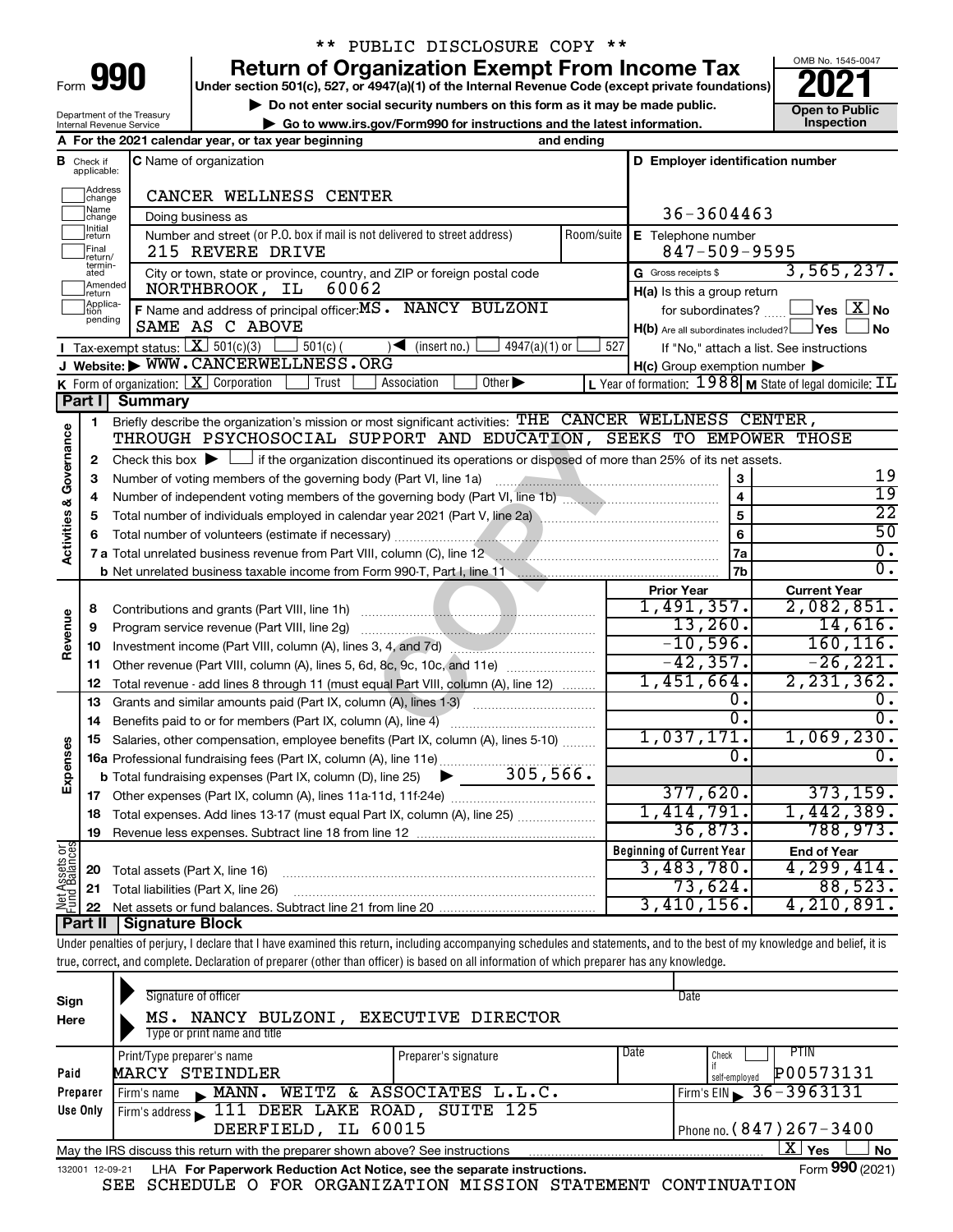| Briefly describe the organization's mission:<br>THE CANCER WELLNESS CENTER, THROUGH PSYCHOSOCIAL SUPPORT, EDUCATION<br>AND WELLNESS, SEEKS TO EMPOWER THOSE AFFECTED BY CANCER TO ENHANCE THE<br>QUALITY OF THEIR LIVES.<br>Did the organization undertake any significant program services during the year which were not listed on the<br>$\mathbf{2}$<br>$\overline{\ }$ Yes $\overline{\rm X}$ No<br>prior Form 990 or 990-EZ?<br>If "Yes," describe these new services on Schedule O.<br>$\Box$ Yes $\boxed{\mathrm{X}}$ No<br>Did the organization cease conducting, or make significant changes in how it conducts, any program services?<br>3<br>If "Yes," describe these changes on Schedule O.<br>Describe the organization's program service accomplishments for each of its three largest program services, as measured by expenses.<br>Section 501(c)(3) and 501(c)(4) organizations are required to report the amount of grants and allocations to others, the total expenses, and<br>revenue, if any, for each program service reported.<br>317, 438. including grants of \$<br>4a (Code:<br>(Expenses \$<br>) (Revenue \$<br>WELLINESS & EDUCATIONAL PROGRAMMING ENCOMPASSES A VARIETY OF CLASSES AND<br>WEEKLY CLASSES, SUCH AS YOGA, EXERCISE AND MINFULNESS, ARE AVAILABLE TO<br>HELP COPE WITH THE PHYSIOLOGICAL IMPACT OF STRESS. LECTURES AND<br>WORKSHOPS ARE OFFERED ON A VARIETY OF TOPICS TO PROVIDE A RELIABLE<br>SOURCE OF CANCER-RELATED INFORMATION. DURING 2021, 973 INDIVIDUALS WERE<br>SERVED WITH 7,816 SERVICE UNITS (CLASSES/SESSIONS/HOURS).<br>$405, 224$ · including grants of \$<br>) (Revenue \$<br>(Code:<br>(Expenses \$<br>COUNSELING SERVICES ARE AVAILABLE FROM THE CENTER'S STAFF OF CLINICAL<br>PROFESSIONALS, INCLUDING COUNSELORS, SOCIAL WORKERS AND PSYCHOLOGISTS.<br>THESE SERVICES PROVIDE A VENUE IN WHICH PEOPLE GAIN SUPPORT, LEARN AND<br>EXPAND COPING STRATEGIES AND PROCESS THE IMPACT OF A CANCER DIAGNOSIS<br>ON THEIR LIVES. DURING 2021, 520 INDIVIDUALS WERE SERVED WITH 2,807<br><b>SERVICE HOURS.</b><br>216,496.<br>) (Expenses \$<br>including grants of \$<br>) (Revenue \$<br>(Code:<br>CANCER GROUPS AT THE CENTER ARE PROFESSIONALLY<br>FACILITATED<br>AND<br>TO RECEIVE PEER SUPPORT RELATED<br>ARENA<br>TO THE<br>CANCER<br>EXPERIENCE.<br>AN<br>THROUGH THESE<br>VIRTUAL GROUPS, INDIVIDUALS ARE ABLE TO<br><b>BOLSTER AND</b><br>EXPAND SOCIAL SUPPORT, ALLOWING THEM TO<br><b>STRESS</b><br><b>COPE WITH THE</b><br><b>INSTIGATED</b><br>A CANCER DIAGNOSIS. DURING 2021,<br>353<br>INDIVIDUALS<br><b>WERE</b><br><b>SERVED</b><br><b>WITH</b><br>BY.<br>3,498 SERVICE HOURS.<br>Other program services (Describe on Schedule O.)<br>3,551. including grants of \$<br>14,616.<br>(Expenses \$<br>(Revenue \$<br>942,709.<br>Total program service expenses<br>4е<br>Form 990 (2021)<br>132002 12-09-21 |    | 36-3604463<br>CANCER WELLNESS CENTER<br>Page 2<br>Form 990 (2021)       |
|---------------------------------------------------------------------------------------------------------------------------------------------------------------------------------------------------------------------------------------------------------------------------------------------------------------------------------------------------------------------------------------------------------------------------------------------------------------------------------------------------------------------------------------------------------------------------------------------------------------------------------------------------------------------------------------------------------------------------------------------------------------------------------------------------------------------------------------------------------------------------------------------------------------------------------------------------------------------------------------------------------------------------------------------------------------------------------------------------------------------------------------------------------------------------------------------------------------------------------------------------------------------------------------------------------------------------------------------------------------------------------------------------------------------------------------------------------------------------------------------------------------------------------------------------------------------------------------------------------------------------------------------------------------------------------------------------------------------------------------------------------------------------------------------------------------------------------------------------------------------------------------------------------------------------------------------------------------------------------------------------------------------------------------------------------------------------------------------------------------------------------------------------------------------------------------------------------------------------------------------------------------------------------------------------------------------------------------------------------------------------------------------------------------------------------------------------------------------------------------------------------------------------------------------------------------------------------------------------------------------------------------------------------------------------------------------------------------------------------------------------------------------------------------------------------------------------------------------------------------------------------------|----|-------------------------------------------------------------------------|
|                                                                                                                                                                                                                                                                                                                                                                                                                                                                                                                                                                                                                                                                                                                                                                                                                                                                                                                                                                                                                                                                                                                                                                                                                                                                                                                                                                                                                                                                                                                                                                                                                                                                                                                                                                                                                                                                                                                                                                                                                                                                                                                                                                                                                                                                                                                                                                                                                                                                                                                                                                                                                                                                                                                                                                                                                                                                                       |    | Part III   Statement of Program Service Accomplishments                 |
|                                                                                                                                                                                                                                                                                                                                                                                                                                                                                                                                                                                                                                                                                                                                                                                                                                                                                                                                                                                                                                                                                                                                                                                                                                                                                                                                                                                                                                                                                                                                                                                                                                                                                                                                                                                                                                                                                                                                                                                                                                                                                                                                                                                                                                                                                                                                                                                                                                                                                                                                                                                                                                                                                                                                                                                                                                                                                       |    | $\boxed{\textbf{X}}$                                                    |
|                                                                                                                                                                                                                                                                                                                                                                                                                                                                                                                                                                                                                                                                                                                                                                                                                                                                                                                                                                                                                                                                                                                                                                                                                                                                                                                                                                                                                                                                                                                                                                                                                                                                                                                                                                                                                                                                                                                                                                                                                                                                                                                                                                                                                                                                                                                                                                                                                                                                                                                                                                                                                                                                                                                                                                                                                                                                                       | 1  |                                                                         |
|                                                                                                                                                                                                                                                                                                                                                                                                                                                                                                                                                                                                                                                                                                                                                                                                                                                                                                                                                                                                                                                                                                                                                                                                                                                                                                                                                                                                                                                                                                                                                                                                                                                                                                                                                                                                                                                                                                                                                                                                                                                                                                                                                                                                                                                                                                                                                                                                                                                                                                                                                                                                                                                                                                                                                                                                                                                                                       |    |                                                                         |
|                                                                                                                                                                                                                                                                                                                                                                                                                                                                                                                                                                                                                                                                                                                                                                                                                                                                                                                                                                                                                                                                                                                                                                                                                                                                                                                                                                                                                                                                                                                                                                                                                                                                                                                                                                                                                                                                                                                                                                                                                                                                                                                                                                                                                                                                                                                                                                                                                                                                                                                                                                                                                                                                                                                                                                                                                                                                                       |    |                                                                         |
|                                                                                                                                                                                                                                                                                                                                                                                                                                                                                                                                                                                                                                                                                                                                                                                                                                                                                                                                                                                                                                                                                                                                                                                                                                                                                                                                                                                                                                                                                                                                                                                                                                                                                                                                                                                                                                                                                                                                                                                                                                                                                                                                                                                                                                                                                                                                                                                                                                                                                                                                                                                                                                                                                                                                                                                                                                                                                       |    |                                                                         |
|                                                                                                                                                                                                                                                                                                                                                                                                                                                                                                                                                                                                                                                                                                                                                                                                                                                                                                                                                                                                                                                                                                                                                                                                                                                                                                                                                                                                                                                                                                                                                                                                                                                                                                                                                                                                                                                                                                                                                                                                                                                                                                                                                                                                                                                                                                                                                                                                                                                                                                                                                                                                                                                                                                                                                                                                                                                                                       |    |                                                                         |
|                                                                                                                                                                                                                                                                                                                                                                                                                                                                                                                                                                                                                                                                                                                                                                                                                                                                                                                                                                                                                                                                                                                                                                                                                                                                                                                                                                                                                                                                                                                                                                                                                                                                                                                                                                                                                                                                                                                                                                                                                                                                                                                                                                                                                                                                                                                                                                                                                                                                                                                                                                                                                                                                                                                                                                                                                                                                                       |    |                                                                         |
|                                                                                                                                                                                                                                                                                                                                                                                                                                                                                                                                                                                                                                                                                                                                                                                                                                                                                                                                                                                                                                                                                                                                                                                                                                                                                                                                                                                                                                                                                                                                                                                                                                                                                                                                                                                                                                                                                                                                                                                                                                                                                                                                                                                                                                                                                                                                                                                                                                                                                                                                                                                                                                                                                                                                                                                                                                                                                       |    |                                                                         |
|                                                                                                                                                                                                                                                                                                                                                                                                                                                                                                                                                                                                                                                                                                                                                                                                                                                                                                                                                                                                                                                                                                                                                                                                                                                                                                                                                                                                                                                                                                                                                                                                                                                                                                                                                                                                                                                                                                                                                                                                                                                                                                                                                                                                                                                                                                                                                                                                                                                                                                                                                                                                                                                                                                                                                                                                                                                                                       |    |                                                                         |
|                                                                                                                                                                                                                                                                                                                                                                                                                                                                                                                                                                                                                                                                                                                                                                                                                                                                                                                                                                                                                                                                                                                                                                                                                                                                                                                                                                                                                                                                                                                                                                                                                                                                                                                                                                                                                                                                                                                                                                                                                                                                                                                                                                                                                                                                                                                                                                                                                                                                                                                                                                                                                                                                                                                                                                                                                                                                                       |    |                                                                         |
|                                                                                                                                                                                                                                                                                                                                                                                                                                                                                                                                                                                                                                                                                                                                                                                                                                                                                                                                                                                                                                                                                                                                                                                                                                                                                                                                                                                                                                                                                                                                                                                                                                                                                                                                                                                                                                                                                                                                                                                                                                                                                                                                                                                                                                                                                                                                                                                                                                                                                                                                                                                                                                                                                                                                                                                                                                                                                       |    |                                                                         |
|                                                                                                                                                                                                                                                                                                                                                                                                                                                                                                                                                                                                                                                                                                                                                                                                                                                                                                                                                                                                                                                                                                                                                                                                                                                                                                                                                                                                                                                                                                                                                                                                                                                                                                                                                                                                                                                                                                                                                                                                                                                                                                                                                                                                                                                                                                                                                                                                                                                                                                                                                                                                                                                                                                                                                                                                                                                                                       |    |                                                                         |
|                                                                                                                                                                                                                                                                                                                                                                                                                                                                                                                                                                                                                                                                                                                                                                                                                                                                                                                                                                                                                                                                                                                                                                                                                                                                                                                                                                                                                                                                                                                                                                                                                                                                                                                                                                                                                                                                                                                                                                                                                                                                                                                                                                                                                                                                                                                                                                                                                                                                                                                                                                                                                                                                                                                                                                                                                                                                                       | 4  |                                                                         |
|                                                                                                                                                                                                                                                                                                                                                                                                                                                                                                                                                                                                                                                                                                                                                                                                                                                                                                                                                                                                                                                                                                                                                                                                                                                                                                                                                                                                                                                                                                                                                                                                                                                                                                                                                                                                                                                                                                                                                                                                                                                                                                                                                                                                                                                                                                                                                                                                                                                                                                                                                                                                                                                                                                                                                                                                                                                                                       |    |                                                                         |
|                                                                                                                                                                                                                                                                                                                                                                                                                                                                                                                                                                                                                                                                                                                                                                                                                                                                                                                                                                                                                                                                                                                                                                                                                                                                                                                                                                                                                                                                                                                                                                                                                                                                                                                                                                                                                                                                                                                                                                                                                                                                                                                                                                                                                                                                                                                                                                                                                                                                                                                                                                                                                                                                                                                                                                                                                                                                                       |    |                                                                         |
|                                                                                                                                                                                                                                                                                                                                                                                                                                                                                                                                                                                                                                                                                                                                                                                                                                                                                                                                                                                                                                                                                                                                                                                                                                                                                                                                                                                                                                                                                                                                                                                                                                                                                                                                                                                                                                                                                                                                                                                                                                                                                                                                                                                                                                                                                                                                                                                                                                                                                                                                                                                                                                                                                                                                                                                                                                                                                       |    |                                                                         |
|                                                                                                                                                                                                                                                                                                                                                                                                                                                                                                                                                                                                                                                                                                                                                                                                                                                                                                                                                                                                                                                                                                                                                                                                                                                                                                                                                                                                                                                                                                                                                                                                                                                                                                                                                                                                                                                                                                                                                                                                                                                                                                                                                                                                                                                                                                                                                                                                                                                                                                                                                                                                                                                                                                                                                                                                                                                                                       |    |                                                                         |
|                                                                                                                                                                                                                                                                                                                                                                                                                                                                                                                                                                                                                                                                                                                                                                                                                                                                                                                                                                                                                                                                                                                                                                                                                                                                                                                                                                                                                                                                                                                                                                                                                                                                                                                                                                                                                                                                                                                                                                                                                                                                                                                                                                                                                                                                                                                                                                                                                                                                                                                                                                                                                                                                                                                                                                                                                                                                                       |    | PRESENTATIONS TO HELP ADDRESS THE STRESS RELATED TO A CANCER DIAGNOSIS. |
|                                                                                                                                                                                                                                                                                                                                                                                                                                                                                                                                                                                                                                                                                                                                                                                                                                                                                                                                                                                                                                                                                                                                                                                                                                                                                                                                                                                                                                                                                                                                                                                                                                                                                                                                                                                                                                                                                                                                                                                                                                                                                                                                                                                                                                                                                                                                                                                                                                                                                                                                                                                                                                                                                                                                                                                                                                                                                       |    |                                                                         |
|                                                                                                                                                                                                                                                                                                                                                                                                                                                                                                                                                                                                                                                                                                                                                                                                                                                                                                                                                                                                                                                                                                                                                                                                                                                                                                                                                                                                                                                                                                                                                                                                                                                                                                                                                                                                                                                                                                                                                                                                                                                                                                                                                                                                                                                                                                                                                                                                                                                                                                                                                                                                                                                                                                                                                                                                                                                                                       |    |                                                                         |
|                                                                                                                                                                                                                                                                                                                                                                                                                                                                                                                                                                                                                                                                                                                                                                                                                                                                                                                                                                                                                                                                                                                                                                                                                                                                                                                                                                                                                                                                                                                                                                                                                                                                                                                                                                                                                                                                                                                                                                                                                                                                                                                                                                                                                                                                                                                                                                                                                                                                                                                                                                                                                                                                                                                                                                                                                                                                                       |    |                                                                         |
|                                                                                                                                                                                                                                                                                                                                                                                                                                                                                                                                                                                                                                                                                                                                                                                                                                                                                                                                                                                                                                                                                                                                                                                                                                                                                                                                                                                                                                                                                                                                                                                                                                                                                                                                                                                                                                                                                                                                                                                                                                                                                                                                                                                                                                                                                                                                                                                                                                                                                                                                                                                                                                                                                                                                                                                                                                                                                       |    |                                                                         |
|                                                                                                                                                                                                                                                                                                                                                                                                                                                                                                                                                                                                                                                                                                                                                                                                                                                                                                                                                                                                                                                                                                                                                                                                                                                                                                                                                                                                                                                                                                                                                                                                                                                                                                                                                                                                                                                                                                                                                                                                                                                                                                                                                                                                                                                                                                                                                                                                                                                                                                                                                                                                                                                                                                                                                                                                                                                                                       |    |                                                                         |
|                                                                                                                                                                                                                                                                                                                                                                                                                                                                                                                                                                                                                                                                                                                                                                                                                                                                                                                                                                                                                                                                                                                                                                                                                                                                                                                                                                                                                                                                                                                                                                                                                                                                                                                                                                                                                                                                                                                                                                                                                                                                                                                                                                                                                                                                                                                                                                                                                                                                                                                                                                                                                                                                                                                                                                                                                                                                                       |    |                                                                         |
|                                                                                                                                                                                                                                                                                                                                                                                                                                                                                                                                                                                                                                                                                                                                                                                                                                                                                                                                                                                                                                                                                                                                                                                                                                                                                                                                                                                                                                                                                                                                                                                                                                                                                                                                                                                                                                                                                                                                                                                                                                                                                                                                                                                                                                                                                                                                                                                                                                                                                                                                                                                                                                                                                                                                                                                                                                                                                       |    |                                                                         |
|                                                                                                                                                                                                                                                                                                                                                                                                                                                                                                                                                                                                                                                                                                                                                                                                                                                                                                                                                                                                                                                                                                                                                                                                                                                                                                                                                                                                                                                                                                                                                                                                                                                                                                                                                                                                                                                                                                                                                                                                                                                                                                                                                                                                                                                                                                                                                                                                                                                                                                                                                                                                                                                                                                                                                                                                                                                                                       |    |                                                                         |
|                                                                                                                                                                                                                                                                                                                                                                                                                                                                                                                                                                                                                                                                                                                                                                                                                                                                                                                                                                                                                                                                                                                                                                                                                                                                                                                                                                                                                                                                                                                                                                                                                                                                                                                                                                                                                                                                                                                                                                                                                                                                                                                                                                                                                                                                                                                                                                                                                                                                                                                                                                                                                                                                                                                                                                                                                                                                                       |    |                                                                         |
|                                                                                                                                                                                                                                                                                                                                                                                                                                                                                                                                                                                                                                                                                                                                                                                                                                                                                                                                                                                                                                                                                                                                                                                                                                                                                                                                                                                                                                                                                                                                                                                                                                                                                                                                                                                                                                                                                                                                                                                                                                                                                                                                                                                                                                                                                                                                                                                                                                                                                                                                                                                                                                                                                                                                                                                                                                                                                       |    |                                                                         |
|                                                                                                                                                                                                                                                                                                                                                                                                                                                                                                                                                                                                                                                                                                                                                                                                                                                                                                                                                                                                                                                                                                                                                                                                                                                                                                                                                                                                                                                                                                                                                                                                                                                                                                                                                                                                                                                                                                                                                                                                                                                                                                                                                                                                                                                                                                                                                                                                                                                                                                                                                                                                                                                                                                                                                                                                                                                                                       |    |                                                                         |
|                                                                                                                                                                                                                                                                                                                                                                                                                                                                                                                                                                                                                                                                                                                                                                                                                                                                                                                                                                                                                                                                                                                                                                                                                                                                                                                                                                                                                                                                                                                                                                                                                                                                                                                                                                                                                                                                                                                                                                                                                                                                                                                                                                                                                                                                                                                                                                                                                                                                                                                                                                                                                                                                                                                                                                                                                                                                                       | 4b |                                                                         |
|                                                                                                                                                                                                                                                                                                                                                                                                                                                                                                                                                                                                                                                                                                                                                                                                                                                                                                                                                                                                                                                                                                                                                                                                                                                                                                                                                                                                                                                                                                                                                                                                                                                                                                                                                                                                                                                                                                                                                                                                                                                                                                                                                                                                                                                                                                                                                                                                                                                                                                                                                                                                                                                                                                                                                                                                                                                                                       |    |                                                                         |
|                                                                                                                                                                                                                                                                                                                                                                                                                                                                                                                                                                                                                                                                                                                                                                                                                                                                                                                                                                                                                                                                                                                                                                                                                                                                                                                                                                                                                                                                                                                                                                                                                                                                                                                                                                                                                                                                                                                                                                                                                                                                                                                                                                                                                                                                                                                                                                                                                                                                                                                                                                                                                                                                                                                                                                                                                                                                                       |    |                                                                         |
|                                                                                                                                                                                                                                                                                                                                                                                                                                                                                                                                                                                                                                                                                                                                                                                                                                                                                                                                                                                                                                                                                                                                                                                                                                                                                                                                                                                                                                                                                                                                                                                                                                                                                                                                                                                                                                                                                                                                                                                                                                                                                                                                                                                                                                                                                                                                                                                                                                                                                                                                                                                                                                                                                                                                                                                                                                                                                       |    |                                                                         |
|                                                                                                                                                                                                                                                                                                                                                                                                                                                                                                                                                                                                                                                                                                                                                                                                                                                                                                                                                                                                                                                                                                                                                                                                                                                                                                                                                                                                                                                                                                                                                                                                                                                                                                                                                                                                                                                                                                                                                                                                                                                                                                                                                                                                                                                                                                                                                                                                                                                                                                                                                                                                                                                                                                                                                                                                                                                                                       |    |                                                                         |
|                                                                                                                                                                                                                                                                                                                                                                                                                                                                                                                                                                                                                                                                                                                                                                                                                                                                                                                                                                                                                                                                                                                                                                                                                                                                                                                                                                                                                                                                                                                                                                                                                                                                                                                                                                                                                                                                                                                                                                                                                                                                                                                                                                                                                                                                                                                                                                                                                                                                                                                                                                                                                                                                                                                                                                                                                                                                                       |    |                                                                         |
|                                                                                                                                                                                                                                                                                                                                                                                                                                                                                                                                                                                                                                                                                                                                                                                                                                                                                                                                                                                                                                                                                                                                                                                                                                                                                                                                                                                                                                                                                                                                                                                                                                                                                                                                                                                                                                                                                                                                                                                                                                                                                                                                                                                                                                                                                                                                                                                                                                                                                                                                                                                                                                                                                                                                                                                                                                                                                       |    |                                                                         |
|                                                                                                                                                                                                                                                                                                                                                                                                                                                                                                                                                                                                                                                                                                                                                                                                                                                                                                                                                                                                                                                                                                                                                                                                                                                                                                                                                                                                                                                                                                                                                                                                                                                                                                                                                                                                                                                                                                                                                                                                                                                                                                                                                                                                                                                                                                                                                                                                                                                                                                                                                                                                                                                                                                                                                                                                                                                                                       |    |                                                                         |
|                                                                                                                                                                                                                                                                                                                                                                                                                                                                                                                                                                                                                                                                                                                                                                                                                                                                                                                                                                                                                                                                                                                                                                                                                                                                                                                                                                                                                                                                                                                                                                                                                                                                                                                                                                                                                                                                                                                                                                                                                                                                                                                                                                                                                                                                                                                                                                                                                                                                                                                                                                                                                                                                                                                                                                                                                                                                                       |    |                                                                         |
|                                                                                                                                                                                                                                                                                                                                                                                                                                                                                                                                                                                                                                                                                                                                                                                                                                                                                                                                                                                                                                                                                                                                                                                                                                                                                                                                                                                                                                                                                                                                                                                                                                                                                                                                                                                                                                                                                                                                                                                                                                                                                                                                                                                                                                                                                                                                                                                                                                                                                                                                                                                                                                                                                                                                                                                                                                                                                       |    |                                                                         |
|                                                                                                                                                                                                                                                                                                                                                                                                                                                                                                                                                                                                                                                                                                                                                                                                                                                                                                                                                                                                                                                                                                                                                                                                                                                                                                                                                                                                                                                                                                                                                                                                                                                                                                                                                                                                                                                                                                                                                                                                                                                                                                                                                                                                                                                                                                                                                                                                                                                                                                                                                                                                                                                                                                                                                                                                                                                                                       |    |                                                                         |
|                                                                                                                                                                                                                                                                                                                                                                                                                                                                                                                                                                                                                                                                                                                                                                                                                                                                                                                                                                                                                                                                                                                                                                                                                                                                                                                                                                                                                                                                                                                                                                                                                                                                                                                                                                                                                                                                                                                                                                                                                                                                                                                                                                                                                                                                                                                                                                                                                                                                                                                                                                                                                                                                                                                                                                                                                                                                                       |    |                                                                         |
|                                                                                                                                                                                                                                                                                                                                                                                                                                                                                                                                                                                                                                                                                                                                                                                                                                                                                                                                                                                                                                                                                                                                                                                                                                                                                                                                                                                                                                                                                                                                                                                                                                                                                                                                                                                                                                                                                                                                                                                                                                                                                                                                                                                                                                                                                                                                                                                                                                                                                                                                                                                                                                                                                                                                                                                                                                                                                       |    |                                                                         |
|                                                                                                                                                                                                                                                                                                                                                                                                                                                                                                                                                                                                                                                                                                                                                                                                                                                                                                                                                                                                                                                                                                                                                                                                                                                                                                                                                                                                                                                                                                                                                                                                                                                                                                                                                                                                                                                                                                                                                                                                                                                                                                                                                                                                                                                                                                                                                                                                                                                                                                                                                                                                                                                                                                                                                                                                                                                                                       |    |                                                                         |
|                                                                                                                                                                                                                                                                                                                                                                                                                                                                                                                                                                                                                                                                                                                                                                                                                                                                                                                                                                                                                                                                                                                                                                                                                                                                                                                                                                                                                                                                                                                                                                                                                                                                                                                                                                                                                                                                                                                                                                                                                                                                                                                                                                                                                                                                                                                                                                                                                                                                                                                                                                                                                                                                                                                                                                                                                                                                                       | 4с |                                                                         |
|                                                                                                                                                                                                                                                                                                                                                                                                                                                                                                                                                                                                                                                                                                                                                                                                                                                                                                                                                                                                                                                                                                                                                                                                                                                                                                                                                                                                                                                                                                                                                                                                                                                                                                                                                                                                                                                                                                                                                                                                                                                                                                                                                                                                                                                                                                                                                                                                                                                                                                                                                                                                                                                                                                                                                                                                                                                                                       |    | PROVIDE                                                                 |
|                                                                                                                                                                                                                                                                                                                                                                                                                                                                                                                                                                                                                                                                                                                                                                                                                                                                                                                                                                                                                                                                                                                                                                                                                                                                                                                                                                                                                                                                                                                                                                                                                                                                                                                                                                                                                                                                                                                                                                                                                                                                                                                                                                                                                                                                                                                                                                                                                                                                                                                                                                                                                                                                                                                                                                                                                                                                                       |    |                                                                         |
|                                                                                                                                                                                                                                                                                                                                                                                                                                                                                                                                                                                                                                                                                                                                                                                                                                                                                                                                                                                                                                                                                                                                                                                                                                                                                                                                                                                                                                                                                                                                                                                                                                                                                                                                                                                                                                                                                                                                                                                                                                                                                                                                                                                                                                                                                                                                                                                                                                                                                                                                                                                                                                                                                                                                                                                                                                                                                       |    |                                                                         |
|                                                                                                                                                                                                                                                                                                                                                                                                                                                                                                                                                                                                                                                                                                                                                                                                                                                                                                                                                                                                                                                                                                                                                                                                                                                                                                                                                                                                                                                                                                                                                                                                                                                                                                                                                                                                                                                                                                                                                                                                                                                                                                                                                                                                                                                                                                                                                                                                                                                                                                                                                                                                                                                                                                                                                                                                                                                                                       |    |                                                                         |
|                                                                                                                                                                                                                                                                                                                                                                                                                                                                                                                                                                                                                                                                                                                                                                                                                                                                                                                                                                                                                                                                                                                                                                                                                                                                                                                                                                                                                                                                                                                                                                                                                                                                                                                                                                                                                                                                                                                                                                                                                                                                                                                                                                                                                                                                                                                                                                                                                                                                                                                                                                                                                                                                                                                                                                                                                                                                                       |    |                                                                         |
|                                                                                                                                                                                                                                                                                                                                                                                                                                                                                                                                                                                                                                                                                                                                                                                                                                                                                                                                                                                                                                                                                                                                                                                                                                                                                                                                                                                                                                                                                                                                                                                                                                                                                                                                                                                                                                                                                                                                                                                                                                                                                                                                                                                                                                                                                                                                                                                                                                                                                                                                                                                                                                                                                                                                                                                                                                                                                       |    |                                                                         |
|                                                                                                                                                                                                                                                                                                                                                                                                                                                                                                                                                                                                                                                                                                                                                                                                                                                                                                                                                                                                                                                                                                                                                                                                                                                                                                                                                                                                                                                                                                                                                                                                                                                                                                                                                                                                                                                                                                                                                                                                                                                                                                                                                                                                                                                                                                                                                                                                                                                                                                                                                                                                                                                                                                                                                                                                                                                                                       |    |                                                                         |
|                                                                                                                                                                                                                                                                                                                                                                                                                                                                                                                                                                                                                                                                                                                                                                                                                                                                                                                                                                                                                                                                                                                                                                                                                                                                                                                                                                                                                                                                                                                                                                                                                                                                                                                                                                                                                                                                                                                                                                                                                                                                                                                                                                                                                                                                                                                                                                                                                                                                                                                                                                                                                                                                                                                                                                                                                                                                                       |    |                                                                         |
|                                                                                                                                                                                                                                                                                                                                                                                                                                                                                                                                                                                                                                                                                                                                                                                                                                                                                                                                                                                                                                                                                                                                                                                                                                                                                                                                                                                                                                                                                                                                                                                                                                                                                                                                                                                                                                                                                                                                                                                                                                                                                                                                                                                                                                                                                                                                                                                                                                                                                                                                                                                                                                                                                                                                                                                                                                                                                       |    |                                                                         |
|                                                                                                                                                                                                                                                                                                                                                                                                                                                                                                                                                                                                                                                                                                                                                                                                                                                                                                                                                                                                                                                                                                                                                                                                                                                                                                                                                                                                                                                                                                                                                                                                                                                                                                                                                                                                                                                                                                                                                                                                                                                                                                                                                                                                                                                                                                                                                                                                                                                                                                                                                                                                                                                                                                                                                                                                                                                                                       |    |                                                                         |
|                                                                                                                                                                                                                                                                                                                                                                                                                                                                                                                                                                                                                                                                                                                                                                                                                                                                                                                                                                                                                                                                                                                                                                                                                                                                                                                                                                                                                                                                                                                                                                                                                                                                                                                                                                                                                                                                                                                                                                                                                                                                                                                                                                                                                                                                                                                                                                                                                                                                                                                                                                                                                                                                                                                                                                                                                                                                                       |    |                                                                         |
|                                                                                                                                                                                                                                                                                                                                                                                                                                                                                                                                                                                                                                                                                                                                                                                                                                                                                                                                                                                                                                                                                                                                                                                                                                                                                                                                                                                                                                                                                                                                                                                                                                                                                                                                                                                                                                                                                                                                                                                                                                                                                                                                                                                                                                                                                                                                                                                                                                                                                                                                                                                                                                                                                                                                                                                                                                                                                       |    |                                                                         |
|                                                                                                                                                                                                                                                                                                                                                                                                                                                                                                                                                                                                                                                                                                                                                                                                                                                                                                                                                                                                                                                                                                                                                                                                                                                                                                                                                                                                                                                                                                                                                                                                                                                                                                                                                                                                                                                                                                                                                                                                                                                                                                                                                                                                                                                                                                                                                                                                                                                                                                                                                                                                                                                                                                                                                                                                                                                                                       |    |                                                                         |
|                                                                                                                                                                                                                                                                                                                                                                                                                                                                                                                                                                                                                                                                                                                                                                                                                                                                                                                                                                                                                                                                                                                                                                                                                                                                                                                                                                                                                                                                                                                                                                                                                                                                                                                                                                                                                                                                                                                                                                                                                                                                                                                                                                                                                                                                                                                                                                                                                                                                                                                                                                                                                                                                                                                                                                                                                                                                                       | 4d |                                                                         |
|                                                                                                                                                                                                                                                                                                                                                                                                                                                                                                                                                                                                                                                                                                                                                                                                                                                                                                                                                                                                                                                                                                                                                                                                                                                                                                                                                                                                                                                                                                                                                                                                                                                                                                                                                                                                                                                                                                                                                                                                                                                                                                                                                                                                                                                                                                                                                                                                                                                                                                                                                                                                                                                                                                                                                                                                                                                                                       |    |                                                                         |
|                                                                                                                                                                                                                                                                                                                                                                                                                                                                                                                                                                                                                                                                                                                                                                                                                                                                                                                                                                                                                                                                                                                                                                                                                                                                                                                                                                                                                                                                                                                                                                                                                                                                                                                                                                                                                                                                                                                                                                                                                                                                                                                                                                                                                                                                                                                                                                                                                                                                                                                                                                                                                                                                                                                                                                                                                                                                                       |    |                                                                         |
|                                                                                                                                                                                                                                                                                                                                                                                                                                                                                                                                                                                                                                                                                                                                                                                                                                                                                                                                                                                                                                                                                                                                                                                                                                                                                                                                                                                                                                                                                                                                                                                                                                                                                                                                                                                                                                                                                                                                                                                                                                                                                                                                                                                                                                                                                                                                                                                                                                                                                                                                                                                                                                                                                                                                                                                                                                                                                       |    |                                                                         |
|                                                                                                                                                                                                                                                                                                                                                                                                                                                                                                                                                                                                                                                                                                                                                                                                                                                                                                                                                                                                                                                                                                                                                                                                                                                                                                                                                                                                                                                                                                                                                                                                                                                                                                                                                                                                                                                                                                                                                                                                                                                                                                                                                                                                                                                                                                                                                                                                                                                                                                                                                                                                                                                                                                                                                                                                                                                                                       |    |                                                                         |
|                                                                                                                                                                                                                                                                                                                                                                                                                                                                                                                                                                                                                                                                                                                                                                                                                                                                                                                                                                                                                                                                                                                                                                                                                                                                                                                                                                                                                                                                                                                                                                                                                                                                                                                                                                                                                                                                                                                                                                                                                                                                                                                                                                                                                                                                                                                                                                                                                                                                                                                                                                                                                                                                                                                                                                                                                                                                                       |    | 2                                                                       |
|                                                                                                                                                                                                                                                                                                                                                                                                                                                                                                                                                                                                                                                                                                                                                                                                                                                                                                                                                                                                                                                                                                                                                                                                                                                                                                                                                                                                                                                                                                                                                                                                                                                                                                                                                                                                                                                                                                                                                                                                                                                                                                                                                                                                                                                                                                                                                                                                                                                                                                                                                                                                                                                                                                                                                                                                                                                                                       |    | 16350507 787606 04834<br>2021.03040 CANCER WELLNESS CENTER<br>04834     |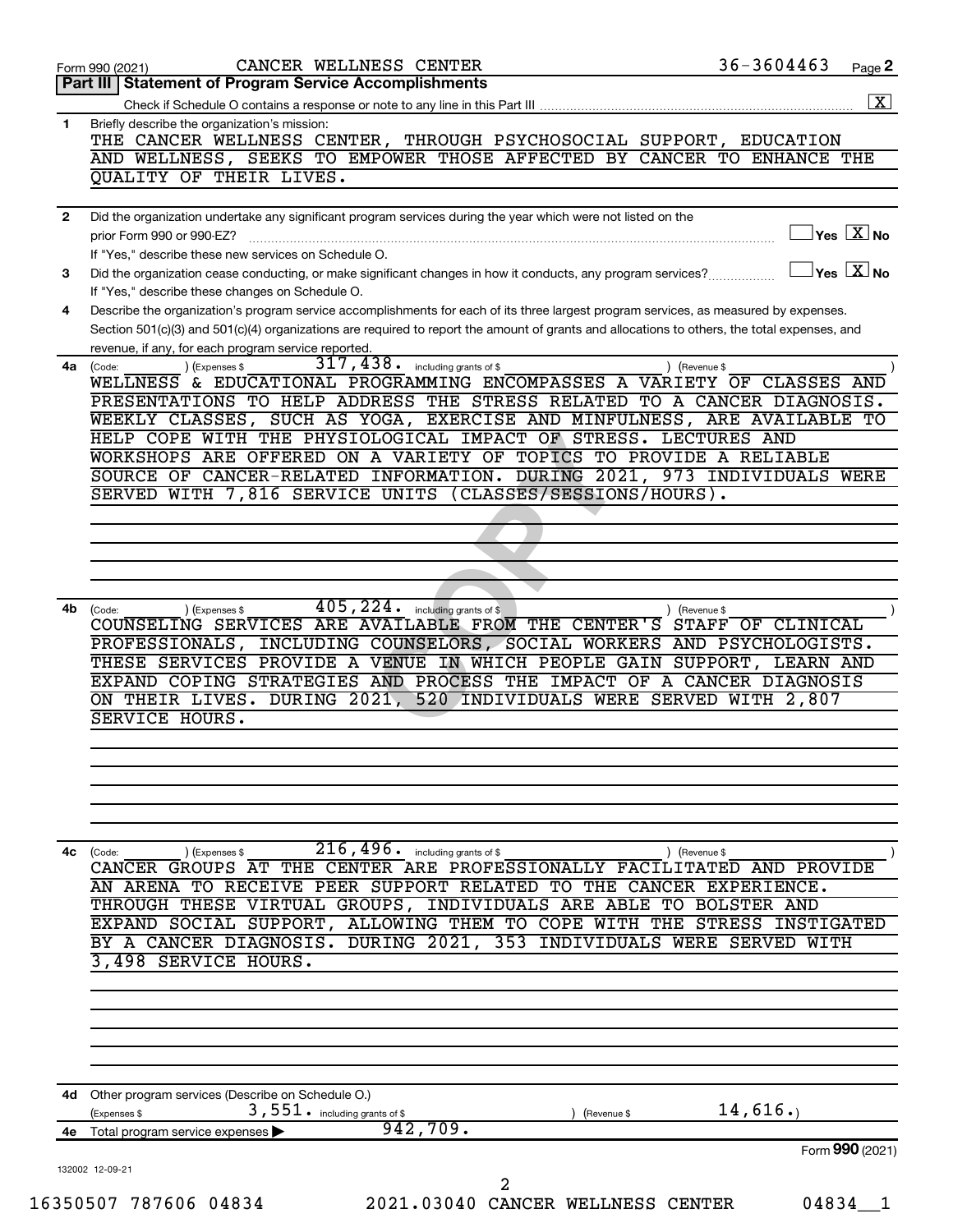Form 990 (2021)  $\qquad \qquad \qquad$  CANCER WELLNESS CENTER  $\qquad \qquad \qquad 36-3604463 \qquad \qquad$  Page **Part IV Checklist of Required Schedules**

|     |                                                                                                                                                                                                                                |                 | Yes | No                    |
|-----|--------------------------------------------------------------------------------------------------------------------------------------------------------------------------------------------------------------------------------|-----------------|-----|-----------------------|
| 1.  | Is the organization described in section 501(c)(3) or 4947(a)(1) (other than a private foundation)?                                                                                                                            |                 |     |                       |
|     | If "Yes," complete Schedule A                                                                                                                                                                                                  | 1               | x   |                       |
| 2   |                                                                                                                                                                                                                                | $\mathbf{2}$    | X   |                       |
| 3   | Did the organization engage in direct or indirect political campaign activities on behalf of or in opposition to candidates for                                                                                                |                 |     |                       |
|     | public office? If "Yes," complete Schedule C, Part I                                                                                                                                                                           | З               |     | х                     |
| 4   | Section 501(c)(3) organizations. Did the organization engage in lobbying activities, or have a section 501(h) election in effect                                                                                               |                 |     | х                     |
|     |                                                                                                                                                                                                                                | 4               |     |                       |
| 5   | Is the organization a section 501(c)(4), 501(c)(5), or 501(c)(6) organization that receives membership dues, assessments, or                                                                                                   | 5               |     | х                     |
| 6   | Did the organization maintain any donor advised funds or any similar funds or accounts for which donors have the right to                                                                                                      |                 |     |                       |
|     | provide advice on the distribution or investment of amounts in such funds or accounts? If "Yes," complete Schedule D, Part I                                                                                                   | 6               |     | х                     |
| 7   | Did the organization receive or hold a conservation easement, including easements to preserve open space,                                                                                                                      |                 |     |                       |
|     |                                                                                                                                                                                                                                | $\overline{7}$  |     | х                     |
| 8   | Did the organization maintain collections of works of art, historical treasures, or other similar assets? If "Yes," complete                                                                                                   |                 |     |                       |
|     |                                                                                                                                                                                                                                | 8               |     | х                     |
| 9   | Did the organization report an amount in Part X, line 21, for escrow or custodial account liability, serve as a custodian for                                                                                                  |                 |     |                       |
|     | amounts not listed in Part X; or provide credit counseling, debt management, credit repair, or debt negotiation services?                                                                                                      |                 |     |                       |
|     |                                                                                                                                                                                                                                | 9               |     | x                     |
| 10  | Did the organization, directly or through a related organization, hold assets in donor-restricted endowments                                                                                                                   |                 |     |                       |
|     |                                                                                                                                                                                                                                | 10              | x   |                       |
| 11  | If the organization's answer to any of the following questions is "Yes," then complete Schedule D, Parts VI, VII, VIII, IX, or X,                                                                                              |                 |     |                       |
|     | as applicable.                                                                                                                                                                                                                 |                 |     |                       |
|     | a Did the organization report an amount for land, buildings, and equipment in Part X, line 10? If "Yes," complete Schedule D,                                                                                                  |                 |     |                       |
|     | Part VI                                                                                                                                                                                                                        | 11a             | х   |                       |
|     | <b>b</b> Did the organization report an amount for investments - other securities in Part X, line 12, that is 5% or more of its total                                                                                          |                 |     | x                     |
|     | c Did the organization report an amount for investments - program related in Part X, line 13, that is 5% or more of its total                                                                                                  | 11 <sub>b</sub> |     |                       |
|     |                                                                                                                                                                                                                                | 11c             |     | x                     |
|     | d Did the organization report an amount for other assets in Part X, line 15, that is 5% or more of its total assets reported in                                                                                                |                 |     |                       |
|     | Part X, line 16? If "Yes," complete Schedule D, Part IX [11] manufactures contains an according to the 16? If "Yes," complete Schedule D, Part IX [11] manufactures contains and the 167 minutes of the 167 minutes of the 167 | 11d             | х   |                       |
|     |                                                                                                                                                                                                                                | 11e             |     | х                     |
| f   | Did the organization's separate or consolidated financial statements for the tax year include a footnote that addresses                                                                                                        |                 |     |                       |
|     | the organization's liability for uncertain tax positions under FIN 48 (ASC 740)? If "Yes," complete Schedule D, Part X                                                                                                         | 11f             | х   |                       |
|     | 12a Did the organization obtain separate, independent audited financial statements for the tax year? If "Yes," complete                                                                                                        |                 |     |                       |
|     |                                                                                                                                                                                                                                | 12a             | х   |                       |
|     | <b>b</b> Was the organization included in consolidated, independent audited financial statements for the tax year?                                                                                                             |                 |     |                       |
|     | If "Yes," and if the organization answered "No" to line 12a, then completing Schedule D, Parts XI and XII is optional                                                                                                          | 12 <sub>b</sub> |     | х                     |
| 13  |                                                                                                                                                                                                                                | 13              |     | $\overline{\text{x}}$ |
| 14a |                                                                                                                                                                                                                                | 14a             |     | x                     |
| b   | Did the organization have aggregate revenues or expenses of more than \$10,000 from grantmaking, fundraising, business,                                                                                                        |                 |     |                       |
|     | investment, and program service activities outside the United States, or aggregate foreign investments valued at \$100,000                                                                                                     |                 |     | х                     |
|     |                                                                                                                                                                                                                                | 14b             |     |                       |
| 15  | Did the organization report on Part IX, column (A), line 3, more than \$5,000 of grants or other assistance to or for any                                                                                                      | 15              |     | х                     |
| 16  | Did the organization report on Part IX, column (A), line 3, more than \$5,000 of aggregate grants or other assistance to                                                                                                       |                 |     |                       |
|     |                                                                                                                                                                                                                                | 16              |     | х                     |
| 17  | Did the organization report a total of more than \$15,000 of expenses for professional fundraising services on Part IX,                                                                                                        |                 |     |                       |
|     |                                                                                                                                                                                                                                | 17              |     | х                     |
| 18  | Did the organization report more than \$15,000 total of fundraising event gross income and contributions on Part VIII, lines                                                                                                   |                 |     |                       |
|     |                                                                                                                                                                                                                                | 18              | х   |                       |
| 19  | Did the organization report more than \$15,000 of gross income from gaming activities on Part VIII, line 9a? If "Yes,"                                                                                                         |                 |     |                       |
|     |                                                                                                                                                                                                                                | 19              | х   |                       |
| 20a |                                                                                                                                                                                                                                | 20a             |     | x                     |
| b   |                                                                                                                                                                                                                                | 20 <sub>b</sub> |     |                       |
| 21  | Did the organization report more than \$5,000 of grants or other assistance to any domestic organization or                                                                                                                    |                 |     |                       |
|     |                                                                                                                                                                                                                                | 21              |     | х                     |
|     | 132003 12-09-21                                                                                                                                                                                                                |                 |     | Form 990 (2021)       |

16350507 787606 04834 2021.03040 CANCER WELLNESS CENTER 04834\_\_1

3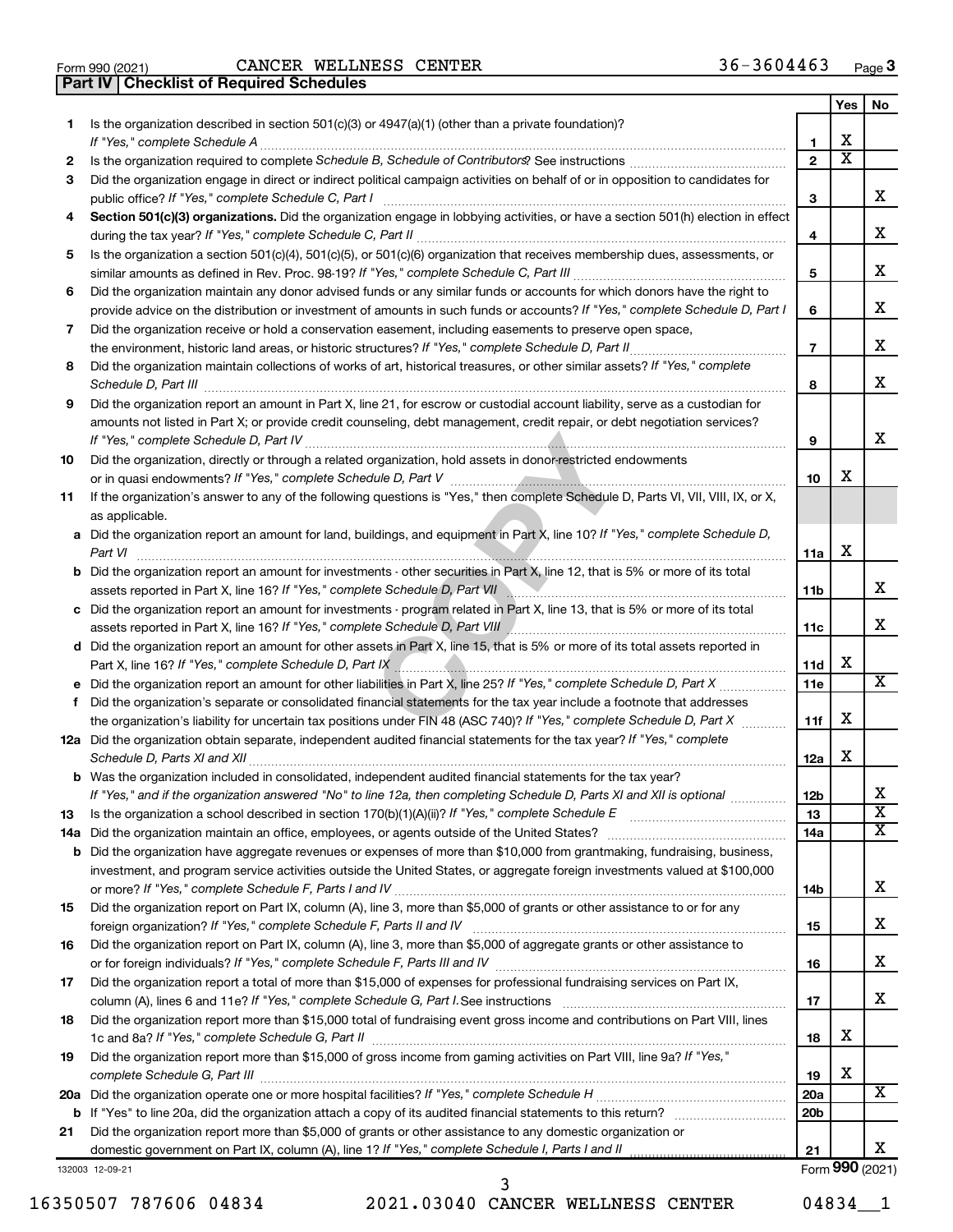|  | Form 990 (2021) |
|--|-----------------|
|  |                 |

*(continued)* **Part IV Checklist of Required Schedules**

| Did the organization report more than \$5,000 of grants or other assistance to or for domestic individuals on<br>22<br>x<br>22<br>Did the organization answer "Yes" to Part VII, Section A, line 3, 4, or 5, about compensation of the organization's current<br>23<br>and former officers, directors, trustees, key employees, and highest compensated employees? If "Yes," complete<br>x<br>23<br>24a Did the organization have a tax-exempt bond issue with an outstanding principal amount of more than \$100,000 as of the<br>last day of the year, that was issued after December 31, 2002? If "Yes," answer lines 24b through 24d and complete<br>x<br>24a<br>24 <sub>b</sub><br>c Did the organization maintain an escrow account other than a refunding escrow at any time during the year to defease<br>24c<br>24d<br>25a Section 501(c)(3), 501(c)(4), and 501(c)(29) organizations. Did the organization engage in an excess benefit<br>x<br>25a<br><b>b</b> Is the organization aware that it engaged in an excess benefit transaction with a disqualified person in a prior year, and<br>that the transaction has not been reported on any of the organization's prior Forms 990 or 990-EZ? If "Yes," complete<br>x<br>Schedule L, Part I<br>25 <sub>b</sub><br>Did the organization report any amount on Part X, line 5 or 22, for receivables from or payables to any current<br>26<br>or former officer, director, trustee, key employee, creator or founder, substantial contributor, or 35%<br>x<br>26<br>Did the organization provide a grant or other assistance to any current or former officer, director, trustee, key employee,<br>27<br>creator or founder, substantial contributor or employee thereof, a grant selection committee member, or to a 35% controlled<br>x<br>entity (including an employee thereof) or family member of any of these persons? If "Yes," complete Schedule L, Part III<br>27<br>Was the organization a party to a business transaction with one of the following parties (see the Schedule L, Part IV,<br>28<br>instructions for applicable filing thresholds, conditions, and exceptions):<br>a A current or former officer, director, trustee, key employee, creator or founder, or substantial contributor? If<br>х<br>28a<br>$\overline{\mathtt{x}}$<br>28b<br>c A 35% controlled entity of one or more individuals and/or organizations described in line 28a or 28b?/f<br>х<br>28c<br>$\overline{\mathtt{x}}$<br>29<br>29<br>Did the organization receive contributions of art, historical treasures, or other similar assets, or qualified conservation<br>30<br>х<br>30<br>$\overline{\mathtt{x}}$<br>Did the organization liquidate, terminate, or dissolve and cease operations? If "Yes," complete Schedule N, Part I<br>31<br>31<br>Did the organization sell, exchange, dispose of, or transfer more than 25% of its net assets? If "Yes," complete<br>32<br>х<br>32<br>Did the organization own 100% of an entity disregarded as separate from the organization under Regulations<br>33<br>X<br>33<br>Was the organization related to any tax-exempt or taxable entity? If "Yes," complete Schedule R, Part II, III, or IV, and<br>34<br>х<br>Part V, line 1<br>34<br>$\overline{\mathtt{x}}$<br>35a Did the organization have a controlled entity within the meaning of section 512(b)(13)?<br>35a<br>b If "Yes" to line 35a, did the organization receive any payment from or engage in any transaction with a controlled entity<br>35 <sub>b</sub><br>Section 501(c)(3) organizations. Did the organization make any transfers to an exempt non-charitable related organization?<br>36<br>X<br>36<br>Did the organization conduct more than 5% of its activities through an entity that is not a related organization<br>37<br>x<br>37<br>Did the organization complete Schedule O and provide explanations on Schedule O for Part VI, lines 11b and 19?<br>38<br>X<br>38<br><b>Part V</b><br>No<br><b>Yes</b><br>22<br>1a<br>b Enter the number of Forms W-2G included on line 1a. Enter -0- if not applicable<br>1b<br>c Did the organization comply with backup withholding rules for reportable payments to vendors and reportable gaming<br>X<br>1c<br>Form 990 (2021)<br>132004 12-09-21<br>4 |  | Yes | No |
|------------------------------------------------------------------------------------------------------------------------------------------------------------------------------------------------------------------------------------------------------------------------------------------------------------------------------------------------------------------------------------------------------------------------------------------------------------------------------------------------------------------------------------------------------------------------------------------------------------------------------------------------------------------------------------------------------------------------------------------------------------------------------------------------------------------------------------------------------------------------------------------------------------------------------------------------------------------------------------------------------------------------------------------------------------------------------------------------------------------------------------------------------------------------------------------------------------------------------------------------------------------------------------------------------------------------------------------------------------------------------------------------------------------------------------------------------------------------------------------------------------------------------------------------------------------------------------------------------------------------------------------------------------------------------------------------------------------------------------------------------------------------------------------------------------------------------------------------------------------------------------------------------------------------------------------------------------------------------------------------------------------------------------------------------------------------------------------------------------------------------------------------------------------------------------------------------------------------------------------------------------------------------------------------------------------------------------------------------------------------------------------------------------------------------------------------------------------------------------------------------------------------------------------------------------------------------------------------------------------------------------------------------------------------------------------------------------------------------------------------------------------------------------------------------------------------------------------------------------------------------------------------------------------------------------------------------------------------------------------------------------------------------------------------------------------------------------------------------------------------------------------------------------------------------------------------------------------------------------------------------------------------------------------------------------------------------------------------------------------------------------------------------------------------------------------------------------------------------------------------------------------------------------------------------------------------------------------------------------------------------------------------------------------------------------------------------------------------------------------------------------------------------------------------------------------------------------------------------------------------------------------------------------------------------------------------------------------------------------------------------------------------------------------------------------------------------------------------------------------------------------------------------------------------------------------------------------------------------------------------------------------------------|--|-----|----|
|                                                                                                                                                                                                                                                                                                                                                                                                                                                                                                                                                                                                                                                                                                                                                                                                                                                                                                                                                                                                                                                                                                                                                                                                                                                                                                                                                                                                                                                                                                                                                                                                                                                                                                                                                                                                                                                                                                                                                                                                                                                                                                                                                                                                                                                                                                                                                                                                                                                                                                                                                                                                                                                                                                                                                                                                                                                                                                                                                                                                                                                                                                                                                                                                                                                                                                                                                                                                                                                                                                                                                                                                                                                                                                                                                                                                                                                                                                                                                                                                                                                                                                                                                                                                                                                                              |  |     |    |
|                                                                                                                                                                                                                                                                                                                                                                                                                                                                                                                                                                                                                                                                                                                                                                                                                                                                                                                                                                                                                                                                                                                                                                                                                                                                                                                                                                                                                                                                                                                                                                                                                                                                                                                                                                                                                                                                                                                                                                                                                                                                                                                                                                                                                                                                                                                                                                                                                                                                                                                                                                                                                                                                                                                                                                                                                                                                                                                                                                                                                                                                                                                                                                                                                                                                                                                                                                                                                                                                                                                                                                                                                                                                                                                                                                                                                                                                                                                                                                                                                                                                                                                                                                                                                                                                              |  |     |    |
|                                                                                                                                                                                                                                                                                                                                                                                                                                                                                                                                                                                                                                                                                                                                                                                                                                                                                                                                                                                                                                                                                                                                                                                                                                                                                                                                                                                                                                                                                                                                                                                                                                                                                                                                                                                                                                                                                                                                                                                                                                                                                                                                                                                                                                                                                                                                                                                                                                                                                                                                                                                                                                                                                                                                                                                                                                                                                                                                                                                                                                                                                                                                                                                                                                                                                                                                                                                                                                                                                                                                                                                                                                                                                                                                                                                                                                                                                                                                                                                                                                                                                                                                                                                                                                                                              |  |     |    |
|                                                                                                                                                                                                                                                                                                                                                                                                                                                                                                                                                                                                                                                                                                                                                                                                                                                                                                                                                                                                                                                                                                                                                                                                                                                                                                                                                                                                                                                                                                                                                                                                                                                                                                                                                                                                                                                                                                                                                                                                                                                                                                                                                                                                                                                                                                                                                                                                                                                                                                                                                                                                                                                                                                                                                                                                                                                                                                                                                                                                                                                                                                                                                                                                                                                                                                                                                                                                                                                                                                                                                                                                                                                                                                                                                                                                                                                                                                                                                                                                                                                                                                                                                                                                                                                                              |  |     |    |
|                                                                                                                                                                                                                                                                                                                                                                                                                                                                                                                                                                                                                                                                                                                                                                                                                                                                                                                                                                                                                                                                                                                                                                                                                                                                                                                                                                                                                                                                                                                                                                                                                                                                                                                                                                                                                                                                                                                                                                                                                                                                                                                                                                                                                                                                                                                                                                                                                                                                                                                                                                                                                                                                                                                                                                                                                                                                                                                                                                                                                                                                                                                                                                                                                                                                                                                                                                                                                                                                                                                                                                                                                                                                                                                                                                                                                                                                                                                                                                                                                                                                                                                                                                                                                                                                              |  |     |    |
|                                                                                                                                                                                                                                                                                                                                                                                                                                                                                                                                                                                                                                                                                                                                                                                                                                                                                                                                                                                                                                                                                                                                                                                                                                                                                                                                                                                                                                                                                                                                                                                                                                                                                                                                                                                                                                                                                                                                                                                                                                                                                                                                                                                                                                                                                                                                                                                                                                                                                                                                                                                                                                                                                                                                                                                                                                                                                                                                                                                                                                                                                                                                                                                                                                                                                                                                                                                                                                                                                                                                                                                                                                                                                                                                                                                                                                                                                                                                                                                                                                                                                                                                                                                                                                                                              |  |     |    |
|                                                                                                                                                                                                                                                                                                                                                                                                                                                                                                                                                                                                                                                                                                                                                                                                                                                                                                                                                                                                                                                                                                                                                                                                                                                                                                                                                                                                                                                                                                                                                                                                                                                                                                                                                                                                                                                                                                                                                                                                                                                                                                                                                                                                                                                                                                                                                                                                                                                                                                                                                                                                                                                                                                                                                                                                                                                                                                                                                                                                                                                                                                                                                                                                                                                                                                                                                                                                                                                                                                                                                                                                                                                                                                                                                                                                                                                                                                                                                                                                                                                                                                                                                                                                                                                                              |  |     |    |
|                                                                                                                                                                                                                                                                                                                                                                                                                                                                                                                                                                                                                                                                                                                                                                                                                                                                                                                                                                                                                                                                                                                                                                                                                                                                                                                                                                                                                                                                                                                                                                                                                                                                                                                                                                                                                                                                                                                                                                                                                                                                                                                                                                                                                                                                                                                                                                                                                                                                                                                                                                                                                                                                                                                                                                                                                                                                                                                                                                                                                                                                                                                                                                                                                                                                                                                                                                                                                                                                                                                                                                                                                                                                                                                                                                                                                                                                                                                                                                                                                                                                                                                                                                                                                                                                              |  |     |    |
|                                                                                                                                                                                                                                                                                                                                                                                                                                                                                                                                                                                                                                                                                                                                                                                                                                                                                                                                                                                                                                                                                                                                                                                                                                                                                                                                                                                                                                                                                                                                                                                                                                                                                                                                                                                                                                                                                                                                                                                                                                                                                                                                                                                                                                                                                                                                                                                                                                                                                                                                                                                                                                                                                                                                                                                                                                                                                                                                                                                                                                                                                                                                                                                                                                                                                                                                                                                                                                                                                                                                                                                                                                                                                                                                                                                                                                                                                                                                                                                                                                                                                                                                                                                                                                                                              |  |     |    |
|                                                                                                                                                                                                                                                                                                                                                                                                                                                                                                                                                                                                                                                                                                                                                                                                                                                                                                                                                                                                                                                                                                                                                                                                                                                                                                                                                                                                                                                                                                                                                                                                                                                                                                                                                                                                                                                                                                                                                                                                                                                                                                                                                                                                                                                                                                                                                                                                                                                                                                                                                                                                                                                                                                                                                                                                                                                                                                                                                                                                                                                                                                                                                                                                                                                                                                                                                                                                                                                                                                                                                                                                                                                                                                                                                                                                                                                                                                                                                                                                                                                                                                                                                                                                                                                                              |  |     |    |
|                                                                                                                                                                                                                                                                                                                                                                                                                                                                                                                                                                                                                                                                                                                                                                                                                                                                                                                                                                                                                                                                                                                                                                                                                                                                                                                                                                                                                                                                                                                                                                                                                                                                                                                                                                                                                                                                                                                                                                                                                                                                                                                                                                                                                                                                                                                                                                                                                                                                                                                                                                                                                                                                                                                                                                                                                                                                                                                                                                                                                                                                                                                                                                                                                                                                                                                                                                                                                                                                                                                                                                                                                                                                                                                                                                                                                                                                                                                                                                                                                                                                                                                                                                                                                                                                              |  |     |    |
|                                                                                                                                                                                                                                                                                                                                                                                                                                                                                                                                                                                                                                                                                                                                                                                                                                                                                                                                                                                                                                                                                                                                                                                                                                                                                                                                                                                                                                                                                                                                                                                                                                                                                                                                                                                                                                                                                                                                                                                                                                                                                                                                                                                                                                                                                                                                                                                                                                                                                                                                                                                                                                                                                                                                                                                                                                                                                                                                                                                                                                                                                                                                                                                                                                                                                                                                                                                                                                                                                                                                                                                                                                                                                                                                                                                                                                                                                                                                                                                                                                                                                                                                                                                                                                                                              |  |     |    |
|                                                                                                                                                                                                                                                                                                                                                                                                                                                                                                                                                                                                                                                                                                                                                                                                                                                                                                                                                                                                                                                                                                                                                                                                                                                                                                                                                                                                                                                                                                                                                                                                                                                                                                                                                                                                                                                                                                                                                                                                                                                                                                                                                                                                                                                                                                                                                                                                                                                                                                                                                                                                                                                                                                                                                                                                                                                                                                                                                                                                                                                                                                                                                                                                                                                                                                                                                                                                                                                                                                                                                                                                                                                                                                                                                                                                                                                                                                                                                                                                                                                                                                                                                                                                                                                                              |  |     |    |
|                                                                                                                                                                                                                                                                                                                                                                                                                                                                                                                                                                                                                                                                                                                                                                                                                                                                                                                                                                                                                                                                                                                                                                                                                                                                                                                                                                                                                                                                                                                                                                                                                                                                                                                                                                                                                                                                                                                                                                                                                                                                                                                                                                                                                                                                                                                                                                                                                                                                                                                                                                                                                                                                                                                                                                                                                                                                                                                                                                                                                                                                                                                                                                                                                                                                                                                                                                                                                                                                                                                                                                                                                                                                                                                                                                                                                                                                                                                                                                                                                                                                                                                                                                                                                                                                              |  |     |    |
|                                                                                                                                                                                                                                                                                                                                                                                                                                                                                                                                                                                                                                                                                                                                                                                                                                                                                                                                                                                                                                                                                                                                                                                                                                                                                                                                                                                                                                                                                                                                                                                                                                                                                                                                                                                                                                                                                                                                                                                                                                                                                                                                                                                                                                                                                                                                                                                                                                                                                                                                                                                                                                                                                                                                                                                                                                                                                                                                                                                                                                                                                                                                                                                                                                                                                                                                                                                                                                                                                                                                                                                                                                                                                                                                                                                                                                                                                                                                                                                                                                                                                                                                                                                                                                                                              |  |     |    |
|                                                                                                                                                                                                                                                                                                                                                                                                                                                                                                                                                                                                                                                                                                                                                                                                                                                                                                                                                                                                                                                                                                                                                                                                                                                                                                                                                                                                                                                                                                                                                                                                                                                                                                                                                                                                                                                                                                                                                                                                                                                                                                                                                                                                                                                                                                                                                                                                                                                                                                                                                                                                                                                                                                                                                                                                                                                                                                                                                                                                                                                                                                                                                                                                                                                                                                                                                                                                                                                                                                                                                                                                                                                                                                                                                                                                                                                                                                                                                                                                                                                                                                                                                                                                                                                                              |  |     |    |
|                                                                                                                                                                                                                                                                                                                                                                                                                                                                                                                                                                                                                                                                                                                                                                                                                                                                                                                                                                                                                                                                                                                                                                                                                                                                                                                                                                                                                                                                                                                                                                                                                                                                                                                                                                                                                                                                                                                                                                                                                                                                                                                                                                                                                                                                                                                                                                                                                                                                                                                                                                                                                                                                                                                                                                                                                                                                                                                                                                                                                                                                                                                                                                                                                                                                                                                                                                                                                                                                                                                                                                                                                                                                                                                                                                                                                                                                                                                                                                                                                                                                                                                                                                                                                                                                              |  |     |    |
|                                                                                                                                                                                                                                                                                                                                                                                                                                                                                                                                                                                                                                                                                                                                                                                                                                                                                                                                                                                                                                                                                                                                                                                                                                                                                                                                                                                                                                                                                                                                                                                                                                                                                                                                                                                                                                                                                                                                                                                                                                                                                                                                                                                                                                                                                                                                                                                                                                                                                                                                                                                                                                                                                                                                                                                                                                                                                                                                                                                                                                                                                                                                                                                                                                                                                                                                                                                                                                                                                                                                                                                                                                                                                                                                                                                                                                                                                                                                                                                                                                                                                                                                                                                                                                                                              |  |     |    |
|                                                                                                                                                                                                                                                                                                                                                                                                                                                                                                                                                                                                                                                                                                                                                                                                                                                                                                                                                                                                                                                                                                                                                                                                                                                                                                                                                                                                                                                                                                                                                                                                                                                                                                                                                                                                                                                                                                                                                                                                                                                                                                                                                                                                                                                                                                                                                                                                                                                                                                                                                                                                                                                                                                                                                                                                                                                                                                                                                                                                                                                                                                                                                                                                                                                                                                                                                                                                                                                                                                                                                                                                                                                                                                                                                                                                                                                                                                                                                                                                                                                                                                                                                                                                                                                                              |  |     |    |
|                                                                                                                                                                                                                                                                                                                                                                                                                                                                                                                                                                                                                                                                                                                                                                                                                                                                                                                                                                                                                                                                                                                                                                                                                                                                                                                                                                                                                                                                                                                                                                                                                                                                                                                                                                                                                                                                                                                                                                                                                                                                                                                                                                                                                                                                                                                                                                                                                                                                                                                                                                                                                                                                                                                                                                                                                                                                                                                                                                                                                                                                                                                                                                                                                                                                                                                                                                                                                                                                                                                                                                                                                                                                                                                                                                                                                                                                                                                                                                                                                                                                                                                                                                                                                                                                              |  |     |    |
|                                                                                                                                                                                                                                                                                                                                                                                                                                                                                                                                                                                                                                                                                                                                                                                                                                                                                                                                                                                                                                                                                                                                                                                                                                                                                                                                                                                                                                                                                                                                                                                                                                                                                                                                                                                                                                                                                                                                                                                                                                                                                                                                                                                                                                                                                                                                                                                                                                                                                                                                                                                                                                                                                                                                                                                                                                                                                                                                                                                                                                                                                                                                                                                                                                                                                                                                                                                                                                                                                                                                                                                                                                                                                                                                                                                                                                                                                                                                                                                                                                                                                                                                                                                                                                                                              |  |     |    |
|                                                                                                                                                                                                                                                                                                                                                                                                                                                                                                                                                                                                                                                                                                                                                                                                                                                                                                                                                                                                                                                                                                                                                                                                                                                                                                                                                                                                                                                                                                                                                                                                                                                                                                                                                                                                                                                                                                                                                                                                                                                                                                                                                                                                                                                                                                                                                                                                                                                                                                                                                                                                                                                                                                                                                                                                                                                                                                                                                                                                                                                                                                                                                                                                                                                                                                                                                                                                                                                                                                                                                                                                                                                                                                                                                                                                                                                                                                                                                                                                                                                                                                                                                                                                                                                                              |  |     |    |
|                                                                                                                                                                                                                                                                                                                                                                                                                                                                                                                                                                                                                                                                                                                                                                                                                                                                                                                                                                                                                                                                                                                                                                                                                                                                                                                                                                                                                                                                                                                                                                                                                                                                                                                                                                                                                                                                                                                                                                                                                                                                                                                                                                                                                                                                                                                                                                                                                                                                                                                                                                                                                                                                                                                                                                                                                                                                                                                                                                                                                                                                                                                                                                                                                                                                                                                                                                                                                                                                                                                                                                                                                                                                                                                                                                                                                                                                                                                                                                                                                                                                                                                                                                                                                                                                              |  |     |    |
|                                                                                                                                                                                                                                                                                                                                                                                                                                                                                                                                                                                                                                                                                                                                                                                                                                                                                                                                                                                                                                                                                                                                                                                                                                                                                                                                                                                                                                                                                                                                                                                                                                                                                                                                                                                                                                                                                                                                                                                                                                                                                                                                                                                                                                                                                                                                                                                                                                                                                                                                                                                                                                                                                                                                                                                                                                                                                                                                                                                                                                                                                                                                                                                                                                                                                                                                                                                                                                                                                                                                                                                                                                                                                                                                                                                                                                                                                                                                                                                                                                                                                                                                                                                                                                                                              |  |     |    |
|                                                                                                                                                                                                                                                                                                                                                                                                                                                                                                                                                                                                                                                                                                                                                                                                                                                                                                                                                                                                                                                                                                                                                                                                                                                                                                                                                                                                                                                                                                                                                                                                                                                                                                                                                                                                                                                                                                                                                                                                                                                                                                                                                                                                                                                                                                                                                                                                                                                                                                                                                                                                                                                                                                                                                                                                                                                                                                                                                                                                                                                                                                                                                                                                                                                                                                                                                                                                                                                                                                                                                                                                                                                                                                                                                                                                                                                                                                                                                                                                                                                                                                                                                                                                                                                                              |  |     |    |
|                                                                                                                                                                                                                                                                                                                                                                                                                                                                                                                                                                                                                                                                                                                                                                                                                                                                                                                                                                                                                                                                                                                                                                                                                                                                                                                                                                                                                                                                                                                                                                                                                                                                                                                                                                                                                                                                                                                                                                                                                                                                                                                                                                                                                                                                                                                                                                                                                                                                                                                                                                                                                                                                                                                                                                                                                                                                                                                                                                                                                                                                                                                                                                                                                                                                                                                                                                                                                                                                                                                                                                                                                                                                                                                                                                                                                                                                                                                                                                                                                                                                                                                                                                                                                                                                              |  |     |    |
|                                                                                                                                                                                                                                                                                                                                                                                                                                                                                                                                                                                                                                                                                                                                                                                                                                                                                                                                                                                                                                                                                                                                                                                                                                                                                                                                                                                                                                                                                                                                                                                                                                                                                                                                                                                                                                                                                                                                                                                                                                                                                                                                                                                                                                                                                                                                                                                                                                                                                                                                                                                                                                                                                                                                                                                                                                                                                                                                                                                                                                                                                                                                                                                                                                                                                                                                                                                                                                                                                                                                                                                                                                                                                                                                                                                                                                                                                                                                                                                                                                                                                                                                                                                                                                                                              |  |     |    |
|                                                                                                                                                                                                                                                                                                                                                                                                                                                                                                                                                                                                                                                                                                                                                                                                                                                                                                                                                                                                                                                                                                                                                                                                                                                                                                                                                                                                                                                                                                                                                                                                                                                                                                                                                                                                                                                                                                                                                                                                                                                                                                                                                                                                                                                                                                                                                                                                                                                                                                                                                                                                                                                                                                                                                                                                                                                                                                                                                                                                                                                                                                                                                                                                                                                                                                                                                                                                                                                                                                                                                                                                                                                                                                                                                                                                                                                                                                                                                                                                                                                                                                                                                                                                                                                                              |  |     |    |
|                                                                                                                                                                                                                                                                                                                                                                                                                                                                                                                                                                                                                                                                                                                                                                                                                                                                                                                                                                                                                                                                                                                                                                                                                                                                                                                                                                                                                                                                                                                                                                                                                                                                                                                                                                                                                                                                                                                                                                                                                                                                                                                                                                                                                                                                                                                                                                                                                                                                                                                                                                                                                                                                                                                                                                                                                                                                                                                                                                                                                                                                                                                                                                                                                                                                                                                                                                                                                                                                                                                                                                                                                                                                                                                                                                                                                                                                                                                                                                                                                                                                                                                                                                                                                                                                              |  |     |    |
|                                                                                                                                                                                                                                                                                                                                                                                                                                                                                                                                                                                                                                                                                                                                                                                                                                                                                                                                                                                                                                                                                                                                                                                                                                                                                                                                                                                                                                                                                                                                                                                                                                                                                                                                                                                                                                                                                                                                                                                                                                                                                                                                                                                                                                                                                                                                                                                                                                                                                                                                                                                                                                                                                                                                                                                                                                                                                                                                                                                                                                                                                                                                                                                                                                                                                                                                                                                                                                                                                                                                                                                                                                                                                                                                                                                                                                                                                                                                                                                                                                                                                                                                                                                                                                                                              |  |     |    |
|                                                                                                                                                                                                                                                                                                                                                                                                                                                                                                                                                                                                                                                                                                                                                                                                                                                                                                                                                                                                                                                                                                                                                                                                                                                                                                                                                                                                                                                                                                                                                                                                                                                                                                                                                                                                                                                                                                                                                                                                                                                                                                                                                                                                                                                                                                                                                                                                                                                                                                                                                                                                                                                                                                                                                                                                                                                                                                                                                                                                                                                                                                                                                                                                                                                                                                                                                                                                                                                                                                                                                                                                                                                                                                                                                                                                                                                                                                                                                                                                                                                                                                                                                                                                                                                                              |  |     |    |
|                                                                                                                                                                                                                                                                                                                                                                                                                                                                                                                                                                                                                                                                                                                                                                                                                                                                                                                                                                                                                                                                                                                                                                                                                                                                                                                                                                                                                                                                                                                                                                                                                                                                                                                                                                                                                                                                                                                                                                                                                                                                                                                                                                                                                                                                                                                                                                                                                                                                                                                                                                                                                                                                                                                                                                                                                                                                                                                                                                                                                                                                                                                                                                                                                                                                                                                                                                                                                                                                                                                                                                                                                                                                                                                                                                                                                                                                                                                                                                                                                                                                                                                                                                                                                                                                              |  |     |    |
|                                                                                                                                                                                                                                                                                                                                                                                                                                                                                                                                                                                                                                                                                                                                                                                                                                                                                                                                                                                                                                                                                                                                                                                                                                                                                                                                                                                                                                                                                                                                                                                                                                                                                                                                                                                                                                                                                                                                                                                                                                                                                                                                                                                                                                                                                                                                                                                                                                                                                                                                                                                                                                                                                                                                                                                                                                                                                                                                                                                                                                                                                                                                                                                                                                                                                                                                                                                                                                                                                                                                                                                                                                                                                                                                                                                                                                                                                                                                                                                                                                                                                                                                                                                                                                                                              |  |     |    |
|                                                                                                                                                                                                                                                                                                                                                                                                                                                                                                                                                                                                                                                                                                                                                                                                                                                                                                                                                                                                                                                                                                                                                                                                                                                                                                                                                                                                                                                                                                                                                                                                                                                                                                                                                                                                                                                                                                                                                                                                                                                                                                                                                                                                                                                                                                                                                                                                                                                                                                                                                                                                                                                                                                                                                                                                                                                                                                                                                                                                                                                                                                                                                                                                                                                                                                                                                                                                                                                                                                                                                                                                                                                                                                                                                                                                                                                                                                                                                                                                                                                                                                                                                                                                                                                                              |  |     |    |
|                                                                                                                                                                                                                                                                                                                                                                                                                                                                                                                                                                                                                                                                                                                                                                                                                                                                                                                                                                                                                                                                                                                                                                                                                                                                                                                                                                                                                                                                                                                                                                                                                                                                                                                                                                                                                                                                                                                                                                                                                                                                                                                                                                                                                                                                                                                                                                                                                                                                                                                                                                                                                                                                                                                                                                                                                                                                                                                                                                                                                                                                                                                                                                                                                                                                                                                                                                                                                                                                                                                                                                                                                                                                                                                                                                                                                                                                                                                                                                                                                                                                                                                                                                                                                                                                              |  |     |    |
|                                                                                                                                                                                                                                                                                                                                                                                                                                                                                                                                                                                                                                                                                                                                                                                                                                                                                                                                                                                                                                                                                                                                                                                                                                                                                                                                                                                                                                                                                                                                                                                                                                                                                                                                                                                                                                                                                                                                                                                                                                                                                                                                                                                                                                                                                                                                                                                                                                                                                                                                                                                                                                                                                                                                                                                                                                                                                                                                                                                                                                                                                                                                                                                                                                                                                                                                                                                                                                                                                                                                                                                                                                                                                                                                                                                                                                                                                                                                                                                                                                                                                                                                                                                                                                                                              |  |     |    |
|                                                                                                                                                                                                                                                                                                                                                                                                                                                                                                                                                                                                                                                                                                                                                                                                                                                                                                                                                                                                                                                                                                                                                                                                                                                                                                                                                                                                                                                                                                                                                                                                                                                                                                                                                                                                                                                                                                                                                                                                                                                                                                                                                                                                                                                                                                                                                                                                                                                                                                                                                                                                                                                                                                                                                                                                                                                                                                                                                                                                                                                                                                                                                                                                                                                                                                                                                                                                                                                                                                                                                                                                                                                                                                                                                                                                                                                                                                                                                                                                                                                                                                                                                                                                                                                                              |  |     |    |
|                                                                                                                                                                                                                                                                                                                                                                                                                                                                                                                                                                                                                                                                                                                                                                                                                                                                                                                                                                                                                                                                                                                                                                                                                                                                                                                                                                                                                                                                                                                                                                                                                                                                                                                                                                                                                                                                                                                                                                                                                                                                                                                                                                                                                                                                                                                                                                                                                                                                                                                                                                                                                                                                                                                                                                                                                                                                                                                                                                                                                                                                                                                                                                                                                                                                                                                                                                                                                                                                                                                                                                                                                                                                                                                                                                                                                                                                                                                                                                                                                                                                                                                                                                                                                                                                              |  |     |    |
|                                                                                                                                                                                                                                                                                                                                                                                                                                                                                                                                                                                                                                                                                                                                                                                                                                                                                                                                                                                                                                                                                                                                                                                                                                                                                                                                                                                                                                                                                                                                                                                                                                                                                                                                                                                                                                                                                                                                                                                                                                                                                                                                                                                                                                                                                                                                                                                                                                                                                                                                                                                                                                                                                                                                                                                                                                                                                                                                                                                                                                                                                                                                                                                                                                                                                                                                                                                                                                                                                                                                                                                                                                                                                                                                                                                                                                                                                                                                                                                                                                                                                                                                                                                                                                                                              |  |     |    |
|                                                                                                                                                                                                                                                                                                                                                                                                                                                                                                                                                                                                                                                                                                                                                                                                                                                                                                                                                                                                                                                                                                                                                                                                                                                                                                                                                                                                                                                                                                                                                                                                                                                                                                                                                                                                                                                                                                                                                                                                                                                                                                                                                                                                                                                                                                                                                                                                                                                                                                                                                                                                                                                                                                                                                                                                                                                                                                                                                                                                                                                                                                                                                                                                                                                                                                                                                                                                                                                                                                                                                                                                                                                                                                                                                                                                                                                                                                                                                                                                                                                                                                                                                                                                                                                                              |  |     |    |
|                                                                                                                                                                                                                                                                                                                                                                                                                                                                                                                                                                                                                                                                                                                                                                                                                                                                                                                                                                                                                                                                                                                                                                                                                                                                                                                                                                                                                                                                                                                                                                                                                                                                                                                                                                                                                                                                                                                                                                                                                                                                                                                                                                                                                                                                                                                                                                                                                                                                                                                                                                                                                                                                                                                                                                                                                                                                                                                                                                                                                                                                                                                                                                                                                                                                                                                                                                                                                                                                                                                                                                                                                                                                                                                                                                                                                                                                                                                                                                                                                                                                                                                                                                                                                                                                              |  |     |    |
|                                                                                                                                                                                                                                                                                                                                                                                                                                                                                                                                                                                                                                                                                                                                                                                                                                                                                                                                                                                                                                                                                                                                                                                                                                                                                                                                                                                                                                                                                                                                                                                                                                                                                                                                                                                                                                                                                                                                                                                                                                                                                                                                                                                                                                                                                                                                                                                                                                                                                                                                                                                                                                                                                                                                                                                                                                                                                                                                                                                                                                                                                                                                                                                                                                                                                                                                                                                                                                                                                                                                                                                                                                                                                                                                                                                                                                                                                                                                                                                                                                                                                                                                                                                                                                                                              |  |     |    |
|                                                                                                                                                                                                                                                                                                                                                                                                                                                                                                                                                                                                                                                                                                                                                                                                                                                                                                                                                                                                                                                                                                                                                                                                                                                                                                                                                                                                                                                                                                                                                                                                                                                                                                                                                                                                                                                                                                                                                                                                                                                                                                                                                                                                                                                                                                                                                                                                                                                                                                                                                                                                                                                                                                                                                                                                                                                                                                                                                                                                                                                                                                                                                                                                                                                                                                                                                                                                                                                                                                                                                                                                                                                                                                                                                                                                                                                                                                                                                                                                                                                                                                                                                                                                                                                                              |  |     |    |
|                                                                                                                                                                                                                                                                                                                                                                                                                                                                                                                                                                                                                                                                                                                                                                                                                                                                                                                                                                                                                                                                                                                                                                                                                                                                                                                                                                                                                                                                                                                                                                                                                                                                                                                                                                                                                                                                                                                                                                                                                                                                                                                                                                                                                                                                                                                                                                                                                                                                                                                                                                                                                                                                                                                                                                                                                                                                                                                                                                                                                                                                                                                                                                                                                                                                                                                                                                                                                                                                                                                                                                                                                                                                                                                                                                                                                                                                                                                                                                                                                                                                                                                                                                                                                                                                              |  |     |    |
|                                                                                                                                                                                                                                                                                                                                                                                                                                                                                                                                                                                                                                                                                                                                                                                                                                                                                                                                                                                                                                                                                                                                                                                                                                                                                                                                                                                                                                                                                                                                                                                                                                                                                                                                                                                                                                                                                                                                                                                                                                                                                                                                                                                                                                                                                                                                                                                                                                                                                                                                                                                                                                                                                                                                                                                                                                                                                                                                                                                                                                                                                                                                                                                                                                                                                                                                                                                                                                                                                                                                                                                                                                                                                                                                                                                                                                                                                                                                                                                                                                                                                                                                                                                                                                                                              |  |     |    |
|                                                                                                                                                                                                                                                                                                                                                                                                                                                                                                                                                                                                                                                                                                                                                                                                                                                                                                                                                                                                                                                                                                                                                                                                                                                                                                                                                                                                                                                                                                                                                                                                                                                                                                                                                                                                                                                                                                                                                                                                                                                                                                                                                                                                                                                                                                                                                                                                                                                                                                                                                                                                                                                                                                                                                                                                                                                                                                                                                                                                                                                                                                                                                                                                                                                                                                                                                                                                                                                                                                                                                                                                                                                                                                                                                                                                                                                                                                                                                                                                                                                                                                                                                                                                                                                                              |  |     |    |
|                                                                                                                                                                                                                                                                                                                                                                                                                                                                                                                                                                                                                                                                                                                                                                                                                                                                                                                                                                                                                                                                                                                                                                                                                                                                                                                                                                                                                                                                                                                                                                                                                                                                                                                                                                                                                                                                                                                                                                                                                                                                                                                                                                                                                                                                                                                                                                                                                                                                                                                                                                                                                                                                                                                                                                                                                                                                                                                                                                                                                                                                                                                                                                                                                                                                                                                                                                                                                                                                                                                                                                                                                                                                                                                                                                                                                                                                                                                                                                                                                                                                                                                                                                                                                                                                              |  |     |    |
|                                                                                                                                                                                                                                                                                                                                                                                                                                                                                                                                                                                                                                                                                                                                                                                                                                                                                                                                                                                                                                                                                                                                                                                                                                                                                                                                                                                                                                                                                                                                                                                                                                                                                                                                                                                                                                                                                                                                                                                                                                                                                                                                                                                                                                                                                                                                                                                                                                                                                                                                                                                                                                                                                                                                                                                                                                                                                                                                                                                                                                                                                                                                                                                                                                                                                                                                                                                                                                                                                                                                                                                                                                                                                                                                                                                                                                                                                                                                                                                                                                                                                                                                                                                                                                                                              |  |     |    |
|                                                                                                                                                                                                                                                                                                                                                                                                                                                                                                                                                                                                                                                                                                                                                                                                                                                                                                                                                                                                                                                                                                                                                                                                                                                                                                                                                                                                                                                                                                                                                                                                                                                                                                                                                                                                                                                                                                                                                                                                                                                                                                                                                                                                                                                                                                                                                                                                                                                                                                                                                                                                                                                                                                                                                                                                                                                                                                                                                                                                                                                                                                                                                                                                                                                                                                                                                                                                                                                                                                                                                                                                                                                                                                                                                                                                                                                                                                                                                                                                                                                                                                                                                                                                                                                                              |  |     |    |
|                                                                                                                                                                                                                                                                                                                                                                                                                                                                                                                                                                                                                                                                                                                                                                                                                                                                                                                                                                                                                                                                                                                                                                                                                                                                                                                                                                                                                                                                                                                                                                                                                                                                                                                                                                                                                                                                                                                                                                                                                                                                                                                                                                                                                                                                                                                                                                                                                                                                                                                                                                                                                                                                                                                                                                                                                                                                                                                                                                                                                                                                                                                                                                                                                                                                                                                                                                                                                                                                                                                                                                                                                                                                                                                                                                                                                                                                                                                                                                                                                                                                                                                                                                                                                                                                              |  |     |    |
|                                                                                                                                                                                                                                                                                                                                                                                                                                                                                                                                                                                                                                                                                                                                                                                                                                                                                                                                                                                                                                                                                                                                                                                                                                                                                                                                                                                                                                                                                                                                                                                                                                                                                                                                                                                                                                                                                                                                                                                                                                                                                                                                                                                                                                                                                                                                                                                                                                                                                                                                                                                                                                                                                                                                                                                                                                                                                                                                                                                                                                                                                                                                                                                                                                                                                                                                                                                                                                                                                                                                                                                                                                                                                                                                                                                                                                                                                                                                                                                                                                                                                                                                                                                                                                                                              |  |     |    |
|                                                                                                                                                                                                                                                                                                                                                                                                                                                                                                                                                                                                                                                                                                                                                                                                                                                                                                                                                                                                                                                                                                                                                                                                                                                                                                                                                                                                                                                                                                                                                                                                                                                                                                                                                                                                                                                                                                                                                                                                                                                                                                                                                                                                                                                                                                                                                                                                                                                                                                                                                                                                                                                                                                                                                                                                                                                                                                                                                                                                                                                                                                                                                                                                                                                                                                                                                                                                                                                                                                                                                                                                                                                                                                                                                                                                                                                                                                                                                                                                                                                                                                                                                                                                                                                                              |  |     |    |
|                                                                                                                                                                                                                                                                                                                                                                                                                                                                                                                                                                                                                                                                                                                                                                                                                                                                                                                                                                                                                                                                                                                                                                                                                                                                                                                                                                                                                                                                                                                                                                                                                                                                                                                                                                                                                                                                                                                                                                                                                                                                                                                                                                                                                                                                                                                                                                                                                                                                                                                                                                                                                                                                                                                                                                                                                                                                                                                                                                                                                                                                                                                                                                                                                                                                                                                                                                                                                                                                                                                                                                                                                                                                                                                                                                                                                                                                                                                                                                                                                                                                                                                                                                                                                                                                              |  |     |    |

16350507 787606 04834 2021.03040 CANCER WELLNESS CENTER 04834\_\_1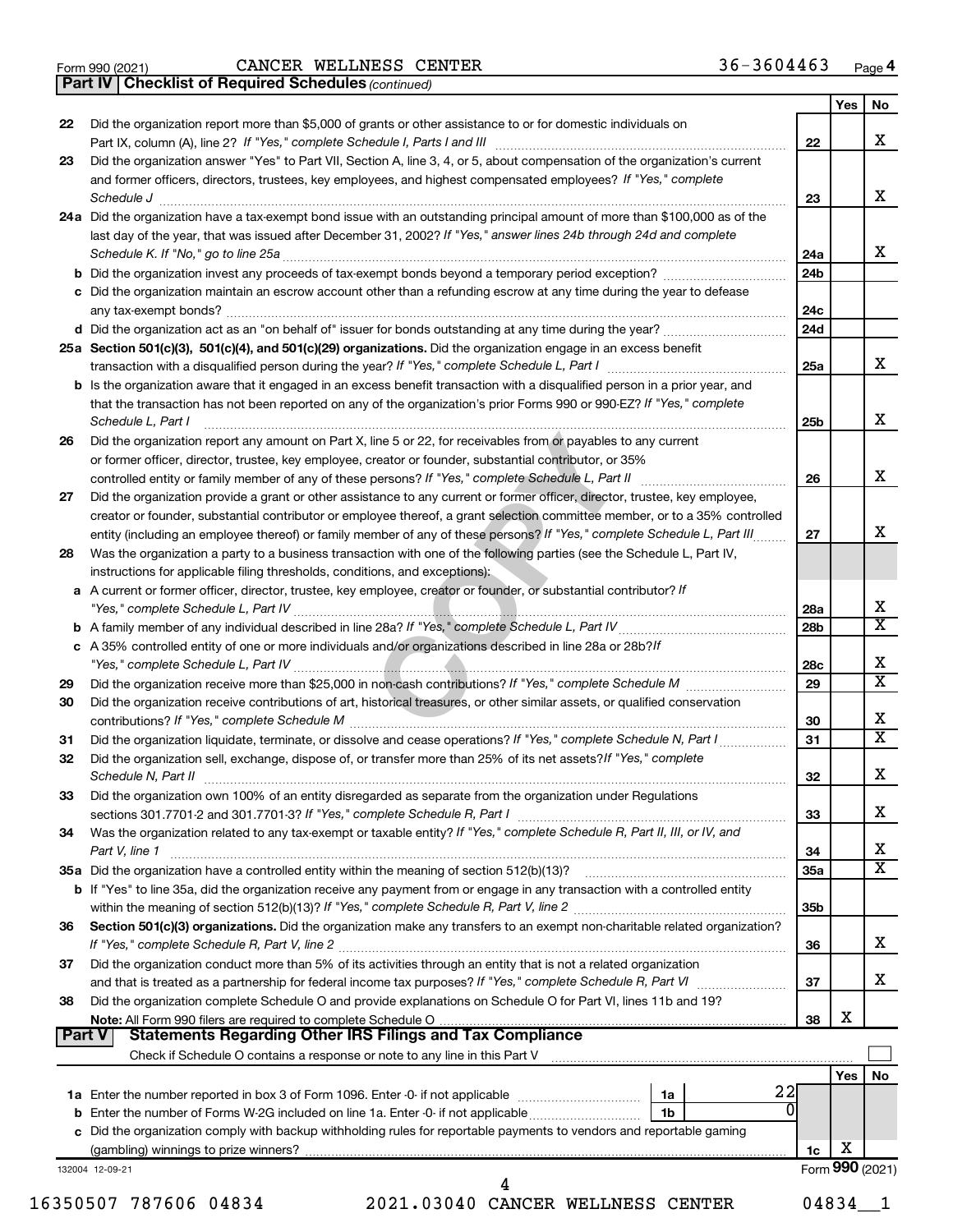| CANCER WELLNESS CENTER | $36 - 3604463$ |
|------------------------|----------------|
|                        |                |

**Part V Statements Regarding Other IRS Filings and Tax Compliance**

*(continued)*

|     |                                                                                                                                                                                                       |     |    |                 | Yes             | No |
|-----|-------------------------------------------------------------------------------------------------------------------------------------------------------------------------------------------------------|-----|----|-----------------|-----------------|----|
|     | 2a Enter the number of employees reported on Form W-3, Transmittal of Wage and Tax Statements,                                                                                                        |     |    |                 |                 |    |
|     | filed for the calendar year ending with or within the year covered by this return <i>manumumumum</i>                                                                                                  | 2a  | 22 |                 |                 |    |
|     |                                                                                                                                                                                                       |     |    | 2 <sub>b</sub>  | X               |    |
|     | Note: If the sum of lines 1a and 2a is greater than 250, you may be required to e-file. See instructions.                                                                                             |     |    |                 |                 | х  |
|     | 3a Did the organization have unrelated business gross income of \$1,000 or more during the year?                                                                                                      |     |    | За              |                 |    |
|     |                                                                                                                                                                                                       |     |    | 3b              |                 |    |
| 4a  | At any time during the calendar year, did the organization have an interest in, or a signature or other authority over, a                                                                             |     |    |                 |                 | X  |
|     | financial account in a foreign country (such as a bank account, securities account, or other financial account)?                                                                                      |     |    | 4a              |                 |    |
|     | <b>b</b> If "Yes," enter the name of the foreign country $\blacktriangleright$<br>See instructions for filing requirements for FinCEN Form 114, Report of Foreign Bank and Financial Accounts (FBAR). |     |    |                 |                 |    |
|     |                                                                                                                                                                                                       |     |    | 5a              |                 | х  |
|     |                                                                                                                                                                                                       |     |    | 5b              |                 | х  |
| b   |                                                                                                                                                                                                       |     |    | 5с              |                 |    |
| с   | 6a Does the organization have annual gross receipts that are normally greater than \$100,000, and did the organization solicit                                                                        |     |    |                 |                 |    |
|     |                                                                                                                                                                                                       |     |    | 6a              |                 | X  |
|     | <b>b</b> If "Yes," did the organization include with every solicitation an express statement that such contributions or gifts                                                                         |     |    |                 |                 |    |
|     |                                                                                                                                                                                                       |     |    | 6b              |                 |    |
| 7   | Organizations that may receive deductible contributions under section 170(c).                                                                                                                         |     |    |                 |                 |    |
| a   | Did the organization receive a payment in excess of \$75 made partly as a contribution and partly for goods and services provided to the payor?                                                       |     |    | 7a              | х               |    |
|     |                                                                                                                                                                                                       |     |    | 7b              | X               |    |
| с   | Did the organization sell, exchange, or otherwise dispose of tangible personal property for which it was required                                                                                     |     |    |                 |                 |    |
|     |                                                                                                                                                                                                       |     |    | 7c              |                 | х  |
|     |                                                                                                                                                                                                       | 7d  |    |                 |                 |    |
| е   | Did the organization receive any funds, directly or indirectly, to pay premiums on a personal benefit contract?                                                                                       |     |    | 7е              |                 | х  |
| f.  |                                                                                                                                                                                                       |     |    | 7f              |                 | х  |
| g   | If the organization received a contribution of qualified intellectual property, did the organization file Form 8899 as required?                                                                      |     |    | 7g              |                 |    |
| h   | If the organization received a contribution of cars, boats, airplanes, or other vehicles, did the organization file a Form 1098-C?                                                                    |     |    | 7h              |                 |    |
| 8   | Sponsoring organizations maintaining donor advised funds. Did a donor advised fund maintained by the                                                                                                  |     |    |                 |                 |    |
|     |                                                                                                                                                                                                       |     |    | 8               |                 |    |
| 9   | Sponsoring organizations maintaining donor advised funds.                                                                                                                                             |     |    |                 |                 |    |
| a   | Did the sponsoring organization make any taxable distributions under section 4966?                                                                                                                    |     |    | 9a              |                 |    |
| b   |                                                                                                                                                                                                       |     |    | 9b              |                 |    |
| 10  | Section 501(c)(7) organizations. Enter:                                                                                                                                                               |     |    |                 |                 |    |
| а   |                                                                                                                                                                                                       | 10a |    |                 |                 |    |
| b   | Gross receipts, included on Form 990, Part VIII, line 12, for public use of club facilities                                                                                                           | 10b |    |                 |                 |    |
| 11  | Section 501(c)(12) organizations. Enter:                                                                                                                                                              |     |    |                 |                 |    |
|     | Gross income from members or shareholders                                                                                                                                                             | 11a |    |                 |                 |    |
|     | <b>b</b> Gross income from other sources. (Do not net amounts due or paid to other sources against                                                                                                    |     |    |                 |                 |    |
|     |                                                                                                                                                                                                       | 11b |    |                 |                 |    |
|     | 12a Section 4947(a)(1) non-exempt charitable trusts. Is the organization filing Form 990 in lieu of Form 1041?                                                                                        |     |    | 12a             |                 |    |
|     |                                                                                                                                                                                                       |     |    |                 |                 |    |
| 13  | Section 501(c)(29) qualified nonprofit health insurance issuers.                                                                                                                                      |     |    |                 |                 |    |
| a   |                                                                                                                                                                                                       |     |    | 13a             |                 |    |
|     | Note: See the instructions for additional information the organization must report on Schedule O.                                                                                                     |     |    |                 |                 |    |
|     | <b>b</b> Enter the amount of reserves the organization is required to maintain by the states in which the                                                                                             |     |    |                 |                 |    |
|     |                                                                                                                                                                                                       | 13b |    |                 |                 |    |
|     |                                                                                                                                                                                                       |     |    |                 |                 | x  |
| 14a |                                                                                                                                                                                                       |     |    | 14a             |                 |    |
|     |                                                                                                                                                                                                       |     |    | 14 <sub>b</sub> |                 |    |
| 15  | Is the organization subject to the section 4960 tax on payment(s) of more than \$1,000,000 in remuneration or                                                                                         |     |    |                 |                 | х  |
|     |                                                                                                                                                                                                       |     |    | 15              |                 |    |
|     | If "Yes," see the instructions and file Form 4720, Schedule N.                                                                                                                                        |     |    |                 |                 | х  |
| 16  | Is the organization an educational institution subject to the section 4968 excise tax on net investment income?<br>If "Yes," complete Form 4720, Schedule O.                                          |     |    | 16              |                 |    |
|     |                                                                                                                                                                                                       |     |    |                 |                 |    |
|     |                                                                                                                                                                                                       |     |    |                 |                 |    |
| 17  | Section 501(c)(21) organizations. Did the trust, any disqualified person, or mine operator engage in any                                                                                              |     |    |                 |                 |    |
|     |                                                                                                                                                                                                       |     |    | 17              |                 |    |
|     | If "Yes," complete Form 6069.<br>5<br>132005 12-09-21                                                                                                                                                 |     |    |                 | Form 990 (2021) |    |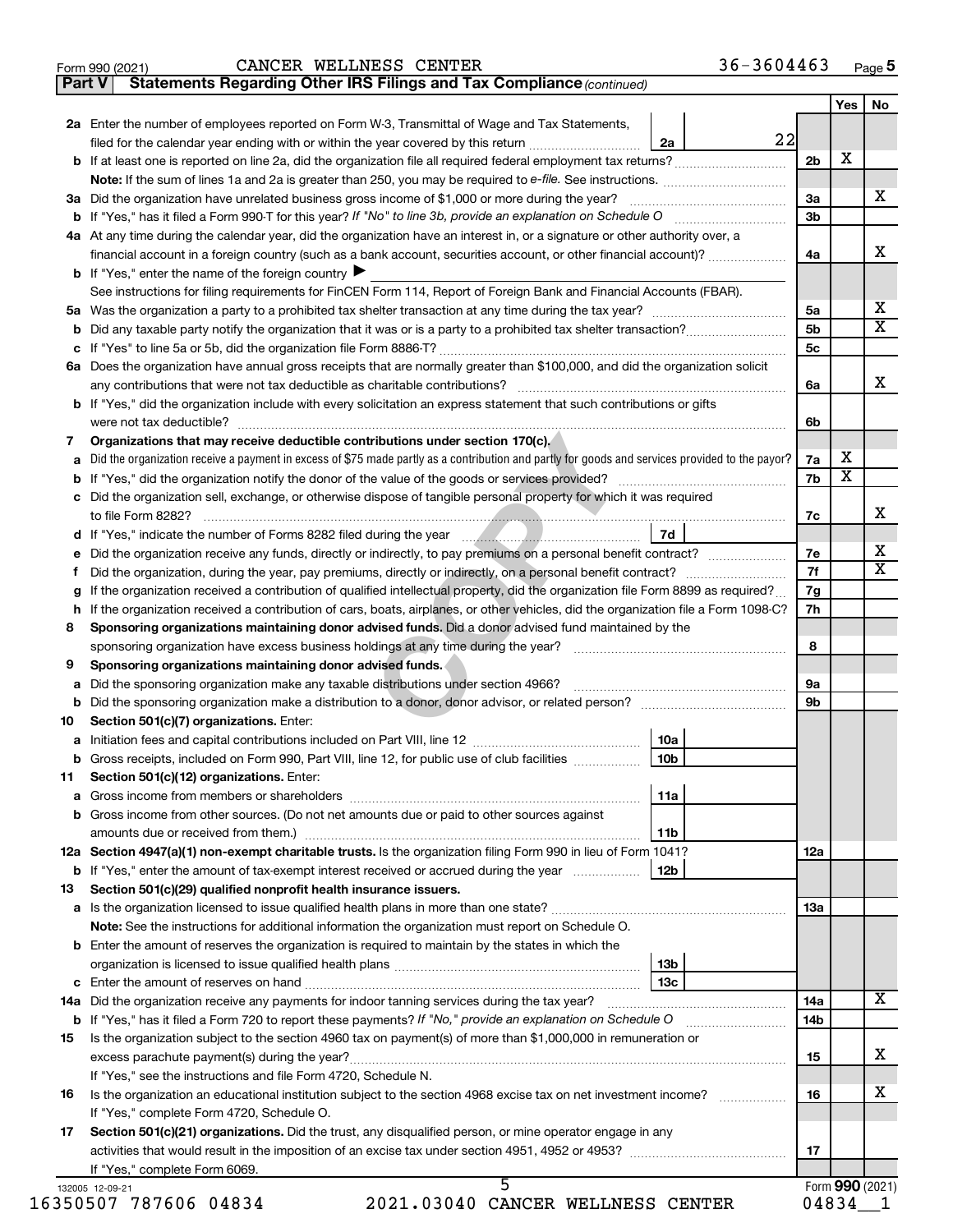| Form 990 (2021) |  |
|-----------------|--|
|-----------------|--|

#### Form 990 (2021)  $\qquad \qquad \qquad$  CANCER WELLNESS CENTER  $\qquad \qquad \qquad 36-3604463 \qquad \qquad$  Page

**Part VI** Governance, Management, and Disclosure. For each "Yes" response to lines 2 through 7b below, and for a "No" response *to line 8a, 8b, or 10b below, describe the circumstances, processes, or changes on Schedule O. See instructions.*

|     | Check if Schedule O contains a response or note to any line in this Part VI [11] [12] Check if Schedule O contains a response or note to any line in this Part VI         |                               |                 |                         | $\overline{\mathbf{X}}$ |
|-----|---------------------------------------------------------------------------------------------------------------------------------------------------------------------------|-------------------------------|-----------------|-------------------------|-------------------------|
|     | <b>Section A. Governing Body and Management</b>                                                                                                                           |                               |                 |                         |                         |
|     |                                                                                                                                                                           |                               |                 | Yes                     | No                      |
|     | 1a Enter the number of voting members of the governing body at the end of the tax year                                                                                    | 1a                            | 19              |                         |                         |
|     | If there are material differences in voting rights among members of the governing body, or if the governing                                                               |                               |                 |                         |                         |
|     | body delegated broad authority to an executive committee or similar committee, explain on Schedule O.                                                                     |                               |                 |                         |                         |
| b   | Enter the number of voting members included on line 1a, above, who are independent                                                                                        | 1b                            | 19              |                         |                         |
| 2   | Did any officer, director, trustee, or key employee have a family relationship or a business relationship with any other                                                  |                               |                 |                         |                         |
|     | officer, director, trustee, or key employee?                                                                                                                              |                               | $\mathbf{2}$    |                         | x                       |
| 3   | Did the organization delegate control over management duties customarily performed by or under the direct supervision                                                     |                               |                 |                         |                         |
|     |                                                                                                                                                                           |                               | 3               |                         | х                       |
| 4   | Did the organization make any significant changes to its governing documents since the prior Form 990 was filed?                                                          |                               | $\overline{4}$  |                         | $\overline{\textbf{x}}$ |
| 5   |                                                                                                                                                                           |                               | 5               |                         | $\overline{\textbf{x}}$ |
| 6   |                                                                                                                                                                           |                               | 6               |                         | $\overline{\textbf{x}}$ |
| 7a  | Did the organization have members, stockholders, or other persons who had the power to elect or appoint one or                                                            |                               |                 |                         |                         |
|     |                                                                                                                                                                           |                               | 7a              |                         | x                       |
|     | <b>b</b> Are any governance decisions of the organization reserved to (or subject to approval by) members, stockholders, or                                               |                               |                 |                         |                         |
|     | persons other than the governing body?                                                                                                                                    |                               | 7b              |                         | x                       |
| 8   | Did the organization contemporaneously document the meetings held or written actions undertaken during the year by the following:                                         |                               |                 |                         |                         |
|     |                                                                                                                                                                           |                               | 8а              | х                       |                         |
|     |                                                                                                                                                                           |                               | 8b              | $\overline{\mathbf{x}}$ |                         |
| 9   | Is there any officer, director, trustee, or key employee listed in Part VII, Section A, who cannot be reached at the                                                      |                               |                 |                         |                         |
|     |                                                                                                                                                                           |                               | 9               |                         | x                       |
|     | Section B. Policies (This Section B requests information about policies not required by the Internal Revenue Code.)                                                       |                               |                 |                         |                         |
|     |                                                                                                                                                                           |                               |                 | Yes                     | No.                     |
|     |                                                                                                                                                                           |                               | 10a             |                         | $\overline{\text{X}}$   |
|     | b If "Yes," did the organization have written policies and procedures governing the activities of such chapters, affiliates,                                              |                               |                 |                         |                         |
|     |                                                                                                                                                                           |                               | 10 <sub>b</sub> |                         |                         |
|     | 11a Has the organization provided a complete copy of this Form 990 to all members of its governing body before filing the form?                                           |                               | 11a             | $\overline{\mathbf{X}}$ |                         |
|     | <b>b</b> Describe on Schedule O the process, if any, used by the organization to review this Form 990.                                                                    |                               |                 |                         |                         |
| 12a |                                                                                                                                                                           |                               | 12a             | х                       |                         |
| b   | Were officers, directors, or trustees, and key employees required to disclose annually interests that could give rise to conflicts?                                       |                               | 12 <sub>b</sub> | $\overline{\text{x}}$   |                         |
| с   | Did the organization regularly and consistently monitor and enforce compliance with the policy? If "Yes," describe                                                        |                               |                 |                         |                         |
|     |                                                                                                                                                                           |                               | 12c             | х                       |                         |
| 13  |                                                                                                                                                                           |                               | 13              | $\overline{\textbf{x}}$ |                         |
| 14  | Did the organization have a written document retention and destruction policy? [11] manufaction manufaction in                                                            |                               | 14              | $\overline{\textbf{x}}$ |                         |
| 15  | Did the process for determining compensation of the following persons include a review and approval by independent                                                        |                               |                 |                         |                         |
|     | persons, comparability data, and contemporaneous substantiation of the deliberation and decision?                                                                         |                               |                 |                         |                         |
|     |                                                                                                                                                                           |                               | 15a             | x                       |                         |
|     |                                                                                                                                                                           |                               | 15b             |                         | $\overline{\texttt{X}}$ |
|     | If "Yes" to line 15a or 15b, describe the process on Schedule O. See instructions.                                                                                        |                               |                 |                         |                         |
|     | 16a Did the organization invest in, contribute assets to, or participate in a joint venture or similar arrangement with a                                                 |                               |                 |                         |                         |
|     | taxable entity during the year?                                                                                                                                           |                               | 16a             |                         | х                       |
|     | <b>b</b> If "Yes," did the organization follow a written policy or procedure requiring the organization to evaluate its participation                                     |                               |                 |                         |                         |
|     | in joint venture arrangements under applicable federal tax law, and take steps to safeguard the organization's                                                            |                               |                 |                         |                         |
|     | exempt status with respect to such arrangements?                                                                                                                          |                               | 16b             |                         |                         |
|     | <b>Section C. Disclosure</b>                                                                                                                                              |                               |                 |                         |                         |
| 17  | List the states with which a copy of this Form 990 is required to be filed $\blacktriangleright$ IL                                                                       |                               |                 |                         |                         |
| 18  | Section 6104 requires an organization to make its Forms 1023 (1024 or 1024-A, if applicable), 990, and 990-T (section 501(c)(3)s only) available                          |                               |                 |                         |                         |
|     | for public inspection. Indicate how you made these available. Check all that apply.                                                                                       |                               |                 |                         |                         |
|     | X   Own website<br>$ \underline{X} $ Upon request<br>Another's website                                                                                                    | Other (explain on Schedule O) |                 |                         |                         |
|     |                                                                                                                                                                           |                               |                 |                         |                         |
| 19  | Describe on Schedule O whether (and if so, how) the organization made its governing documents, conflict of interest policy, and financial                                 |                               |                 |                         |                         |
|     | statements available to the public during the tax year.<br>State the name, address, and telephone number of the person who possesses the organization's books and records |                               |                 |                         |                         |
| 20  | NANCY BULZONI - 847-509-9595                                                                                                                                              |                               |                 |                         |                         |
|     | 215 REVERE DRIVE, NORTHBROOK, IL<br>60062                                                                                                                                 |                               |                 |                         |                         |
|     |                                                                                                                                                                           |                               |                 | Form 990 (2021)         |                         |
|     | 132006 12-09-21<br>6                                                                                                                                                      |                               |                 |                         |                         |
|     | 16350507 787606 04834<br>2021.03040 CANCER WELLNESS CENTER                                                                                                                |                               |                 | 04834                   |                         |
|     |                                                                                                                                                                           |                               |                 |                         |                         |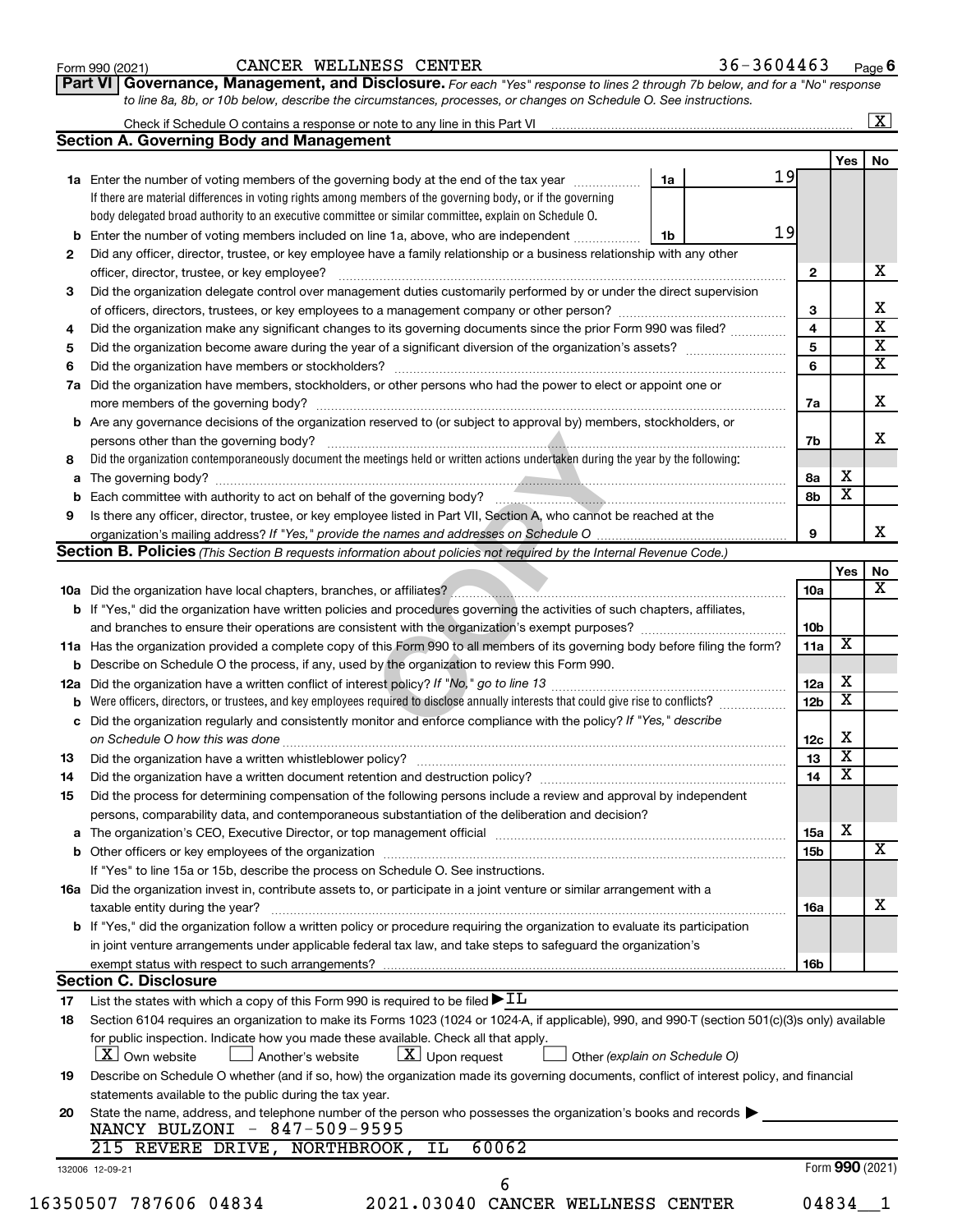$\Box$ 

| Part VII Compensation of Officers, Directors, Trustees, Key Employees, Highest Compensated |  |  |
|--------------------------------------------------------------------------------------------|--|--|
| <b>Employees, and Independent Contractors</b>                                              |  |  |

Check if Schedule O contains a response or note to any line in this Part VII

**Section A. Officers, Directors, Trustees, Key Employees, and Highest Compensated Employees**

**1a**  Complete this table for all persons required to be listed. Report compensation for the calendar year ending with or within the organization's tax year.  $\bullet$  List all of the organization's current officers, directors, trustees (whether individuals or organizations), regardless of amount of compensation.

Enter -0- in columns (D), (E), and (F) if no compensation was paid.

**•** List all of the organization's **current** key employees, if any. See the instructions for definition of "key employee."

• List the organization's five *current* highest compensated employees (other than an officer, director, trustee, or key employee) who received reportable compensation (box 5 of Form W-2, Form 1099-MISC, and/or box 1 of Form 1099-NEC) of more than \$100,000 from the organization and any related organizations.

 $\bullet$  List all of the organization's former officers, key employees, and highest compensated employees who received more than \$100,000 of reportable compensation from the organization and any related organizations.

**•** List all of the organization's former directors or trustees that received, in the capacity as a former director or trustee of the organization, more than \$10,000 of reportable compensation from the organization and any related organizations.

See the instructions for the order in which to list the persons above.

Check this box if neither the organization nor any related organization compensated any current officer, director, or trustee.  $\Box$ 

| Position<br>Name and title<br>Reportable<br>Reportable<br>Estimated<br>Average<br>(do not check more than one<br>hours per<br>box, unless person is both an<br>compensation<br>compensation<br>amount of<br>officer and a director/trustee)<br>from related<br>other<br>week<br>from<br>ndividual trustee or director<br>the<br>(list any<br>organizations<br>compensation<br>hours for<br>organization<br>(W-2/1099-MISC/<br>from the<br>Highest compensated<br>employee<br>Institutional trustee<br>(W-2/1099-MISC/<br>1099-NEC)<br>related<br>organization<br>Key employee<br>1099-NEC)<br>organizations<br>and related<br>below<br>organizations<br>Former<br>Officer<br>line)<br>40.00<br>NANCY BULZONI<br>(1)<br>$\mathbf X$<br>124,197.<br>0.<br>7,972.<br>EXECUTIVE DIRECTOR<br>0.20<br>(2)<br>ALLYSON MARKS GREENFIELD<br>$\rm X$<br>$\mathbf 0$ .<br>$\mathbf 0$ .<br>0.<br><b>BOARD MEMBER</b><br>0.60<br>ARLENE LEVIN<br>(3)<br>0.<br>$\mathbf 0$ .<br>X<br>$\mathbf X$<br>$\mathbf 0$ .<br><b>TREASURER</b><br>0.75<br>ARTHUR MOLLENHAUER<br>(4)<br>$\overline{\mathbf{X}}$<br>$\mathbf 0$ .<br>0<br>$\mathbf 0$ .<br><b>BOARD MEMBER</b><br>0.20<br>BRETT KRONER<br>(5)<br>$\mathbf 0$ .<br>$\mathbf 0$ .<br>0.<br>X<br><b>BOARD MEMBER</b><br>0.75<br>SCOTT WINICOUR<br>(6)<br>$\mathbf X$<br>$\mathbf X$<br>$\mathbf 0$<br>0<br>$0$ .<br>VICE CHAIR<br>0.60<br>GARY WEISS<br>(7)<br>X<br>$\mathbf X$<br>$\mathbf 0$<br>$\mathbf 0$ .<br>$\mathbf 0$ .<br><b>SECRETARY</b><br>0.20<br>SHELLEY CLARK<br>(8)<br>$\mathbf X$<br>$\mathbf 0$ .<br>$\mathbf 0$ .<br>0.<br>BOARD MEMBER<br>0.20<br><b>JOSH ALING</b><br>(9)<br>$\mathbf X$<br>$\mathbf 0$ .<br>$\mathbf 0$ .<br>$\mathbf 0$ .<br><b>BOARD MEMBER</b><br>0.60<br>(10) STEVEN H. LEWIS<br>$\mathbf 0$ .<br>$\mathbf 0$ .<br>$0$ .<br>X<br>$\mathbf X$<br>CHAIRMAN<br>0.20<br>(11) LISA ZIRIN<br>$\mathbf X$<br>$\mathbf 0$ .<br>$\mathbf 0$ .<br>$\mathbf 0$ .<br><b>BOARD MEMBER</b><br>0.10<br>(12) MARC Z. SAMOTNY<br>$\mathbf 0$ .<br>$\mathbf 0$ .<br>$\mathbf X$<br>$\mathbf 0$ .<br><b>BOARD MEMBER</b><br>0.20<br>(13) RHONDA SALINS<br>X<br>0<br>0.<br>$\mathbf 0$ .<br><b>BOARD MEMBER</b><br>0.60<br>(14) JUSTIN SHEPERD<br>0<br>$\mathbf 0$<br>X<br>$\mathbf 0$ .<br><b>BOARD MEMBER</b><br>0.10<br>(15) DAVID FRANK<br>0<br>$\mathbf 0$ .<br>X<br>$\mathbf 0$ .<br><b>BOARD MEMBER</b><br>0.60<br>(16) SUSAN BARR<br>$\mathbf X$<br>$\mathbf 0$ .<br>$\mathbf 0$ .<br>$0$ .<br><b>BOARD MEMBER</b><br>0.20<br>(17) RACHEL FEIN<br>$\mathbf X$<br>0<br>$\mathbf 0$ .<br>$\mathbf 0$ .<br><b>BOARD MEMBER</b> | (A) | (B) | (C) |  |  |  |  | (D) | (E) | (F) |  |
|-------------------------------------------------------------------------------------------------------------------------------------------------------------------------------------------------------------------------------------------------------------------------------------------------------------------------------------------------------------------------------------------------------------------------------------------------------------------------------------------------------------------------------------------------------------------------------------------------------------------------------------------------------------------------------------------------------------------------------------------------------------------------------------------------------------------------------------------------------------------------------------------------------------------------------------------------------------------------------------------------------------------------------------------------------------------------------------------------------------------------------------------------------------------------------------------------------------------------------------------------------------------------------------------------------------------------------------------------------------------------------------------------------------------------------------------------------------------------------------------------------------------------------------------------------------------------------------------------------------------------------------------------------------------------------------------------------------------------------------------------------------------------------------------------------------------------------------------------------------------------------------------------------------------------------------------------------------------------------------------------------------------------------------------------------------------------------------------------------------------------------------------------------------------------------------------------------------------------------------------------------------------------------------------------------------------------------------------------------------------------------------------------------------------------------------------------------------------------------------------------------------------------------------------------------------------------------------------------|-----|-----|-----|--|--|--|--|-----|-----|-----|--|
|                                                                                                                                                                                                                                                                                                                                                                                                                                                                                                                                                                                                                                                                                                                                                                                                                                                                                                                                                                                                                                                                                                                                                                                                                                                                                                                                                                                                                                                                                                                                                                                                                                                                                                                                                                                                                                                                                                                                                                                                                                                                                                                                                                                                                                                                                                                                                                                                                                                                                                                                                                                                 |     |     |     |  |  |  |  |     |     |     |  |
|                                                                                                                                                                                                                                                                                                                                                                                                                                                                                                                                                                                                                                                                                                                                                                                                                                                                                                                                                                                                                                                                                                                                                                                                                                                                                                                                                                                                                                                                                                                                                                                                                                                                                                                                                                                                                                                                                                                                                                                                                                                                                                                                                                                                                                                                                                                                                                                                                                                                                                                                                                                                 |     |     |     |  |  |  |  |     |     |     |  |
|                                                                                                                                                                                                                                                                                                                                                                                                                                                                                                                                                                                                                                                                                                                                                                                                                                                                                                                                                                                                                                                                                                                                                                                                                                                                                                                                                                                                                                                                                                                                                                                                                                                                                                                                                                                                                                                                                                                                                                                                                                                                                                                                                                                                                                                                                                                                                                                                                                                                                                                                                                                                 |     |     |     |  |  |  |  |     |     |     |  |
|                                                                                                                                                                                                                                                                                                                                                                                                                                                                                                                                                                                                                                                                                                                                                                                                                                                                                                                                                                                                                                                                                                                                                                                                                                                                                                                                                                                                                                                                                                                                                                                                                                                                                                                                                                                                                                                                                                                                                                                                                                                                                                                                                                                                                                                                                                                                                                                                                                                                                                                                                                                                 |     |     |     |  |  |  |  |     |     |     |  |
|                                                                                                                                                                                                                                                                                                                                                                                                                                                                                                                                                                                                                                                                                                                                                                                                                                                                                                                                                                                                                                                                                                                                                                                                                                                                                                                                                                                                                                                                                                                                                                                                                                                                                                                                                                                                                                                                                                                                                                                                                                                                                                                                                                                                                                                                                                                                                                                                                                                                                                                                                                                                 |     |     |     |  |  |  |  |     |     |     |  |
|                                                                                                                                                                                                                                                                                                                                                                                                                                                                                                                                                                                                                                                                                                                                                                                                                                                                                                                                                                                                                                                                                                                                                                                                                                                                                                                                                                                                                                                                                                                                                                                                                                                                                                                                                                                                                                                                                                                                                                                                                                                                                                                                                                                                                                                                                                                                                                                                                                                                                                                                                                                                 |     |     |     |  |  |  |  |     |     |     |  |
|                                                                                                                                                                                                                                                                                                                                                                                                                                                                                                                                                                                                                                                                                                                                                                                                                                                                                                                                                                                                                                                                                                                                                                                                                                                                                                                                                                                                                                                                                                                                                                                                                                                                                                                                                                                                                                                                                                                                                                                                                                                                                                                                                                                                                                                                                                                                                                                                                                                                                                                                                                                                 |     |     |     |  |  |  |  |     |     |     |  |
|                                                                                                                                                                                                                                                                                                                                                                                                                                                                                                                                                                                                                                                                                                                                                                                                                                                                                                                                                                                                                                                                                                                                                                                                                                                                                                                                                                                                                                                                                                                                                                                                                                                                                                                                                                                                                                                                                                                                                                                                                                                                                                                                                                                                                                                                                                                                                                                                                                                                                                                                                                                                 |     |     |     |  |  |  |  |     |     |     |  |
|                                                                                                                                                                                                                                                                                                                                                                                                                                                                                                                                                                                                                                                                                                                                                                                                                                                                                                                                                                                                                                                                                                                                                                                                                                                                                                                                                                                                                                                                                                                                                                                                                                                                                                                                                                                                                                                                                                                                                                                                                                                                                                                                                                                                                                                                                                                                                                                                                                                                                                                                                                                                 |     |     |     |  |  |  |  |     |     |     |  |
|                                                                                                                                                                                                                                                                                                                                                                                                                                                                                                                                                                                                                                                                                                                                                                                                                                                                                                                                                                                                                                                                                                                                                                                                                                                                                                                                                                                                                                                                                                                                                                                                                                                                                                                                                                                                                                                                                                                                                                                                                                                                                                                                                                                                                                                                                                                                                                                                                                                                                                                                                                                                 |     |     |     |  |  |  |  |     |     |     |  |
|                                                                                                                                                                                                                                                                                                                                                                                                                                                                                                                                                                                                                                                                                                                                                                                                                                                                                                                                                                                                                                                                                                                                                                                                                                                                                                                                                                                                                                                                                                                                                                                                                                                                                                                                                                                                                                                                                                                                                                                                                                                                                                                                                                                                                                                                                                                                                                                                                                                                                                                                                                                                 |     |     |     |  |  |  |  |     |     |     |  |
|                                                                                                                                                                                                                                                                                                                                                                                                                                                                                                                                                                                                                                                                                                                                                                                                                                                                                                                                                                                                                                                                                                                                                                                                                                                                                                                                                                                                                                                                                                                                                                                                                                                                                                                                                                                                                                                                                                                                                                                                                                                                                                                                                                                                                                                                                                                                                                                                                                                                                                                                                                                                 |     |     |     |  |  |  |  |     |     |     |  |
|                                                                                                                                                                                                                                                                                                                                                                                                                                                                                                                                                                                                                                                                                                                                                                                                                                                                                                                                                                                                                                                                                                                                                                                                                                                                                                                                                                                                                                                                                                                                                                                                                                                                                                                                                                                                                                                                                                                                                                                                                                                                                                                                                                                                                                                                                                                                                                                                                                                                                                                                                                                                 |     |     |     |  |  |  |  |     |     |     |  |
|                                                                                                                                                                                                                                                                                                                                                                                                                                                                                                                                                                                                                                                                                                                                                                                                                                                                                                                                                                                                                                                                                                                                                                                                                                                                                                                                                                                                                                                                                                                                                                                                                                                                                                                                                                                                                                                                                                                                                                                                                                                                                                                                                                                                                                                                                                                                                                                                                                                                                                                                                                                                 |     |     |     |  |  |  |  |     |     |     |  |
|                                                                                                                                                                                                                                                                                                                                                                                                                                                                                                                                                                                                                                                                                                                                                                                                                                                                                                                                                                                                                                                                                                                                                                                                                                                                                                                                                                                                                                                                                                                                                                                                                                                                                                                                                                                                                                                                                                                                                                                                                                                                                                                                                                                                                                                                                                                                                                                                                                                                                                                                                                                                 |     |     |     |  |  |  |  |     |     |     |  |
|                                                                                                                                                                                                                                                                                                                                                                                                                                                                                                                                                                                                                                                                                                                                                                                                                                                                                                                                                                                                                                                                                                                                                                                                                                                                                                                                                                                                                                                                                                                                                                                                                                                                                                                                                                                                                                                                                                                                                                                                                                                                                                                                                                                                                                                                                                                                                                                                                                                                                                                                                                                                 |     |     |     |  |  |  |  |     |     |     |  |
|                                                                                                                                                                                                                                                                                                                                                                                                                                                                                                                                                                                                                                                                                                                                                                                                                                                                                                                                                                                                                                                                                                                                                                                                                                                                                                                                                                                                                                                                                                                                                                                                                                                                                                                                                                                                                                                                                                                                                                                                                                                                                                                                                                                                                                                                                                                                                                                                                                                                                                                                                                                                 |     |     |     |  |  |  |  |     |     |     |  |
|                                                                                                                                                                                                                                                                                                                                                                                                                                                                                                                                                                                                                                                                                                                                                                                                                                                                                                                                                                                                                                                                                                                                                                                                                                                                                                                                                                                                                                                                                                                                                                                                                                                                                                                                                                                                                                                                                                                                                                                                                                                                                                                                                                                                                                                                                                                                                                                                                                                                                                                                                                                                 |     |     |     |  |  |  |  |     |     |     |  |
|                                                                                                                                                                                                                                                                                                                                                                                                                                                                                                                                                                                                                                                                                                                                                                                                                                                                                                                                                                                                                                                                                                                                                                                                                                                                                                                                                                                                                                                                                                                                                                                                                                                                                                                                                                                                                                                                                                                                                                                                                                                                                                                                                                                                                                                                                                                                                                                                                                                                                                                                                                                                 |     |     |     |  |  |  |  |     |     |     |  |
|                                                                                                                                                                                                                                                                                                                                                                                                                                                                                                                                                                                                                                                                                                                                                                                                                                                                                                                                                                                                                                                                                                                                                                                                                                                                                                                                                                                                                                                                                                                                                                                                                                                                                                                                                                                                                                                                                                                                                                                                                                                                                                                                                                                                                                                                                                                                                                                                                                                                                                                                                                                                 |     |     |     |  |  |  |  |     |     |     |  |
|                                                                                                                                                                                                                                                                                                                                                                                                                                                                                                                                                                                                                                                                                                                                                                                                                                                                                                                                                                                                                                                                                                                                                                                                                                                                                                                                                                                                                                                                                                                                                                                                                                                                                                                                                                                                                                                                                                                                                                                                                                                                                                                                                                                                                                                                                                                                                                                                                                                                                                                                                                                                 |     |     |     |  |  |  |  |     |     |     |  |
|                                                                                                                                                                                                                                                                                                                                                                                                                                                                                                                                                                                                                                                                                                                                                                                                                                                                                                                                                                                                                                                                                                                                                                                                                                                                                                                                                                                                                                                                                                                                                                                                                                                                                                                                                                                                                                                                                                                                                                                                                                                                                                                                                                                                                                                                                                                                                                                                                                                                                                                                                                                                 |     |     |     |  |  |  |  |     |     |     |  |
|                                                                                                                                                                                                                                                                                                                                                                                                                                                                                                                                                                                                                                                                                                                                                                                                                                                                                                                                                                                                                                                                                                                                                                                                                                                                                                                                                                                                                                                                                                                                                                                                                                                                                                                                                                                                                                                                                                                                                                                                                                                                                                                                                                                                                                                                                                                                                                                                                                                                                                                                                                                                 |     |     |     |  |  |  |  |     |     |     |  |
|                                                                                                                                                                                                                                                                                                                                                                                                                                                                                                                                                                                                                                                                                                                                                                                                                                                                                                                                                                                                                                                                                                                                                                                                                                                                                                                                                                                                                                                                                                                                                                                                                                                                                                                                                                                                                                                                                                                                                                                                                                                                                                                                                                                                                                                                                                                                                                                                                                                                                                                                                                                                 |     |     |     |  |  |  |  |     |     |     |  |
|                                                                                                                                                                                                                                                                                                                                                                                                                                                                                                                                                                                                                                                                                                                                                                                                                                                                                                                                                                                                                                                                                                                                                                                                                                                                                                                                                                                                                                                                                                                                                                                                                                                                                                                                                                                                                                                                                                                                                                                                                                                                                                                                                                                                                                                                                                                                                                                                                                                                                                                                                                                                 |     |     |     |  |  |  |  |     |     |     |  |
|                                                                                                                                                                                                                                                                                                                                                                                                                                                                                                                                                                                                                                                                                                                                                                                                                                                                                                                                                                                                                                                                                                                                                                                                                                                                                                                                                                                                                                                                                                                                                                                                                                                                                                                                                                                                                                                                                                                                                                                                                                                                                                                                                                                                                                                                                                                                                                                                                                                                                                                                                                                                 |     |     |     |  |  |  |  |     |     |     |  |
|                                                                                                                                                                                                                                                                                                                                                                                                                                                                                                                                                                                                                                                                                                                                                                                                                                                                                                                                                                                                                                                                                                                                                                                                                                                                                                                                                                                                                                                                                                                                                                                                                                                                                                                                                                                                                                                                                                                                                                                                                                                                                                                                                                                                                                                                                                                                                                                                                                                                                                                                                                                                 |     |     |     |  |  |  |  |     |     |     |  |
|                                                                                                                                                                                                                                                                                                                                                                                                                                                                                                                                                                                                                                                                                                                                                                                                                                                                                                                                                                                                                                                                                                                                                                                                                                                                                                                                                                                                                                                                                                                                                                                                                                                                                                                                                                                                                                                                                                                                                                                                                                                                                                                                                                                                                                                                                                                                                                                                                                                                                                                                                                                                 |     |     |     |  |  |  |  |     |     |     |  |
|                                                                                                                                                                                                                                                                                                                                                                                                                                                                                                                                                                                                                                                                                                                                                                                                                                                                                                                                                                                                                                                                                                                                                                                                                                                                                                                                                                                                                                                                                                                                                                                                                                                                                                                                                                                                                                                                                                                                                                                                                                                                                                                                                                                                                                                                                                                                                                                                                                                                                                                                                                                                 |     |     |     |  |  |  |  |     |     |     |  |
|                                                                                                                                                                                                                                                                                                                                                                                                                                                                                                                                                                                                                                                                                                                                                                                                                                                                                                                                                                                                                                                                                                                                                                                                                                                                                                                                                                                                                                                                                                                                                                                                                                                                                                                                                                                                                                                                                                                                                                                                                                                                                                                                                                                                                                                                                                                                                                                                                                                                                                                                                                                                 |     |     |     |  |  |  |  |     |     |     |  |
|                                                                                                                                                                                                                                                                                                                                                                                                                                                                                                                                                                                                                                                                                                                                                                                                                                                                                                                                                                                                                                                                                                                                                                                                                                                                                                                                                                                                                                                                                                                                                                                                                                                                                                                                                                                                                                                                                                                                                                                                                                                                                                                                                                                                                                                                                                                                                                                                                                                                                                                                                                                                 |     |     |     |  |  |  |  |     |     |     |  |
|                                                                                                                                                                                                                                                                                                                                                                                                                                                                                                                                                                                                                                                                                                                                                                                                                                                                                                                                                                                                                                                                                                                                                                                                                                                                                                                                                                                                                                                                                                                                                                                                                                                                                                                                                                                                                                                                                                                                                                                                                                                                                                                                                                                                                                                                                                                                                                                                                                                                                                                                                                                                 |     |     |     |  |  |  |  |     |     |     |  |
|                                                                                                                                                                                                                                                                                                                                                                                                                                                                                                                                                                                                                                                                                                                                                                                                                                                                                                                                                                                                                                                                                                                                                                                                                                                                                                                                                                                                                                                                                                                                                                                                                                                                                                                                                                                                                                                                                                                                                                                                                                                                                                                                                                                                                                                                                                                                                                                                                                                                                                                                                                                                 |     |     |     |  |  |  |  |     |     |     |  |
|                                                                                                                                                                                                                                                                                                                                                                                                                                                                                                                                                                                                                                                                                                                                                                                                                                                                                                                                                                                                                                                                                                                                                                                                                                                                                                                                                                                                                                                                                                                                                                                                                                                                                                                                                                                                                                                                                                                                                                                                                                                                                                                                                                                                                                                                                                                                                                                                                                                                                                                                                                                                 |     |     |     |  |  |  |  |     |     |     |  |
|                                                                                                                                                                                                                                                                                                                                                                                                                                                                                                                                                                                                                                                                                                                                                                                                                                                                                                                                                                                                                                                                                                                                                                                                                                                                                                                                                                                                                                                                                                                                                                                                                                                                                                                                                                                                                                                                                                                                                                                                                                                                                                                                                                                                                                                                                                                                                                                                                                                                                                                                                                                                 |     |     |     |  |  |  |  |     |     |     |  |
|                                                                                                                                                                                                                                                                                                                                                                                                                                                                                                                                                                                                                                                                                                                                                                                                                                                                                                                                                                                                                                                                                                                                                                                                                                                                                                                                                                                                                                                                                                                                                                                                                                                                                                                                                                                                                                                                                                                                                                                                                                                                                                                                                                                                                                                                                                                                                                                                                                                                                                                                                                                                 |     |     |     |  |  |  |  |     |     |     |  |
|                                                                                                                                                                                                                                                                                                                                                                                                                                                                                                                                                                                                                                                                                                                                                                                                                                                                                                                                                                                                                                                                                                                                                                                                                                                                                                                                                                                                                                                                                                                                                                                                                                                                                                                                                                                                                                                                                                                                                                                                                                                                                                                                                                                                                                                                                                                                                                                                                                                                                                                                                                                                 |     |     |     |  |  |  |  |     |     |     |  |
|                                                                                                                                                                                                                                                                                                                                                                                                                                                                                                                                                                                                                                                                                                                                                                                                                                                                                                                                                                                                                                                                                                                                                                                                                                                                                                                                                                                                                                                                                                                                                                                                                                                                                                                                                                                                                                                                                                                                                                                                                                                                                                                                                                                                                                                                                                                                                                                                                                                                                                                                                                                                 |     |     |     |  |  |  |  |     |     |     |  |
|                                                                                                                                                                                                                                                                                                                                                                                                                                                                                                                                                                                                                                                                                                                                                                                                                                                                                                                                                                                                                                                                                                                                                                                                                                                                                                                                                                                                                                                                                                                                                                                                                                                                                                                                                                                                                                                                                                                                                                                                                                                                                                                                                                                                                                                                                                                                                                                                                                                                                                                                                                                                 |     |     |     |  |  |  |  |     |     |     |  |
|                                                                                                                                                                                                                                                                                                                                                                                                                                                                                                                                                                                                                                                                                                                                                                                                                                                                                                                                                                                                                                                                                                                                                                                                                                                                                                                                                                                                                                                                                                                                                                                                                                                                                                                                                                                                                                                                                                                                                                                                                                                                                                                                                                                                                                                                                                                                                                                                                                                                                                                                                                                                 |     |     |     |  |  |  |  |     |     |     |  |
|                                                                                                                                                                                                                                                                                                                                                                                                                                                                                                                                                                                                                                                                                                                                                                                                                                                                                                                                                                                                                                                                                                                                                                                                                                                                                                                                                                                                                                                                                                                                                                                                                                                                                                                                                                                                                                                                                                                                                                                                                                                                                                                                                                                                                                                                                                                                                                                                                                                                                                                                                                                                 |     |     |     |  |  |  |  |     |     |     |  |
|                                                                                                                                                                                                                                                                                                                                                                                                                                                                                                                                                                                                                                                                                                                                                                                                                                                                                                                                                                                                                                                                                                                                                                                                                                                                                                                                                                                                                                                                                                                                                                                                                                                                                                                                                                                                                                                                                                                                                                                                                                                                                                                                                                                                                                                                                                                                                                                                                                                                                                                                                                                                 |     |     |     |  |  |  |  |     |     |     |  |

132007 12-09-21

16350507 787606 04834 2021.03040 CANCER WELLNESS CENTER 04834\_\_1

7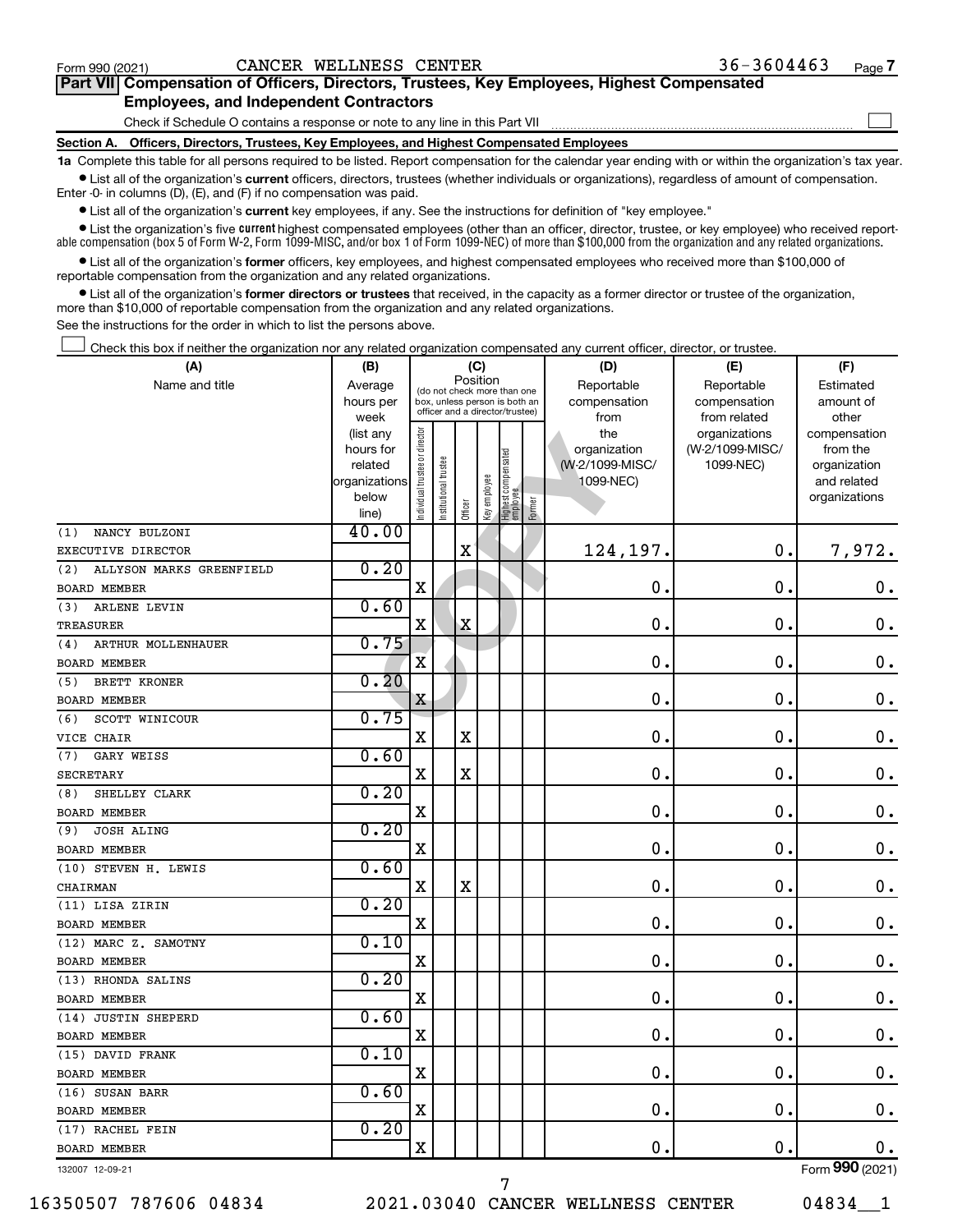|                 | CANCER WELLNESS CENTER<br>Form 990 (2021)                                                                                                                                                                                                              |                                                                       |                                |                                                                                                 |                 |              |                                  |        |                                                     | $36 - 3604463$                                    |          |                            |                                                                          | Page 8  |
|-----------------|--------------------------------------------------------------------------------------------------------------------------------------------------------------------------------------------------------------------------------------------------------|-----------------------------------------------------------------------|--------------------------------|-------------------------------------------------------------------------------------------------|-----------------|--------------|----------------------------------|--------|-----------------------------------------------------|---------------------------------------------------|----------|----------------------------|--------------------------------------------------------------------------|---------|
| <b>Part VII</b> | Section A. Officers, Directors, Trustees, Key Employees, and Highest Compensated Employees (continued)                                                                                                                                                 |                                                                       |                                |                                                                                                 |                 |              |                                  |        |                                                     |                                                   |          |                            |                                                                          |         |
|                 | (A)<br>Name and title                                                                                                                                                                                                                                  | (B)<br>Average<br>hours per<br>week                                   |                                | (do not check more than one<br>box, unless person is both an<br>officer and a director/trustee) | (C)<br>Position |              |                                  |        | (D)<br>Reportable<br>compensation<br>from           | (E)<br>Reportable<br>compensation<br>from related |          |                            | (F)<br>Estimated<br>amount of<br>other                                   |         |
|                 |                                                                                                                                                                                                                                                        | (list any<br>hours for<br>related<br> organizations<br>below<br>line) | Individual trustee or director | nstitutional trustee                                                                            | Officer         | key employee | Highest compensated<br> employee | Former | the<br>organization<br>(W-2/1099-MISC/<br>1099-NEC) | organizations<br>(W-2/1099-MISC/<br>1099-NEC)     |          |                            | compensation<br>from the<br>organization<br>and related<br>organizations |         |
|                 | (18) ED WHARTNABY<br><b>BOARD MEMBER</b>                                                                                                                                                                                                               | 0.20                                                                  | X                              |                                                                                                 |                 |              |                                  |        | О.                                                  |                                                   | О.       |                            |                                                                          | $0$ .   |
|                 | (19) MATTHEW GABLE<br><b>BOARD MEMBER</b>                                                                                                                                                                                                              | 0.40                                                                  | X                              |                                                                                                 |                 |              |                                  |        | о.                                                  |                                                   | О.       |                            |                                                                          | 0.      |
|                 | (20) STEVEN SCHWARTZ                                                                                                                                                                                                                                   | 0.20                                                                  |                                |                                                                                                 |                 |              |                                  |        |                                                     |                                                   |          |                            |                                                                          |         |
|                 | <b>BOARD MEMBER</b>                                                                                                                                                                                                                                    |                                                                       | X                              |                                                                                                 |                 |              |                                  |        | О.                                                  |                                                   | о.       |                            |                                                                          | 0.      |
|                 |                                                                                                                                                                                                                                                        |                                                                       |                                |                                                                                                 |                 |              |                                  |        |                                                     |                                                   |          |                            |                                                                          |         |
|                 |                                                                                                                                                                                                                                                        |                                                                       |                                |                                                                                                 |                 |              |                                  |        |                                                     |                                                   |          |                            |                                                                          |         |
|                 |                                                                                                                                                                                                                                                        |                                                                       |                                |                                                                                                 |                 |              |                                  |        |                                                     |                                                   |          |                            |                                                                          |         |
|                 |                                                                                                                                                                                                                                                        |                                                                       |                                |                                                                                                 |                 |              |                                  |        |                                                     |                                                   |          |                            |                                                                          |         |
|                 |                                                                                                                                                                                                                                                        |                                                                       |                                |                                                                                                 |                 |              |                                  |        |                                                     |                                                   |          |                            |                                                                          |         |
|                 | 1b Subtotal                                                                                                                                                                                                                                            |                                                                       |                                |                                                                                                 |                 |              |                                  |        | 124, 197.<br>0.                                     |                                                   | Ο.<br>σ. | 7,972.<br>$\overline{0}$ . |                                                                          |         |
| d<br>2          | Total number of individuals (including but not limited to those listed above) who received more than \$100,000 of reportable                                                                                                                           |                                                                       |                                |                                                                                                 |                 |              |                                  |        | 124, 197.                                           |                                                   | σ.       | 7,972.                     |                                                                          |         |
|                 | compensation from the organization $\blacktriangleright$                                                                                                                                                                                               |                                                                       |                                |                                                                                                 |                 |              |                                  |        |                                                     |                                                   |          |                            | Yes                                                                      | 1<br>No |
| 3               | Did the organization list any former officer, director, trustee, key employee, or highest compensated employee on                                                                                                                                      |                                                                       |                                |                                                                                                 |                 |              |                                  |        |                                                     |                                                   |          |                            |                                                                          |         |
| 4               | line 1a? If "Yes," complete Schedule J for such individual<br>For any individual listed on line 1a, is the sum of reportable compensation and other compensation from the organization                                                                 |                                                                       |                                |                                                                                                 |                 |              |                                  |        |                                                     |                                                   |          | 3                          |                                                                          | X       |
| 5               | Did any person listed on line 1a receive or accrue compensation from any unrelated organization or individual for services                                                                                                                             |                                                                       |                                |                                                                                                 |                 |              |                                  |        |                                                     |                                                   |          | 4                          |                                                                          | х       |
|                 | <b>Section B. Independent Contractors</b>                                                                                                                                                                                                              |                                                                       |                                |                                                                                                 |                 |              |                                  |        |                                                     |                                                   |          | 5                          |                                                                          | X       |
| 1               | Complete this table for your five highest compensated independent contractors that received more than \$100,000 of compensation from<br>the organization. Report compensation for the calendar year ending with or within the organization's tax year. |                                                                       |                                |                                                                                                 |                 |              |                                  |        |                                                     |                                                   |          |                            |                                                                          |         |
|                 | (A)<br>Name and business address                                                                                                                                                                                                                       |                                                                       |                                | <b>NONE</b>                                                                                     |                 |              |                                  |        | (B)<br>Description of services                      |                                                   |          | (C)                        | Compensation                                                             |         |
|                 |                                                                                                                                                                                                                                                        |                                                                       |                                |                                                                                                 |                 |              |                                  |        |                                                     |                                                   |          |                            |                                                                          |         |
|                 |                                                                                                                                                                                                                                                        |                                                                       |                                |                                                                                                 |                 |              |                                  |        |                                                     |                                                   |          |                            |                                                                          |         |
|                 |                                                                                                                                                                                                                                                        |                                                                       |                                |                                                                                                 |                 |              |                                  |        |                                                     |                                                   |          |                            |                                                                          |         |
|                 |                                                                                                                                                                                                                                                        |                                                                       |                                |                                                                                                 |                 |              |                                  |        |                                                     |                                                   |          |                            |                                                                          |         |
| 2               | Total number of independent contractors (including but not limited to those listed above) who received more than                                                                                                                                       |                                                                       |                                |                                                                                                 |                 |              |                                  |        |                                                     |                                                   |          |                            |                                                                          |         |
|                 | \$100,000 of compensation from the organization                                                                                                                                                                                                        |                                                                       |                                |                                                                                                 |                 |              |                                  |        |                                                     |                                                   |          |                            | Form 990 (2021)                                                          |         |

132008 12-09-21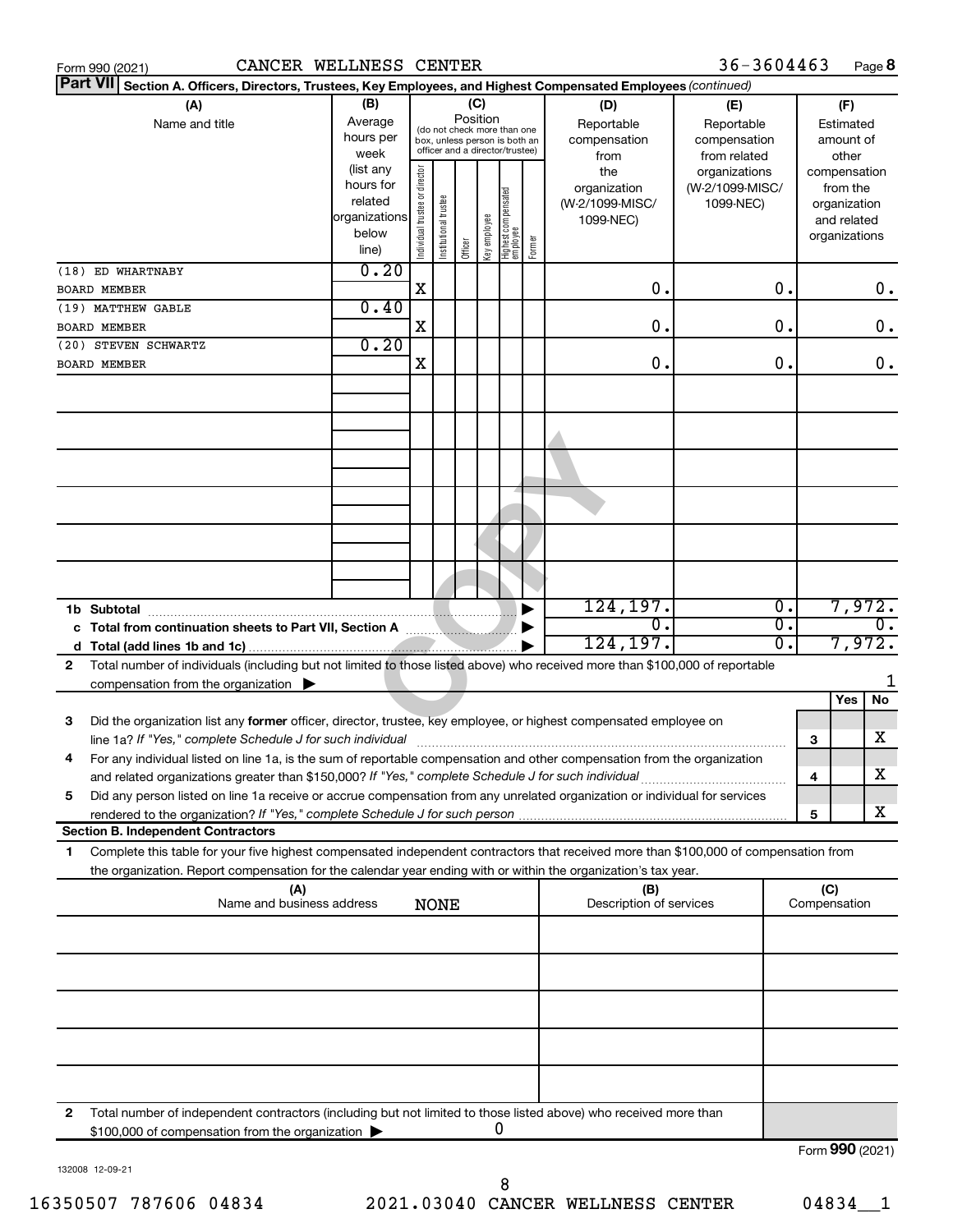|                                               |    |                                                 |                                                                                                |      |                     |                |                      | Total revenue | (B)<br>Related or exempt<br>function revenue | (C)<br>Unrelated<br>business revenue | (D)<br>Revenue excluded<br>from tax under<br>sections 512 - 514 |
|-----------------------------------------------|----|-------------------------------------------------|------------------------------------------------------------------------------------------------|------|---------------------|----------------|----------------------|---------------|----------------------------------------------|--------------------------------------|-----------------------------------------------------------------|
|                                               |    |                                                 | 1 a Federated campaigns                                                                        |      | 1a                  |                |                      |               |                                              |                                      |                                                                 |
| , Grants<br>mounts                            |    |                                                 | <b>b</b> Membership dues                                                                       |      | 1 <sub>b</sub>      |                |                      |               |                                              |                                      |                                                                 |
|                                               |    |                                                 | c Fundraising events                                                                           |      | 1 <sub>c</sub>      |                | 556,666.             |               |                                              |                                      |                                                                 |
|                                               |    |                                                 | d Related organizations                                                                        |      | 1 <sub>d</sub>      |                |                      |               |                                              |                                      |                                                                 |
| Contributions, Gifts,<br>and Other Similar Ar |    |                                                 | e Government grants (contributions)                                                            |      | 1e                  |                | 486,187.             |               |                                              |                                      |                                                                 |
|                                               |    |                                                 | f All other contributions, gifts, grants, and                                                  |      |                     |                |                      |               |                                              |                                      |                                                                 |
|                                               |    |                                                 | similar amounts not included above                                                             |      | 1f                  |                | 1,039,998.           |               |                                              |                                      |                                                                 |
|                                               |    |                                                 | g Noncash contributions included in lines 1a-1f                                                |      | 1g  \$              |                | 17,819.              |               |                                              |                                      |                                                                 |
|                                               |    |                                                 |                                                                                                |      |                     |                |                      | 2,082,851.    |                                              |                                      |                                                                 |
|                                               |    |                                                 |                                                                                                |      |                     |                | <b>Business Code</b> |               |                                              |                                      |                                                                 |
|                                               |    |                                                 | 2 a OFFSITE SERVICES                                                                           |      |                     |                | 624100               | 14,616.       | 14,616.                                      |                                      |                                                                 |
| Program Service<br>Revenue                    |    | b                                               | the control of the control of the control of the control of the control of                     |      |                     |                |                      |               |                                              |                                      |                                                                 |
|                                               |    | с                                               | the control of the control of the control of the control of the control of the control of      |      |                     |                |                      |               |                                              |                                      |                                                                 |
|                                               |    | d                                               | the control of the control of the control of the control of the control of                     |      |                     |                |                      |               |                                              |                                      |                                                                 |
|                                               |    |                                                 |                                                                                                |      |                     |                |                      |               |                                              |                                      |                                                                 |
|                                               |    |                                                 | f All other program service revenue                                                            |      |                     |                |                      |               |                                              |                                      |                                                                 |
|                                               |    |                                                 |                                                                                                |      |                     |                |                      | 14,616.       |                                              |                                      |                                                                 |
|                                               | 3  |                                                 | Investment income (including dividends, interest, and                                          |      |                     |                |                      |               |                                              |                                      |                                                                 |
|                                               |    |                                                 |                                                                                                |      |                     |                |                      | 71,252.       |                                              |                                      | 71,252.                                                         |
|                                               | 4  |                                                 | Income from investment of tax-exempt bond proceeds                                             |      |                     |                |                      |               |                                              |                                      |                                                                 |
|                                               | 5  |                                                 |                                                                                                |      |                     |                |                      |               |                                              |                                      |                                                                 |
|                                               |    |                                                 |                                                                                                |      | (i) Real            |                | (ii) Personal        |               |                                              |                                      |                                                                 |
|                                               |    |                                                 | <b>6 a</b> Gross rents                                                                         | 6a   |                     |                |                      |               |                                              |                                      |                                                                 |
|                                               |    |                                                 | <b>b</b> Less: rental expenses $\ldots$                                                        | 6b   |                     |                |                      |               |                                              |                                      |                                                                 |
|                                               |    |                                                 | c Rental income or (loss)                                                                      | 6с   |                     |                |                      |               |                                              |                                      |                                                                 |
|                                               |    | d Net rental income or (loss)<br>(i) Securities |                                                                                                |      |                     |                |                      |               |                                              |                                      |                                                                 |
|                                               |    |                                                 | <b>7 a</b> Gross amount from sales of                                                          |      |                     |                | (ii) Other           |               |                                              |                                      |                                                                 |
|                                               |    |                                                 | assets other than inventory                                                                    | 7a I | 1,291,527.          |                |                      |               |                                              |                                      |                                                                 |
|                                               |    |                                                 | <b>b</b> Less: cost or other basis                                                             |      |                     |                |                      |               |                                              |                                      |                                                                 |
|                                               |    |                                                 | and sales expenses                                                                             |      | $ 7b $ 1, 202, 663. |                |                      |               |                                              |                                      |                                                                 |
| ther Revenue                                  |    |                                                 | c Gain or (loss) $\begin{array}{ c c c }\n\hline\n\hline\n\end{array}$                         |      | 88,864.             |                |                      |               |                                              |                                      |                                                                 |
|                                               |    |                                                 |                                                                                                |      |                     |                |                      | 88,864.       |                                              |                                      | 88,864.                                                         |
|                                               |    |                                                 | 8 a Gross income from fundraising events (not                                                  |      |                     |                |                      |               |                                              |                                      |                                                                 |
| o                                             |    |                                                 | including \$<br>556,666.of                                                                     |      |                     |                |                      |               |                                              |                                      |                                                                 |
|                                               |    |                                                 | contributions reported on line 1c). See                                                        |      |                     |                |                      |               |                                              |                                      |                                                                 |
|                                               |    |                                                 |                                                                                                |      |                     | 8a             | 72,000.              |               |                                              |                                      |                                                                 |
|                                               |    |                                                 | b Less: direct expenses                                                                        |      |                     | 8b             | 131, 212.            | $-59, 212.$   |                                              |                                      | $-59,212.$                                                      |
|                                               |    |                                                 | c Net income or (loss) from fundraising events<br>9 a Gross income from gaming activities. See |      |                     |                |                      |               |                                              |                                      |                                                                 |
|                                               |    |                                                 |                                                                                                |      |                     | l 9a           | 32,490.              |               |                                              |                                      |                                                                 |
|                                               |    |                                                 |                                                                                                |      |                     | 9 <sub>b</sub> | 0.                   |               |                                              |                                      |                                                                 |
|                                               |    |                                                 | c Net income or (loss) from gaming activities                                                  |      |                     |                |                      | 32,490.       |                                              |                                      | 32,490.                                                         |
|                                               |    |                                                 | 10 a Gross sales of inventory, less returns                                                    |      |                     |                |                      |               |                                              |                                      |                                                                 |
|                                               |    |                                                 |                                                                                                |      |                     | 10a            |                      |               |                                              |                                      |                                                                 |
|                                               |    |                                                 | <b>b</b> Less: cost of goods sold                                                              |      |                     | l10bl          |                      |               |                                              |                                      |                                                                 |
|                                               |    |                                                 | c Net income or (loss) from sales of inventory                                                 |      |                     |                |                      |               |                                              |                                      |                                                                 |
|                                               |    |                                                 |                                                                                                |      |                     |                | <b>Business Code</b> |               |                                              |                                      |                                                                 |
|                                               |    |                                                 | 11 a OTHER                                                                                     |      |                     |                | 900099               | 501           | 501.                                         |                                      |                                                                 |
|                                               |    | b                                               |                                                                                                |      |                     |                |                      |               |                                              |                                      |                                                                 |
|                                               |    | с                                               |                                                                                                |      |                     |                |                      |               |                                              |                                      |                                                                 |
| Miscellaneous<br>Revenue                      |    |                                                 |                                                                                                |      |                     |                |                      |               |                                              |                                      |                                                                 |
|                                               |    |                                                 |                                                                                                |      |                     |                |                      | 501.          |                                              |                                      |                                                                 |
|                                               | 12 |                                                 | Total revenue. See instructions                                                                |      |                     |                |                      | 2, 231, 362.  | 15, 117.                                     | $\mathbf{0}$                         | 133,394.                                                        |
| 132009 12-09-21                               |    |                                                 |                                                                                                |      |                     |                |                      |               |                                              |                                      | Form 990 (2021)                                                 |

132009 12-09-21

16350507 787606 04834 2021.03040 CANCER WELLNESS CENTER 04834\_\_1

 $\frac{1}{100}$   $\frac{1}{100}$   $\frac{1}{100}$   $\frac{1}{100}$   $\frac{1}{100}$   $\frac{1}{100}$   $\frac{1}{100}$   $\frac{1}{100}$   $\frac{1}{100}$   $\frac{1}{100}$   $\frac{1}{100}$   $\frac{1}{100}$   $\frac{1}{100}$   $\frac{1}{100}$   $\frac{1}{100}$   $\frac{1}{100}$   $\frac{1}{100}$   $\frac{1}{100}$   $\frac{1$ CANCER WELLNESS CENTER

**Part VIII Statement of Revenue**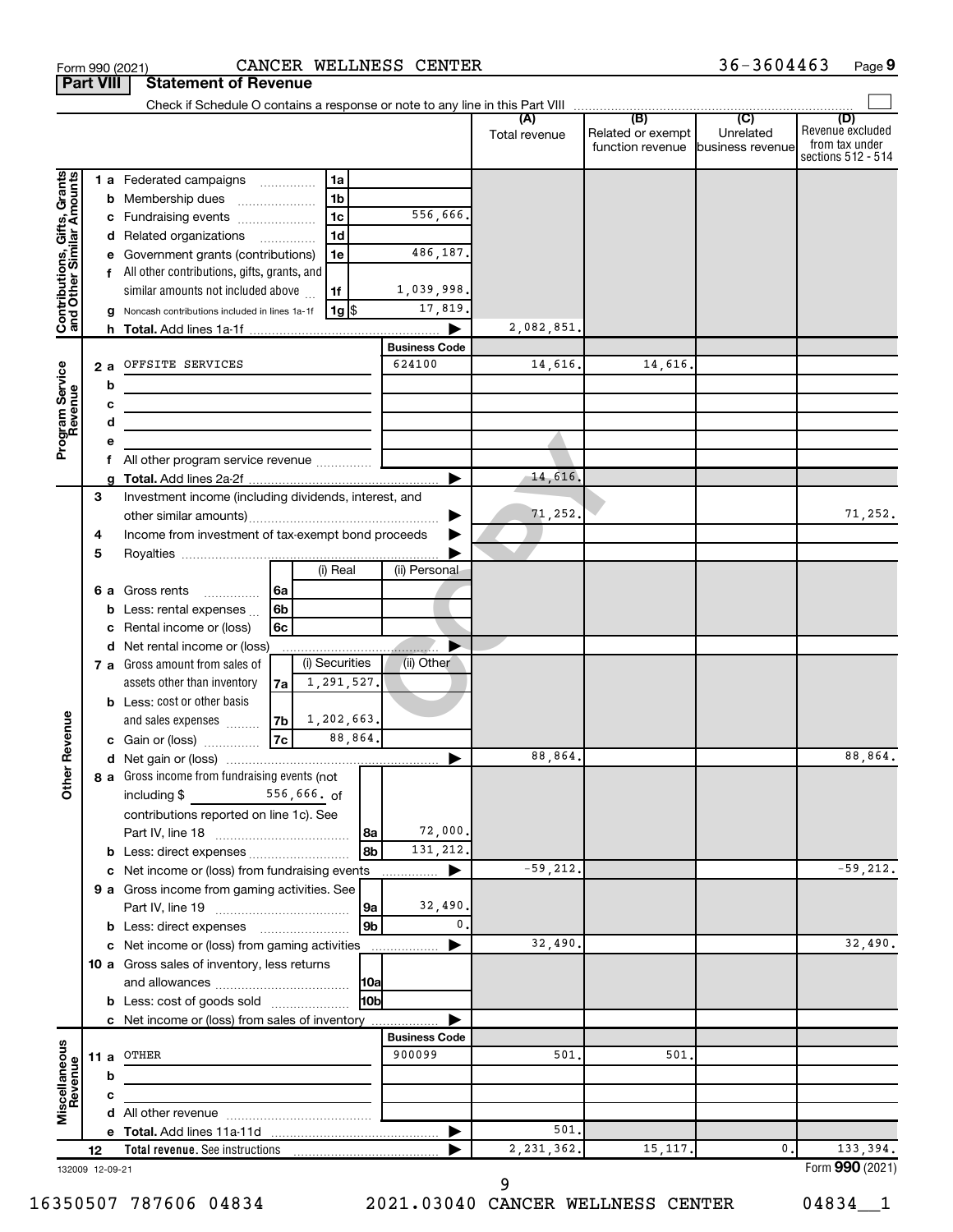#### Form 990 (2021) CANCER WELLNESS CENTER  $36-3604463$  Page **Part IX Statement of Functional Expenses**

*Section 501(c)(3) and 501(c)(4) organizations must complete all columns. All other organizations must complete column (A).*

|              | Check if Schedule O contains a response or note to any line in this Part IX.                                                  |                       |                                    |                                    |                                |  |  |  |  |  |  |  |
|--------------|-------------------------------------------------------------------------------------------------------------------------------|-----------------------|------------------------------------|------------------------------------|--------------------------------|--|--|--|--|--|--|--|
|              | Do not include amounts reported on lines 6b,<br>7b, 8b, 9b, and 10b of Part VIII.                                             | (A)<br>Total expenses | (B)<br>Program service<br>expenses | Management and<br>general expenses | (D)<br>Fundraising<br>expenses |  |  |  |  |  |  |  |
| $\mathbf{1}$ | Grants and other assistance to domestic organizations                                                                         |                       |                                    |                                    |                                |  |  |  |  |  |  |  |
|              | and domestic governments. See Part IV, line 21                                                                                |                       |                                    |                                    |                                |  |  |  |  |  |  |  |
| $\mathbf{2}$ | Grants and other assistance to domestic                                                                                       |                       |                                    |                                    |                                |  |  |  |  |  |  |  |
|              | individuals. See Part IV, line 22                                                                                             |                       |                                    |                                    |                                |  |  |  |  |  |  |  |
| 3            | Grants and other assistance to foreign                                                                                        |                       |                                    |                                    |                                |  |  |  |  |  |  |  |
|              | organizations, foreign governments, and foreign                                                                               |                       |                                    |                                    |                                |  |  |  |  |  |  |  |
|              | individuals. See Part IV, lines 15 and 16                                                                                     |                       |                                    |                                    |                                |  |  |  |  |  |  |  |
| 4            | Benefits paid to or for members                                                                                               |                       |                                    |                                    |                                |  |  |  |  |  |  |  |
| 5            | Compensation of current officers, directors,                                                                                  |                       |                                    |                                    |                                |  |  |  |  |  |  |  |
|              | trustees, and key employees                                                                                                   | 143,712.              | 71,856.                            | 28,743.                            | 43,113.                        |  |  |  |  |  |  |  |
| 6            | Compensation not included above to disqualified                                                                               |                       |                                    |                                    |                                |  |  |  |  |  |  |  |
|              | persons (as defined under section 4958(f)(1)) and                                                                             |                       |                                    |                                    |                                |  |  |  |  |  |  |  |
|              | persons described in section 4958(c)(3)(B)                                                                                    |                       |                                    |                                    |                                |  |  |  |  |  |  |  |
| 7            | Other salaries and wages                                                                                                      | 822,477.              | 597,220.                           | 40, 244.                           | 185,013.                       |  |  |  |  |  |  |  |
| 8            | Pension plan accruals and contributions (include                                                                              |                       |                                    |                                    |                                |  |  |  |  |  |  |  |
|              | section 401(k) and 403(b) employer contributions)                                                                             | 15,551.               | 11,780.                            | 112.                               | 3,659.                         |  |  |  |  |  |  |  |
| 9            |                                                                                                                               | 15,949.               | 13,288.                            | 44.                                | 2,617.                         |  |  |  |  |  |  |  |
| 10           |                                                                                                                               | 71,541.               | 50,024.                            | 4,925.                             | 16,592.                        |  |  |  |  |  |  |  |
| 11           | Fees for services (nonemployees):                                                                                             |                       |                                    |                                    |                                |  |  |  |  |  |  |  |
|              |                                                                                                                               | 3,000.                |                                    | 3,000.                             |                                |  |  |  |  |  |  |  |
| b            |                                                                                                                               | 56, 167.              |                                    | 56, 167.                           |                                |  |  |  |  |  |  |  |
|              |                                                                                                                               |                       |                                    |                                    |                                |  |  |  |  |  |  |  |
|              | e Professional fundraising services. See Part IV, line 17                                                                     |                       |                                    |                                    |                                |  |  |  |  |  |  |  |
|              |                                                                                                                               | 14,483.               |                                    | 14,483.                            |                                |  |  |  |  |  |  |  |
|              | g Other. (If line 11g amount exceeds 10% of line 25,                                                                          |                       |                                    |                                    |                                |  |  |  |  |  |  |  |
|              | column (A), amount, list line 11g expenses on Sch O.)                                                                         | 47,190.               | 21,445.                            | 6,525.                             | 19,220.                        |  |  |  |  |  |  |  |
| 12           |                                                                                                                               |                       |                                    |                                    |                                |  |  |  |  |  |  |  |
| 13           |                                                                                                                               | 54,960.               | 13,653.                            | 24,449.                            | 16,858.                        |  |  |  |  |  |  |  |
| 14           |                                                                                                                               | 65,717.               | 35,928.                            | 2,756.                             | 27,033.                        |  |  |  |  |  |  |  |
| 15           |                                                                                                                               |                       |                                    |                                    |                                |  |  |  |  |  |  |  |
| 16           |                                                                                                                               | 67,867.               | 60,454.                            | 3, 263.                            | 4,150.                         |  |  |  |  |  |  |  |
| 17           |                                                                                                                               |                       |                                    |                                    |                                |  |  |  |  |  |  |  |
| 18           | Payments of travel or entertainment expenses                                                                                  |                       |                                    |                                    |                                |  |  |  |  |  |  |  |
|              | for any federal, state, or local public officials                                                                             |                       |                                    |                                    |                                |  |  |  |  |  |  |  |
| 19           | Conferences, conventions, and meetings                                                                                        | 3,550.                | 3,550.                             |                                    |                                |  |  |  |  |  |  |  |
| 20           | Interest                                                                                                                      |                       |                                    |                                    |                                |  |  |  |  |  |  |  |
| 21           |                                                                                                                               |                       |                                    |                                    |                                |  |  |  |  |  |  |  |
| 22           | Depreciation, depletion, and amortization                                                                                     | 56,892.               | 50,700.                            | 3,137.                             | 3,055.                         |  |  |  |  |  |  |  |
| 23           | Insurance                                                                                                                     | 18,833.               | 12,811.                            | 4,266.                             | 1,756.                         |  |  |  |  |  |  |  |
| 24           | Other expenses. Itemize expenses not covered<br>above. (List miscellaneous expenses on line 24e. If                           |                       |                                    |                                    |                                |  |  |  |  |  |  |  |
|              | line 24e amount exceeds 10% of line 25, column (A),<br>amount, list line 24e expenses on Schedule O.)                         |                       |                                    |                                    |                                |  |  |  |  |  |  |  |
| a            | <b>OTHER</b>                                                                                                                  | 16,706.               |                                    |                                    | 16,706.                        |  |  |  |  |  |  |  |
|              | <b>BAD DEBT</b>                                                                                                               | 2,000.                |                                    | 2,000.                             |                                |  |  |  |  |  |  |  |
|              | ALLOCATED TO SPEC EVENT                                                                                                       | $-34,206$             |                                    |                                    | $-34, 206.$                    |  |  |  |  |  |  |  |
| d            |                                                                                                                               |                       |                                    |                                    |                                |  |  |  |  |  |  |  |
| е            | All other expenses                                                                                                            |                       |                                    |                                    |                                |  |  |  |  |  |  |  |
| 25           | Total functional expenses. Add lines 1 through 24e                                                                            | 1,442,389.            | 942,709.                           | 194, 114.                          | 305, 566.                      |  |  |  |  |  |  |  |
| 26           | Joint costs. Complete this line only if the organization                                                                      |                       |                                    |                                    |                                |  |  |  |  |  |  |  |
|              | reported in column (B) joint costs from a combined                                                                            |                       |                                    |                                    |                                |  |  |  |  |  |  |  |
|              | educational campaign and fundraising solicitation.<br>Check here $\blacktriangleright$<br>if following SOP 98-2 (ASC 958-720) |                       |                                    |                                    |                                |  |  |  |  |  |  |  |
|              |                                                                                                                               |                       |                                    |                                    |                                |  |  |  |  |  |  |  |

132010 12-09-21

16350507 787606 04834 2021.03040 CANCER WELLNESS CENTER 04834\_\_1 10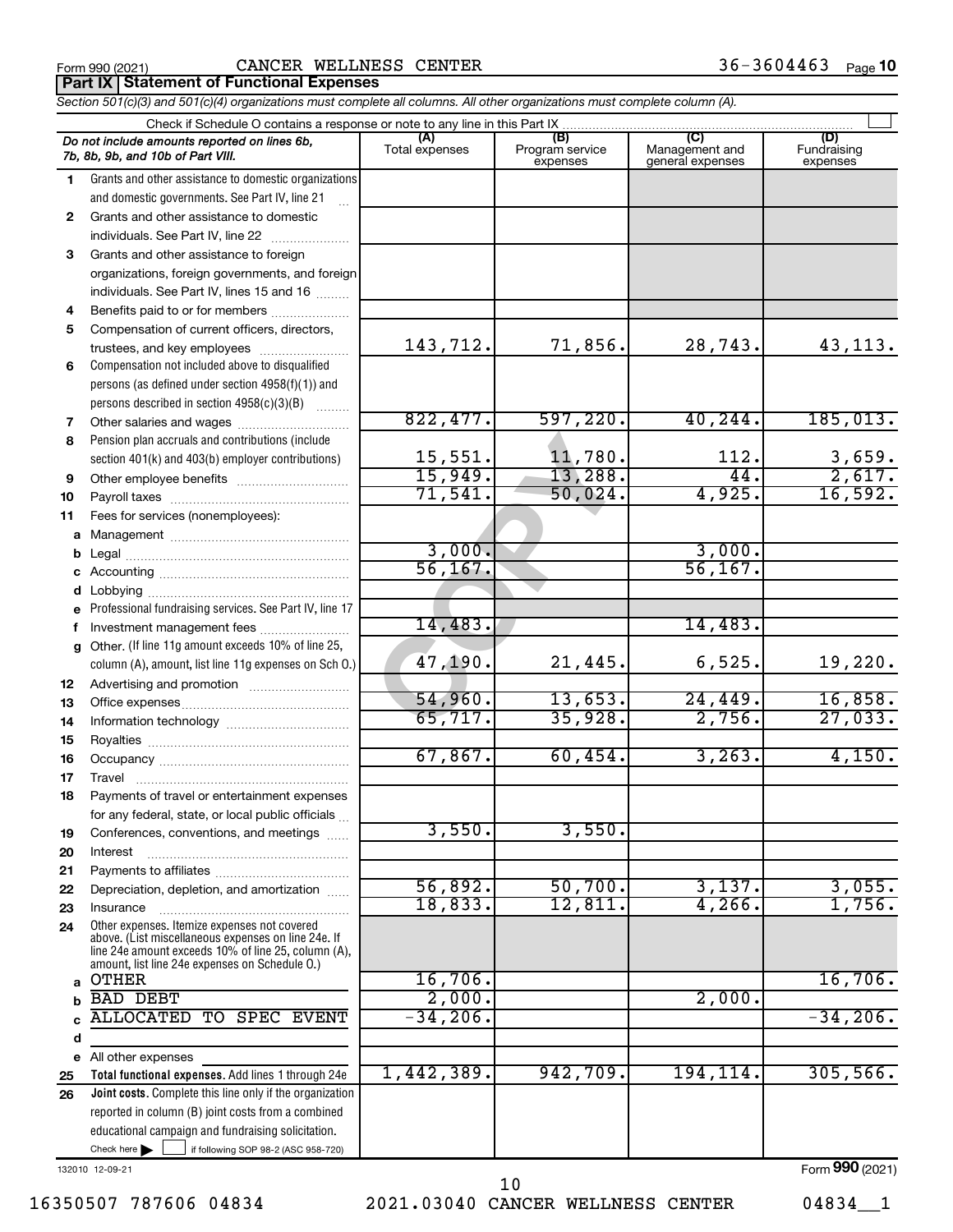Form 990 (2021) CANCER WELLNESS CENTER  $36-3604463$  Page

Check if Schedule O contains a response or note to any line in this Part X

**(A) (B)** Beginning of year | | End of year  $343, 138. \vert 1 \vert$  686,873. **1 1** Cash - non-interest-bearing ~~~~~~~~~~~~~~~~~~~~~~~~~ 52,219. 68,309. **2 2** Savings and temporary cash investments ~~~~~~~~~~~~~~~~~~ 74,782. 194,175. **3 3** Pledges and grants receivable, net ~~~~~~~~~~~~~~~~~~~~~ 2,650. **4 4** Accounts receivable, net ~~~~~~~~~~~~~~~~~~~~~~~~~~ **5** Loans and other receivables from any current or former officer, director, trustee, key employee, creator or founder, substantial contributor, or 35% controlled entity or family member of any of these persons  $\ldots$ ........................ **5 6** Loans and other receivables from other disqualified persons (as defined under section 4958(f)(1)), and persons described in section  $4958(c)(3)(B)$  ...... **6 7 7** Notes and loans receivable, net ~~~~~~~~~~~~~~~~~~~~~~~ **Assets 8 8** Inventories for sale or use ~~~~~~~~~~~~~~~~~~~~~~~~~~ 38,834. 36,449. **9 9** Prepaid expenses and deferred charges ~~~~~~~~~~~~~~~~~~ **10 a** Land, buildings, and equipment: cost or other 1,843,594. basis. Complete Part VI of Schedule D  $\frac{1}{10}$  10a  $1,188,159.$  703,141.  $|10c|$  655,435. **10c b** Less: accumulated depreciation  $\ldots$  [10b 1,733,<br>
me 11<br>
line 11<br>
line 11<br>
line 11<br>
<br> **COPY Sexual line 33)**<br> **COPY Sexual Line 33**<br> **COPY Sexual Line 2**<br> **COPY Sexual Line 2**<br> **COPY Sexual Line 2**<br> **COPY Sexual Line 2**<br> **COPY Sexual Line 2**<br> **COPY Sexual Line 2**<br> 1,733,114. 2,024,178. **11 11** Investments - publicly traded securities ~~~~~~~~~~~~~~~~~~~ **12 12** Investments - other securities. See Part IV, line 11 ~~~~~~~~~~~~~~ **13 13** Investments - program-related. See Part IV, line 11 ~~~~~~~~~~~~~ **14 14** Intangible assets ~~~~~~~~~~~~~~~~~~~~~~~~~~~~~~ Other assets. See Part IV, line 11 ~~~~~~~~~~~~~~~~~~~~~~  $538,552.$   $15$  631,345. **15 15** 3,483,780. 4,299,414. **16 16 Total assets.**  Add lines 1 through 15 (must equal line 33)  $66, 124.$   $17$  | 78,023. **17 17** Accounts payable and accrued expenses ~~~~~~~~~~~~~~~~~~ **18 18** Grants payable ~~~~~~~~~~~~~~~~~~~~~~~~~~~~~~~  $7,500$ .  $19$  10,500. **19 19** Deferred revenue ~~~~~~~~~~~~~~~~~~~~~~~~~~~~~~ **20 20** Tax-exempt bond liabilities ~~~~~~~~~~~~~~~~~~~~~~~~~ **21 21** Escrow or custodial account liability. Complete Part IV of Schedule D ~~~~ **22** Loans and other payables to any current or former officer, director, **Liabilities** trustee, key employee, creator or founder, substantial contributor, or 35% controlled entity or family member of any of these persons **Fig. 1.1.1.1.1.1.1.1.1.1.1.1.1.1. 22 23** Secured mortgages and notes payable to unrelated third parties **23 24** Unsecured notes and loans payable to unrelated third parties **24 25** Other liabilities (including federal income tax, payables to related third parties, and other liabilities not included on lines 17-24). Complete Part X of Schedule D ~~~~~~~~~~~~~~~~~~~~~~~~~~~~~~~ **25 26** 73,624. 88,523. **26 Total liabilities.**  Add lines 17 through 25 Organizations that follow FASB ASC 958, check here  $\blacktriangleright \boxed{\text{X}}$ Net Assets or Fund Balances **Net Assets or Fund Balances and complete lines 27, 28, 32, and 33.**  $2,325,770$ .  $|z_7|$  2,981,050. **27 27** Net assets without donor restrictions ~~~~~~~~~~~~~~~~~~~~ 1,084,386. 1,229,841. **28 28** Net assets with donor restrictions ~~~~~~~~~~~~~~~~~~~~~~ **Organizations that do not follow FASB ASC 958, check here** | † **and complete lines 29 through 33. 29 29** Capital stock or trust principal, or current funds ~~~~~~~~~~~~~~~ **30 30** Paid-in or capital surplus, or land, building, or equipment fund ....................... **31 31** Retained earnings, endowment, accumulated income, or other funds ............ Total net assets or fund balances ~~~~~~~~~~~~~~~~~~~~~~ 3,410,156. 4,210,891. **32 32** ,483,780. <sub>33</sub> 4,299,414. **33** Total liabilities and net assets/fund balances **33**

Form (2021) **990**

 $\perp$ 

**Part X** | **Balance Sheet**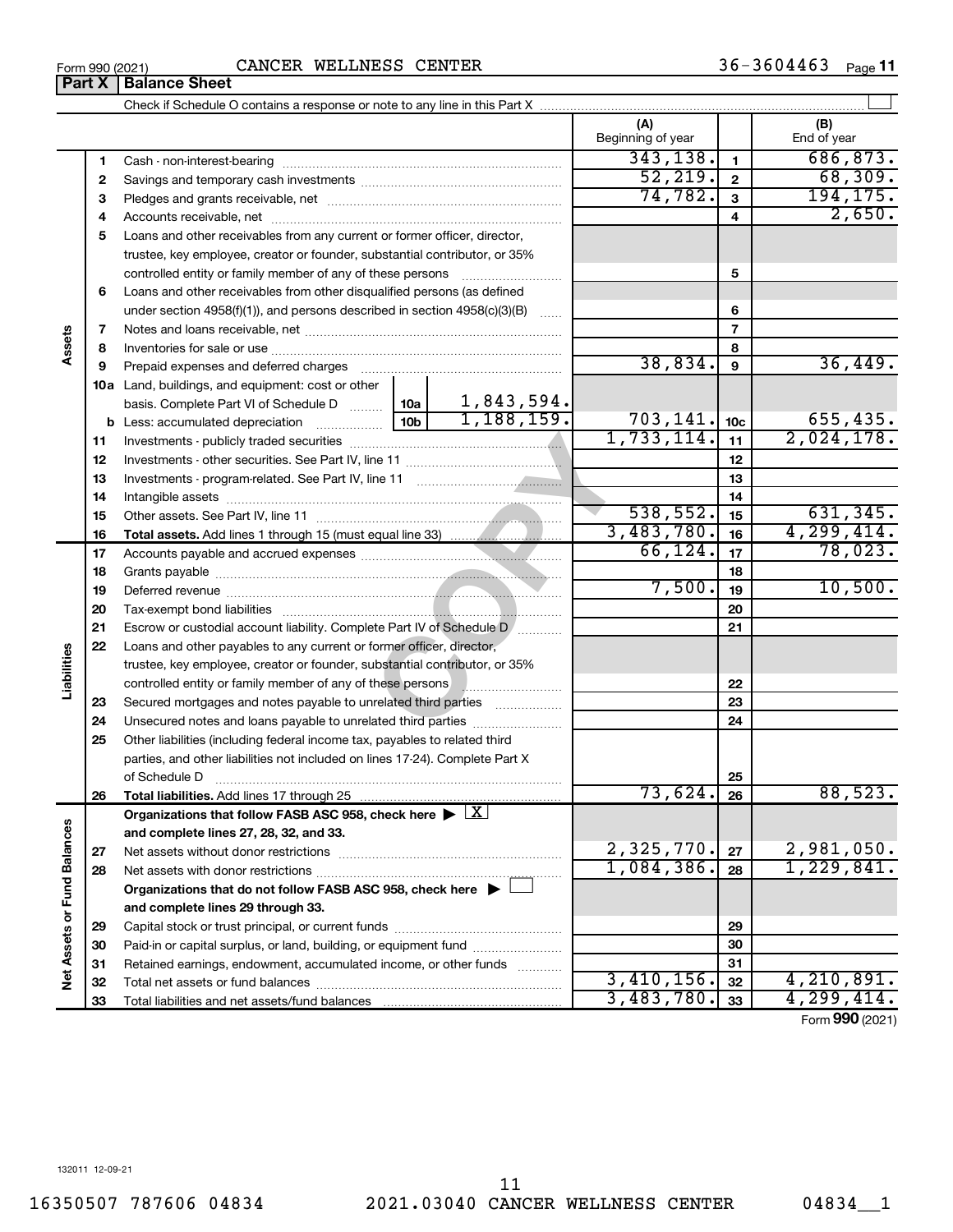|    | CANCER WELLNESS CENTER<br>Form 990 (2021)                                                                                                                                                                                          |                         | $36 - 3604463$  |            | Page 12          |  |  |  |  |
|----|------------------------------------------------------------------------------------------------------------------------------------------------------------------------------------------------------------------------------------|-------------------------|-----------------|------------|------------------|--|--|--|--|
|    | <b>Part XI</b><br><b>Reconciliation of Net Assets</b>                                                                                                                                                                              |                         |                 |            |                  |  |  |  |  |
|    |                                                                                                                                                                                                                                    |                         |                 |            |                  |  |  |  |  |
|    |                                                                                                                                                                                                                                    |                         |                 |            |                  |  |  |  |  |
| 1  |                                                                                                                                                                                                                                    | $\mathbf{1}$            | 2, 231, 362.    |            |                  |  |  |  |  |
| 2  |                                                                                                                                                                                                                                    | $\overline{2}$          | 1,442,389.      |            |                  |  |  |  |  |
| 3  |                                                                                                                                                                                                                                    | 3                       | 788,973.        |            |                  |  |  |  |  |
| 4  |                                                                                                                                                                                                                                    | $\overline{\mathbf{4}}$ | 3,410,156.      |            | 11,762.          |  |  |  |  |
| 5  | 5<br>Net unrealized gains (losses) on investments [11] matter in the content of the state of the state of the state of the state of the state of the state of the state of the state of the state of the state of the state of the |                         |                 |            |                  |  |  |  |  |
| 6  |                                                                                                                                                                                                                                    | 6                       |                 |            |                  |  |  |  |  |
| 7  |                                                                                                                                                                                                                                    | $\overline{7}$          |                 |            |                  |  |  |  |  |
| 8  | Prior period adjustments www.communication.communication.communication.com/                                                                                                                                                        | 8                       |                 |            |                  |  |  |  |  |
| 9  | Other changes in net assets or fund balances (explain on Schedule O)                                                                                                                                                               | $\mathbf{q}$            |                 |            | $\overline{0}$ . |  |  |  |  |
| 10 | Net assets or fund balances at end of year. Combine lines 3 through 9 (must equal Part X, line 32,                                                                                                                                 |                         |                 |            |                  |  |  |  |  |
|    |                                                                                                                                                                                                                                    | 10                      | 4,210,891.      |            |                  |  |  |  |  |
|    | Part XII Financial Statements and Reporting                                                                                                                                                                                        |                         |                 |            |                  |  |  |  |  |
|    |                                                                                                                                                                                                                                    |                         |                 |            |                  |  |  |  |  |
|    |                                                                                                                                                                                                                                    |                         |                 | <b>Yes</b> | No               |  |  |  |  |
| 1  | $\boxed{\text{X}}$ Accrual<br>Accounting method used to prepare the Form 990: [130] Cash<br>Other                                                                                                                                  |                         |                 |            |                  |  |  |  |  |
|    | If the organization changed its method of accounting from a prior year or checked "Other," explain on Schedule O.                                                                                                                  |                         |                 |            |                  |  |  |  |  |
|    |                                                                                                                                                                                                                                    |                         | 2a              |            | х                |  |  |  |  |
|    | If "Yes," check a box below to indicate whether the financial statements for the year were compiled or reviewed on a                                                                                                               |                         |                 |            |                  |  |  |  |  |
|    | separate basis, consolidated basis, or both:                                                                                                                                                                                       |                         |                 |            |                  |  |  |  |  |
|    | Separate basis<br>Consolidated basis<br>Both consolidated and separate basis                                                                                                                                                       |                         |                 |            |                  |  |  |  |  |
|    |                                                                                                                                                                                                                                    |                         | 2 <sub>b</sub>  | x          |                  |  |  |  |  |
|    | If "Yes," check a box below to indicate whether the financial statements for the year were audited on a separate basis,                                                                                                            |                         |                 |            |                  |  |  |  |  |
|    | consolidated basis, or both:                                                                                                                                                                                                       |                         |                 |            |                  |  |  |  |  |
|    | $\boxed{\mathbf{X}}$ Separate basis<br>Consolidated basis<br>Both consolidated and separate basis                                                                                                                                  |                         |                 |            |                  |  |  |  |  |
|    | c If "Yes" to line 2a or 2b, does the organization have a committee that assumes responsibility for oversight of the audit,                                                                                                        |                         |                 |            |                  |  |  |  |  |
|    | review, or compilation of its financial statements and selection of an independent accountant?                                                                                                                                     |                         | 2c              | X          |                  |  |  |  |  |
|    | If the organization changed either its oversight process or selection process during the tax year, explain on Schedule O.                                                                                                          |                         |                 |            |                  |  |  |  |  |
|    | 3a As a result of a federal award, was the organization required to undergo an audit or audits as set forth in the Single Audit                                                                                                    |                         |                 |            |                  |  |  |  |  |
|    |                                                                                                                                                                                                                                    |                         | За              |            | x                |  |  |  |  |
|    | b If "Yes," did the organization undergo the required audit or audits? If the organization did not undergo the required audit                                                                                                      |                         |                 |            |                  |  |  |  |  |
|    |                                                                                                                                                                                                                                    |                         | 3b              |            |                  |  |  |  |  |
|    |                                                                                                                                                                                                                                    |                         | Form 990 (2021) |            |                  |  |  |  |  |

132012 12-09-21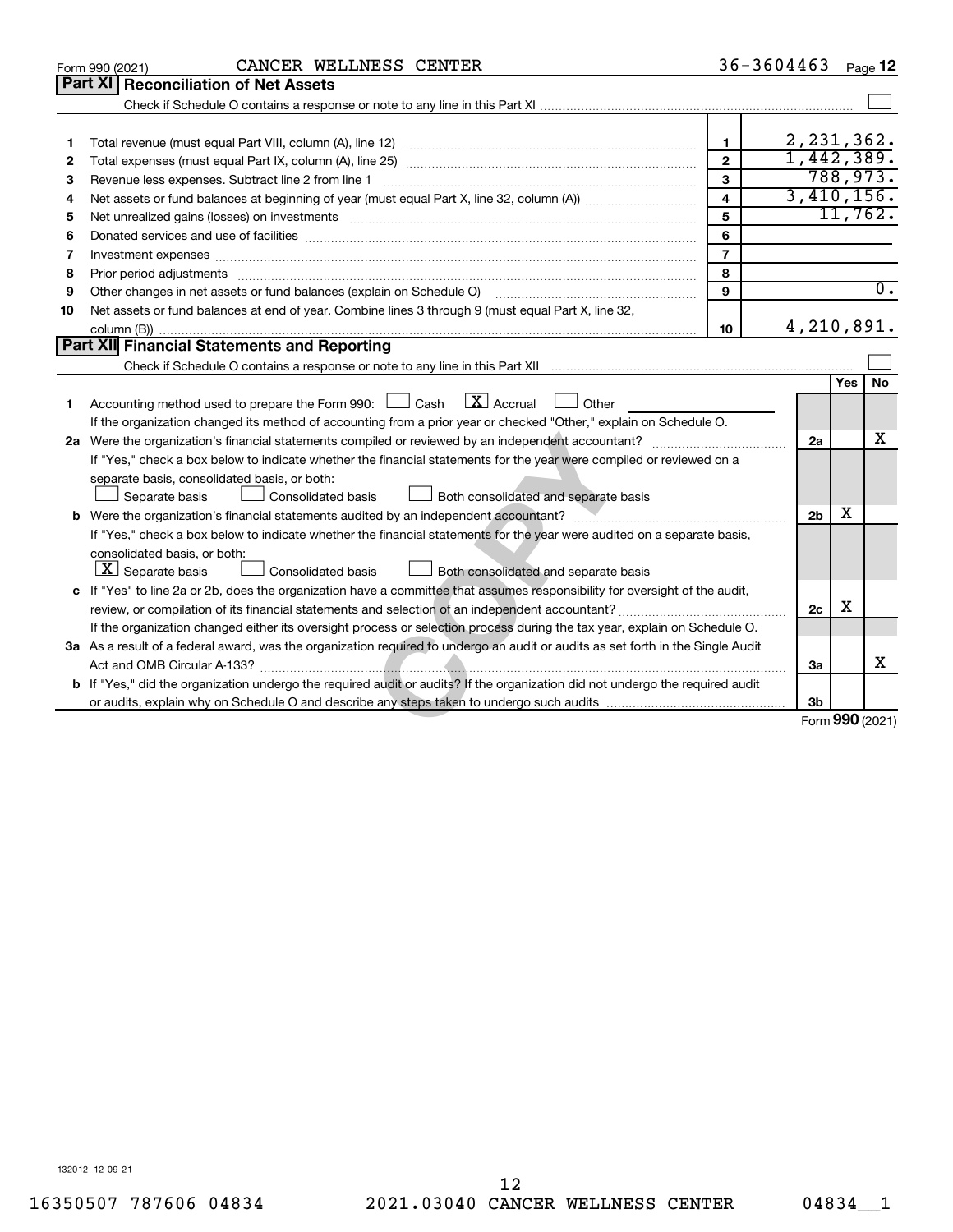| <b>SCHEDULE A</b> |
|-------------------|
|-------------------|

Department of the Treasury Internal Revenue Service

# Form 990)<br> **Complete if the organization is a section 501(c)(3) organization or a section**<br> **Public Charity Status and Public Support**

**4947(a)(1) nonexempt charitable trust. | Attach to Form 990 or Form 990-EZ.** 

**| Go to www.irs.gov/Form990 for instructions and the latest information.**

| OMB No. 1545-0047                   |
|-------------------------------------|
|                                     |
| <b>Open to Public</b><br>Inspection |

|        | Name of the organization                                                                                                                                                                                                                                                                 |                        |                            |                                    |    |                            |  | <b>Employer identification number</b> |  |  |  |  |  |
|--------|------------------------------------------------------------------------------------------------------------------------------------------------------------------------------------------------------------------------------------------------------------------------------------------|------------------------|----------------------------|------------------------------------|----|----------------------------|--|---------------------------------------|--|--|--|--|--|
| Part I | Reason for Public Charity Status. (All organizations must complete this part.) See instructions.                                                                                                                                                                                         | CANCER WELLNESS CENTER |                            |                                    |    |                            |  | 36-3604463                            |  |  |  |  |  |
|        |                                                                                                                                                                                                                                                                                          |                        |                            |                                    |    |                            |  |                                       |  |  |  |  |  |
|        | The organization is not a private foundation because it is: (For lines 1 through 12, check only one box.)                                                                                                                                                                                |                        |                            |                                    |    |                            |  |                                       |  |  |  |  |  |
| 1.     | A church, convention of churches, or association of churches described in section 170(b)(1)(A)(i).                                                                                                                                                                                       |                        |                            |                                    |    |                            |  |                                       |  |  |  |  |  |
| 2      | A school described in section 170(b)(1)(A)(ii). (Attach Schedule E (Form 990).)                                                                                                                                                                                                          |                        |                            |                                    |    |                            |  |                                       |  |  |  |  |  |
| з      | A hospital or a cooperative hospital service organization described in section 170(b)(1)(A)(iii).                                                                                                                                                                                        |                        |                            |                                    |    |                            |  |                                       |  |  |  |  |  |
| 4      | A medical research organization operated in conjunction with a hospital described in section 170(b)(1)(A)(iii). Enter the hospital's name,                                                                                                                                               |                        |                            |                                    |    |                            |  |                                       |  |  |  |  |  |
|        | city, and state:                                                                                                                                                                                                                                                                         |                        |                            |                                    |    |                            |  |                                       |  |  |  |  |  |
| 5.     | An organization operated for the benefit of a college or university owned or operated by a governmental unit described in                                                                                                                                                                |                        |                            |                                    |    |                            |  |                                       |  |  |  |  |  |
|        | section 170(b)(1)(A)(iv). (Complete Part II.)                                                                                                                                                                                                                                            |                        |                            |                                    |    |                            |  |                                       |  |  |  |  |  |
| 6.     | A federal, state, or local government or governmental unit described in section 170(b)(1)(A)(v).                                                                                                                                                                                         |                        |                            |                                    |    |                            |  |                                       |  |  |  |  |  |
|        | 7 $ X $ An organization that normally receives a substantial part of its support from a governmental unit or from the general public described in                                                                                                                                        |                        |                            |                                    |    |                            |  |                                       |  |  |  |  |  |
| 8      | section 170(b)(1)(A)(vi). (Complete Part II.)                                                                                                                                                                                                                                            |                        |                            |                                    |    |                            |  |                                       |  |  |  |  |  |
| 9      | A community trust described in section 170(b)(1)(A)(vi). (Complete Part II.)<br>An agricultural research organization described in section 170(b)(1)(A)(ix) operated in conjunction with a land-grant college                                                                            |                        |                            |                                    |    |                            |  |                                       |  |  |  |  |  |
|        |                                                                                                                                                                                                                                                                                          |                        |                            |                                    |    |                            |  |                                       |  |  |  |  |  |
|        | or university or a non-land-grant college of agriculture (see instructions). Enter the name, city, and state of the college or<br>university:                                                                                                                                            |                        |                            |                                    |    |                            |  |                                       |  |  |  |  |  |
| 10     |                                                                                                                                                                                                                                                                                          |                        |                            |                                    |    |                            |  |                                       |  |  |  |  |  |
|        | An organization that normally receives (1) more than 33 1/3% of its support from contributions, membership fees, and gross receipts from<br>activities related to its exempt functions, subject to certain exceptions; and (2) no more than 33 1/3% of its support from gross investment |                        |                            |                                    |    |                            |  |                                       |  |  |  |  |  |
|        | income and unrelated business taxable income (less section 511 tax) from businesses acquired by the organization after June 30, 1975.                                                                                                                                                    |                        |                            |                                    |    |                            |  |                                       |  |  |  |  |  |
|        | See section 509(a)(2). (Complete Part III.)                                                                                                                                                                                                                                              |                        |                            |                                    |    |                            |  |                                       |  |  |  |  |  |
| 11     | An organization organized and operated exclusively to test for public safety. See section 509(a)(4).                                                                                                                                                                                     |                        |                            |                                    |    |                            |  |                                       |  |  |  |  |  |
| 12     | An organization organized and operated exclusively for the benefit of, to perform the functions of, or to carry out the purposes of one or                                                                                                                                               |                        |                            |                                    |    |                            |  |                                       |  |  |  |  |  |
|        | more publicly supported organizations described in section 509(a)(1) or section 509(a)(2). See section 509(a)(3). Check the box on                                                                                                                                                       |                        |                            |                                    |    |                            |  |                                       |  |  |  |  |  |
|        | lines 12a through 12d that describes the type of supporting organization and complete lines 12e, 12f, and 12g.                                                                                                                                                                           |                        |                            |                                    |    |                            |  |                                       |  |  |  |  |  |
| а      | Type I. A supporting organization operated, supervised, or controlled by its supported organization(s), typically by giving                                                                                                                                                              |                        |                            |                                    |    |                            |  |                                       |  |  |  |  |  |
|        | the supported organization(s) the power to regularly appoint or elect a majority of the directors or trustees of the supporting                                                                                                                                                          |                        |                            |                                    |    |                            |  |                                       |  |  |  |  |  |
|        | organization. You must complete Part IV, Sections A and B.                                                                                                                                                                                                                               |                        |                            |                                    |    |                            |  |                                       |  |  |  |  |  |
| b      | Type II. A supporting organization supervised or controlled in connection with its supported organization(s), by having                                                                                                                                                                  |                        |                            |                                    |    |                            |  |                                       |  |  |  |  |  |
|        | control or management of the supporting organization vested in the same persons that control or manage the supported                                                                                                                                                                     |                        |                            |                                    |    |                            |  |                                       |  |  |  |  |  |
|        | organization(s). You must complete Part IV, Sections A and C.                                                                                                                                                                                                                            |                        |                            |                                    |    |                            |  |                                       |  |  |  |  |  |
| с      | Type III functionally integrated. A supporting organization operated in connection with, and functionally integrated with,                                                                                                                                                               |                        |                            |                                    |    |                            |  |                                       |  |  |  |  |  |
|        | its supported organization(s) (see instructions). You must complete Part IV, Sections A, D, and E.                                                                                                                                                                                       |                        |                            |                                    |    |                            |  |                                       |  |  |  |  |  |
| d      | Type III non-functionally integrated. A supporting organization operated in connection with its supported organization(s)                                                                                                                                                                |                        |                            |                                    |    |                            |  |                                       |  |  |  |  |  |
|        | that is not functionally integrated. The organization generally must satisfy a distribution requirement and an attentiveness                                                                                                                                                             |                        |                            |                                    |    |                            |  |                                       |  |  |  |  |  |
|        | requirement (see instructions). You must complete Part IV, Sections A and D, and Part V.                                                                                                                                                                                                 |                        |                            |                                    |    |                            |  |                                       |  |  |  |  |  |
|        | Check this box if the organization received a written determination from the IRS that it is a Type I, Type II, Type III                                                                                                                                                                  |                        |                            |                                    |    |                            |  |                                       |  |  |  |  |  |
|        | functionally integrated, or Type III non-functionally integrated supporting organization.                                                                                                                                                                                                |                        |                            |                                    |    |                            |  |                                       |  |  |  |  |  |
|        | f Enter the number of supported organizations                                                                                                                                                                                                                                            |                        |                            |                                    |    |                            |  |                                       |  |  |  |  |  |
|        | g Provide the following information about the supported organization(s).<br>(i) Name of supported                                                                                                                                                                                        | (ii) EIN               | (iii) Type of organization | (iv) Is the organization listed    |    | (v) Amount of monetary     |  | (vi) Amount of other                  |  |  |  |  |  |
|        | organization                                                                                                                                                                                                                                                                             |                        | (described on lines 1-10   | in your governing document?<br>Yes | No | support (see instructions) |  | support (see instructions)            |  |  |  |  |  |
|        |                                                                                                                                                                                                                                                                                          |                        | above (see instructions))  |                                    |    |                            |  |                                       |  |  |  |  |  |
|        |                                                                                                                                                                                                                                                                                          |                        |                            |                                    |    |                            |  |                                       |  |  |  |  |  |
|        |                                                                                                                                                                                                                                                                                          |                        |                            |                                    |    |                            |  |                                       |  |  |  |  |  |
|        |                                                                                                                                                                                                                                                                                          |                        |                            |                                    |    |                            |  |                                       |  |  |  |  |  |
|        |                                                                                                                                                                                                                                                                                          |                        |                            |                                    |    |                            |  |                                       |  |  |  |  |  |
|        |                                                                                                                                                                                                                                                                                          |                        |                            |                                    |    |                            |  |                                       |  |  |  |  |  |
|        |                                                                                                                                                                                                                                                                                          |                        |                            |                                    |    |                            |  |                                       |  |  |  |  |  |
|        |                                                                                                                                                                                                                                                                                          |                        |                            |                                    |    |                            |  |                                       |  |  |  |  |  |
|        |                                                                                                                                                                                                                                                                                          |                        |                            |                                    |    |                            |  |                                       |  |  |  |  |  |
|        |                                                                                                                                                                                                                                                                                          |                        |                            |                                    |    |                            |  |                                       |  |  |  |  |  |
| Total  |                                                                                                                                                                                                                                                                                          |                        |                            |                                    |    |                            |  |                                       |  |  |  |  |  |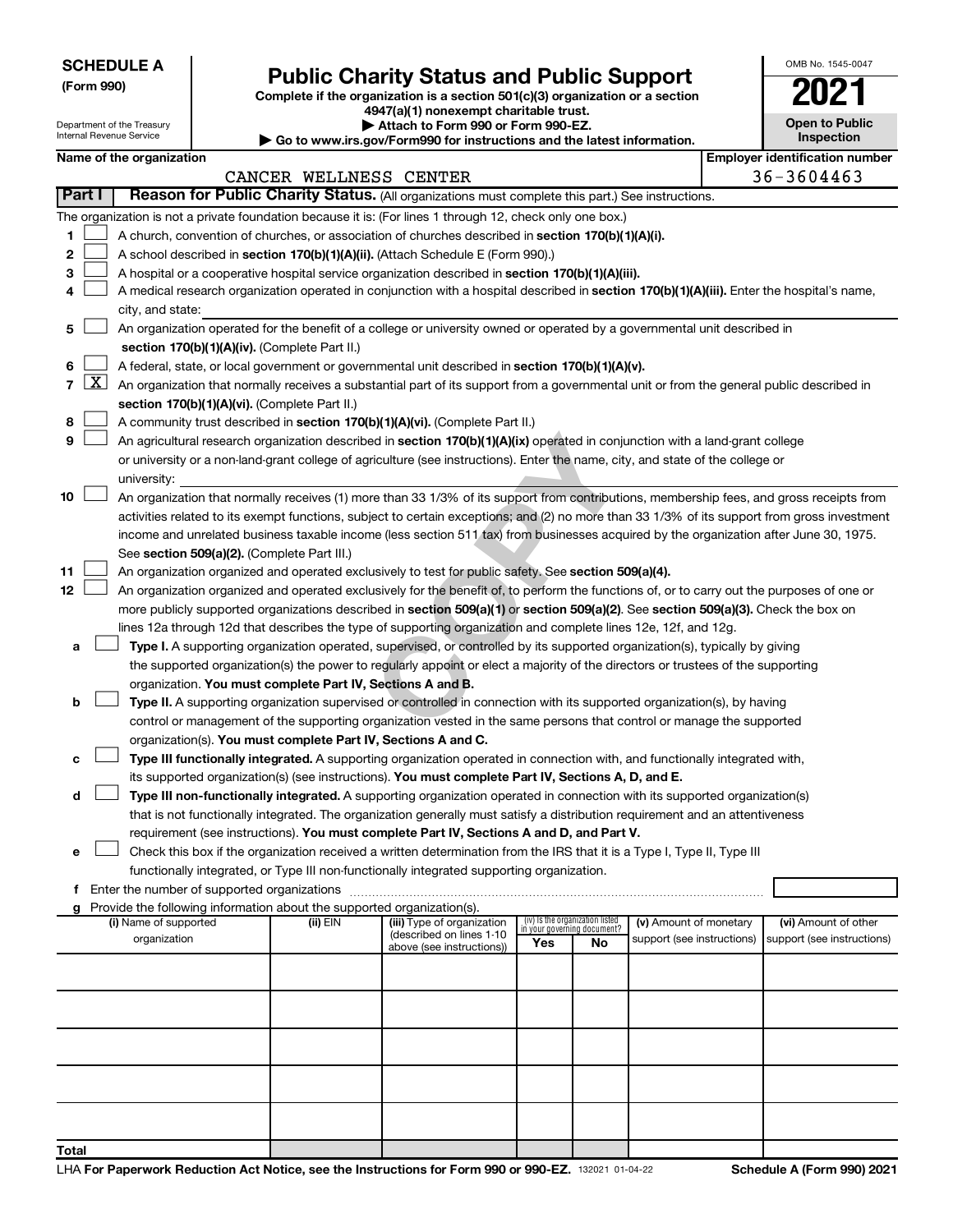Schedule A (Form 990) 2021  $\,$  CANCER WELLNESS CENTER  $\,$  36 - 3604463  $_{\rm Page}$ 

(Complete only if you checked the box on line 5, 7, or 8 of Part I or if the organization failed to qualify under Part III. If the organization **Part II Support Schedule for Organizations Described in Sections 170(b)(1)(A)(iv) and 170(b)(1)(A)(vi)**

fails to qualify under the tests listed below, please complete Part III.)

|    | <b>Section A. Public Support</b>                                                                                                                                                                                              |          |             |             |            |                                      |                                          |
|----|-------------------------------------------------------------------------------------------------------------------------------------------------------------------------------------------------------------------------------|----------|-------------|-------------|------------|--------------------------------------|------------------------------------------|
|    | Calendar year (or fiscal year beginning in)                                                                                                                                                                                   | (a) 2017 | (b) 2018    | $(c)$ 2019  | $(d)$ 2020 | (e) 2021                             | (f) Total                                |
|    | 1 Gifts, grants, contributions, and                                                                                                                                                                                           |          |             |             |            |                                      |                                          |
|    | membership fees received. (Do not                                                                                                                                                                                             |          |             |             |            |                                      |                                          |
|    | include any "unusual grants.")                                                                                                                                                                                                | 1430205. | 1380546.    | 1809629.    | 1491357.   | 2082851.                             | 8194588.                                 |
|    | 2 Tax revenues levied for the organ-                                                                                                                                                                                          |          |             |             |            |                                      |                                          |
|    | ization's benefit and either paid to                                                                                                                                                                                          |          |             |             |            |                                      |                                          |
|    | or expended on its behalf                                                                                                                                                                                                     |          |             |             |            |                                      |                                          |
|    | 3 The value of services or facilities                                                                                                                                                                                         |          |             |             |            |                                      |                                          |
|    | furnished by a governmental unit to                                                                                                                                                                                           |          |             |             |            |                                      |                                          |
|    | the organization without charge                                                                                                                                                                                               |          |             |             |            |                                      |                                          |
|    | 4 Total. Add lines 1 through 3                                                                                                                                                                                                | 1430205. | 1380546.    | 1809629.    | 1491357.   | 2082851.                             | 8194588.                                 |
| 5  | The portion of total contributions                                                                                                                                                                                            |          |             |             |            |                                      |                                          |
|    | by each person (other than a                                                                                                                                                                                                  |          |             |             |            |                                      |                                          |
|    | governmental unit or publicly                                                                                                                                                                                                 |          |             |             |            |                                      |                                          |
|    | supported organization) included                                                                                                                                                                                              |          |             |             |            |                                      |                                          |
|    | on line 1 that exceeds 2% of the                                                                                                                                                                                              |          |             |             |            |                                      |                                          |
|    | amount shown on line 11,                                                                                                                                                                                                      |          |             |             |            |                                      |                                          |
|    | column (f)                                                                                                                                                                                                                    |          |             |             |            |                                      | 247,360.                                 |
|    | 6 Public support. Subtract line 5 from line 4.                                                                                                                                                                                |          |             |             |            |                                      | 7947228.                                 |
|    | <b>Section B. Total Support</b>                                                                                                                                                                                               |          |             |             |            |                                      |                                          |
|    | Calendar year (or fiscal year beginning in)                                                                                                                                                                                   | (a) 2017 | (b) 2018    | $(c)$ 2019  | $(d)$ 2020 | (e) 2021                             | (f) Total                                |
|    | 7 Amounts from line 4                                                                                                                                                                                                         | 1430205. | 1380546     | 1809629     | 1491357    | 2082851                              | 8194588.                                 |
|    | 8 Gross income from interest,                                                                                                                                                                                                 |          |             |             |            |                                      |                                          |
|    | dividends, payments received on                                                                                                                                                                                               |          |             |             |            |                                      |                                          |
|    | securities loans, rents, royalties,                                                                                                                                                                                           |          |             |             |            |                                      |                                          |
|    | and income from similar sources                                                                                                                                                                                               | 35,649.  | 51, 180.    | 57,424.     | 39,369.    | 71, 252.                             | 254,874.                                 |
| 9  | Net income from unrelated business                                                                                                                                                                                            |          |             |             |            |                                      |                                          |
|    | activities, whether or not the                                                                                                                                                                                                |          |             |             |            |                                      |                                          |
|    | business is regularly carried on                                                                                                                                                                                              |          | $-114,928.$ | $-72, 192.$ |            | $-44, 255.$ $-26, 722.$ $-258, 097.$ |                                          |
|    | 10 Other income. Do not include gain                                                                                                                                                                                          |          |             |             |            |                                      |                                          |
|    | or loss from the sale of capital                                                                                                                                                                                              |          |             |             |            |                                      |                                          |
|    | assets (Explain in Part VI.)                                                                                                                                                                                                  | 376,737. | 9,380.      | 6,507.      | 1,898.     |                                      | $501.$   395,023.                        |
| 11 | Total support. Add lines 7 through 10                                                                                                                                                                                         |          |             |             |            |                                      | 8586388.                                 |
| 12 | Gross receipts from related activities, etc. (see instructions)                                                                                                                                                               |          |             |             |            | 12                                   | 143, 326.                                |
|    | 13 First 5 years. If the Form 990 is for the organization's first, second, third, fourth, or fifth tax year as a section 501(c)(3)                                                                                            |          |             |             |            |                                      |                                          |
|    | organization, check this box and stop here                                                                                                                                                                                    |          |             |             |            |                                      |                                          |
|    | Section C. Computation of Public Support Percentage                                                                                                                                                                           |          |             |             |            |                                      |                                          |
|    |                                                                                                                                                                                                                               |          |             |             |            | 14                                   | 92.56<br>%                               |
|    |                                                                                                                                                                                                                               |          |             |             |            | 15                                   | 87.43<br>%                               |
|    | 16a 33 1/3% support test - 2021. If the organization did not check the box on line 13, and line 14 is 33 1/3% or more, check this box and                                                                                     |          |             |             |            |                                      |                                          |
|    | stop here. The organization qualifies as a publicly supported organization manufaction manufacture or the organization manufacture or the state of the state of the state of the state of the state of the state of the state |          |             |             |            |                                      | $\blacktriangleright$ $\boxed{\text{X}}$ |
|    | b 33 1/3% support test - 2020. If the organization did not check a box on line 13 or 16a, and line 15 is 33 1/3% or more, check this box                                                                                      |          |             |             |            |                                      |                                          |
|    |                                                                                                                                                                                                                               |          |             |             |            |                                      |                                          |
|    | 17a 10% -facts-and-circumstances test - 2021. If the organization did not check a box on line 13, 16a, or 16b, and line 14 is 10% or more,                                                                                    |          |             |             |            |                                      |                                          |
|    | and if the organization meets the facts-and-circumstances test, check this box and stop here. Explain in Part VI how the organization                                                                                         |          |             |             |            |                                      |                                          |
|    | meets the facts-and-circumstances test. The organization qualifies as a publicly supported organization                                                                                                                       |          |             |             |            |                                      |                                          |
|    | <b>b 10%</b> -facts-and-circumstances test - 2020. If the organization did not check a box on line 13, 16a, 16b, or 17a, and line 15 is 10% or                                                                                |          |             |             |            |                                      |                                          |
|    | more, and if the organization meets the facts-and-circumstances test, check this box and <b>stop here.</b> Explain in Part VI how the                                                                                         |          |             |             |            |                                      |                                          |
|    | organization meets the facts-and-circumstances test. The organization qualifies as a publicly supported organization                                                                                                          |          |             |             |            |                                      |                                          |
|    | 18 Private foundation. If the organization did not check a box on line 13, 16a, 16b, 17a, or 17b, check this box and see instructions                                                                                         |          |             |             |            |                                      |                                          |
|    |                                                                                                                                                                                                                               |          |             |             |            |                                      | Schedule A (Form 990) 2021               |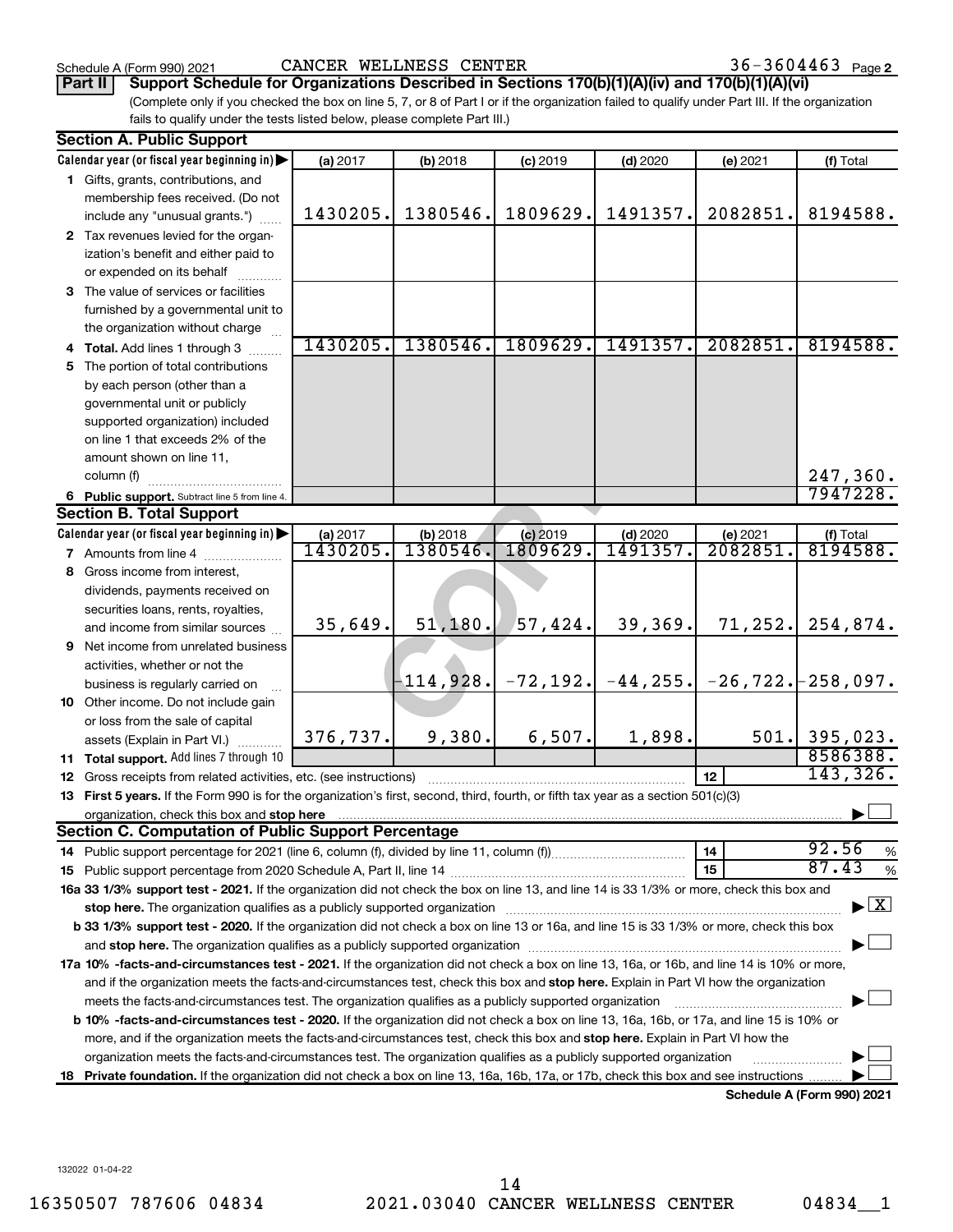## Schedule A (Form 990) 2021  $\,$  CANCER WELLNESS CENTER  $\,$  36 - 3604463  $_{\rm Page}$

#### **Part III Support Schedule for Organizations Described in Section 509(a)(2)**

(Complete only if you checked the box on line 10 of Part I or if the organization failed to qualify under Part II. If the organization fails to qualify under the tests listed below, please complete Part II.)

|   | <b>Section A. Public Support</b>                                                                                                                                                         |          |          |            |            |          |                            |
|---|------------------------------------------------------------------------------------------------------------------------------------------------------------------------------------------|----------|----------|------------|------------|----------|----------------------------|
|   | Calendar year (or fiscal year beginning in)                                                                                                                                              | (a) 2017 | (b) 2018 | $(c)$ 2019 | $(d)$ 2020 | (e) 2021 | (f) Total                  |
|   | 1 Gifts, grants, contributions, and                                                                                                                                                      |          |          |            |            |          |                            |
|   | membership fees received. (Do not                                                                                                                                                        |          |          |            |            |          |                            |
|   | include any "unusual grants.")                                                                                                                                                           |          |          |            |            |          |                            |
|   | 2 Gross receipts from admissions,<br>merchandise sold or services per-<br>formed, or facilities furnished in<br>any activity that is related to the<br>organization's tax-exempt purpose |          |          |            |            |          |                            |
|   | 3 Gross receipts from activities that                                                                                                                                                    |          |          |            |            |          |                            |
|   | are not an unrelated trade or bus-                                                                                                                                                       |          |          |            |            |          |                            |
|   |                                                                                                                                                                                          |          |          |            |            |          |                            |
|   | iness under section 513                                                                                                                                                                  |          |          |            |            |          |                            |
| 4 | Tax revenues levied for the organ-                                                                                                                                                       |          |          |            |            |          |                            |
|   | ization's benefit and either paid to<br>or expended on its behalf                                                                                                                        |          |          |            |            |          |                            |
|   | 5 The value of services or facilities                                                                                                                                                    |          |          |            |            |          |                            |
|   | furnished by a governmental unit to                                                                                                                                                      |          |          |            |            |          |                            |
|   | the organization without charge                                                                                                                                                          |          |          |            |            |          |                            |
|   | 6 Total. Add lines 1 through 5                                                                                                                                                           |          |          |            |            |          |                            |
|   | 7a Amounts included on lines 1, 2, and                                                                                                                                                   |          |          |            |            |          |                            |
|   | 3 received from disqualified persons                                                                                                                                                     |          |          |            |            |          |                            |
|   | <b>b</b> Amounts included on lines 2 and 3 received<br>from other than disqualified persons that<br>exceed the greater of \$5,000 or 1% of the<br>amount on line 13 for the year         |          |          |            |            |          |                            |
|   | c Add lines 7a and 7b                                                                                                                                                                    |          |          |            |            |          |                            |
|   | 8 Public support. (Subtract line 7c from line 6.)                                                                                                                                        |          |          |            |            |          |                            |
|   | <b>Section B. Total Support</b>                                                                                                                                                          |          |          |            |            |          |                            |
|   | Calendar year (or fiscal year beginning in)                                                                                                                                              | (a) 2017 | (b) 2018 | $(c)$ 2019 | $(d)$ 2020 | (e) 2021 | (f) Total                  |
|   | 9 Amounts from line 6                                                                                                                                                                    |          |          |            |            |          |                            |
|   | <b>10a</b> Gross income from interest,<br>dividends, payments received on<br>securities loans, rents, royalties,<br>and income from similar sources                                      |          |          |            |            |          |                            |
|   | <b>b</b> Unrelated business taxable income                                                                                                                                               |          |          |            |            |          |                            |
|   | (less section 511 taxes) from businesses<br>acquired after June 30, 1975                                                                                                                 |          |          |            |            |          |                            |
|   | c Add lines 10a and 10b                                                                                                                                                                  |          |          |            |            |          |                            |
|   | <b>11</b> Net income from unrelated business<br>activities not included on line 10b,<br>whether or not the business is<br>regularly carried on                                           |          |          |            |            |          |                            |
|   | <b>12</b> Other income. Do not include gain<br>or loss from the sale of capital<br>assets (Explain in Part VI.) $\cdots$                                                                 |          |          |            |            |          |                            |
|   | <b>13</b> Total support. (Add lines 9, 10c, 11, and 12.)                                                                                                                                 |          |          |            |            |          |                            |
|   | 14 First 5 years. If the Form 990 is for the organization's first, second, third, fourth, or fifth tax year as a section 501(c)(3) organization,                                         |          |          |            |            |          |                            |
|   |                                                                                                                                                                                          |          |          |            |            |          |                            |
|   | <b>Section C. Computation of Public Support Percentage</b>                                                                                                                               |          |          |            |            |          |                            |
|   |                                                                                                                                                                                          |          |          |            |            | 15       | ℅                          |
|   |                                                                                                                                                                                          |          |          |            |            | 16       | %                          |
|   | Section D. Computation of Investment Income Percentage                                                                                                                                   |          |          |            |            |          |                            |
|   |                                                                                                                                                                                          |          |          |            |            | 17       | %                          |
|   | 18 Investment income percentage from 2020 Schedule A, Part III, line 17                                                                                                                  |          |          |            |            | 18       | %                          |
|   | 19a 33 1/3% support tests - 2021. If the organization did not check the box on line 14, and line 15 is more than 33 1/3%, and line 17 is not                                             |          |          |            |            |          |                            |
|   | more than 33 1/3%, check this box and stop here. The organization qualifies as a publicly supported organization                                                                         |          |          |            |            |          |                            |
|   | b 33 1/3% support tests - 2020. If the organization did not check a box on line 14 or line 19a, and line 16 is more than 33 1/3%, and                                                    |          |          |            |            |          |                            |
|   | line 18 is not more than 33 1/3%, check this box and stop here. The organization qualifies as a publicly supported organization                                                          |          |          |            |            |          |                            |
|   |                                                                                                                                                                                          |          |          |            |            |          |                            |
|   | 132023 01-04-22                                                                                                                                                                          |          |          |            |            |          | Schedule A (Form 990) 2021 |
|   |                                                                                                                                                                                          |          |          | 15         |            |          |                            |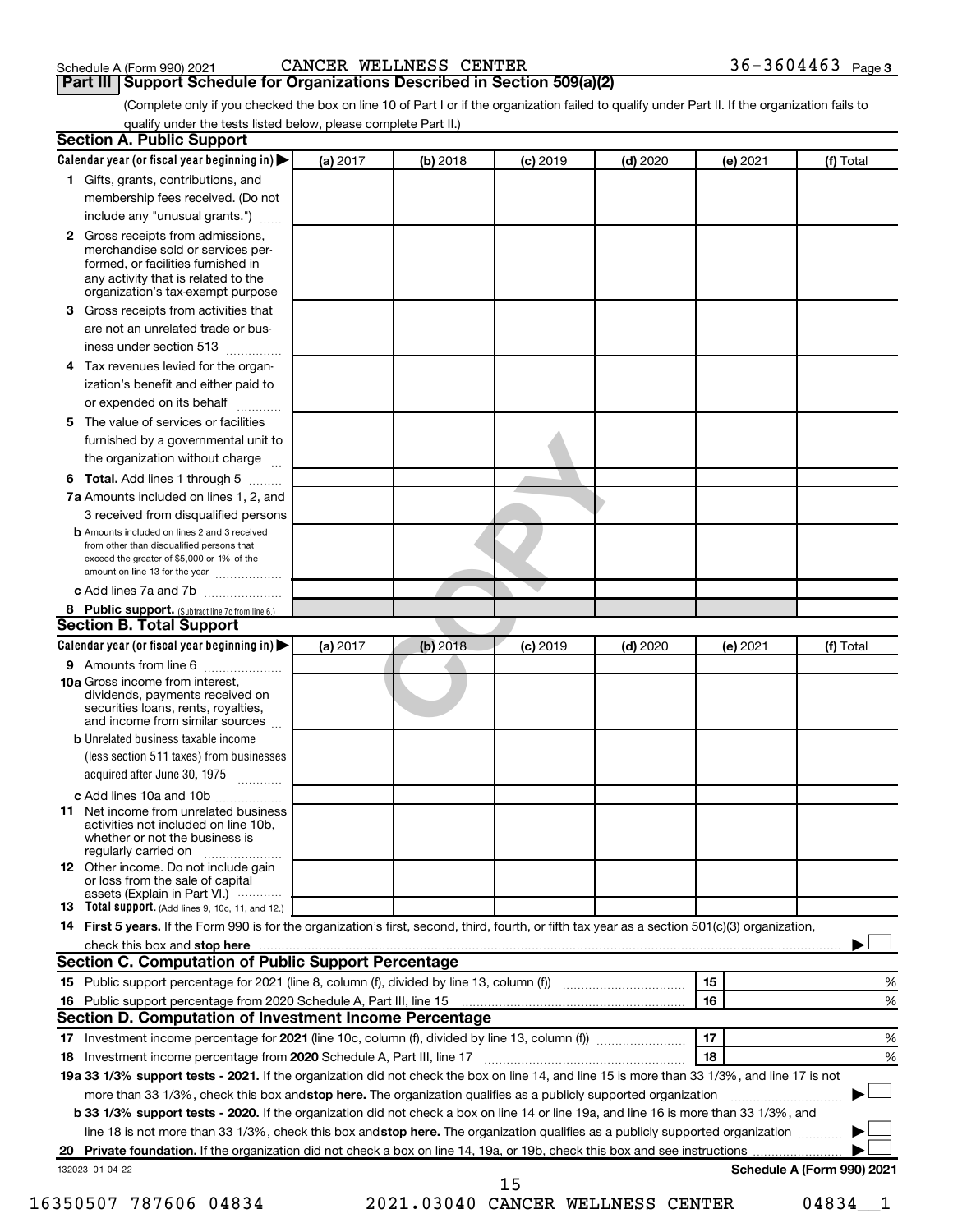### Schedule A (Form 990) 2021  $\,$  CANCER WELLNESS CENTER  $\,$  36 - 3604463  $_{\rm Page}$

**1**

**2**

**3a**

**3b**

**3c**

**4a**

**4b**

**4c**

**5a**

**5b 5c**

**6**

**7**

**8**

**9a**

**9b**

**9c**

**10a**

**10b**

**Yes No**

# **Part IV Supporting Organizations**

(Complete only if you checked a box in line 12 on Part I. If you checked box 12a, Part I, complete Sections A and B. If you checked box 12b, Part I, complete Sections A and C. If you checked box 12c, Part I, complete Sections A, D, and E. If you checked box 12d, Part I, complete Sections A and D, and complete Part V.)

### **Section A. All Supporting Organizations**

- **1** Are all of the organization's supported organizations listed by name in the organization's governing documents? If "No," describe in Part VI how the supported organizations are designated. If designated by *class or purpose, describe the designation. If historic and continuing relationship, explain.*
- **2** Did the organization have any supported organization that does not have an IRS determination of status under section 509(a)(1) or (2)? If "Yes," explain in Part **VI** how the organization determined that the supported *organization was described in section 509(a)(1) or (2).*
- **3a** Did the organization have a supported organization described in section 501(c)(4), (5), or (6)? If "Yes," answer *lines 3b and 3c below.*
- **b** Did the organization confirm that each supported organization qualified under section 501(c)(4), (5), or (6) and satisfied the public support tests under section 509(a)(2)? If "Yes," describe in Part VI when and how the *organization made the determination.*
- **c** Did the organization ensure that all support to such organizations was used exclusively for section 170(c)(2)(B) purposes? If "Yes," explain in Part VI what controls the organization put in place to ensure such use.
- **4 a** *If* Was any supported organization not organized in the United States ("foreign supported organization")? *"Yes," and if you checked box 12a or 12b in Part I, answer lines 4b and 4c below.*
- **b** Did the organization have ultimate control and discretion in deciding whether to make grants to the foreign supported organization? If "Yes," describe in Part VI how the organization had such control and discretion *despite being controlled or supervised by or in connection with its supported organizations.*
- **c** Did the organization support any foreign supported organization that does not have an IRS determination under sections 501(c)(3) and 509(a)(1) or (2)? If "Yes," explain in Part VI what controls the organization used *to ensure that all support to the foreign supported organization was used exclusively for section 170(c)(2)(B) purposes.*
- the United States ("foreign supported organization")? *l*<br>answer lines 4b and 4c below.<br>Consider the foreign supported organization")? *l*<br>answer lines 4b and 4c below.<br>**VI** how the organization had such control and discre **5a** Did the organization add, substitute, or remove any supported organizations during the tax year? If "Yes," answer lines 5b and 5c below (if applicable). Also, provide detail in **Part VI,** including (i) the names and EIN *numbers of the supported organizations added, substituted, or removed; (ii) the reasons for each such action; (iii) the authority under the organization's organizing document authorizing such action; and (iv) how the action was accomplished (such as by amendment to the organizing document).*
- **b** Type I or Type II only. Was any added or substituted supported organization part of a class already designated in the organization's organizing document?
- **c Substitutions only.**  Was the substitution the result of an event beyond the organization's control?
- **6** Did the organization provide support (whether in the form of grants or the provision of services or facilities) to **Part VI.** support or benefit one or more of the filing organization's supported organizations? If "Yes," provide detail in anyone other than (i) its supported organizations, (ii) individuals that are part of the charitable class benefited by one or more of its supported organizations, or (iii) other supporting organizations that also
- **7** Did the organization provide a grant, loan, compensation, or other similar payment to a substantial contributor regard to a substantial contributor? If "Yes," complete Part I of Schedule L (Form 990). (as defined in section 4958(c)(3)(C)), a family member of a substantial contributor, or a 35% controlled entity with
- **8** Did the organization make a loan to a disqualified person (as defined in section 4958) not described on line 7? *If "Yes," complete Part I of Schedule L (Form 990).*
- **9 a** Was the organization controlled directly or indirectly at any time during the tax year by one or more in section 509(a)(1) or (2))? If "Yes," provide detail in **Part VI.** disqualified persons, as defined in section 4946 (other than foundation managers and organizations described
- **b** Did one or more disqualified persons (as defined on line 9a) hold a controlling interest in any entity in which the supporting organization had an interest? If "Yes," provide detail in Part VI.
- **c** Did a disqualified person (as defined on line 9a) have an ownership interest in, or derive any personal benefit from, assets in which the supporting organization also had an interest? If "Yes," provide detail in Part VI.
- **10 a** Was the organization subject to the excess business holdings rules of section 4943 because of section supporting organizations)? If "Yes," answer line 10b below. 4943(f) (regarding certain Type II supporting organizations, and all Type III non-functionally integrated
	- **b** Did the organization have any excess business holdings in the tax year? (Use Schedule C, Form 4720, to *determine whether the organization had excess business holdings.)*

132024 01-04-21

**Schedule A (Form 990) 2021**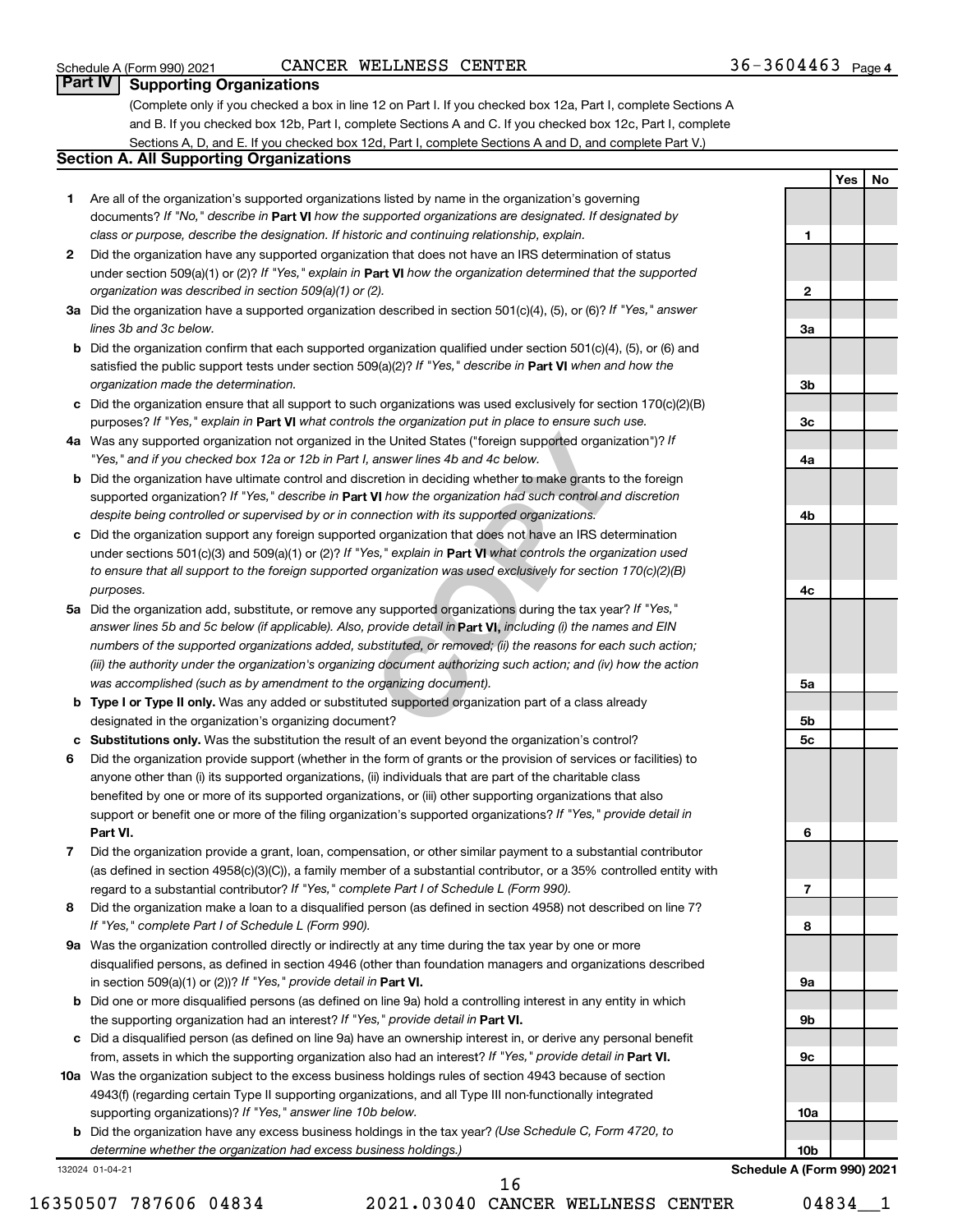|    |         | Schedule A (Form 990) 2021                                                              | <b>CANCER</b> | WELLNESS | CENTER                                                                                                                                                                                                                                                                                                                                                                                                                                                                                                                                                                                                                                                      | $36 - 3604463$ |                 |            | Page 5    |
|----|---------|-----------------------------------------------------------------------------------------|---------------|----------|-------------------------------------------------------------------------------------------------------------------------------------------------------------------------------------------------------------------------------------------------------------------------------------------------------------------------------------------------------------------------------------------------------------------------------------------------------------------------------------------------------------------------------------------------------------------------------------------------------------------------------------------------------------|----------------|-----------------|------------|-----------|
|    | Part IV | <b>Supporting Organizations (continued)</b>                                             |               |          |                                                                                                                                                                                                                                                                                                                                                                                                                                                                                                                                                                                                                                                             |                |                 |            |           |
|    |         |                                                                                         |               |          |                                                                                                                                                                                                                                                                                                                                                                                                                                                                                                                                                                                                                                                             |                |                 | <b>Yes</b> | <b>No</b> |
| 11 |         | Has the organization accepted a gift or contribution from any of the following persons? |               |          |                                                                                                                                                                                                                                                                                                                                                                                                                                                                                                                                                                                                                                                             |                |                 |            |           |
|    |         |                                                                                         |               |          | a A person who directly or indirectly controls, either alone or together with persons described on lines 11b and                                                                                                                                                                                                                                                                                                                                                                                                                                                                                                                                            |                |                 |            |           |
|    |         | 11c below, the governing body of a supported organization?                              |               |          |                                                                                                                                                                                                                                                                                                                                                                                                                                                                                                                                                                                                                                                             |                | 11a             |            |           |
|    |         | <b>b</b> A family member of a person described on line 11a above?                       |               |          |                                                                                                                                                                                                                                                                                                                                                                                                                                                                                                                                                                                                                                                             |                | 11 <sub>b</sub> |            |           |
|    |         |                                                                                         |               |          | c A 35% controlled entity of a person described on line 11a or 11b above? If "Yes" to line 11a, 11b, or 11c, provide                                                                                                                                                                                                                                                                                                                                                                                                                                                                                                                                        |                |                 |            |           |
|    |         | detail in Part VI.                                                                      |               |          |                                                                                                                                                                                                                                                                                                                                                                                                                                                                                                                                                                                                                                                             |                | 11c             |            |           |
|    |         | <b>Section B. Type I Supporting Organizations</b>                                       |               |          |                                                                                                                                                                                                                                                                                                                                                                                                                                                                                                                                                                                                                                                             |                |                 |            |           |
|    |         |                                                                                         |               |          |                                                                                                                                                                                                                                                                                                                                                                                                                                                                                                                                                                                                                                                             |                |                 | <b>Yes</b> | No.       |
|    |         |                                                                                         |               |          | Did the governing body, members of the governing body, officers acting in their official capacity, or membership of one or<br>more supported organizations have the power to regularly appoint or elect at least a majority of the organization's officers,<br>directors, or trustees at all times during the tax year? If "No," describe in <b>Part VI</b> how the supported organization(s)<br>effectively operated, supervised, or controlled the organization's activities. If the organization had more than one supported<br>organization, describe how the powers to appoint and/or remove officers, directors, or trustees were allocated among the |                |                 |            |           |
|    |         |                                                                                         |               |          | supported organizations and what conditions or restrictions, if any, applied to such powers during the tax year.                                                                                                                                                                                                                                                                                                                                                                                                                                                                                                                                            |                |                 |            |           |

**2** Did the organization operate for the benefit of any supported organization other than the supported **Part VI**  *how providing such benefit carried out the purposes of the supported organization(s) that operated,* organization(s) that operated, supervised, or controlled the supporting organization? If "Yes," explain in *supervised, or controlled the supporting organization.*

|                                                                                                                      | Yes | No |
|----------------------------------------------------------------------------------------------------------------------|-----|----|
| Were a majority of the organization's directors or trustees during the tax year also a majority of the directors     |     |    |
| or trustees of each of the organization's supported organization(s)? If "No," describe in <b>Part VI</b> how control |     |    |
| or management of the supporting organization was vested in the same persons that controlled or managed               |     |    |
| the supported organization(s).                                                                                       |     |    |
| Section D. All Type III Supporting Organizations                                                                     |     |    |

|              | <b>Section C. Type II Supporting Organizations</b>                                                                        |              |            |     |
|--------------|---------------------------------------------------------------------------------------------------------------------------|--------------|------------|-----|
|              |                                                                                                                           |              | Yes        | No  |
| 1.           | Were a majority of the organization's directors or trustees during the tax year also a majority of the directors          |              |            |     |
|              | or trustees of each of the organization's supported organization(s)? If "No," describe in <b>Part VI</b> how control      |              |            |     |
|              | or management of the supporting organization was vested in the same persons that controlled or managed                    |              |            |     |
|              | the supported organization(s).                                                                                            |              |            |     |
|              | <b>Section D. All Type III Supporting Organizations</b>                                                                   |              |            |     |
|              |                                                                                                                           |              | <b>Yes</b> | No. |
| 1.           | Did the organization provide to each of its supported organizations, by the last day of the fifth month of the            |              |            |     |
|              | organization's tax year, (i) a written notice describing the type and amount of support provided during the prior tax     |              |            |     |
|              | year, (ii) a copy of the Form 990 that was most recently filed as of the date of notification, and (iii) copies of the    |              |            |     |
|              | organization's governing documents in effect on the date of notification, to the extent not previously provided?          |              |            |     |
| $\mathbf{2}$ | Were any of the organization's officers, directors, or trustees either (i) appointed or elected by the supported          |              |            |     |
|              | organization(s) or (ii) serving on the governing body of a supported organization? If "No," explain in <b>Part VI</b> how |              |            |     |
|              | the organization maintained a close and continuous working relationship with the supported organization(s).               | $\mathbf{2}$ |            |     |
| 3            | By reason of the relationship described on line 2, above, did the organization's supported organizations have a           |              |            |     |
|              | significant voice in the organization's investment policies and in directing the use of the organization's                |              |            |     |
|              | income or assets at all times during the tax year? If "Yes," describe in Part VI the role the organization's              |              |            |     |
|              | supported organizations played in this regard.                                                                            | 3            |            |     |

#### **Section E. Type III Functionally Integrated Supporting Organizations**

- **1** Check the box next to the method that the organization used to satisfy the Integral Part Test during the yealsee instructions).
- **a The organization satisfied the Activities Test. Complete line 2 below.**
- **b** The organization is the parent of each of its supported organizations. Complete line 3 below.  $\Box$
- **c** The organization supported a governmental entity. Describe in Part VI how you supported a governmental entity (see instructions).  $\Box$
- **2 Answer lines 2a and 2b below. Yes No** Activities Test.

- **a** Did substantially all of the organization's activities during the tax year directly further the exempt purposes of the supported organization(s) to which the organization was responsive? If "Yes," then in Part VI identify **those supported organizations and explain**  *how these activities directly furthered their exempt purposes, how the organization was responsive to those supported organizations, and how the organization determined that these activities constituted substantially all of its activities.*
- **b** Did the activities described on line 2a, above, constitute activities that, but for the organization's involvement, **Part VI**  *the reasons for the organization's position that its supported organization(s) would have engaged in* one or more of the organization's supported organization(s) would have been engaged in? If "Yes," explain in *these activities but for the organization's involvement.*
- 3 Parent of Supported Organizations. Answer lines 3a and 3b below.
- **a** Did the organization have the power to regularly appoint or elect a majority of the officers, directors, or trustees of each of the supported organizations? If "Yes" or "No" provide details in Part VI.
- **b** Did the organization exercise a substantial degree of direction over the policies, programs, and activities of each of its supported organizations? If "Yes," describe in Part VI the role played by the organization in this regard.

132025 01-04-22

**3b Schedule A (Form 990) 2021**

**2a**

**2b**

**3a**

17

16350507 787606 04834 2021.03040 CANCER WELLNESS CENTER 04834\_\_1

**2**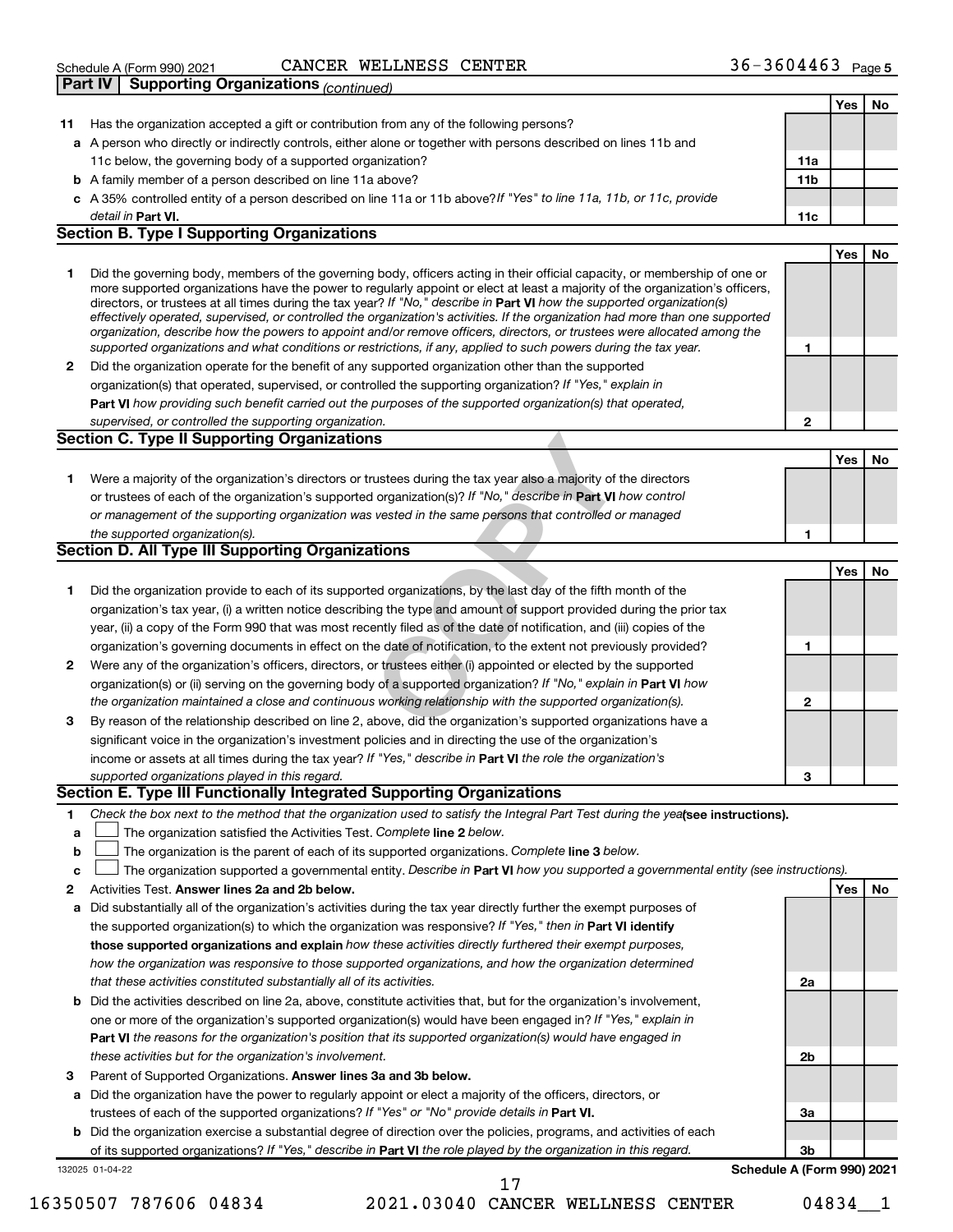|              | Part V<br>Type III Non-Functionally Integrated 509(a)(3) Supporting Organizations                                                              |                |                |                                |  |
|--------------|------------------------------------------------------------------------------------------------------------------------------------------------|----------------|----------------|--------------------------------|--|
| 1            | Check here if the organization satisfied the Integral Part Test as a qualifying trust on Nov. 20, 1970 (explain in Part VI). See instructions. |                |                |                                |  |
|              | All other Type III non-functionally integrated supporting organizations must complete Sections A through E.                                    |                |                |                                |  |
|              | Section A - Adjusted Net Income                                                                                                                |                | (A) Prior Year | (B) Current Year<br>(optional) |  |
| 1            | Net short-term capital gain                                                                                                                    | 1              |                |                                |  |
| 2            | Recoveries of prior-year distributions                                                                                                         | 2              |                |                                |  |
| 3            | Other gross income (see instructions)                                                                                                          | 3              |                |                                |  |
| 4            | Add lines 1 through 3.                                                                                                                         | 4              |                |                                |  |
| 5            | Depreciation and depletion                                                                                                                     | 5              |                |                                |  |
| 6            | Portion of operating expenses paid or incurred for production or                                                                               |                |                |                                |  |
|              | collection of gross income or for management, conservation, or                                                                                 |                |                |                                |  |
|              | maintenance of property held for production of income (see instructions)                                                                       | 6              |                |                                |  |
| 7            | Other expenses (see instructions)                                                                                                              | $\overline{7}$ |                |                                |  |
| 8            | Adjusted Net Income (subtract lines 5, 6, and 7 from line 4)                                                                                   | 8              |                |                                |  |
|              | <b>Section B - Minimum Asset Amount</b>                                                                                                        |                | (A) Prior Year | (B) Current Year<br>(optional) |  |
| 1            | Aggregate fair market value of all non-exempt-use assets (see                                                                                  |                |                |                                |  |
|              | instructions for short tax year or assets held for part of year):                                                                              |                |                |                                |  |
|              | <b>a</b> Average monthly value of securities                                                                                                   | 1a             |                |                                |  |
|              | <b>b</b> Average monthly cash balances                                                                                                         | 1 <sub>b</sub> |                |                                |  |
|              | <b>c</b> Fair market value of other non-exempt-use assets                                                                                      | 1 <sub>c</sub> |                |                                |  |
|              | <b>d</b> Total (add lines 1a, 1b, and 1c)                                                                                                      | 1 <sub>d</sub> |                |                                |  |
|              | e Discount claimed for blockage or other factors                                                                                               |                |                |                                |  |
|              | (explain in detail in <b>Part VI</b> ):                                                                                                        |                |                |                                |  |
| 2            | Acquisition indebtedness applicable to non-exempt-use assets                                                                                   | $\mathbf{2}$   |                |                                |  |
| 3            | Subtract line 2 from line 1d.                                                                                                                  | 3              |                |                                |  |
| 4            | Cash deemed held for exempt use. Enter 0.015 of line 3 (for greater amount,                                                                    |                |                |                                |  |
|              | see instructions).                                                                                                                             | 4              |                |                                |  |
| 5            | Net value of non-exempt-use assets (subtract line 4 from line 3)                                                                               | 5              |                |                                |  |
| 6            | Multiply line 5 by 0.035.                                                                                                                      | 6              |                |                                |  |
| 7            | Recoveries of prior-year distributions                                                                                                         | 7              |                |                                |  |
| 8            | Minimum Asset Amount (add line 7 to line 6)                                                                                                    | 8              |                |                                |  |
|              | <b>Section C - Distributable Amount</b>                                                                                                        |                |                | <b>Current Year</b>            |  |
| 1            | Adjusted net income for prior year (from Section A, line 8, column A)                                                                          | 1              |                |                                |  |
| $\mathbf{2}$ | Enter 0.85 of line 1.                                                                                                                          | $\overline{2}$ |                |                                |  |
| З            | Minimum asset amount for prior year (from Section B, line 8, column A)                                                                         | 3              |                |                                |  |
| 4            | Enter greater of line 2 or line 3.                                                                                                             | 4              |                |                                |  |
| 5            | Income tax imposed in prior year                                                                                                               | 5              |                |                                |  |
| 6            | <b>Distributable Amount.</b> Subtract line 5 from line 4, unless subject to                                                                    |                |                |                                |  |
|              | emergency temporary reduction (see instructions).                                                                                              | 6              |                |                                |  |
|              |                                                                                                                                                |                |                |                                |  |

**7** Let Check here if the current year is the organization's first as a non-functionally integrated Type III supporting organization (see instructions).

**Schedule A (Form 990) 2021**

132026 01-04-22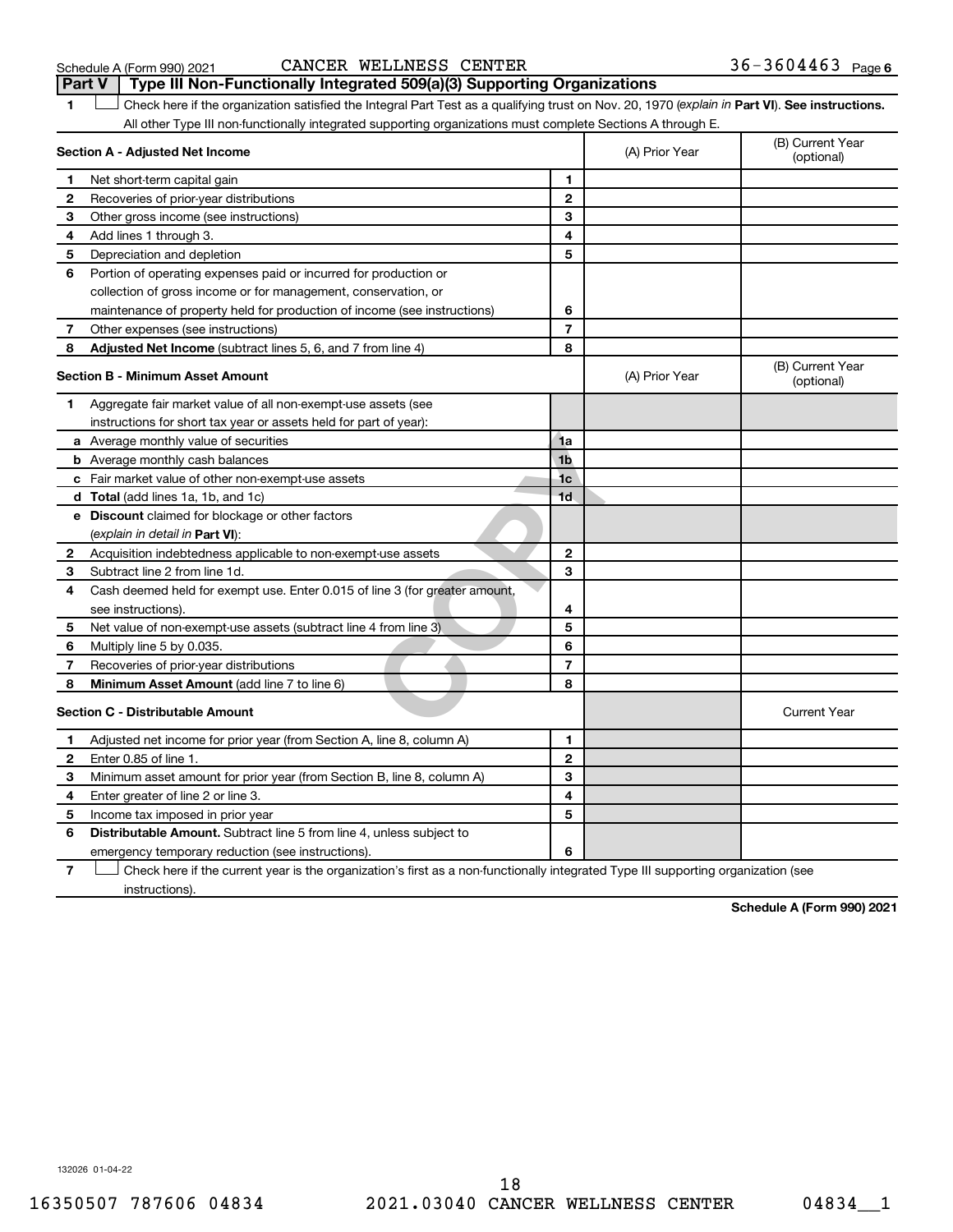|    | Type III Non-Functionally Integrated 509(a)(3) Supporting Organizations (continued)<br><b>Part V</b> |                                    |                                               |                                                         |  |  |
|----|------------------------------------------------------------------------------------------------------|------------------------------------|-----------------------------------------------|---------------------------------------------------------|--|--|
|    | <b>Current Year</b><br><b>Section D - Distributions</b>                                              |                                    |                                               |                                                         |  |  |
| 1  | Amounts paid to supported organizations to accomplish exempt purposes                                | 1                                  |                                               |                                                         |  |  |
| 2  | Amounts paid to perform activity that directly furthers exempt purposes of supported                 |                                    |                                               |                                                         |  |  |
|    | organizations, in excess of income from activity                                                     | 2                                  |                                               |                                                         |  |  |
| 3  | Administrative expenses paid to accomplish exempt purposes of supported organizations                |                                    | 3                                             |                                                         |  |  |
| 4  | Amounts paid to acquire exempt-use assets                                                            |                                    | 4                                             |                                                         |  |  |
| 5  | Qualified set-aside amounts (prior IRS approval required - provide details in Part VI)               |                                    | 5                                             |                                                         |  |  |
| 6  | Other distributions ( <i>describe in Part VI</i> ). See instructions.                                |                                    | 6                                             |                                                         |  |  |
| 7  | Total annual distributions. Add lines 1 through 6.                                                   |                                    | 7                                             |                                                         |  |  |
| 8  | Distributions to attentive supported organizations to which the organization is responsive           |                                    |                                               |                                                         |  |  |
|    | (provide details in Part VI). See instructions.                                                      |                                    | 8                                             |                                                         |  |  |
| 9  | Distributable amount for 2021 from Section C, line 6                                                 |                                    | 9                                             |                                                         |  |  |
| 10 | Line 8 amount divided by line 9 amount                                                               |                                    | 10                                            |                                                         |  |  |
|    | <b>Section E - Distribution Allocations (see instructions)</b>                                       | (i)<br><b>Excess Distributions</b> | (ii)<br><b>Underdistributions</b><br>Pre-2021 | (iii)<br><b>Distributable</b><br><b>Amount for 2021</b> |  |  |
| 1  | Distributable amount for 2021 from Section C, line 6                                                 |                                    |                                               |                                                         |  |  |
| 2  | Underdistributions, if any, for years prior to 2021 (reason-                                         |                                    |                                               |                                                         |  |  |
|    | able cause required - explain in Part VI). See instructions.                                         |                                    |                                               |                                                         |  |  |
| 3  | Excess distributions carryover, if any, to 2021                                                      |                                    |                                               |                                                         |  |  |
|    | a From 2016                                                                                          |                                    |                                               |                                                         |  |  |
|    | <b>b</b> From 2017                                                                                   |                                    |                                               |                                                         |  |  |
|    | c From 2018                                                                                          |                                    |                                               |                                                         |  |  |
|    | d From 2019                                                                                          |                                    |                                               |                                                         |  |  |
|    | e From 2020                                                                                          |                                    |                                               |                                                         |  |  |
|    | f Total of lines 3a through 3e                                                                       |                                    |                                               |                                                         |  |  |
|    | g Applied to underdistributions of prior years                                                       |                                    |                                               |                                                         |  |  |
|    | <b>h</b> Applied to 2021 distributable amount                                                        |                                    |                                               |                                                         |  |  |
|    | Carryover from 2016 not applied (see instructions)                                                   |                                    |                                               |                                                         |  |  |
|    | Remainder. Subtract lines 3g, 3h, and 3i from line 3f.                                               |                                    |                                               |                                                         |  |  |
| 4  | Distributions for 2021 from Section D,                                                               |                                    |                                               |                                                         |  |  |
|    | line $7:$                                                                                            |                                    |                                               |                                                         |  |  |
|    | a Applied to underdistributions of prior years                                                       |                                    |                                               |                                                         |  |  |
|    | <b>b</b> Applied to 2021 distributable amount                                                        |                                    |                                               |                                                         |  |  |
|    | c Remainder. Subtract lines 4a and 4b from line 4.                                                   |                                    |                                               |                                                         |  |  |
| 5  | Remaining underdistributions for years prior to 2021, if                                             |                                    |                                               |                                                         |  |  |
|    | any. Subtract lines 3g and 4a from line 2. For result greater                                        |                                    |                                               |                                                         |  |  |
|    | than zero, explain in Part VI. See instructions.                                                     |                                    |                                               |                                                         |  |  |
| 6  | Remaining underdistributions for 2021. Subtract lines 3h                                             |                                    |                                               |                                                         |  |  |
|    | and 4b from line 1. For result greater than zero, explain in                                         |                                    |                                               |                                                         |  |  |
|    | <b>Part VI.</b> See instructions.                                                                    |                                    |                                               |                                                         |  |  |
| 7  | Excess distributions carryover to 2022. Add lines 3j                                                 |                                    |                                               |                                                         |  |  |
|    | and 4c.                                                                                              |                                    |                                               |                                                         |  |  |
| 8  | Breakdown of line 7:                                                                                 |                                    |                                               |                                                         |  |  |
|    | a Excess from 2017                                                                                   |                                    |                                               |                                                         |  |  |
|    | <b>b</b> Excess from 2018                                                                            |                                    |                                               |                                                         |  |  |
|    | c Excess from 2019                                                                                   |                                    |                                               |                                                         |  |  |
|    | d Excess from 2020                                                                                   |                                    |                                               |                                                         |  |  |
|    | e Excess from 2021                                                                                   |                                    |                                               |                                                         |  |  |

**Schedule A (Form 990) 2021**

132027 01-04-22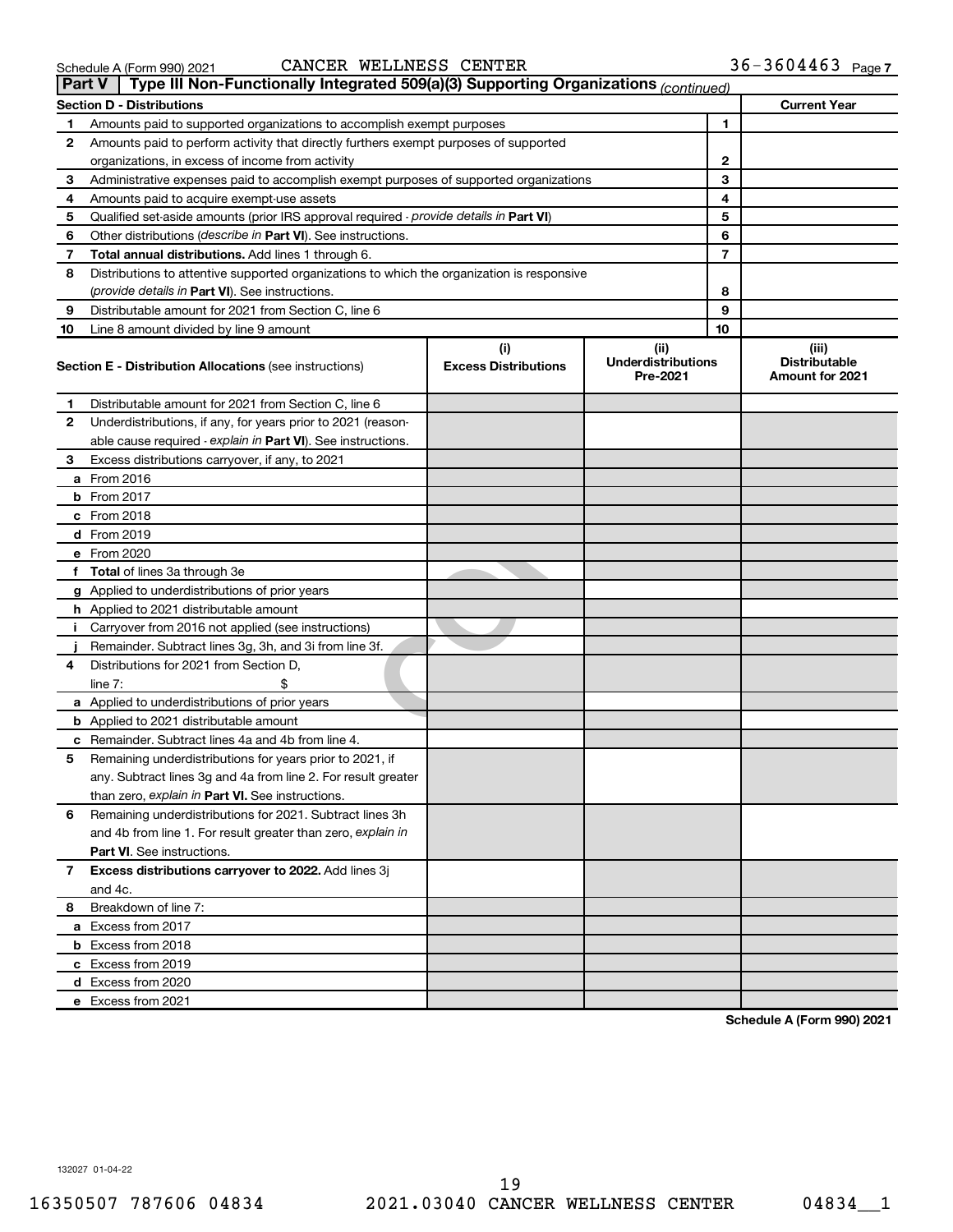| Schedule A (Form 990) 2021            | CANCER WELLNESS CENTER |                                                                                                                                                                                                                                                                  | $36 - 3604463$ Page 8                                                                                                                                                                                                            |
|---------------------------------------|------------------------|------------------------------------------------------------------------------------------------------------------------------------------------------------------------------------------------------------------------------------------------------------------|----------------------------------------------------------------------------------------------------------------------------------------------------------------------------------------------------------------------------------|
| <b>Part VI</b><br>(See instructions.) |                        | Supplemental Information. Provide the explanations required by Part II, line 10; Part II, line 17a or 17b; Part III, line 12;<br>Section D, lines 5, 6, and 8; and Part V, Section E, lines 2, 5, and 6. Also complete this part for any additional information. | Part IV, Section A, lines 1, 2, 3b, 3c, 4b, 4c, 5a, 6, 9a, 9b, 9c, 11a, 11b, and 11c; Part IV, Section B, lines 1 and 2; Part IV, Section C,<br>line 1; Part IV, Section D, lines 2 and 3; Part IV, Section E, lines 1c, 2a, 2b, |
|                                       |                        |                                                                                                                                                                                                                                                                  |                                                                                                                                                                                                                                  |
|                                       |                        |                                                                                                                                                                                                                                                                  |                                                                                                                                                                                                                                  |
|                                       |                        |                                                                                                                                                                                                                                                                  |                                                                                                                                                                                                                                  |
|                                       |                        |                                                                                                                                                                                                                                                                  |                                                                                                                                                                                                                                  |
|                                       |                        |                                                                                                                                                                                                                                                                  |                                                                                                                                                                                                                                  |
|                                       |                        |                                                                                                                                                                                                                                                                  |                                                                                                                                                                                                                                  |
|                                       |                        |                                                                                                                                                                                                                                                                  |                                                                                                                                                                                                                                  |
|                                       |                        |                                                                                                                                                                                                                                                                  |                                                                                                                                                                                                                                  |
|                                       |                        |                                                                                                                                                                                                                                                                  |                                                                                                                                                                                                                                  |
|                                       |                        |                                                                                                                                                                                                                                                                  |                                                                                                                                                                                                                                  |
|                                       |                        |                                                                                                                                                                                                                                                                  |                                                                                                                                                                                                                                  |
|                                       |                        |                                                                                                                                                                                                                                                                  |                                                                                                                                                                                                                                  |
|                                       |                        |                                                                                                                                                                                                                                                                  |                                                                                                                                                                                                                                  |
|                                       |                        |                                                                                                                                                                                                                                                                  |                                                                                                                                                                                                                                  |
|                                       |                        |                                                                                                                                                                                                                                                                  |                                                                                                                                                                                                                                  |
|                                       |                        |                                                                                                                                                                                                                                                                  |                                                                                                                                                                                                                                  |
|                                       |                        |                                                                                                                                                                                                                                                                  |                                                                                                                                                                                                                                  |
|                                       |                        |                                                                                                                                                                                                                                                                  |                                                                                                                                                                                                                                  |
|                                       |                        |                                                                                                                                                                                                                                                                  |                                                                                                                                                                                                                                  |
|                                       |                        |                                                                                                                                                                                                                                                                  |                                                                                                                                                                                                                                  |
|                                       |                        |                                                                                                                                                                                                                                                                  |                                                                                                                                                                                                                                  |
|                                       |                        |                                                                                                                                                                                                                                                                  |                                                                                                                                                                                                                                  |
|                                       |                        |                                                                                                                                                                                                                                                                  |                                                                                                                                                                                                                                  |
|                                       |                        |                                                                                                                                                                                                                                                                  |                                                                                                                                                                                                                                  |
|                                       |                        |                                                                                                                                                                                                                                                                  |                                                                                                                                                                                                                                  |
|                                       |                        |                                                                                                                                                                                                                                                                  |                                                                                                                                                                                                                                  |
|                                       |                        |                                                                                                                                                                                                                                                                  |                                                                                                                                                                                                                                  |
|                                       |                        |                                                                                                                                                                                                                                                                  |                                                                                                                                                                                                                                  |
| 132028 01-04-22                       |                        | 20                                                                                                                                                                                                                                                               | Schedule A (Form 990) 2021                                                                                                                                                                                                       |
| 16350507 787606 04834                 |                        | 2021.03040 CANCER WELLNESS CENTER                                                                                                                                                                                                                                | 04834<br>$\mathbf{1}$                                                                                                                                                                                                            |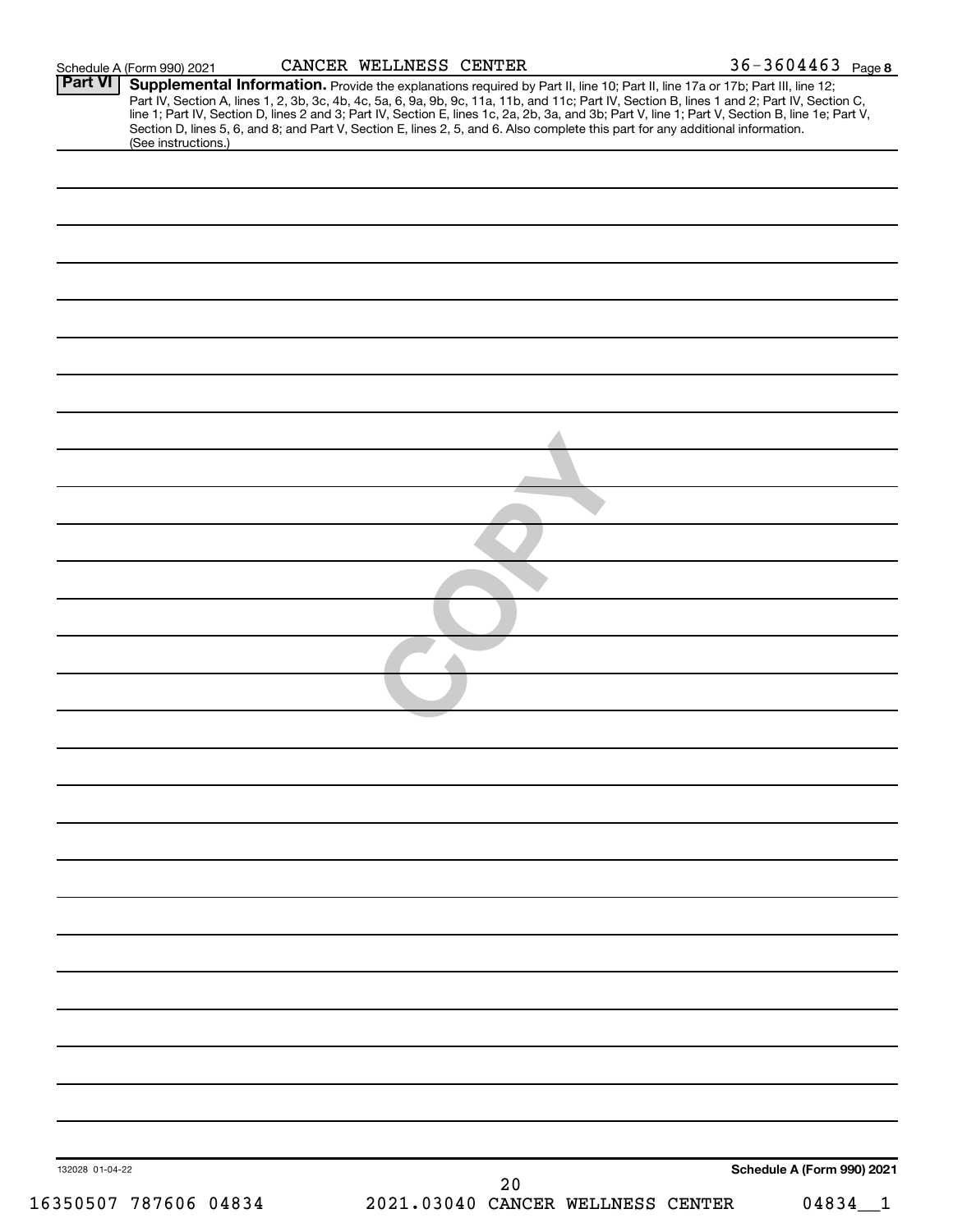Department of the Treasury Internal Revenue Service

Name of the organization

\*\* PUBLIC DISCLOSURE COPY \*\*

# **Schedule B Schedule of Contributors**

**(Form 990) | Attach to Form 990 or Form 990-PF. | Go to www.irs.gov/Form990 for the latest information.** OMB No. 1545-0047

**2021**

**Employer identification number**

| $6 - 3604463$ |  |  |
|---------------|--|--|
|---------------|--|--|

| CANCER WELLNESS CENTER | $36 - 3604463$ |
|------------------------|----------------|
|                        |                |

| Organization type (check one): |                                                                                                                                                                                                                                                                            |  |  |  |  |
|--------------------------------|----------------------------------------------------------------------------------------------------------------------------------------------------------------------------------------------------------------------------------------------------------------------------|--|--|--|--|
| Filers of:                     | Section:                                                                                                                                                                                                                                                                   |  |  |  |  |
| Form 990 or 990-EZ             | $\boxed{\textbf{X}}$ 501(c)( 3) (enter number) organization                                                                                                                                                                                                                |  |  |  |  |
|                                | 4947(a)(1) nonexempt charitable trust not treated as a private foundation                                                                                                                                                                                                  |  |  |  |  |
|                                | 527 political organization                                                                                                                                                                                                                                                 |  |  |  |  |
| Form 990-PF                    | 501(c)(3) exempt private foundation                                                                                                                                                                                                                                        |  |  |  |  |
|                                | 4947(a)(1) nonexempt charitable trust treated as a private foundation                                                                                                                                                                                                      |  |  |  |  |
|                                | 501(c)(3) taxable private foundation                                                                                                                                                                                                                                       |  |  |  |  |
|                                | Check if your organization is covered by the General Rule or a Special Rule.                                                                                                                                                                                               |  |  |  |  |
|                                | Note: Only a section 501(c)(7), (8), or (10) organization can check boxes for both the General Rule and a Special Rule. See instructions.                                                                                                                                  |  |  |  |  |
| <b>General Rule</b>            |                                                                                                                                                                                                                                                                            |  |  |  |  |
|                                | For an organization filing Form 990, 990-EZ, or 990-PF that received, during the year, contributions totaling \$5,000 or more (in mo<br>property) from any one contributor. Complete Parts I and II. See instructions for determining a contributor's total contributions. |  |  |  |  |
| <b>Special Rules</b>           |                                                                                                                                                                                                                                                                            |  |  |  |  |
| ΙX                             | For an organization described in section 501(c)(3) filing Form 990 or 990-EZ that met the 33 1/3% support test of the regulations<br>sections 509(a)(1) and 170(b)(1)(A)(vi), that checked Schedule A (Form 990), Part II, line 13, 16a, or 16b, and that received from a  |  |  |  |  |

#### **General Rule**

For an organization filing Form 990, 990-EZ, or 990-PF that received, during the year, contributions totaling \$5,000 or more (in money or property) from any one contributor. Complete Parts I and II. See instructions for determining a contributor's total contributions.

#### **Special Rules**

- contributor, during the year, total contributions of the greater of (1) \$5,000; or (2) 2% of the amount on (i) Form 990, Part VIII, line 1h;  $\boxed{\text{X}}$  For an organization described in section 501(c)(3) filing Form 990 or 990-EZ that met the 33 1/3% support test of the regulations under sections 509(a)(1) and 170(b)(1)(A)(vi), that checked Schedule A (Form 990), Part II, line 13, 16a, or 16b, and that received from any one or (ii) Form 990-EZ, line 1. Complete Parts I and II.
- For an organization described in section 501(c)(7), (8), or (10) filing Form 990 or 990-EZ that received from any one contributor, during the year, total contributions of more than \$1,000 exclusively for religious, charitable, scientific, literary, or educational purposes, or for the prevention of cruelty to children or animals. Complete Parts I (entering "N/A" in column (b) instead of the contributor name and address), II, and III.  $\Box$

purpose. Don't complete any of the parts unless the General Rule applies to this organization because it received nonexclusively year, contributions exclusively for religious, charitable, etc., purposes, but no such contributions totaled more than \$1,000. If this box is checked, enter here the total contributions that were received during the year for an exclusively religious, charitable, etc., For an organization described in section 501(c)(7), (8), or (10) filing Form 990 or 990-EZ that received from any one contributor, during the religious, charitable, etc., contributions totaling \$5,000 or more during the year  $\ldots$  $\ldots$  $\ldots$  $\ldots$  $\ldots$  $\ldots$  $\Box$ 

Caution: An organization that isn't covered by the General Rule and/or the Special Rules doesn't file Schedule B (Form 990), but it must answer "No" on Part IV, line 2, of its Form 990; or check the box on line H of its Form 990-EZ or on its Form 990-PF, Part I, line 2, to certify that it doesn't meet the filing requirements of Schedule B (Form 990).

LHA For Paperwork Reduction Act Notice, see the instructions for Form 990, 990-EZ, or 990-PF. **Schell B (Form 990)** (2021)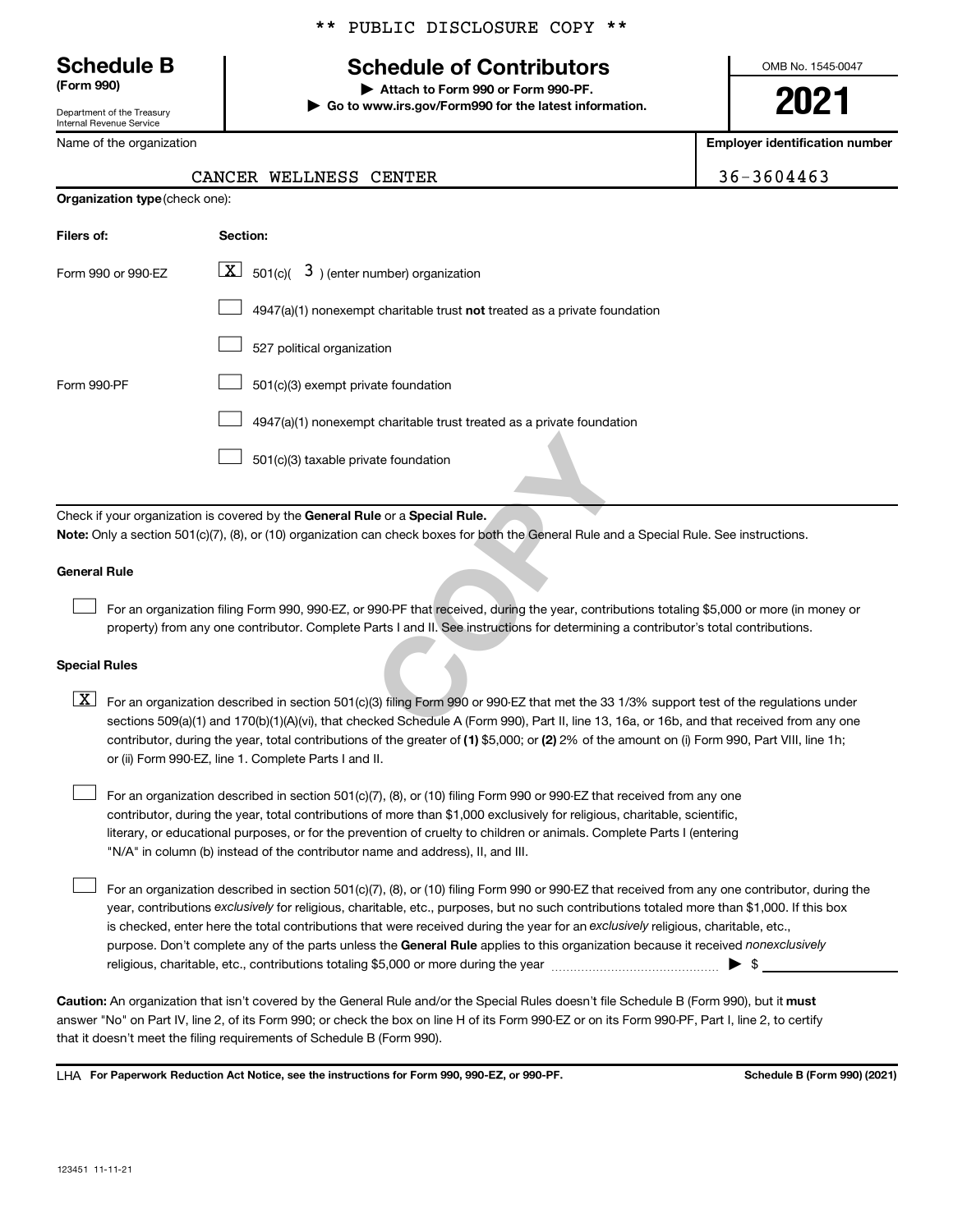Name of organization

**Employer identification number 2**

## CANCER WELLNESS CENTER 36-3604463

| Part I          | Contributors (see instructions). Use duplicate copies of Part I if additional space is needed. |                                   |                                                                                                             |
|-----------------|------------------------------------------------------------------------------------------------|-----------------------------------|-------------------------------------------------------------------------------------------------------------|
| (a)<br>No.      | (b)<br>Name, address, and ZIP + 4                                                              | (c)<br><b>Total contributions</b> | (d)<br>Type of contribution                                                                                 |
| 1               |                                                                                                | 50,000.<br>\$                     | $\mathbf{X}$<br>Person<br>Payroll<br>Noncash<br>(Complete Part II for<br>noncash contributions.)            |
| (a)<br>No.      | (b)<br>Name, address, and ZIP + 4                                                              | (c)<br><b>Total contributions</b> | (d)<br>Type of contribution                                                                                 |
| 2               |                                                                                                | 50,000.<br>\$                     | $\boxed{\text{X}}$<br>Person<br>Payroll<br>Noncash<br>(Complete Part II for<br>noncash contributions.)      |
| (a)<br>No.      | (b)<br>Name, address, and ZIP + 4                                                              | (c)<br><b>Total contributions</b> | (d)<br>Type of contribution                                                                                 |
| 3               |                                                                                                | 52,587.<br>\$                     | $\mathbf{X}$<br>Person<br>Payroll<br>Noncash<br>(Complete Part II for<br>noncash contributions.)            |
| (a)<br>No.      | (b)<br>Name, address, and ZIP + 4                                                              | (c)<br><b>Total contributions</b> | (d)<br>Type of contribution                                                                                 |
| 4               |                                                                                                | 50,000.<br>\$                     | $\overline{\mathbf{X}}$<br>Person<br>Payroll<br>Noncash<br>(Complete Part II for<br>noncash contributions.) |
| (a)<br>No.      | (b)<br>Name, address, and ZIP + 4                                                              | (c)<br><b>Total contributions</b> | (d)<br>Type of contribution                                                                                 |
| 5               |                                                                                                | 196,326.<br>\$                    | $\boxed{\mathbf{X}}$<br>Person<br>Payroll<br>Noncash<br>(Complete Part II for<br>noncash contributions.)    |
| (a)<br>No.      | (b)<br>Name, address, and ZIP + 4                                                              | (c)<br><b>Total contributions</b> | (d)<br>Type of contribution                                                                                 |
| 6               |                                                                                                | 50,000.<br>\$                     | $\overline{\mathbf{X}}$<br>Person<br>Payroll<br>Noncash<br>(Complete Part II for<br>noncash contributions.) |
| 123452 11-11-21 | 22                                                                                             |                                   | Schedule B (Form 990) (2021)                                                                                |

16350507 787606 04834 2021.03040 CANCER WELLNESS CENTER 04834\_\_1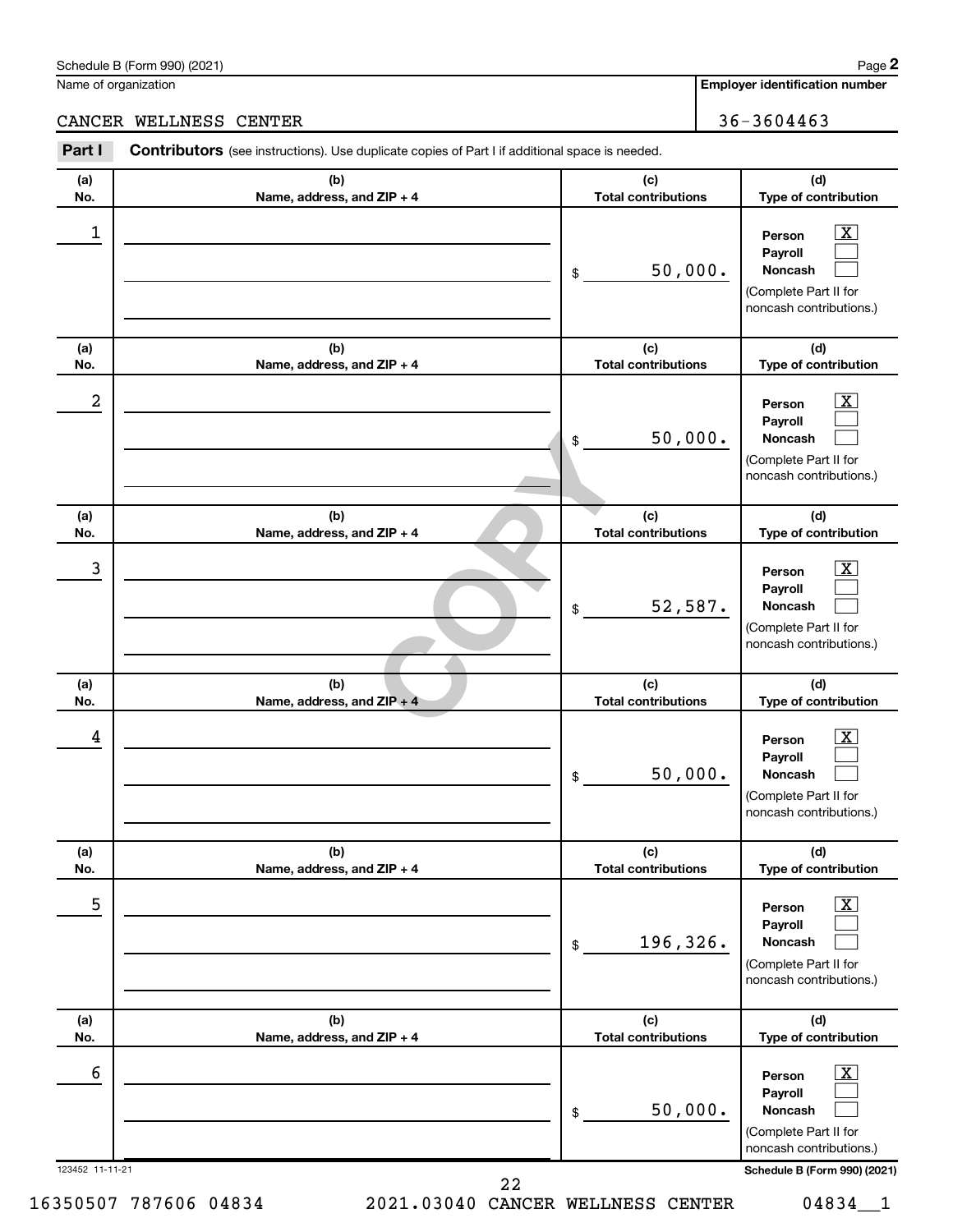Name of organization

**Employer identification number**

|            | CANCER WELLNESS CENTER                                                                         |    |                                   |  | $36 - 3604463$                                                                        |
|------------|------------------------------------------------------------------------------------------------|----|-----------------------------------|--|---------------------------------------------------------------------------------------|
| Part I     | Contributors (see instructions). Use duplicate copies of Part I if additional space is needed. |    |                                   |  |                                                                                       |
| (a)<br>No. | (b)<br>Name, address, and ZIP + 4                                                              |    | (c)<br><b>Total contributions</b> |  | (d)<br>Type of contribution                                                           |
| 7          |                                                                                                | \$ | 50,000.                           |  | x<br>Person<br>Payroll<br>Noncash<br>(Complete Part II for<br>noncash contributions.) |
| (a)<br>No. | (b)<br>Name, address, and ZIP + 4                                                              |    | (c)<br><b>Total contributions</b> |  | (d)<br>Type of contribution                                                           |
| 8          |                                                                                                | \$ | 279,861.                          |  | x<br>Person<br>Payroll<br>Noncash<br>(Complete Part II for<br>noncash contributions.) |
| (a)<br>No. | (b)<br>Name, address, and ZIP + 4                                                              |    | (c)<br><b>Total contributions</b> |  | (d)<br>Type of contribution                                                           |
|            |                                                                                                | \$ |                                   |  | Person<br>Payroll<br>Noncash<br>(Complete Part II for<br>noncash contributions.)      |
| (a)<br>No. | (b)<br>Name, address, and ZIP + 4                                                              |    | (c)<br><b>Total contributions</b> |  | (d)<br>Type of contribution                                                           |
|            |                                                                                                | \$ |                                   |  | Person<br>Payroll<br>Noncash<br>(Complete Part II for<br>noncash contributions.)      |
| (a)<br>No. | (b)<br>Name, address, and ZIP + 4                                                              |    | (c)<br><b>Total contributions</b> |  | (d)<br>Type of contribution                                                           |
|            |                                                                                                | \$ |                                   |  | Person<br>Payroll<br>Noncash<br>(Complete Part II for<br>noncash contributions.)      |

123452 11-11-21 **Schedule B (Form 990) (2021)**

**(d) Type of contribution**

> $\Box$  $\Box$  $\Box$

**Person Payroll Noncash**

23

16350507 787606 04834 2021.03040 CANCER WELLNESS CENTER 04834\_\_1

**(a) No.**

(Complete Part II for noncash contributions.)

**(c) Total contributions**

\$

**(b) Name, address, and ZIP + 4**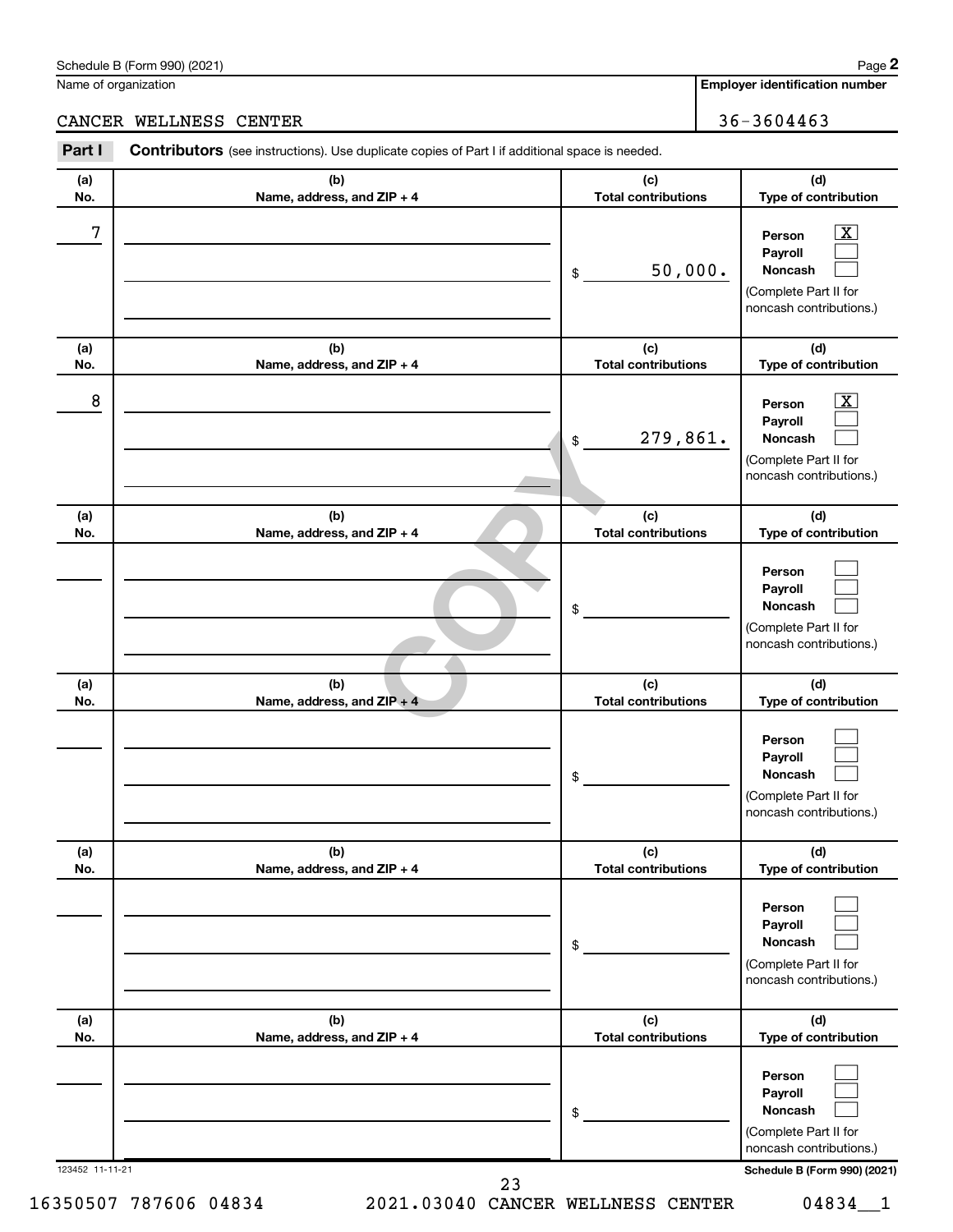| Schedule B (Form 990) (2021) | Paɑe |
|------------------------------|------|
|------------------------------|------|

Name of organization

**3**

CANCER WELLNESS CENTER 26-3604463

**Employer identification number**

| Part II                      | Noncash Property (see instructions). Use duplicate copies of Part II if additional space is needed. |                                                 |                              |  |  |
|------------------------------|-----------------------------------------------------------------------------------------------------|-------------------------------------------------|------------------------------|--|--|
| (a)<br>No.<br>from<br>Part I | (b)<br>Description of noncash property given                                                        | (c)<br>FMV (or estimate)<br>(See instructions.) | (d)<br>Date received         |  |  |
|                              |                                                                                                     | \$                                              |                              |  |  |
| (a)<br>No.<br>from<br>Part I | (b)<br>Description of noncash property given                                                        | (c)<br>FMV (or estimate)<br>(See instructions.) | (d)<br>Date received         |  |  |
|                              |                                                                                                     | \$                                              |                              |  |  |
| (a)<br>No.<br>from<br>Part I | (b)<br>Description of noncash property given                                                        | (c)<br>FMV (or estimate)<br>(See instructions.) | (d)<br>Date received         |  |  |
|                              |                                                                                                     | \$                                              |                              |  |  |
| (a)<br>No.<br>from<br>Part I | (b)<br>Description of noncash property given                                                        | (c)<br>FMV (or estimate)<br>(See instructions.) | (d)<br>Date received         |  |  |
|                              |                                                                                                     | \$                                              |                              |  |  |
| (a)<br>No.<br>from<br>Part I | (b)<br>Description of noncash property given                                                        | (c)<br>FMV (or estimate)<br>(See instructions.) | (d)<br>Date received         |  |  |
|                              |                                                                                                     | \$                                              |                              |  |  |
| (a)<br>No.<br>from<br>Part I | (b)<br>Description of noncash property given                                                        | (c)<br>FMV (or estimate)<br>(See instructions.) | (d)<br>Date received         |  |  |
|                              |                                                                                                     | \$                                              |                              |  |  |
| 123453 11-11-21              | 24                                                                                                  |                                                 | Schedule B (Form 990) (2021) |  |  |

16350507 787606 04834 2021.03040 CANCER WELLNESS CENTER 04834\_\_1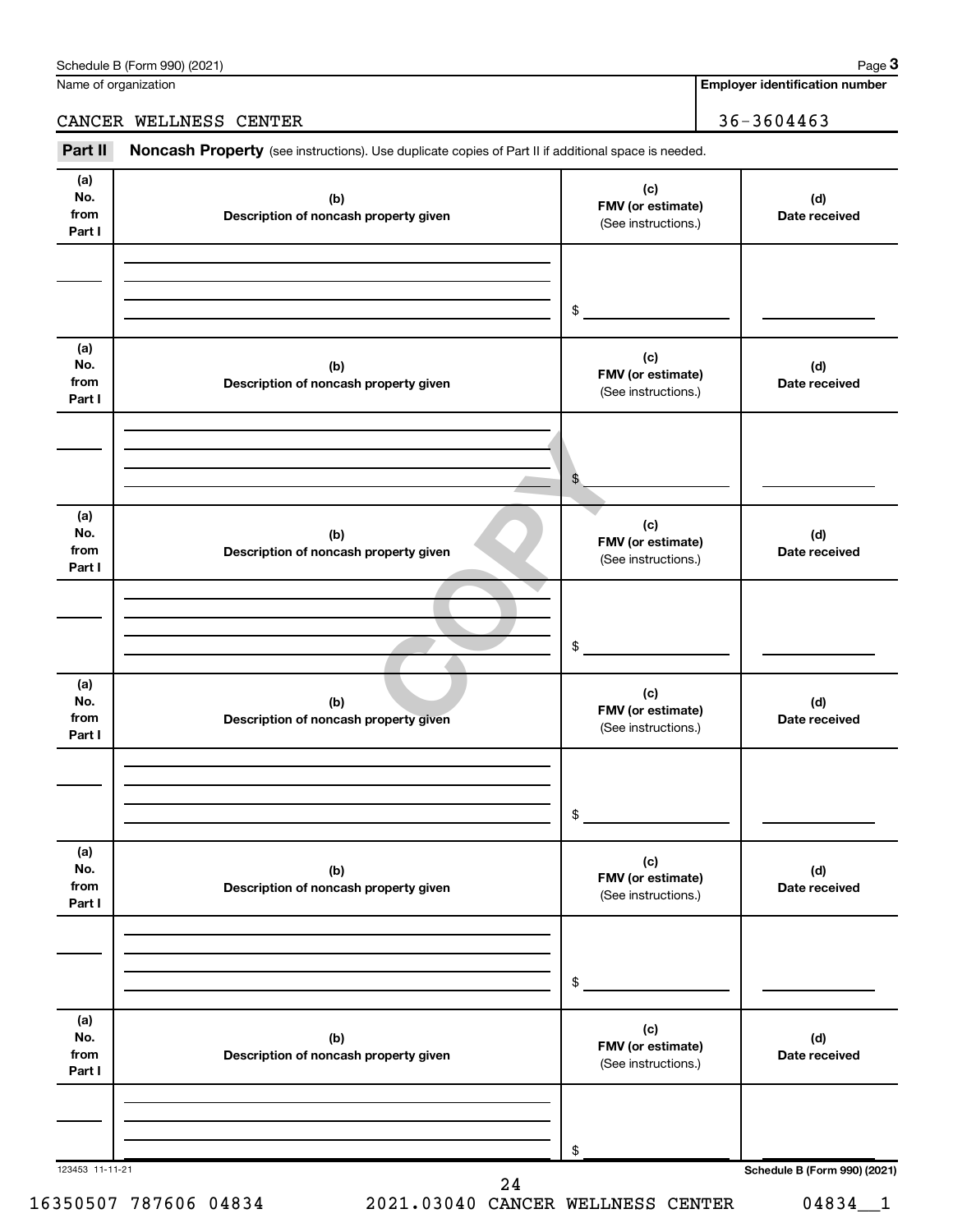|                             | Schedule B (Form 990) (2021)                                                                                                                                                                                                                                                                                                                                                                                                                                                                                                         |                      |                                          | Page 4                                   |  |  |  |  |
|-----------------------------|--------------------------------------------------------------------------------------------------------------------------------------------------------------------------------------------------------------------------------------------------------------------------------------------------------------------------------------------------------------------------------------------------------------------------------------------------------------------------------------------------------------------------------------|----------------------|------------------------------------------|------------------------------------------|--|--|--|--|
| Name of organization        |                                                                                                                                                                                                                                                                                                                                                                                                                                                                                                                                      |                      |                                          | <b>Employer identification number</b>    |  |  |  |  |
|                             | CANCER WELLNESS CENTER                                                                                                                                                                                                                                                                                                                                                                                                                                                                                                               |                      |                                          | 36-3604463                               |  |  |  |  |
| Part III                    | Exclusively religious, charitable, etc., contributions to organizations described in section 501(c)(7), (8), or (10) that total more than \$1,000 for the year<br>from any one contributor. Complete columns (a) through (e) and the following line entry. For organizations<br>completing Part III, enter the total of exclusively religious, charitable, etc., contributions of \$1,000 or less for the year. (Enter this info. once.) $\blacktriangleright$ \$<br>Use duplicate copies of Part III if additional space is needed. |                      |                                          |                                          |  |  |  |  |
| $(a)$ No.<br>from<br>Part I | (b) Purpose of gift                                                                                                                                                                                                                                                                                                                                                                                                                                                                                                                  | (c) Use of gift      |                                          | (d) Description of how gift is held      |  |  |  |  |
|                             |                                                                                                                                                                                                                                                                                                                                                                                                                                                                                                                                      |                      |                                          |                                          |  |  |  |  |
|                             |                                                                                                                                                                                                                                                                                                                                                                                                                                                                                                                                      | (e) Transfer of gift |                                          |                                          |  |  |  |  |
|                             | Transferee's name, address, and $ZIP + 4$                                                                                                                                                                                                                                                                                                                                                                                                                                                                                            |                      |                                          | Relationship of transferor to transferee |  |  |  |  |
| (a) No.<br>from<br>Part I   | (b) Purpose of gift                                                                                                                                                                                                                                                                                                                                                                                                                                                                                                                  | (c) Use of gift      |                                          | (d) Description of how gift is held      |  |  |  |  |
|                             |                                                                                                                                                                                                                                                                                                                                                                                                                                                                                                                                      |                      |                                          |                                          |  |  |  |  |
|                             | (e) Transfer of gift                                                                                                                                                                                                                                                                                                                                                                                                                                                                                                                 |                      |                                          |                                          |  |  |  |  |
|                             | Transferee's name, address, and ZIP + 4                                                                                                                                                                                                                                                                                                                                                                                                                                                                                              |                      |                                          | Relationship of transferor to transferee |  |  |  |  |
|                             |                                                                                                                                                                                                                                                                                                                                                                                                                                                                                                                                      |                      |                                          |                                          |  |  |  |  |
| (a) No.<br>from<br>Part I   | (b) Purpose of gift                                                                                                                                                                                                                                                                                                                                                                                                                                                                                                                  | (c) Use of gift      |                                          | (d) Description of how gift is held      |  |  |  |  |
|                             |                                                                                                                                                                                                                                                                                                                                                                                                                                                                                                                                      | (e) Transfer of gift |                                          |                                          |  |  |  |  |
|                             | Transferee's name, address, and ZIP + 4                                                                                                                                                                                                                                                                                                                                                                                                                                                                                              |                      | Relationship of transferor to transferee |                                          |  |  |  |  |
|                             |                                                                                                                                                                                                                                                                                                                                                                                                                                                                                                                                      |                      |                                          |                                          |  |  |  |  |
| (a) No.<br>from<br>Part I   | (b) Purpose of gift                                                                                                                                                                                                                                                                                                                                                                                                                                                                                                                  | (c) Use of gift      |                                          | (d) Description of how gift is held      |  |  |  |  |
|                             |                                                                                                                                                                                                                                                                                                                                                                                                                                                                                                                                      | (e) Transfer of gift |                                          |                                          |  |  |  |  |
|                             | Transferee's name, address, and ZIP + 4                                                                                                                                                                                                                                                                                                                                                                                                                                                                                              |                      | Relationship of transferor to transferee |                                          |  |  |  |  |
|                             |                                                                                                                                                                                                                                                                                                                                                                                                                                                                                                                                      |                      |                                          |                                          |  |  |  |  |
| 123454 11-11-21             |                                                                                                                                                                                                                                                                                                                                                                                                                                                                                                                                      |                      |                                          | Schedule B (Form 990) (2021)             |  |  |  |  |
|                             |                                                                                                                                                                                                                                                                                                                                                                                                                                                                                                                                      | 25                   |                                          |                                          |  |  |  |  |

16350507 787606 04834 2021.03040 CANCER WELLNESS CENTER 04834\_\_1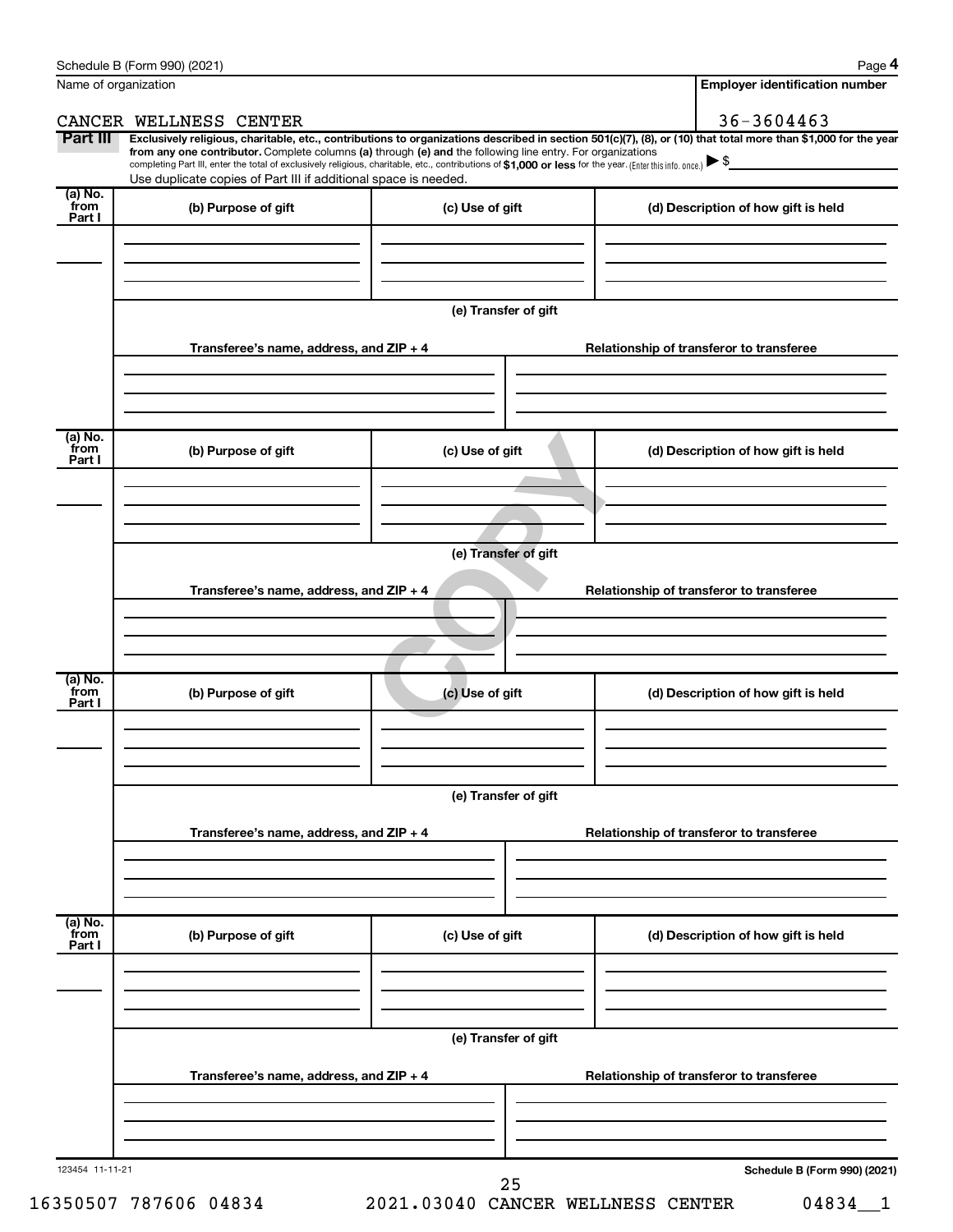# **Supplemental Financial Statements**<br> **20**<br> **20**

**| Complete if the organization answered "Yes" on Form 990, Part IV, line 6, 7, 8, 9, 10, 11a, 11b, 11c, 11d, 11e, 11f, 12a, or 12b.**



|  |                         |  |  |  | mployer identification number |  |
|--|-------------------------|--|--|--|-------------------------------|--|
|  | . <i>.</i> . <i>.</i> . |  |  |  |                               |  |

|        | Part IV, line 6, 7, 8, 9, 10, 11a, 11b, 11c, 11d, 11e, 11f, 12a, or 12b.<br>Attach to Form 990.<br>Department of the Treasury<br>Go to www.irs.gov/Form990 for instructions and the latest information.<br>Internal Revenue Service |                                                                                                        |                                                                                                                                                |                |                                                     |  |
|--------|-------------------------------------------------------------------------------------------------------------------------------------------------------------------------------------------------------------------------------------|--------------------------------------------------------------------------------------------------------|------------------------------------------------------------------------------------------------------------------------------------------------|----------------|-----------------------------------------------------|--|
|        | Name of the organization                                                                                                                                                                                                            | CANCER WELLNESS CENTER                                                                                 |                                                                                                                                                |                | <b>Employer identification number</b><br>36-3604463 |  |
| Part I |                                                                                                                                                                                                                                     |                                                                                                        | Organizations Maintaining Donor Advised Funds or Other Similar Funds or Accounts. Complete if the                                              |                |                                                     |  |
|        |                                                                                                                                                                                                                                     | organization answered "Yes" on Form 990, Part IV, line 6.                                              |                                                                                                                                                |                |                                                     |  |
|        |                                                                                                                                                                                                                                     |                                                                                                        | (a) Donor advised funds                                                                                                                        |                | (b) Funds and other accounts                        |  |
| 1.     |                                                                                                                                                                                                                                     |                                                                                                        |                                                                                                                                                |                |                                                     |  |
| 2      |                                                                                                                                                                                                                                     | Aggregate value of contributions to (during year)                                                      |                                                                                                                                                |                |                                                     |  |
| З      |                                                                                                                                                                                                                                     |                                                                                                        | the control of the control of the control of the control of the control of                                                                     |                |                                                     |  |
| 4      |                                                                                                                                                                                                                                     |                                                                                                        |                                                                                                                                                |                |                                                     |  |
| 5      |                                                                                                                                                                                                                                     |                                                                                                        | Did the organization inform all donors and donor advisors in writing that the assets held in donor advised funds                               |                |                                                     |  |
|        |                                                                                                                                                                                                                                     |                                                                                                        |                                                                                                                                                |                | Yes<br><b>No</b>                                    |  |
| 6      |                                                                                                                                                                                                                                     |                                                                                                        | Did the organization inform all grantees, donors, and donor advisors in writing that grant funds can be used only                              |                |                                                     |  |
|        |                                                                                                                                                                                                                                     |                                                                                                        | for charitable purposes and not for the benefit of the donor or donor advisor, or for any other purpose conferring                             |                |                                                     |  |
|        | Part II                                                                                                                                                                                                                             |                                                                                                        |                                                                                                                                                |                | Yes<br><b>No</b>                                    |  |
|        |                                                                                                                                                                                                                                     |                                                                                                        | Conservation Easements. Complete if the organization answered "Yes" on Form 990, Part IV, line 7.                                              |                |                                                     |  |
| 1.     |                                                                                                                                                                                                                                     | Purpose(s) of conservation easements held by the organization (check all that apply).                  |                                                                                                                                                |                |                                                     |  |
|        |                                                                                                                                                                                                                                     | Preservation of land for public use (for example, recreation or education)                             | Preservation of a historically important land area                                                                                             |                |                                                     |  |
|        |                                                                                                                                                                                                                                     | Protection of natural habitat                                                                          | Preservation of a certified historic structure                                                                                                 |                |                                                     |  |
|        |                                                                                                                                                                                                                                     | Preservation of open space                                                                             |                                                                                                                                                |                |                                                     |  |
| 2      | day of the tax year.                                                                                                                                                                                                                |                                                                                                        | Complete lines 2a through 2d if the organization held a qualified conservation contribution in the form of a conservation easement on the last |                | Held at the End of the Tax Year                     |  |
|        |                                                                                                                                                                                                                                     |                                                                                                        |                                                                                                                                                | 2a             |                                                     |  |
| а      |                                                                                                                                                                                                                                     |                                                                                                        |                                                                                                                                                | 2 <sub>b</sub> |                                                     |  |
| b<br>с |                                                                                                                                                                                                                                     |                                                                                                        |                                                                                                                                                | 2c             |                                                     |  |
| d      |                                                                                                                                                                                                                                     |                                                                                                        | Number of conservation easements included in (c) acquired after 7/25/06, and not on a historic structure                                       |                |                                                     |  |
|        |                                                                                                                                                                                                                                     |                                                                                                        |                                                                                                                                                | 2d             |                                                     |  |
| 3      |                                                                                                                                                                                                                                     |                                                                                                        | Number of conservation easements modified, transferred, released, extinguished, or terminated by the organization during the tax               |                |                                                     |  |
|        | $year \blacktriangleright$                                                                                                                                                                                                          |                                                                                                        |                                                                                                                                                |                |                                                     |  |
| 4      |                                                                                                                                                                                                                                     | Number of states where property subject to conservation easement is located >                          |                                                                                                                                                |                |                                                     |  |
| 5      |                                                                                                                                                                                                                                     | Does the organization have a written policy regarding the periodic monitoring, inspection, handling of |                                                                                                                                                |                |                                                     |  |
|        |                                                                                                                                                                                                                                     |                                                                                                        |                                                                                                                                                |                | Yes<br><b>No</b>                                    |  |
| 6      |                                                                                                                                                                                                                                     |                                                                                                        | Staff and volunteer hours devoted to monitoring, inspecting, handling of violations, and enforcing conservation easements during the year      |                |                                                     |  |
|        |                                                                                                                                                                                                                                     |                                                                                                        |                                                                                                                                                |                |                                                     |  |
| 7      |                                                                                                                                                                                                                                     |                                                                                                        | Amount of expenses incurred in monitoring, inspecting, handling of violations, and enforcing conservation easements during the year            |                |                                                     |  |
|        | ▶ \$                                                                                                                                                                                                                                |                                                                                                        |                                                                                                                                                |                |                                                     |  |
|        |                                                                                                                                                                                                                                     |                                                                                                        | Does each conservation easement reported on line 2(d) above satisfy the requirements of section 170(h)(4)(B)(i)                                |                |                                                     |  |
|        |                                                                                                                                                                                                                                     |                                                                                                        |                                                                                                                                                |                | Yes<br>No                                           |  |
| 9      |                                                                                                                                                                                                                                     |                                                                                                        | In Part XIII, describe how the organization reports conservation easements in its revenue and expense statement and                            |                |                                                     |  |
|        |                                                                                                                                                                                                                                     |                                                                                                        | balance sheet, and include, if applicable, the text of the footnote to the organization's financial statements that describes the              |                |                                                     |  |
|        |                                                                                                                                                                                                                                     | organization's accounting for conservation easements.                                                  |                                                                                                                                                |                |                                                     |  |
|        | Part III                                                                                                                                                                                                                            |                                                                                                        | Organizations Maintaining Collections of Art, Historical Treasures, or Other Similar Assets.                                                   |                |                                                     |  |
|        |                                                                                                                                                                                                                                     | Complete if the organization answered "Yes" on Form 990, Part IV, line 8.                              |                                                                                                                                                |                |                                                     |  |
|        |                                                                                                                                                                                                                                     |                                                                                                        | 1a If the organization elected, as permitted under FASB ASC 958, not to report in its revenue statement and balance sheet works                |                |                                                     |  |
|        |                                                                                                                                                                                                                                     |                                                                                                        | of art, historical treasures, or other similar assets held for public exhibition, education, or research in furtherance of public              |                |                                                     |  |
|        |                                                                                                                                                                                                                                     |                                                                                                        | service, provide in Part XIII the text of the footnote to its financial statements that describes these items.                                 |                |                                                     |  |
|        |                                                                                                                                                                                                                                     |                                                                                                        | <b>b</b> If the organization elected, as permitted under FASB ASC 958, to report in its revenue statement and balance sheet works of           |                |                                                     |  |
|        |                                                                                                                                                                                                                                     |                                                                                                        | art, historical treasures, or other similar assets held for public exhibition, education, or research in furtherance of public service,        |                |                                                     |  |
|        |                                                                                                                                                                                                                                     | provide the following amounts relating to these items:                                                 |                                                                                                                                                |                |                                                     |  |
|        |                                                                                                                                                                                                                                     |                                                                                                        |                                                                                                                                                | \$             |                                                     |  |
|        |                                                                                                                                                                                                                                     | (ii) Assets included in Form 990, Part X                                                               |                                                                                                                                                | \$             |                                                     |  |
| 2      |                                                                                                                                                                                                                                     |                                                                                                        | If the organization received or held works of art, historical treasures, or other similar assets for financial gain, provide                   |                |                                                     |  |
|        |                                                                                                                                                                                                                                     | the following amounts required to be reported under FASB ASC 958 relating to these items:              |                                                                                                                                                |                |                                                     |  |

**a** Revenue included on Form 990, Part VIII, line 1 ~~~~~~~~~~~~~~~~~~~~~~~~~~~~~~ | \$ **b** Assets included in Form 990, Part X | \$

| LHA For Paperwork Reduction Act Notice, see the Instructions for Form 990. | Schedule D (Form 990) 2021 |
|----------------------------------------------------------------------------|----------------------------|
| 132051 10-28-21                                                            |                            |

26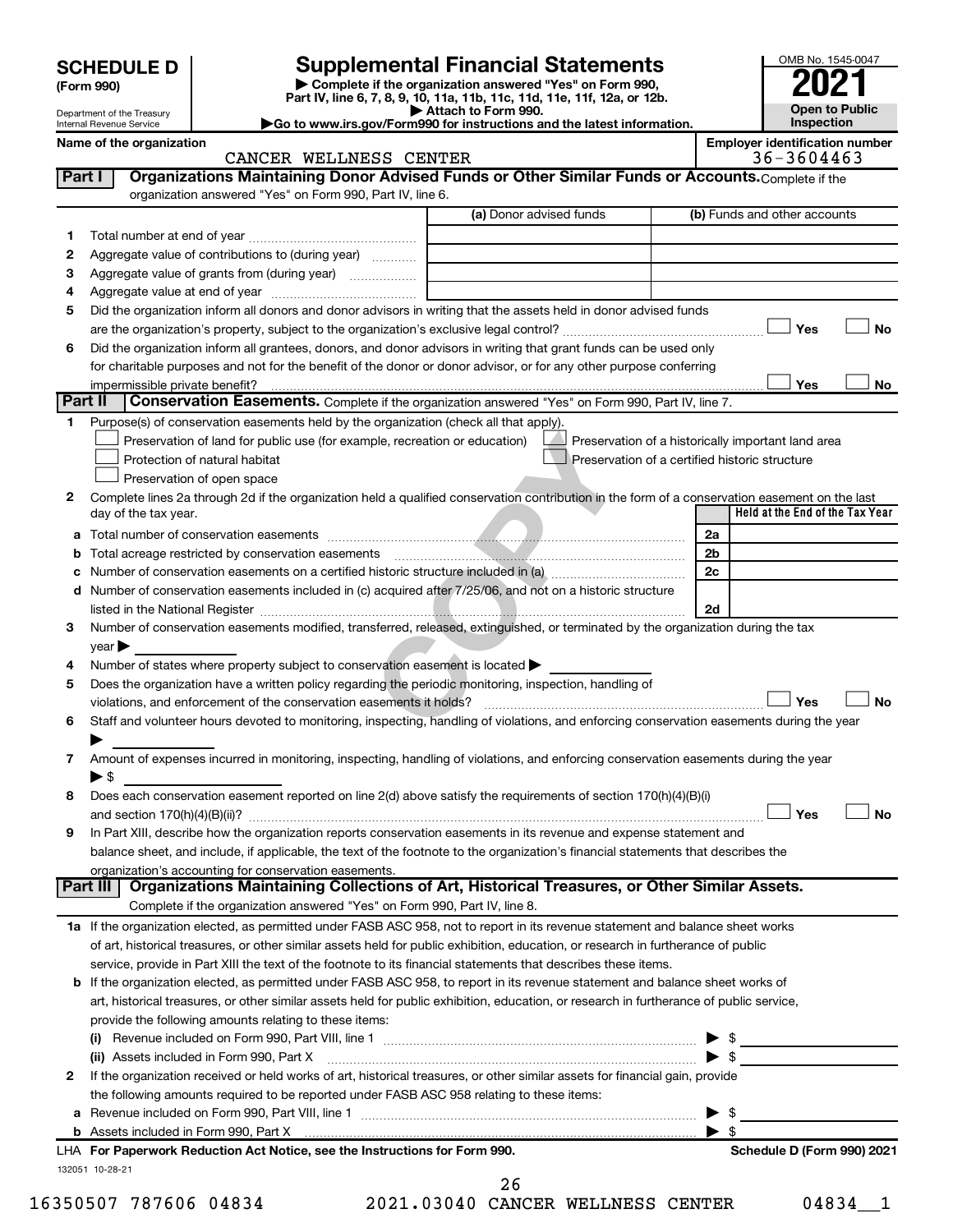|    | Schedule D (Form 990) 2021                                                                                                                                                                                                     | CANCER WELLNESS CENTER                  |                |                                                              |                                 | $36 - 3604463$ Page 2 |                     |                   |    |
|----|--------------------------------------------------------------------------------------------------------------------------------------------------------------------------------------------------------------------------------|-----------------------------------------|----------------|--------------------------------------------------------------|---------------------------------|-----------------------|---------------------|-------------------|----|
|    | Part III   Organizations Maintaining Collections of Art, Historical Treasures, or Other Similar Assets (continued)                                                                                                             |                                         |                |                                                              |                                 |                       |                     |                   |    |
| 3  | Using the organization's acquisition, accession, and other records, check any of the following that make significant use of its                                                                                                |                                         |                |                                                              |                                 |                       |                     |                   |    |
|    | collection items (check all that apply):                                                                                                                                                                                       |                                         |                |                                                              |                                 |                       |                     |                   |    |
| a  | Public exhibition                                                                                                                                                                                                              |                                         |                | Loan or exchange program                                     |                                 |                       |                     |                   |    |
| b  | Scholarly research                                                                                                                                                                                                             |                                         | Other          |                                                              |                                 |                       |                     |                   |    |
| с  | Preservation for future generations                                                                                                                                                                                            |                                         |                |                                                              |                                 |                       |                     |                   |    |
|    | Provide a description of the organization's collections and explain how they further the organization's exempt purpose in Part XIII.                                                                                           |                                         |                |                                                              |                                 |                       |                     |                   |    |
| 5  | During the year, did the organization solicit or receive donations of art, historical treasures, or other similar assets                                                                                                       |                                         |                |                                                              |                                 |                       |                     |                   |    |
|    |                                                                                                                                                                                                                                |                                         |                |                                                              |                                 |                       | Yes                 |                   | No |
|    | <b>Part IV</b><br><b>Escrow and Custodial Arrangements.</b> Complete if the organization answered "Yes" on Form 990, Part IV, line 9, or                                                                                       |                                         |                |                                                              |                                 |                       |                     |                   |    |
|    | reported an amount on Form 990, Part X, line 21.                                                                                                                                                                               |                                         |                |                                                              |                                 |                       |                     |                   |    |
|    | 1a Is the organization an agent, trustee, custodian or other intermediary for contributions or other assets not included                                                                                                       |                                         |                |                                                              |                                 |                       |                     |                   |    |
|    |                                                                                                                                                                                                                                |                                         |                |                                                              |                                 |                       | Yes                 | $\overline{X}$ No |    |
|    | b If "Yes," explain the arrangement in Part XIII and complete the following table:                                                                                                                                             |                                         |                |                                                              |                                 |                       |                     |                   |    |
|    |                                                                                                                                                                                                                                |                                         |                |                                                              |                                 |                       | Amount              |                   |    |
|    | c Beginning balance measurements and the contract of the contract of the contract of the contract of the contract of the contract of the contract of the contract of the contract of the contract of the contract of the contr |                                         |                |                                                              | 1c                              |                       |                     |                   |    |
|    |                                                                                                                                                                                                                                |                                         |                |                                                              | 1d                              |                       |                     |                   |    |
|    | e Distributions during the year manufactured and continuum control of the control of the control of the state of the control of the control of the control of the control of the control of the control of the control of the  |                                         |                |                                                              | 1e                              |                       |                     |                   |    |
| Ť. | 2a Did the organization include an amount on Form 990, Part X, line 21, for escrow or custodial account liability?                                                                                                             |                                         |                |                                                              | 1f                              |                       | Yes                 |                   | No |
|    | <b>b</b> If "Yes," explain the arrangement in Part XIII. Check here if the explanation has been provided on Part XIII                                                                                                          |                                         |                |                                                              |                                 |                       |                     |                   |    |
|    | <b>Endowment Funds.</b> Complete if the organization answered "Yes" on Form 990, Part IV, line 10.<br><b>Part V</b>                                                                                                            |                                         |                |                                                              |                                 |                       |                     |                   |    |
|    |                                                                                                                                                                                                                                | (a) Current year                        | (b) Prior year | $\mid$ (c) Two years back $\mid$ (d) Three years back $\mid$ |                                 |                       | (e) Four years back |                   |    |
|    | <b>1a</b> Beginning of year balance                                                                                                                                                                                            | 1,568,062.                              | 1,481,684.     | $\backslash$ 1,406,515.                                      |                                 | 1,750,939.            |                     | 1,510,938.        |    |
|    |                                                                                                                                                                                                                                |                                         |                |                                                              |                                 |                       |                     |                   |    |
|    | c Net investment earnings, gains, and losses                                                                                                                                                                                   | 94,132.                                 | 86,378.        | 140,514.                                                     |                                 | $-139, 424.$          |                     | 240,001.          |    |
|    |                                                                                                                                                                                                                                |                                         |                |                                                              |                                 |                       |                     |                   |    |
|    | e Other expenditures for facilities                                                                                                                                                                                            |                                         |                |                                                              |                                 |                       |                     |                   |    |
|    | and programs                                                                                                                                                                                                                   |                                         |                | 65, 345.                                                     |                                 | 205,000.              |                     |                   |    |
|    | f Administrative expenses                                                                                                                                                                                                      |                                         |                |                                                              |                                 |                       |                     |                   |    |
| g  |                                                                                                                                                                                                                                | 1,662,194.                              | 1,568,062.     | 1,481,684.                                                   |                                 | 1,406,515.            |                     | 1,750,939.        |    |
| 2  | Provide the estimated percentage of the current year end balance (line 1g, column (a)) held as:                                                                                                                                |                                         |                |                                                              |                                 |                       |                     |                   |    |
|    | a Board designated or quasi-endowment >                                                                                                                                                                                        | 70.0000                                 | %              |                                                              |                                 |                       |                     |                   |    |
|    | <b>b</b> Permanent endowment > 30.0000                                                                                                                                                                                         | $\%$                                    |                |                                                              |                                 |                       |                     |                   |    |
|    | c Term endowment $\blacktriangleright$                                                                                                                                                                                         | %                                       |                |                                                              |                                 |                       |                     |                   |    |
|    | The percentages on lines 2a, 2b, and 2c should equal 100%.                                                                                                                                                                     |                                         |                |                                                              |                                 |                       |                     |                   |    |
|    | 3a Are there endowment funds not in the possession of the organization that are held and administered for the organization                                                                                                     |                                         |                |                                                              |                                 |                       |                     |                   |    |
|    | by:                                                                                                                                                                                                                            |                                         |                |                                                              |                                 |                       |                     | Yes               | No |
|    | (i)                                                                                                                                                                                                                            |                                         |                |                                                              |                                 |                       | 3a(i)               |                   | х  |
|    |                                                                                                                                                                                                                                |                                         |                |                                                              |                                 |                       | 3a(ii)              |                   | x  |
|    |                                                                                                                                                                                                                                |                                         |                |                                                              |                                 |                       | 3b                  |                   |    |
|    | Describe in Part XIII the intended uses of the organization's endowment funds.                                                                                                                                                 |                                         |                |                                                              |                                 |                       |                     |                   |    |
|    | Land, Buildings, and Equipment.<br><b>Part VI</b>                                                                                                                                                                              |                                         |                |                                                              |                                 |                       |                     |                   |    |
|    | Complete if the organization answered "Yes" on Form 990, Part IV, line 11a. See Form 990, Part X, line 10.                                                                                                                     |                                         |                |                                                              |                                 |                       |                     |                   |    |
|    | Description of property                                                                                                                                                                                                        | (a) Cost or other<br>basis (investment) |                | (b) Cost or other<br>basis (other)                           | (c) Accumulated<br>depreciation |                       | (d) Book value      |                   |    |
|    |                                                                                                                                                                                                                                |                                         |                | 271,040.                                                     |                                 |                       |                     | 271,040.          |    |
|    |                                                                                                                                                                                                                                |                                         |                | 1,418,104.                                                   | 1,052,773.                      |                       |                     | 365, 331.         |    |
|    |                                                                                                                                                                                                                                |                                         |                |                                                              |                                 |                       |                     |                   |    |
|    |                                                                                                                                                                                                                                |                                         |                | 143,830.                                                     | 124,766.                        |                       |                     | 19,064.           |    |
|    |                                                                                                                                                                                                                                |                                         |                | 10,620.                                                      | 10,620.                         |                       |                     |                   | 0. |
|    | Total. Add lines 1a through 1e. (Column (d) must equal Form 990, Part X, column (B), line 10c.)                                                                                                                                |                                         |                |                                                              |                                 | ▶                     |                     | 655, 435.         |    |

**Schedule D (Form 990) 2021**

132052 10-28-21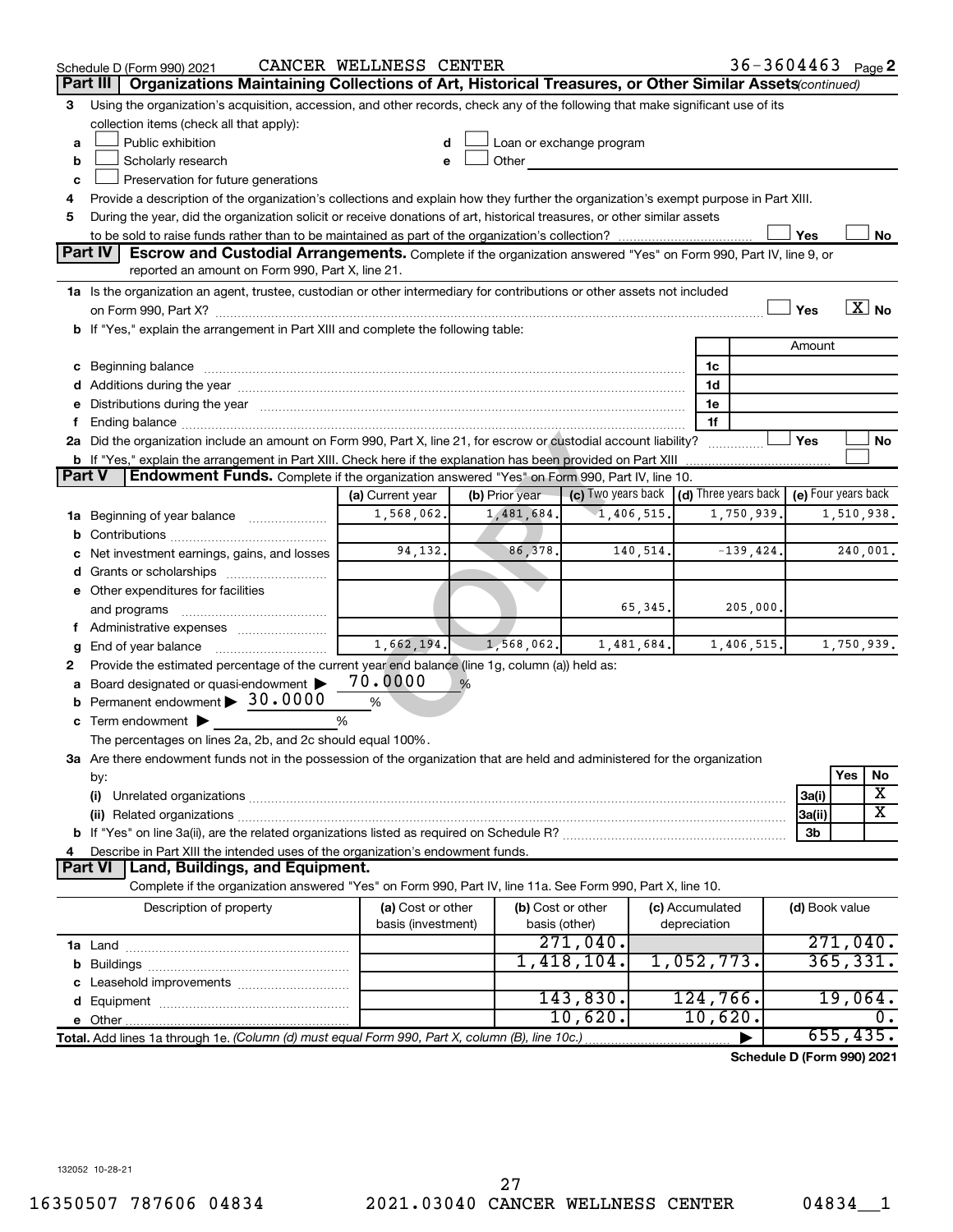| Schedule D (Form 990) 2021 | <b>CANCER</b> | WELLNESS | <b>CENTER</b> | 3604463 | Page $3$ |
|----------------------------|---------------|----------|---------------|---------|----------|
|                            |               |          |               |         |          |

| Part VII Investments - Other Securities.                                                                                                                                           |                 |                                                           |                |
|------------------------------------------------------------------------------------------------------------------------------------------------------------------------------------|-----------------|-----------------------------------------------------------|----------------|
| Complete if the organization answered "Yes" on Form 990, Part IV, line 11b. See Form 990, Part X, line 12.<br>(a) Description of security or category (including name of security) | (b) Book value  | (c) Method of valuation: Cost or end-of-year market value |                |
|                                                                                                                                                                                    |                 |                                                           |                |
| (1) Financial derivatives                                                                                                                                                          |                 |                                                           |                |
|                                                                                                                                                                                    |                 |                                                           |                |
| (3) Other                                                                                                                                                                          |                 |                                                           |                |
| (A)<br>(B)                                                                                                                                                                         |                 |                                                           |                |
| (C)                                                                                                                                                                                |                 |                                                           |                |
| (D)                                                                                                                                                                                |                 |                                                           |                |
| (E)                                                                                                                                                                                |                 |                                                           |                |
| (F)                                                                                                                                                                                |                 |                                                           |                |
| (G)                                                                                                                                                                                |                 |                                                           |                |
| (H)                                                                                                                                                                                |                 |                                                           |                |
| <b>Total.</b> (Col. (b) must equal Form 990, Part X, col. (B) line 12.) $\blacktriangleright$                                                                                      |                 |                                                           |                |
| Part VIII Investments - Program Related.                                                                                                                                           |                 |                                                           |                |
| Complete if the organization answered "Yes" on Form 990, Part IV, line 11c. See Form 990, Part X, line 13.                                                                         |                 |                                                           |                |
| (a) Description of investment                                                                                                                                                      | (b) Book value  | (c) Method of valuation: Cost or end-of-year market value |                |
| (1)                                                                                                                                                                                |                 |                                                           |                |
| (2)                                                                                                                                                                                |                 |                                                           |                |
| (3)                                                                                                                                                                                |                 |                                                           |                |
| (4)                                                                                                                                                                                |                 |                                                           |                |
| (5)                                                                                                                                                                                |                 |                                                           |                |
| (6)                                                                                                                                                                                |                 |                                                           |                |
| (7)                                                                                                                                                                                |                 |                                                           |                |
| (8)                                                                                                                                                                                |                 |                                                           |                |
| (9)                                                                                                                                                                                |                 |                                                           |                |
| <b>Total.</b> (Col. (b) must equal Form 990, Part X, col. (B) line 13.)                                                                                                            |                 |                                                           |                |
| Part IX<br><b>Other Assets.</b>                                                                                                                                                    |                 |                                                           |                |
| Complete if the organization answered "Yes" on Form 990, Part IV, line 11d. See Form 990, Part X, line 15.                                                                         | (a) Description |                                                           | (b) Book value |
| BENEFICIAL INTEREST IN CHARITABLE REMAINDER TRUST                                                                                                                                  |                 |                                                           | 631, 345.      |
| (1)<br>(2)                                                                                                                                                                         |                 |                                                           |                |
| (3)                                                                                                                                                                                |                 |                                                           |                |
| (4)                                                                                                                                                                                |                 |                                                           |                |
| (5)                                                                                                                                                                                |                 |                                                           |                |
| (6)                                                                                                                                                                                |                 |                                                           |                |
| (7)                                                                                                                                                                                |                 |                                                           |                |
| (8)                                                                                                                                                                                |                 |                                                           |                |
| (9)                                                                                                                                                                                |                 |                                                           |                |
| Total. (Column (b) must equal Form 990, Part X, col. (B) line 15.)                                                                                                                 |                 |                                                           | 631,345.       |
| <b>Other Liabilities.</b><br>Part X                                                                                                                                                |                 |                                                           |                |
| Complete if the organization answered "Yes" on Form 990, Part IV, line 11e or 11f. See Form 990, Part X, line 25.                                                                  |                 |                                                           |                |
| (a) Description of liability<br>1.                                                                                                                                                 |                 |                                                           | (b) Book value |
| Federal income taxes<br>(1)                                                                                                                                                        |                 |                                                           |                |
| (2)                                                                                                                                                                                |                 |                                                           |                |
| (3)                                                                                                                                                                                |                 |                                                           |                |
| (4)                                                                                                                                                                                |                 |                                                           |                |
| (5)                                                                                                                                                                                |                 |                                                           |                |
| (6)                                                                                                                                                                                |                 |                                                           |                |
| (7)                                                                                                                                                                                |                 |                                                           |                |
| (8)                                                                                                                                                                                |                 |                                                           |                |
| (9)                                                                                                                                                                                |                 |                                                           |                |
|                                                                                                                                                                                    |                 |                                                           |                |
| 2. Liability for uncertain tax positions. In Part XIII, provide the text of the footnote to the organization's financial statements that reports the                               |                 |                                                           |                |

organization's liability for uncertain tax positions under FASB ASC 740. Check here if the text of the footnote has been provided in Part XIII ...  $\fbox{\bf X}$ 

**Schedule D (Form 990) 2021**

132053 10-28-21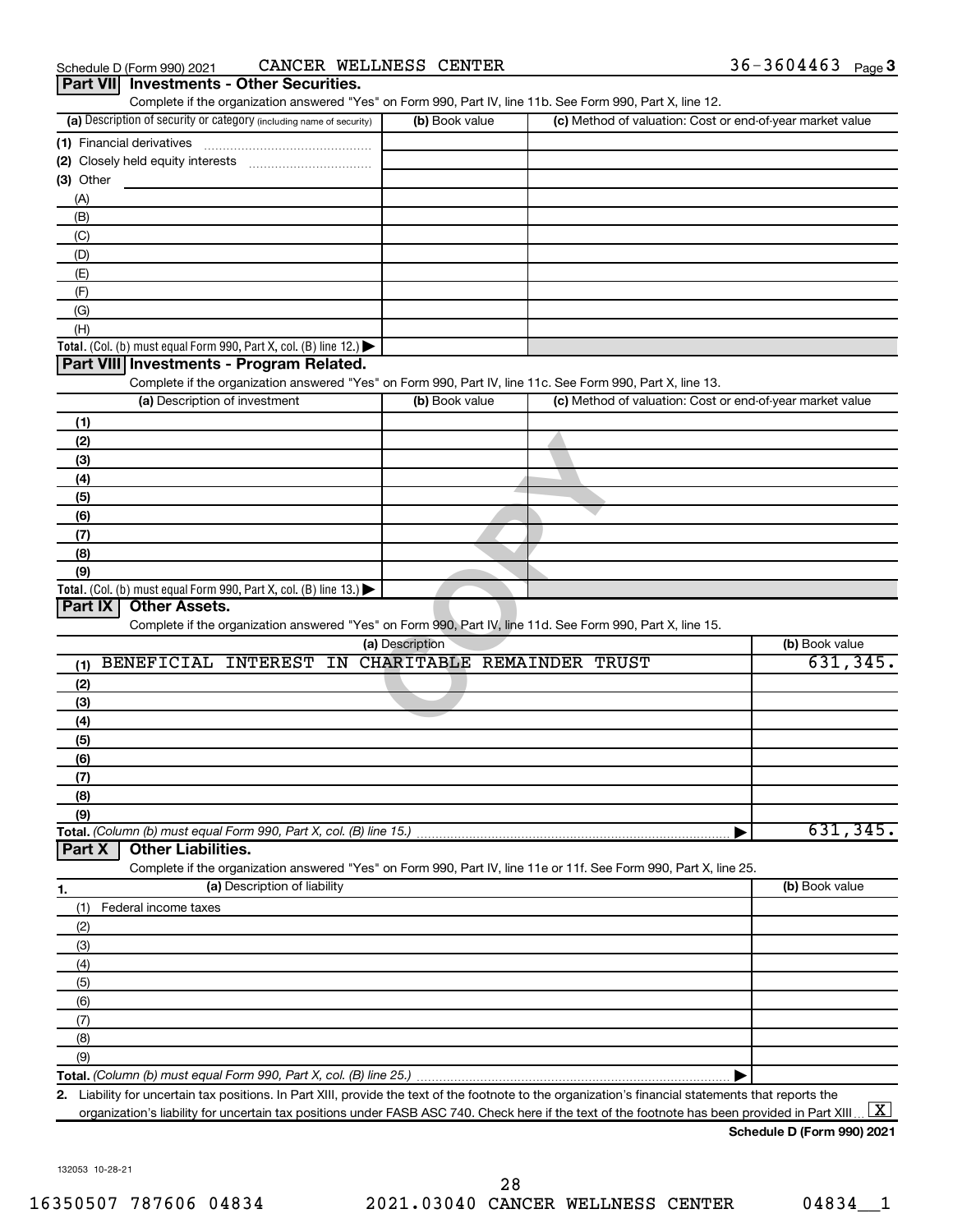|    | CANCER WELLNESS CENTER<br>Schedule D (Form 990) 2021                                                                                                           |                |          |                | $36 - 3604463$ Page 4 |
|----|----------------------------------------------------------------------------------------------------------------------------------------------------------------|----------------|----------|----------------|-----------------------|
|    | Reconciliation of Revenue per Audited Financial Statements With Revenue per Return.<br><b>Part XI</b>                                                          |                |          |                |                       |
|    | Complete if the organization answered "Yes" on Form 990, Part IV, line 12a.                                                                                    |                |          |                |                       |
| 1. | Total revenue, gains, and other support per audited financial statements                                                                                       |                |          | $\mathbf 1$    | 2,270,807.            |
| 2  | Amounts included on line 1 but not on Form 990, Part VIII, line 12:                                                                                            |                |          |                |                       |
|    |                                                                                                                                                                | 2a             | 11,762.  |                |                       |
|    |                                                                                                                                                                | 2 <sub>b</sub> | 7,960.   |                |                       |
|    |                                                                                                                                                                | 2c             |          |                |                       |
|    |                                                                                                                                                                | 2d             | 34, 206. |                |                       |
|    | e Add lines 2a through 2d                                                                                                                                      |                |          | 2e             | 53,928.               |
| 3  |                                                                                                                                                                |                |          | 3              | 2, 216, 879.          |
| 4  | Amounts included on Form 990, Part VIII, line 12, but not on line 1:                                                                                           |                |          |                |                       |
|    | a Investment expenses not included on Form 990, Part VIII, line 7b                                                                                             | 4a             | 14,483.  |                |                       |
|    |                                                                                                                                                                | 4b             |          |                |                       |
|    | c Add lines 4a and 4b                                                                                                                                          |                |          | 4c             | 14,483.               |
|    | Total revenue. Add lines 3 and 4c. (This must equal Form 990, Part I, line 12.).                                                                               |                |          | 5              | 2, 231, 362.          |
|    | Part XII   Reconciliation of Expenses per Audited Financial Statements With Expenses per Return.                                                               |                |          |                |                       |
|    | Complete if the organization answered "Yes" on Form 990, Part IV, line 12a.                                                                                    |                |          |                |                       |
| 1  |                                                                                                                                                                |                |          | $\blacksquare$ | 1,470,072.            |
| 2  | Amounts included on line 1 but not on Form 990, Part IX, line 25:                                                                                              |                |          |                |                       |
|    |                                                                                                                                                                | 2a             | 7,960.   |                |                       |
|    | <b>b</b> Prior year adjustments <i>manually contained and a contained a prior year</i> adjustments                                                             | 2 <sub>b</sub> |          |                |                       |
|    |                                                                                                                                                                | 2c             |          |                |                       |
|    |                                                                                                                                                                | 2d             | 34, 206. |                |                       |
|    |                                                                                                                                                                |                |          | 2e             | 42, 166.              |
| 3  |                                                                                                                                                                |                |          | 3              | 1,427,906.            |
| 4  | Amounts included on Form 990, Part IX, line 25, but not on line 1:                                                                                             |                |          |                |                       |
|    |                                                                                                                                                                | 4a             | 14,483.  |                |                       |
| b  |                                                                                                                                                                | 4h             |          |                |                       |
|    | c Add lines 4a and 4b                                                                                                                                          |                |          | 4c             | 14,483.               |
|    |                                                                                                                                                                |                |          | 5              | 1,442,389.            |
|    | Part XIII Supplemental Information.                                                                                                                            |                |          |                |                       |
|    | Provide the descriptions required for Part II, lines 3, 5, and 9; Part III, lines 1a and 4; Part IV, lines 1b and 2b; Part V, line 4; Part X, line 2; Part XI, |                |          |                |                       |
|    | lines 2d and 4b; and Part XII, lines 2d and 4b. Also complete this part to provide any additional information.                                                 |                |          |                |                       |
|    |                                                                                                                                                                |                |          |                |                       |
|    |                                                                                                                                                                |                |          |                |                       |

PART V, LINE 4:

THE PURPOSE OF THE FUND IS TO PROVIDE SUPPLEMENTAL OPERATIONAL INCOME.

FUNDS IN THE ACCOUNT IN EXCESS OF \$500,000 ARE AVAILABLE FOR USE HOWEVER

THERE ARE NO PLANS TO DRAW ON THE AVAILABLE FUNDS.

PART X, LINE 2:

THE FINANCIAL STATEMENT EFFECTS OF A TAX POSITION TAKEN OR EXPECTED TO BE

TAKEN ARE RECOGNIZED IN THE FINANCIAL STATEMENTS WHEN IT IS MORE LIKELY

THAN NOT, BASED ON THE TECHNICAL MERITS, THAT THE POSITION WILL BE

SUSTAINED UPON EXAMINATION. AS OF DECEMBER 31, 2021, THE CENTER HAD NO

UNCERTAIN TAX POSITIONS THAT QUALIFY FOR RECOGNITION OR DISCLOSURE IN THE

### FINANCIAL STATEMENTS.

132054 10-28-21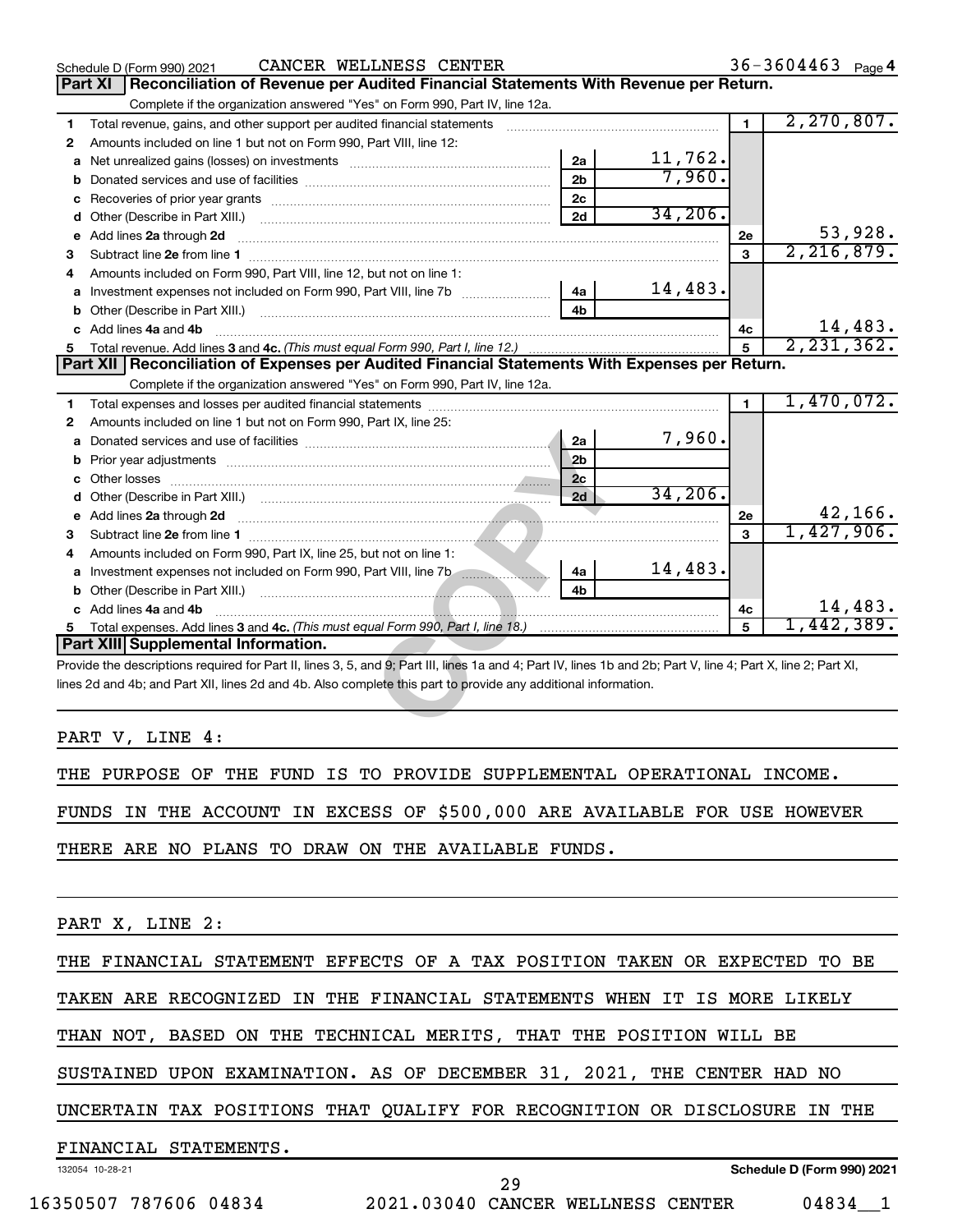| CANCER WELLNESS CENTER<br>Schedule D (Form 990) 2021 CANCER WEL<br>Part XIII Supplemental Information (continued) | $36 - 3604463$ Page 5      |
|-------------------------------------------------------------------------------------------------------------------|----------------------------|
|                                                                                                                   |                            |
|                                                                                                                   |                            |
| PART XI, LINE 2D - OTHER ADJUSTMENTS:                                                                             |                            |
| SPECIAL EVENT EXPENSES NETTED AGAINST REVENUE                                                                     | 34,206.                    |
|                                                                                                                   |                            |
| PART XII, LINE 2D - OTHER ADJUSTMENTS:                                                                            |                            |
| EXP ASSOCIATED WITH EVENTS INCLUDING IN FUNRAISING ON                                                             |                            |
| FINANCIAL STATEMENTS                                                                                              | 34,206.                    |
|                                                                                                                   |                            |
|                                                                                                                   |                            |
|                                                                                                                   |                            |
|                                                                                                                   |                            |
|                                                                                                                   |                            |
|                                                                                                                   |                            |
|                                                                                                                   |                            |
|                                                                                                                   |                            |
|                                                                                                                   |                            |
|                                                                                                                   |                            |
|                                                                                                                   |                            |
|                                                                                                                   |                            |
|                                                                                                                   |                            |
|                                                                                                                   |                            |
|                                                                                                                   |                            |
|                                                                                                                   |                            |
|                                                                                                                   |                            |
|                                                                                                                   |                            |
|                                                                                                                   |                            |
|                                                                                                                   |                            |
|                                                                                                                   |                            |
|                                                                                                                   |                            |
| 132055 10-28-21<br>30                                                                                             | Schedule D (Form 990) 2021 |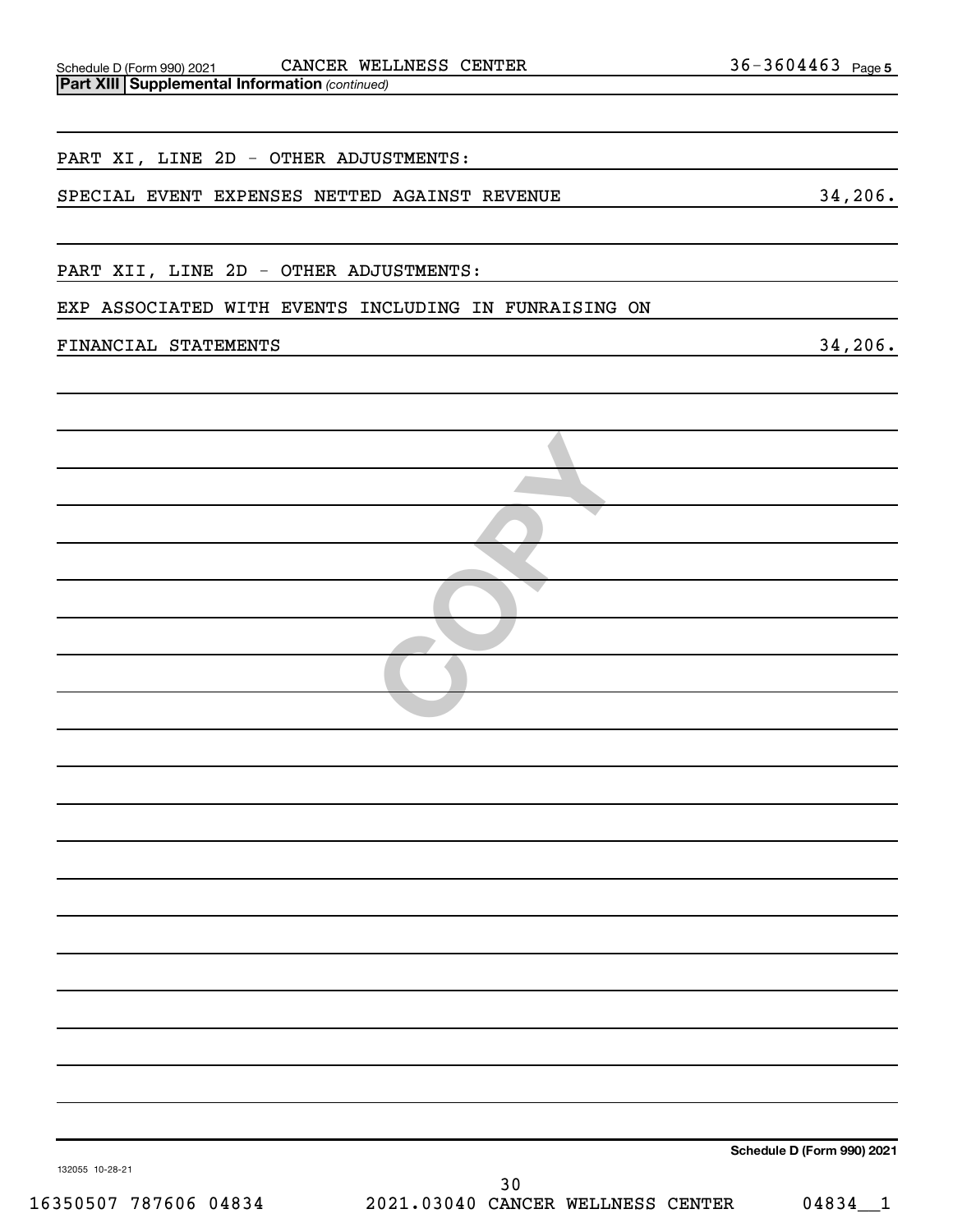| <b>SCHEDULE G</b>                                                                                                                             | <b>Supplemental Information Regarding Fundraising or Gaming Activities</b> |                                                                                                                                                                                                                                                                                                                                                                                                                                                                                                                 | OMB No. 1545-0047          |                                                 |                                                                            |  |                                                                            |                                                         |
|-----------------------------------------------------------------------------------------------------------------------------------------------|----------------------------------------------------------------------------|-----------------------------------------------------------------------------------------------------------------------------------------------------------------------------------------------------------------------------------------------------------------------------------------------------------------------------------------------------------------------------------------------------------------------------------------------------------------------------------------------------------------|----------------------------|-------------------------------------------------|----------------------------------------------------------------------------|--|----------------------------------------------------------------------------|---------------------------------------------------------|
| (Form 990)                                                                                                                                    |                                                                            | Complete if the organization answered "Yes" on Form 990, Part IV, line 17, 18, or 19, or if the<br>organization entered more than \$15,000 on Form 990-EZ, line 6a.                                                                                                                                                                                                                                                                                                                                             |                            |                                                 |                                                                            |  |                                                                            | 2021                                                    |
| Department of the Treasury                                                                                                                    |                                                                            | Attach to Form 990 or Form 990-EZ.                                                                                                                                                                                                                                                                                                                                                                                                                                                                              |                            |                                                 |                                                                            |  |                                                                            | <b>Open to Public</b>                                   |
| Internal Revenue Service<br>Name of the organization                                                                                          |                                                                            | ► Go to www.irs.gov/Form990 for instructions and the latest information.                                                                                                                                                                                                                                                                                                                                                                                                                                        |                            |                                                 |                                                                            |  |                                                                            | Inspection<br><b>Employer identification number</b>     |
|                                                                                                                                               |                                                                            | CANCER WELLNESS CENTER                                                                                                                                                                                                                                                                                                                                                                                                                                                                                          |                            |                                                 |                                                                            |  | 36-3604463                                                                 |                                                         |
| Part I                                                                                                                                        | required to complete this part.                                            | Fundraising Activities. Complete if the organization answered "Yes" on Form 990, Part IV, line 17. Form 990-EZ filers are not                                                                                                                                                                                                                                                                                                                                                                                   |                            |                                                 |                                                                            |  |                                                                            |                                                         |
| Mail solicitations<br>a<br>b<br>Phone solicitations<br>с<br>In-person solicitations<br>d<br>compensated at least \$5,000 by the organization. | Internet and email solicitations                                           | 1 Indicate whether the organization raised funds through any of the following activities. Check all that apply.<br>e<br>a<br>2 a Did the organization have a written or oral agreement with any individual (including officers, directors, trustees, or<br>key employees listed in Form 990, Part VII) or entity in connection with professional fundraising services?<br>b If "Yes," list the 10 highest paid individuals or entities (fundraisers) pursuant to agreements under which the fundraiser is to be | Special fundraising events |                                                 | Solicitation of non-government grants<br>Solicitation of government grants |  | Yes                                                                        | <b>No</b>                                               |
| (i) Name and address of individual<br>or entity (fundraiser)                                                                                  |                                                                            | (ii) Activity                                                                                                                                                                                                                                                                                                                                                                                                                                                                                                   | (iii) Did<br>fundraiser    | have custody<br>or control of<br>contributions? | (iv) Gross receipts<br>from activity                                       |  | (v) Amount paid<br>to (or retained by)<br>fundraiser<br>listed in col. (i) | (vi) Amount paid<br>to (or retained by)<br>organization |
|                                                                                                                                               |                                                                            |                                                                                                                                                                                                                                                                                                                                                                                                                                                                                                                 | <b>Yes</b>                 | No.                                             |                                                                            |  |                                                                            |                                                         |
|                                                                                                                                               |                                                                            |                                                                                                                                                                                                                                                                                                                                                                                                                                                                                                                 |                            |                                                 |                                                                            |  |                                                                            |                                                         |
|                                                                                                                                               |                                                                            |                                                                                                                                                                                                                                                                                                                                                                                                                                                                                                                 |                            |                                                 |                                                                            |  |                                                                            |                                                         |
|                                                                                                                                               |                                                                            |                                                                                                                                                                                                                                                                                                                                                                                                                                                                                                                 |                            |                                                 |                                                                            |  |                                                                            |                                                         |
|                                                                                                                                               |                                                                            |                                                                                                                                                                                                                                                                                                                                                                                                                                                                                                                 |                            |                                                 |                                                                            |  |                                                                            |                                                         |
|                                                                                                                                               |                                                                            |                                                                                                                                                                                                                                                                                                                                                                                                                                                                                                                 |                            |                                                 |                                                                            |  |                                                                            |                                                         |
|                                                                                                                                               |                                                                            |                                                                                                                                                                                                                                                                                                                                                                                                                                                                                                                 |                            |                                                 |                                                                            |  |                                                                            |                                                         |
|                                                                                                                                               |                                                                            |                                                                                                                                                                                                                                                                                                                                                                                                                                                                                                                 |                            |                                                 |                                                                            |  |                                                                            |                                                         |
|                                                                                                                                               |                                                                            |                                                                                                                                                                                                                                                                                                                                                                                                                                                                                                                 |                            |                                                 |                                                                            |  |                                                                            |                                                         |
|                                                                                                                                               |                                                                            |                                                                                                                                                                                                                                                                                                                                                                                                                                                                                                                 |                            |                                                 |                                                                            |  |                                                                            |                                                         |
| Total                                                                                                                                         |                                                                            |                                                                                                                                                                                                                                                                                                                                                                                                                                                                                                                 |                            |                                                 |                                                                            |  |                                                                            |                                                         |
| or licensing.                                                                                                                                 |                                                                            | 3 List all states in which the organization is registered or licensed to solicit contributions or has been notified it is exempt from registration                                                                                                                                                                                                                                                                                                                                                              |                            |                                                 |                                                                            |  |                                                                            |                                                         |
|                                                                                                                                               |                                                                            |                                                                                                                                                                                                                                                                                                                                                                                                                                                                                                                 |                            |                                                 |                                                                            |  |                                                                            |                                                         |
|                                                                                                                                               |                                                                            |                                                                                                                                                                                                                                                                                                                                                                                                                                                                                                                 |                            |                                                 |                                                                            |  |                                                                            |                                                         |
|                                                                                                                                               |                                                                            |                                                                                                                                                                                                                                                                                                                                                                                                                                                                                                                 |                            |                                                 |                                                                            |  |                                                                            |                                                         |
|                                                                                                                                               |                                                                            |                                                                                                                                                                                                                                                                                                                                                                                                                                                                                                                 |                            |                                                 |                                                                            |  |                                                                            |                                                         |
|                                                                                                                                               |                                                                            |                                                                                                                                                                                                                                                                                                                                                                                                                                                                                                                 |                            |                                                 |                                                                            |  |                                                                            |                                                         |
|                                                                                                                                               |                                                                            |                                                                                                                                                                                                                                                                                                                                                                                                                                                                                                                 |                            |                                                 |                                                                            |  |                                                                            |                                                         |
|                                                                                                                                               |                                                                            | For Department Reduction Act Notice, can the Instructions for Ferm 000 or 000 FZ                                                                                                                                                                                                                                                                                                                                                                                                                                |                            |                                                 |                                                                            |  |                                                                            | <b>Cohodulo C (Form 000) 2021</b>                       |

LHA For Paperwork Reduction Act Notice, see the Instructions for Form 990 or 990-EZ. Schedule G (Form 990) 2021

132081 10-21-21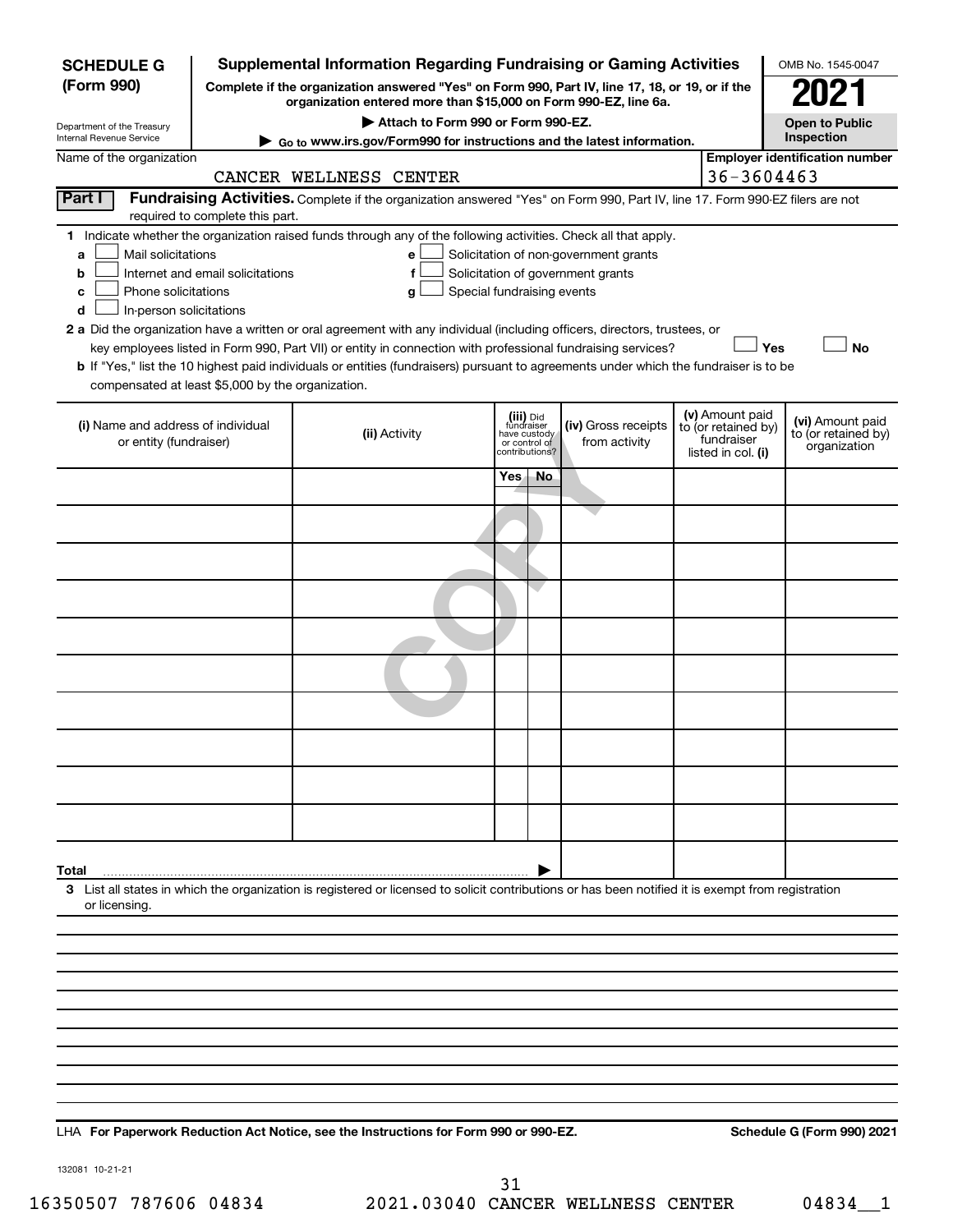Schedule G (Form 990) 2021 Page CANCER WELLNESS CENTER 36-3604463

Part II | Fundraising Events. Complete if the organization answered "Yes" on Form 990, Part IV, line 18, or reported more than \$15,000

|                 |              | of fundraising event contributions and gross income on Form 990-EZ, lines 1 and 6b. List events with gross receipts greater than \$5,000.                                                                                                                   |                |                                                  |                                                  |                                                     |
|-----------------|--------------|-------------------------------------------------------------------------------------------------------------------------------------------------------------------------------------------------------------------------------------------------------------|----------------|--------------------------------------------------|--------------------------------------------------|-----------------------------------------------------|
|                 |              |                                                                                                                                                                                                                                                             | $(a)$ Event #1 | $(b)$ Event #2                                   | (c) Other events                                 | (d) Total events                                    |
|                 |              |                                                                                                                                                                                                                                                             | BENEFIT        | GOLF                                             | 3                                                | (add col. (a) through                               |
|                 |              |                                                                                                                                                                                                                                                             | (event type)   | (event type)                                     | (total number)                                   | col. (c)                                            |
| Revenue         | 1.           |                                                                                                                                                                                                                                                             | 235,631.       | 209,519.                                         | 183,516.                                         | 628,666.                                            |
|                 | $\mathbf{2}$ |                                                                                                                                                                                                                                                             | 235,631.       | 137,519.                                         | 183,516.                                         | 556,666.                                            |
|                 | 3            | Gross income (line 1 minus line 2)                                                                                                                                                                                                                          |                | 72,000.                                          |                                                  | 72,000.                                             |
|                 |              |                                                                                                                                                                                                                                                             |                |                                                  |                                                  |                                                     |
|                 |              |                                                                                                                                                                                                                                                             |                |                                                  |                                                  |                                                     |
|                 | 5            |                                                                                                                                                                                                                                                             |                |                                                  |                                                  |                                                     |
| Direct Expenses | 6            |                                                                                                                                                                                                                                                             |                | 47,069.                                          | 2,000.                                           | 49,069.                                             |
|                 | 7            | Food and beverages                                                                                                                                                                                                                                          |                |                                                  |                                                  |                                                     |
|                 |              |                                                                                                                                                                                                                                                             |                |                                                  |                                                  |                                                     |
|                 | 8<br>9       |                                                                                                                                                                                                                                                             | 18, 140.       | 52,087.                                          | 11,916.                                          | 82, 143.                                            |
|                 | 10           | Direct expense summary. Add lines 4 through 9 in column (d)                                                                                                                                                                                                 |                |                                                  |                                                  | 131,212.                                            |
|                 |              | 11 Net income summary. Subtract line 10 from line 3, column (d)                                                                                                                                                                                             |                |                                                  |                                                  | $-59,212.$                                          |
| Part III        |              | Gaming. Complete if the organization answered "Yes" on Form 990, Part IV, line 19, or reported more than                                                                                                                                                    |                |                                                  |                                                  |                                                     |
|                 |              | \$15,000 on Form 990-EZ, line 6a.                                                                                                                                                                                                                           |                |                                                  |                                                  |                                                     |
| Revenue         |              |                                                                                                                                                                                                                                                             | (a) Bingo      | (b) Pull tabs/instant<br>bingo/progressive bingo | (c) Other gaming                                 | (d) Total gaming (add<br>col. (a) through col. (c)) |
|                 |              |                                                                                                                                                                                                                                                             |                |                                                  | 32,490.                                          | 32,490.                                             |
|                 | $\mathbf{2}$ |                                                                                                                                                                                                                                                             |                |                                                  |                                                  |                                                     |
| Direct Expenses | 3            |                                                                                                                                                                                                                                                             |                |                                                  |                                                  |                                                     |
|                 | 4            |                                                                                                                                                                                                                                                             |                |                                                  |                                                  |                                                     |
|                 |              |                                                                                                                                                                                                                                                             |                |                                                  |                                                  |                                                     |
|                 |              | 6 Volunteer labor                                                                                                                                                                                                                                           | %<br>Yes<br>No | %<br>Yes<br>No                                   | Yes<br>%<br>$\overline{\mathbf{x}}$<br><b>No</b> |                                                     |
|                 | 7            | Direct expense summary. Add lines 2 through 5 in column (d)                                                                                                                                                                                                 |                |                                                  |                                                  |                                                     |
|                 | 8            |                                                                                                                                                                                                                                                             |                |                                                  |                                                  | 32,490.                                             |
|                 |              |                                                                                                                                                                                                                                                             |                |                                                  |                                                  |                                                     |
| 9               |              | Enter the state(s) in which the organization conducts gaming activities: $\texttt{IL}$                                                                                                                                                                      |                |                                                  |                                                  | $\boxed{\text{X}}$ Yes                              |
|                 |              |                                                                                                                                                                                                                                                             |                |                                                  |                                                  | <b>No</b>                                           |
|                 |              | <b>b</b> If "No," explain:<br>the control of the control of the control of the control of the control of the control of the control of the control of the control of the control of the control of the control of the control of the control of the control |                |                                                  |                                                  |                                                     |
|                 |              |                                                                                                                                                                                                                                                             |                |                                                  |                                                  |                                                     |
|                 |              | 10a Were any of the organization's gaming licenses revoked, suspended, or terminated during the tax year?                                                                                                                                                   |                |                                                  |                                                  | $X_{\text{No}}$<br>Yes                              |
|                 |              |                                                                                                                                                                                                                                                             |                |                                                  |                                                  |                                                     |
|                 |              |                                                                                                                                                                                                                                                             |                |                                                  |                                                  |                                                     |
|                 |              | 132082 10-21-21                                                                                                                                                                                                                                             |                |                                                  |                                                  | Schedule G (Form 990) 2021                          |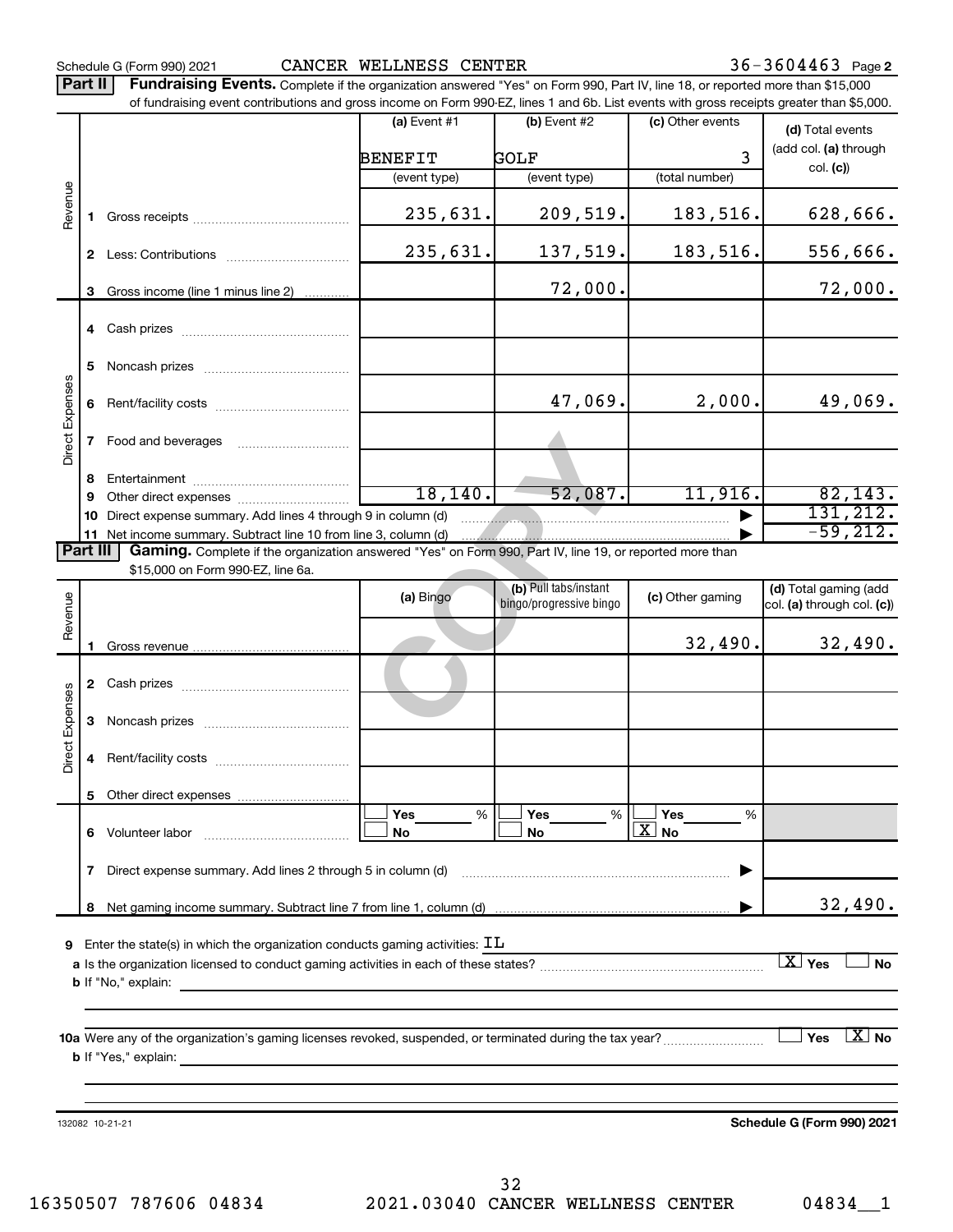| Schedule G (Form 990) 2021                                  | CANCER WELLNESS CENTER                                                                                                                                                                                                                    | $36 - 3604463$ Page 3            |
|-------------------------------------------------------------|-------------------------------------------------------------------------------------------------------------------------------------------------------------------------------------------------------------------------------------------|----------------------------------|
|                                                             |                                                                                                                                                                                                                                           | $\overline{X}$ Yes<br><b>No</b>  |
|                                                             | 12 Is the organization a grantor, beneficiary or trustee of a trust, or a member of a partnership or other entity formed                                                                                                                  | $\Box$ Yes $\boxed{\text{X}}$ No |
| 13 Indicate the percentage of gaming activity conducted in: |                                                                                                                                                                                                                                           |                                  |
|                                                             |                                                                                                                                                                                                                                           | 13a                              |
|                                                             | <b>b</b> An outside facility <b>contained and the contract of the contract of the contract of the contract of the contract of the contract of the contract of the contract of the contract of the contract of the contract of the con</b> | $13b$ 100.00 %                   |
|                                                             | 14 Enter the name and address of the person who prepares the organization's gaming/special events books and records:                                                                                                                      |                                  |
| Name > NANCY BULZONI                                        |                                                                                                                                                                                                                                           |                                  |
|                                                             | Address $\triangleright$ 215 REVERE DRIVE - NORTHBROOK, IL 60062                                                                                                                                                                          |                                  |
|                                                             |                                                                                                                                                                                                                                           | $X$ No                           |
|                                                             | of gaming revenue retained by the third party $\triangleright$ \$                                                                                                                                                                         |                                  |
| c If "Yes," enter name and address of the third party:      |                                                                                                                                                                                                                                           |                                  |
|                                                             | Name $\blacktriangleright$ $\ldots$                                                                                                                                                                                                       |                                  |
| Address $\blacktriangleright$                               |                                                                                                                                                                                                                                           |                                  |
| <b>16</b> Gaming manager information:                       |                                                                                                                                                                                                                                           |                                  |
| $Name \triangleright GAIL$ FRADIN                           |                                                                                                                                                                                                                                           |                                  |
|                                                             |                                                                                                                                                                                                                                           |                                  |
| Gaming manager compensation > \$                            |                                                                                                                                                                                                                                           |                                  |
|                                                             | Description of services provided > MAINTAINED ALL TICKETS, PULLED WINNER                                                                                                                                                                  |                                  |
|                                                             |                                                                                                                                                                                                                                           |                                  |
| Director/officer                                            | $X$ Employee<br>Independent contractor                                                                                                                                                                                                    |                                  |
| <b>17</b> Mandatory distributions:                          |                                                                                                                                                                                                                                           |                                  |
|                                                             | a Is the organization required under state law to make charitable distributions from the gaming proceeds to                                                                                                                               |                                  |
| retain the state gaming license?                            | $\Box$ Yes $\Box$ No                                                                                                                                                                                                                      |                                  |
|                                                             | <b>b</b> Enter the amount of distributions required under state law to be distributed to other exempt organizations or spent in the                                                                                                       |                                  |
| Part IV                                                     | organization's own exempt activities during the tax year $\triangleright$ \$<br>Supplemental Information. Provide the explanations required by Part I, line 2b, columns (iii) and (v); and Part III, lines 9, 9b, 10b,                    |                                  |
|                                                             | 15b, 15c, 16, and 17b, as applicable. Also provide any additional information. See instructions.                                                                                                                                          |                                  |
|                                                             |                                                                                                                                                                                                                                           |                                  |
|                                                             |                                                                                                                                                                                                                                           |                                  |
|                                                             |                                                                                                                                                                                                                                           |                                  |
|                                                             |                                                                                                                                                                                                                                           |                                  |
|                                                             |                                                                                                                                                                                                                                           |                                  |
|                                                             |                                                                                                                                                                                                                                           |                                  |
|                                                             |                                                                                                                                                                                                                                           |                                  |
|                                                             |                                                                                                                                                                                                                                           |                                  |
|                                                             |                                                                                                                                                                                                                                           |                                  |
| 132083 10-21-21                                             |                                                                                                                                                                                                                                           | Schedule G (Form 990) 2021       |
|                                                             | 33                                                                                                                                                                                                                                        |                                  |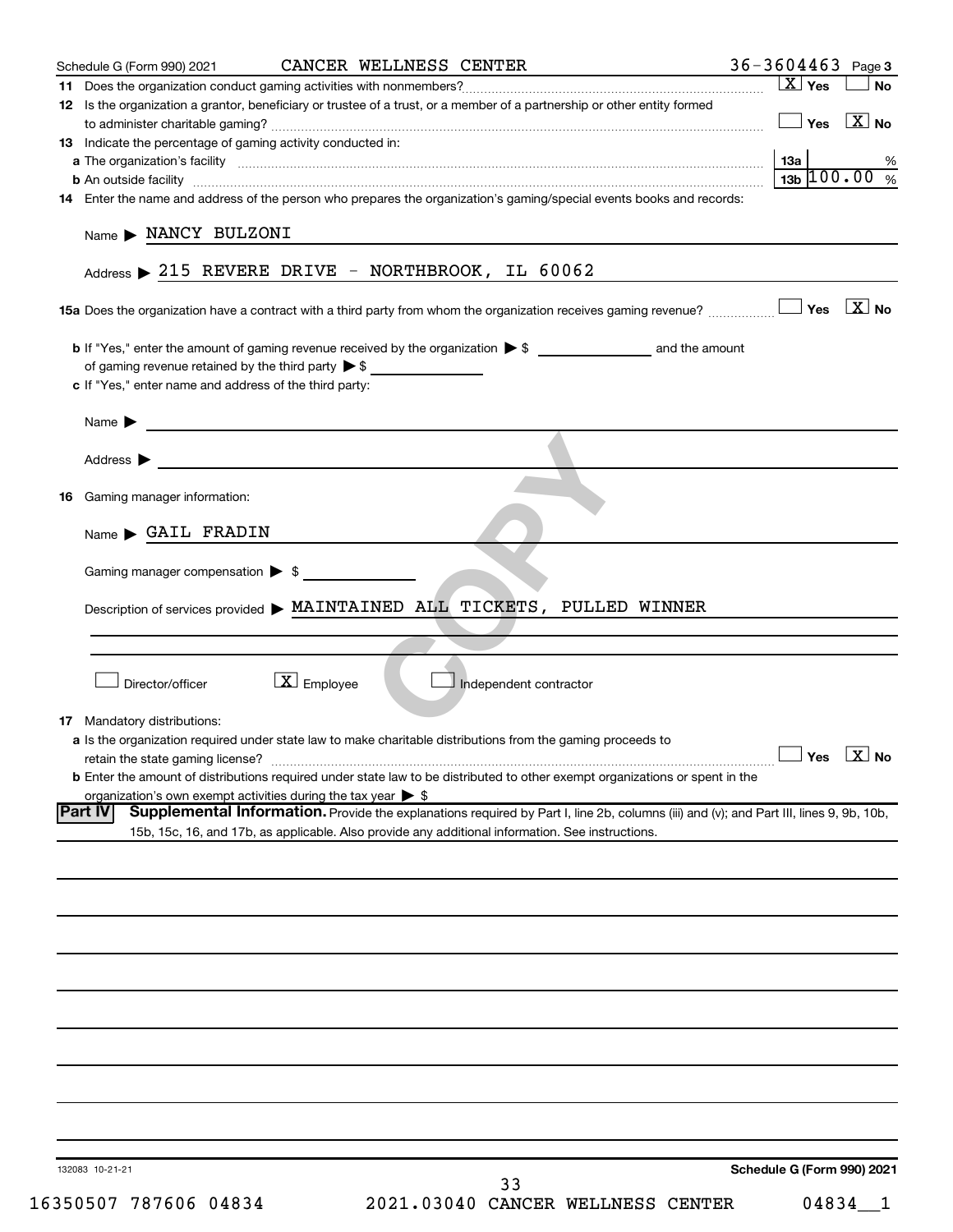| <b>Part IV   Supplemental Information (continued)</b> |      |                       |
|-------------------------------------------------------|------|-----------------------|
|                                                       |      |                       |
|                                                       |      |                       |
|                                                       |      |                       |
|                                                       |      |                       |
|                                                       |      |                       |
|                                                       |      |                       |
|                                                       |      |                       |
|                                                       |      |                       |
|                                                       |      |                       |
|                                                       |      |                       |
|                                                       |      |                       |
|                                                       |      |                       |
|                                                       |      |                       |
|                                                       |      |                       |
|                                                       |      |                       |
|                                                       |      |                       |
|                                                       |      |                       |
|                                                       |      |                       |
|                                                       |      |                       |
|                                                       |      |                       |
|                                                       |      |                       |
|                                                       |      |                       |
|                                                       |      |                       |
|                                                       |      |                       |
|                                                       |      |                       |
|                                                       |      |                       |
|                                                       |      |                       |
|                                                       |      |                       |
|                                                       |      |                       |
|                                                       |      |                       |
|                                                       |      | Schedule G (Form 990) |
| 132084 11-18-21                                       | $34$ |                       |
|                                                       |      |                       |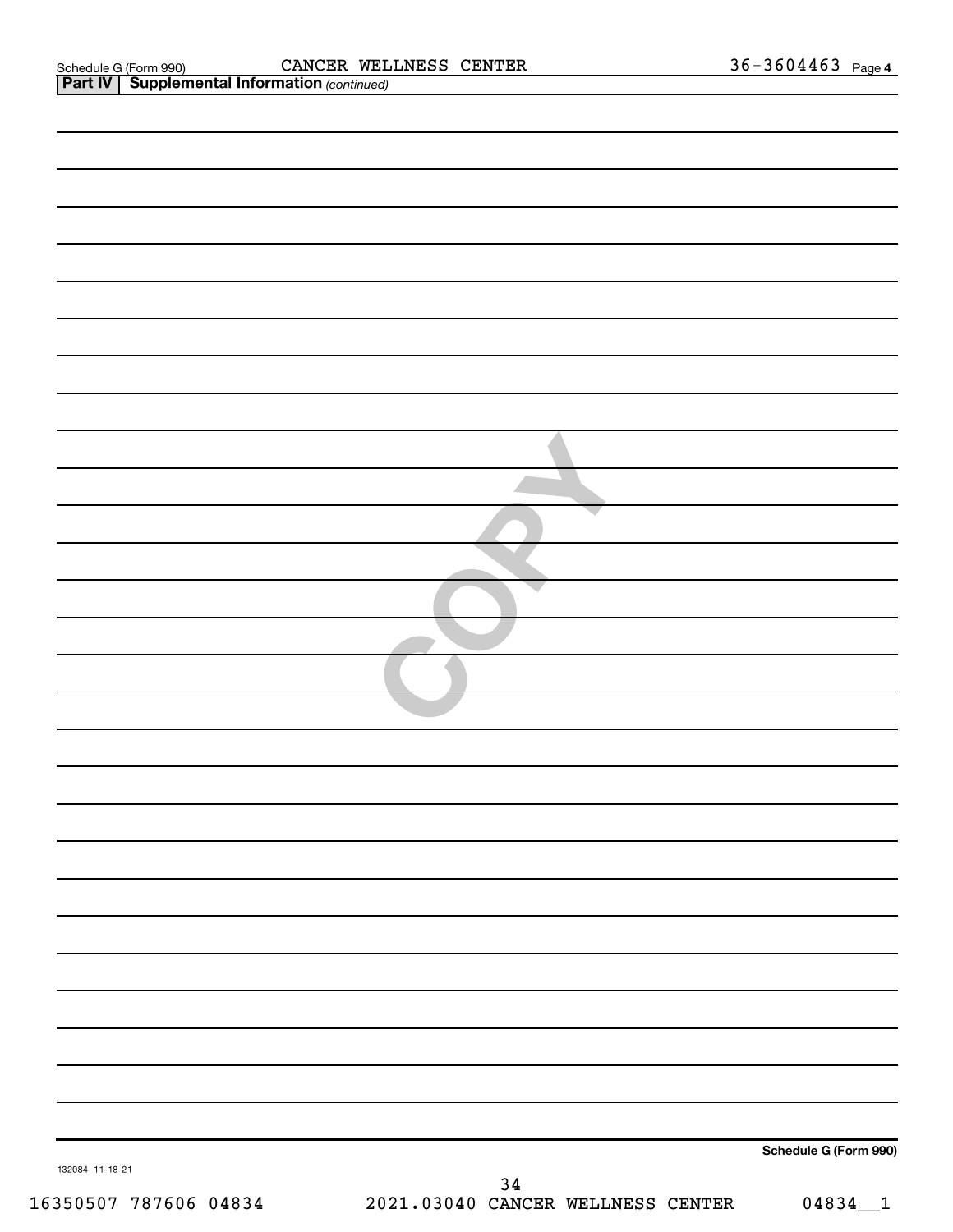|        | <b>Compensation Information</b><br><b>SCHEDULE J</b>            |                                                                                                                        |                                       | OMB No. 1545-0047          |            |                         |
|--------|-----------------------------------------------------------------|------------------------------------------------------------------------------------------------------------------------|---------------------------------------|----------------------------|------------|-------------------------|
|        | (Form 990)                                                      | For certain Officers, Directors, Trustees, Key Employees, and Highest                                                  |                                       | 2021                       |            |                         |
|        |                                                                 | <b>Compensated Employees</b><br>Complete if the organization answered "Yes" on Form 990, Part IV, line 23.             |                                       |                            |            |                         |
|        | Department of the Treasury                                      | Attach to Form 990.                                                                                                    |                                       | <b>Open to Public</b>      |            |                         |
|        | Internal Revenue Service                                        | Go to www.irs.gov/Form990 for instructions and the latest information.                                                 |                                       | Inspection                 |            |                         |
|        | Name of the organization                                        |                                                                                                                        | <b>Employer identification number</b> |                            |            |                         |
|        |                                                                 | CANCER WELLNESS CENTER                                                                                                 |                                       | 36-3604463                 |            |                         |
|        | Part I                                                          | <b>Questions Regarding Compensation</b>                                                                                |                                       |                            |            |                         |
|        |                                                                 |                                                                                                                        |                                       |                            | <b>Yes</b> | No                      |
| 1a     |                                                                 | Check the appropriate box(es) if the organization provided any of the following to or for a person listed on Form 990, |                                       |                            |            |                         |
|        |                                                                 | Part VII, Section A, line 1a. Complete Part III to provide any relevant information regarding these items.             |                                       |                            |            |                         |
|        | First-class or charter travel                                   | Housing allowance or residence for personal use                                                                        |                                       |                            |            |                         |
|        | Travel for companions                                           | Payments for business use of personal residence                                                                        |                                       |                            |            |                         |
|        |                                                                 | Health or social club dues or initiation fees<br>Tax indemnification and gross-up payments                             |                                       |                            |            |                         |
|        |                                                                 | Discretionary spending account<br>Personal services (such as maid, chauffeur, chef)                                    |                                       |                            |            |                         |
|        |                                                                 |                                                                                                                        |                                       |                            |            |                         |
|        |                                                                 | <b>b</b> If any of the boxes on line 1a are checked, did the organization follow a written policy regarding payment or |                                       |                            |            |                         |
|        |                                                                 |                                                                                                                        |                                       | 1b                         |            |                         |
| 2      |                                                                 | Did the organization require substantiation prior to reimbursing or allowing expenses incurred by all directors,       |                                       |                            |            |                         |
|        |                                                                 |                                                                                                                        |                                       | $\mathbf{2}$               |            |                         |
|        |                                                                 |                                                                                                                        |                                       |                            |            |                         |
| З      |                                                                 | Indicate which, if any, of the following the organization used to establish the compensation of the organization's     |                                       |                            |            |                         |
|        |                                                                 | CEO/Executive Director. Check all that apply. Do not check any boxes for methods used by a related organization to     |                                       |                            |            |                         |
|        |                                                                 | establish compensation of the CEO/Executive Director, but explain in Part III.                                         |                                       |                            |            |                         |
|        | Compensation committee                                          | Written employment contract                                                                                            |                                       |                            |            |                         |
|        | $\lfloor \underline{X} \rfloor$ Form 990 of other organizations | Independent compensation consultant<br>Compensation survey or study                                                    |                                       |                            |            |                         |
|        |                                                                 | $\mathbf{X}$ Approval by the board or compensation committee                                                           |                                       |                            |            |                         |
|        |                                                                 |                                                                                                                        |                                       |                            |            |                         |
| 4      |                                                                 | During the year, did any person listed on Form 990, Part VII, Section A, line 1a, with respect to the filing           |                                       |                            |            |                         |
|        | organization or a related organization:                         |                                                                                                                        |                                       |                            |            | х                       |
| а<br>b |                                                                 | Receive a severance payment or change-of-control payment?                                                              |                                       | 4a<br>4b                   |            | $\overline{\textbf{x}}$ |
| c      |                                                                 |                                                                                                                        |                                       | 4c                         |            | $\overline{\textbf{X}}$ |
|        |                                                                 | If "Yes" to any of lines 4a-c, list the persons and provide the applicable amounts for each item in Part III.          |                                       |                            |            |                         |
|        |                                                                 |                                                                                                                        |                                       |                            |            |                         |
|        |                                                                 | Only section 501(c)(3), 501(c)(4), and 501(c)(29) organizations must complete lines 5-9.                               |                                       |                            |            |                         |
|        |                                                                 | For persons listed on Form 990, Part VII, Section A, line 1a, did the organization pay or accrue any compensation      |                                       |                            |            |                         |
|        | contingent on the revenues of:                                  |                                                                                                                        |                                       |                            |            |                         |
|        |                                                                 |                                                                                                                        |                                       | 5а                         |            | x                       |
|        |                                                                 |                                                                                                                        |                                       | 5b                         |            | $\overline{\mathbf{x}}$ |
|        |                                                                 | If "Yes" on line 5a or 5b, describe in Part III.                                                                       |                                       |                            |            |                         |
| 6.     |                                                                 | For persons listed on Form 990, Part VII, Section A, line 1a, did the organization pay or accrue any compensation      |                                       |                            |            |                         |
|        | contingent on the net earnings of:                              |                                                                                                                        |                                       |                            |            |                         |
|        |                                                                 |                                                                                                                        |                                       | 6a                         |            | x                       |
|        |                                                                 |                                                                                                                        |                                       | 6b                         |            | $\overline{\mathbf{X}}$ |
|        |                                                                 | If "Yes" on line 6a or 6b, describe in Part III.                                                                       |                                       |                            |            |                         |
|        |                                                                 | 7 For persons listed on Form 990, Part VII, Section A, line 1a, did the organization provide any nonfixed payments     |                                       |                            |            |                         |
|        |                                                                 |                                                                                                                        |                                       | 7                          |            | x                       |
| 8      |                                                                 | Were any amounts reported on Form 990, Part VII, paid or accrued pursuant to a contract that was subject to the        |                                       |                            |            |                         |
|        |                                                                 |                                                                                                                        |                                       | 8                          |            | x                       |
| 9      |                                                                 | If "Yes" on line 8, did the organization also follow the rebuttable presumption procedure described in                 |                                       |                            |            |                         |
|        |                                                                 |                                                                                                                        |                                       | 9                          |            |                         |
|        |                                                                 | LHA For Paperwork Reduction Act Notice, see the Instructions for Form 990.                                             |                                       | Schedule J (Form 990) 2021 |            |                         |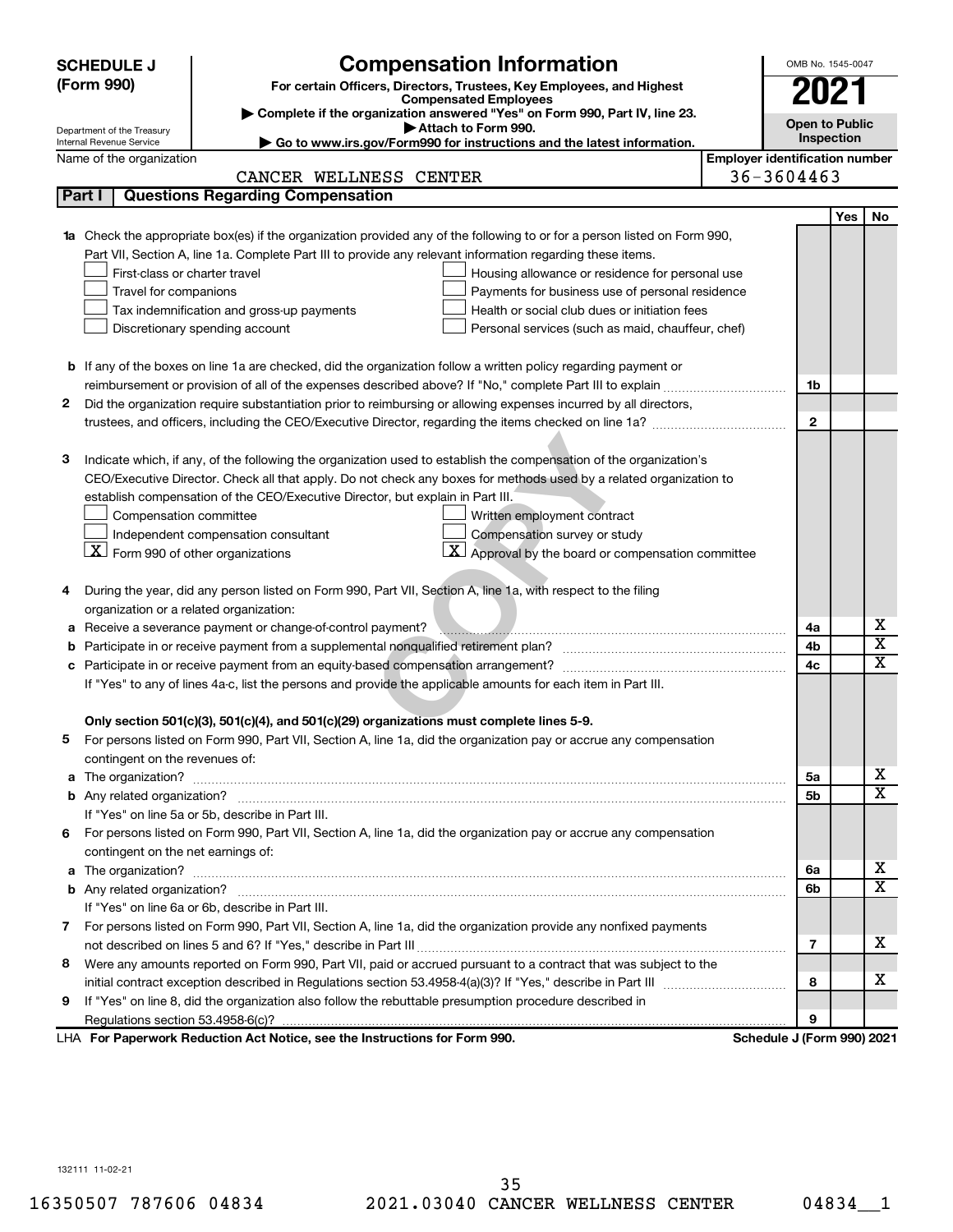**2**

#### Part II | Officers, Directors, Trustees, Key Employees, and Highest Compensated Employees. Use duplicate copies if additional space is needed.

For each individual whose compensation must be reported on Schedule J, report compensation from the organization on row (i) and from related organizations, described in the instructions, on row (ii). Do not list any individuals that aren't listed on Form 990, Part VII.

Note: The sum of columns (B)(i)-(iii) for each listed individual must equal the total amount of Form 990, Part VII, Section A, line 1a, applicable column (D) and (E) amounts for that individual.

|                              | <b>(B)</b> Breakdown of W-2 and/or 1099-MISC and/or 1099-NEC <b>(C)</b> Retirement and compensation |                                           |                                           | (D) Nontaxable<br>benefits<br>other deferred | (E) Total of columns<br>$(B)(i)-(D)$ | (F) Compensation<br>in column (B) |                                           |
|------------------------------|-----------------------------------------------------------------------------------------------------|-------------------------------------------|-------------------------------------------|----------------------------------------------|--------------------------------------|-----------------------------------|-------------------------------------------|
| (A) Name and Title           | (i) Base<br>compensation                                                                            | (ii) Bonus &<br>incentive<br>compensation | (iii) Other<br>reportable<br>compensation | compensation                                 |                                      |                                   | reported as deferred<br>on prior Form 990 |
| (i)                          |                                                                                                     |                                           |                                           |                                              |                                      |                                   |                                           |
| $\vert$ (ii)                 |                                                                                                     |                                           |                                           |                                              |                                      |                                   |                                           |
| (i)                          |                                                                                                     |                                           |                                           |                                              |                                      |                                   |                                           |
| $\vert$ (ii)                 |                                                                                                     |                                           |                                           |                                              |                                      |                                   |                                           |
| (i)                          |                                                                                                     |                                           |                                           |                                              |                                      |                                   |                                           |
| (ii)                         |                                                                                                     |                                           |                                           |                                              |                                      |                                   |                                           |
| (i)                          |                                                                                                     |                                           |                                           |                                              |                                      |                                   |                                           |
| (ii)                         |                                                                                                     |                                           |                                           |                                              |                                      |                                   |                                           |
| (i)                          |                                                                                                     |                                           |                                           |                                              |                                      |                                   |                                           |
| (ii)                         |                                                                                                     |                                           |                                           |                                              |                                      |                                   |                                           |
| (i)                          |                                                                                                     |                                           |                                           |                                              |                                      |                                   |                                           |
| (ii)                         |                                                                                                     |                                           |                                           |                                              |                                      |                                   |                                           |
| (i)                          |                                                                                                     |                                           |                                           |                                              |                                      |                                   |                                           |
| (ii)                         |                                                                                                     |                                           |                                           |                                              |                                      |                                   |                                           |
| (i)                          |                                                                                                     |                                           |                                           |                                              |                                      |                                   |                                           |
| (ii)                         |                                                                                                     |                                           |                                           |                                              |                                      |                                   |                                           |
| (i)                          |                                                                                                     |                                           |                                           |                                              |                                      |                                   |                                           |
| (ii)                         |                                                                                                     |                                           |                                           |                                              |                                      |                                   |                                           |
| (i)                          |                                                                                                     |                                           |                                           |                                              |                                      |                                   |                                           |
| (ii)                         |                                                                                                     |                                           |                                           |                                              |                                      |                                   |                                           |
| (i)                          |                                                                                                     |                                           |                                           |                                              |                                      |                                   |                                           |
| (ii)                         |                                                                                                     |                                           |                                           |                                              |                                      |                                   |                                           |
| $\qquad \qquad \textbf{(i)}$ |                                                                                                     |                                           |                                           |                                              |                                      |                                   |                                           |
| (ii)                         |                                                                                                     |                                           |                                           |                                              |                                      |                                   |                                           |
| (i)                          |                                                                                                     |                                           |                                           |                                              |                                      |                                   |                                           |
| $\vert$ (ii)                 |                                                                                                     |                                           |                                           |                                              |                                      |                                   |                                           |
| (i)                          |                                                                                                     |                                           |                                           |                                              |                                      |                                   |                                           |
| (ii)                         |                                                                                                     |                                           |                                           |                                              |                                      |                                   |                                           |
| (i)                          |                                                                                                     |                                           |                                           |                                              |                                      |                                   |                                           |
| (ii)                         |                                                                                                     |                                           |                                           |                                              |                                      |                                   |                                           |
| (i)                          |                                                                                                     |                                           |                                           |                                              |                                      |                                   |                                           |
| (ii)                         |                                                                                                     |                                           |                                           |                                              |                                      |                                   |                                           |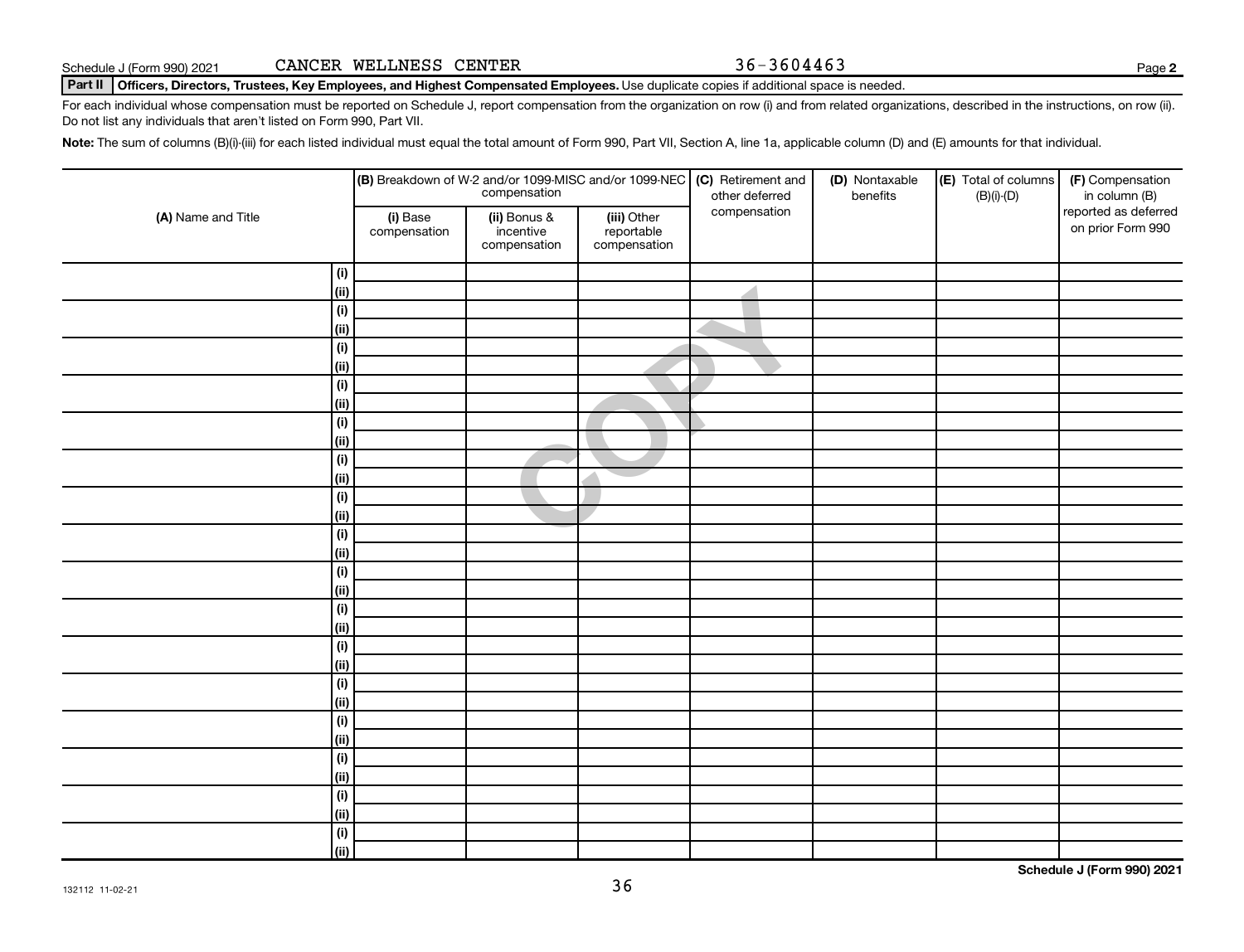#### **Part III Supplemental Information**

Provide the information, explanation, or descriptions required for Part I, lines 1a, 1b, 3, 4a, 4b, 4c, 5a, 5b, 6a, 6b, 7, and 8, and for Part II. Also complete this part for any additional information.

| PART I, LINE 3:                                                             |
|-----------------------------------------------------------------------------|
| THE CENTER'S CHAIRMAN OF THE BOARD SET THE EXECUTIVE DIRECTOR'S 2021        |
| COMPENSATION IN CONSULTATION WITH MEMBERS OF THE EXECUTIVE COMMITTEE.<br>HE |
| REVIEWED MARKET DATA PROVIDED TO HIM BY HIS HUMAN RESOURCE MANAGER AS WELL  |
| AS SALARY INFORMATION ON THE 990S OF COMPARABLE NONPROFITS.                 |
|                                                                             |
|                                                                             |
|                                                                             |
|                                                                             |
|                                                                             |
|                                                                             |
|                                                                             |
|                                                                             |
|                                                                             |
|                                                                             |
|                                                                             |
|                                                                             |
|                                                                             |
|                                                                             |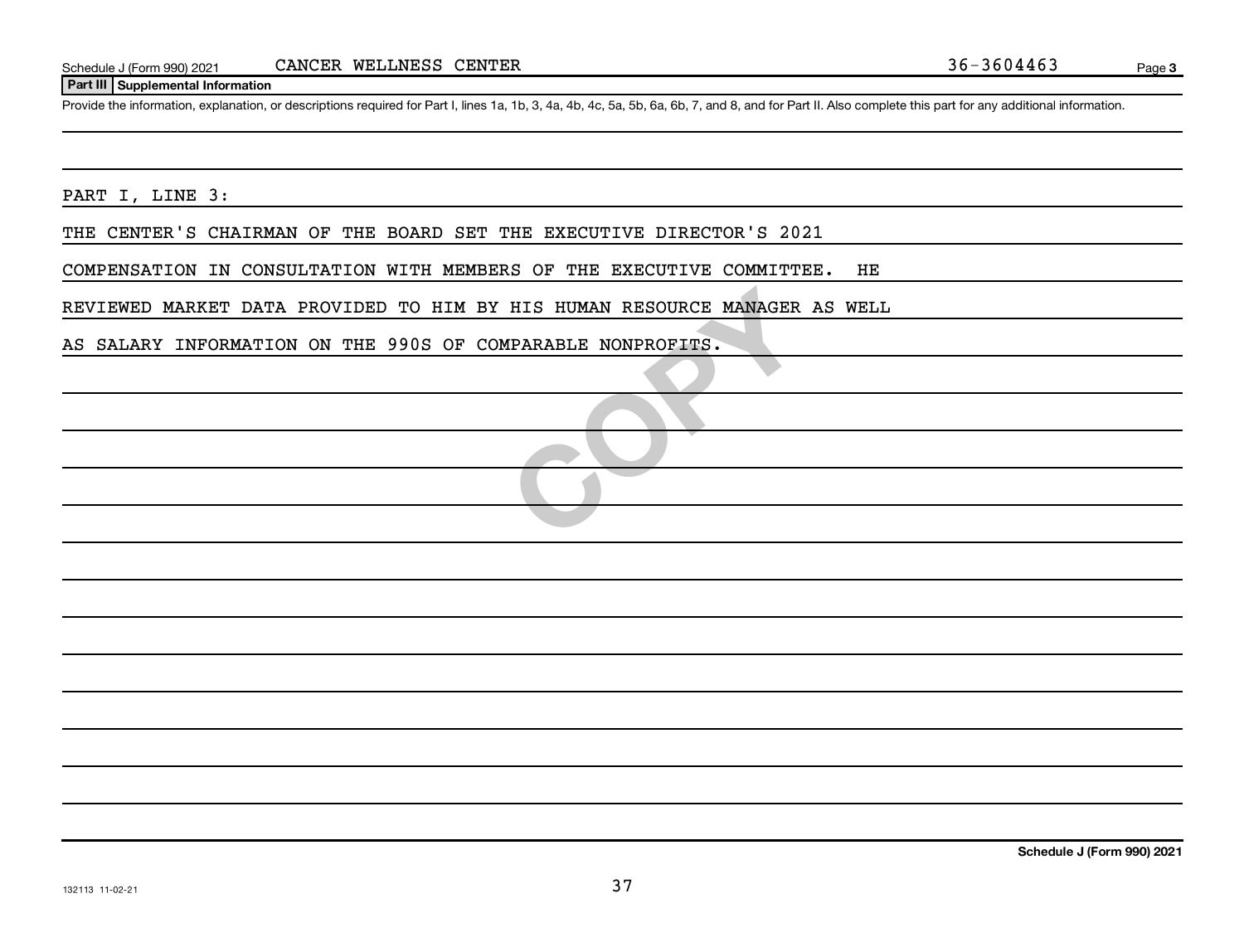Department of the Treasury Internal Revenue Service

**(Form 990)**

**Complete to provide information for responses to specific questions on Form 990 or 990-EZ or to provide any additional information. | Attach to Form 990 or Form 990-EZ. | Go to www.irs.gov/Form990 for the latest information. SCHEDULE O Supplemental Information to Form 990 or 990-EZ**  $\frac{10008060000}{202}$ 

**Open to Public Inspection**

OMB No. 1545-0047

Name of the organization CANCER WELLNESS CENTER  $\vert$  36-3604463

**Employer identification number**

FORM 990, PART I, LINE 1, DESCRIPTION OF ORGANIZATION MISSION:

AFFECTED BY CANCER TO ENHANCE THE QUALITY OF THEIR LIVES.

FORM 990, PART III, LINE 4D, OTHER PROGRAM SERVICES:

THROUGH PARTNERSHIP PROGRAMMING, THE CENTER EXPANDS THE REACH AND

IMPACT OF OUR PROGRAMMING. THESE SERVICES INCLUDE COUNSELING AND

WELLNESS CLASSES, SUCH AS YOGA AND MINDFULNESS, THAT ARE PROVIDED IN

COLLABORATION WITH LOCAL HOSPITAL CANCER PROGRAMS. DURING 2021, 68

INDIVIDUALS WERE SERVED WITH 780 SERVICE HOURS.

EXPENSES \$ 3,551. INCLUDING GRANTS OF \$ 0. REVENUE \$ 14,616.

FORM 990, PART VI, SECTION B, LINE 11B:

PITAL CANCER PROGRAMS. DUR<br>
780 SERVICE HOURS.<br>
G GRANTS OF \$ 0. REVENUE<br> **COPYPITAL COPYPITAL COMMITTEE**<br>
ROVIDES THE AUDIT COMMITTEE<br>
E AUDIT COMMITTEE REVIEWS T<br>
PONSIBILITIES AS A COMMITTE THE CANCER WELLNESS CENTER PROVIDES THE AUDIT COMMITTEE A COPY OF THE 990 TO REVIEW BEFORE FILING. THE AUDIT COMMITTEE REVIEWS THE RETURN FOR FILING AS PART OF ITS FINANCIAL RESPONSIBILITIES AS A COMMITTEE OF THE BOARD OF THE CANCER WELLNESS CENTER. BEFORE FILING THE TAX RETURNS, A COPY WILL BE SENT TO THE ENTIRE BOARD OF DIRECTORS. THE EXECUTIVE COMMITTEE VOTES TO APPROVE THE 990 BEFORE FILING.

FORM 990, PART VI, SECTION B, LINE 12C:

THE ORGANIZATION ANNUALLY HAS EACH BOARD MEMBER SIGN A CONFLICT OF INTEREST POLICY DISCLOSURE

FORM 990, PART VI, SECTION B, LINE 15A:

THE CENTER'S CHAIRMAN OF THE BOARD SET THE EXECUTIVE DIRECTOR'S 2021

132211 11-11-21 LHA For Paperwork Reduction Act Notice, see the Instructions for Form 990 or 990-EZ. Schedule O (Form 990) 2021 COMPENSATION IN CONSULTATION WITH MEMBERS OF THE EXECUTIVE COMMITTEE. HE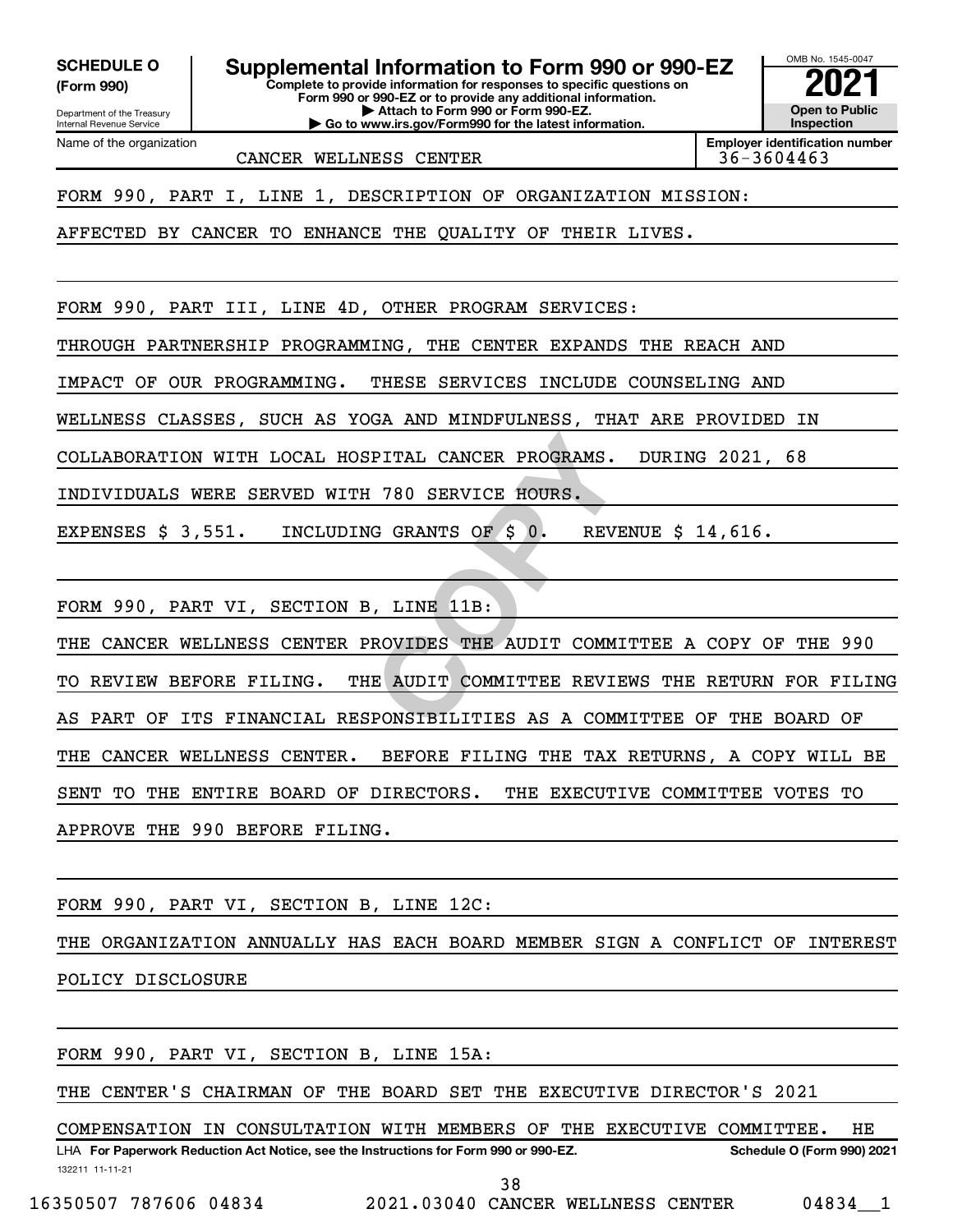| Schedule O (Form 990) 2021<br>Name of the organization                     | Page 2<br><b>Employer identification number</b> |
|----------------------------------------------------------------------------|-------------------------------------------------|
| CANCER WELLNESS CENTER                                                     | $36 - 3604463$                                  |
| REVIEWED MARKET DATA PROVIDED TO HIM BY HIS HUMAN RESOURCE MANAGER AS WELL |                                                 |
| AS SALARY INFORMATION ON THE 990S OF COMPARABLE NONPROFITS.                |                                                 |
|                                                                            |                                                 |
| FORM 990, PART VI, SECTION C, LINE 19:                                     |                                                 |
| THEY WILL BE MADE AVAILABLE UPON REQUEST AT THE ORGANIZATION'S OFFICES     |                                                 |
| THE TAX RETURNS AND AUDITED FINANCIAL STATEMENTS<br>DURING BUSINESS HOURS. |                                                 |
|                                                                            |                                                 |
|                                                                            |                                                 |
| ARE AVAILABLE ON THE CENTER'S WEBSITE.                                     |                                                 |
|                                                                            |                                                 |
|                                                                            |                                                 |
|                                                                            |                                                 |
|                                                                            |                                                 |
|                                                                            |                                                 |
|                                                                            |                                                 |
|                                                                            |                                                 |
|                                                                            |                                                 |
|                                                                            |                                                 |

132212 11-11-21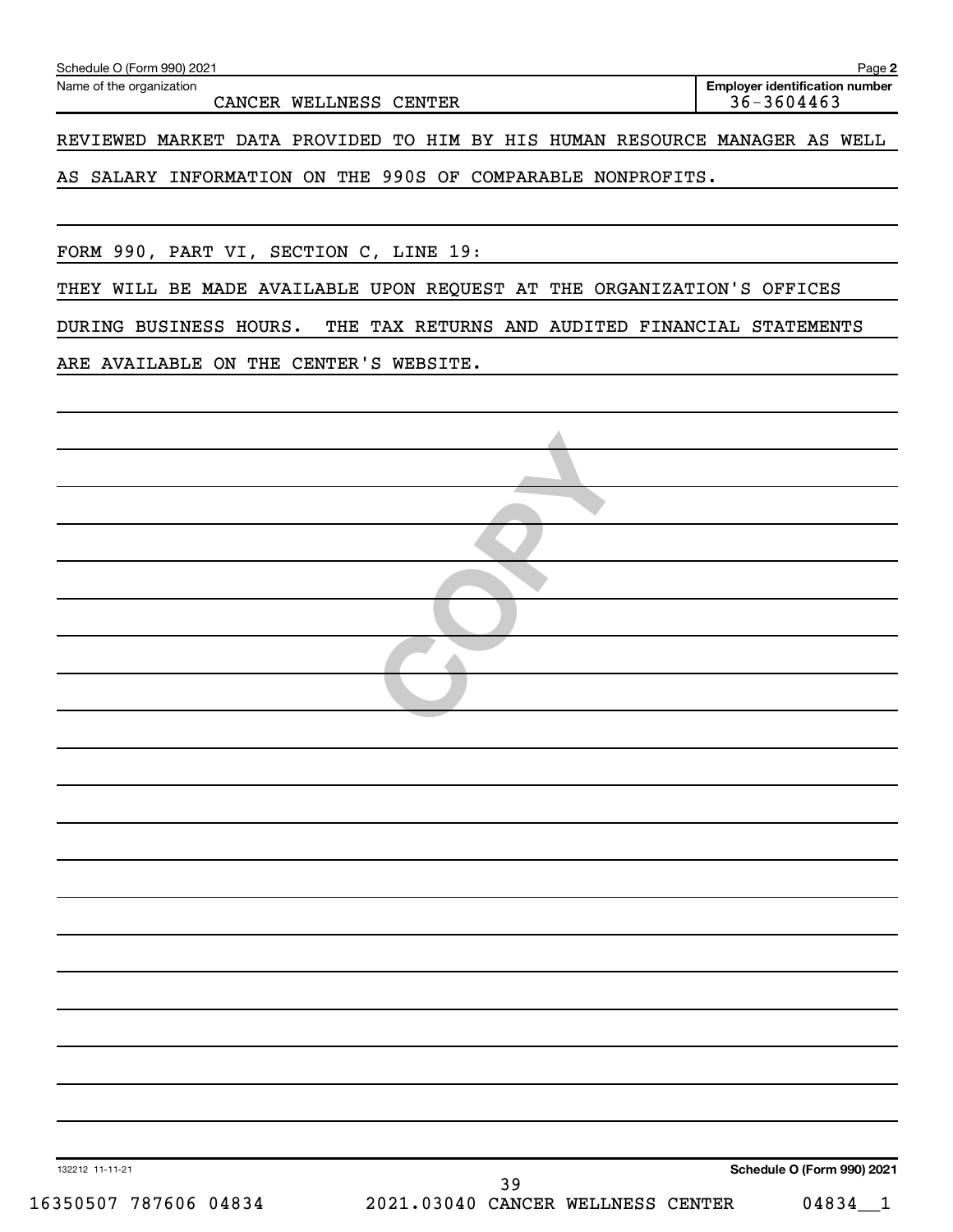# **TAX RETURN FILING INSTRUCTIONS**

ILLINOIS FORM AG990-IL

#### **FOR THE YEAR ENDING**

 $~$ <u>DECEMBER 31, 2021</u>

| CANCER WELLNESS CENTER<br>215 REVERE DRIVE<br>NORTHBROOK, IL 60062                                                       |
|--------------------------------------------------------------------------------------------------------------------------|
| MANN. WEITZ & ASSOCIATES L.L.C.<br>111 DEER LAKE ROAD, SUITE 125<br>60015<br>DEERFIELD, IL                               |
| BALANCE DUE OF \$15.00                                                                                                   |
| ILLINOIS CHARITY BUREAU FUND                                                                                             |
| OFFICE OF THE ATTORNEY GENERAL<br>CHARITABLE TRUST BUREAU<br>100 WEST RANDOLPH ST., 11TH FLOOR<br>CHICAGO, IL 60601-3175 |
| JUNE 30, 2022                                                                                                            |
| THE REPORT SHOULD BE SIGNED AND DATED BY TWO OFFICERS.                                                                   |
|                                                                                                                          |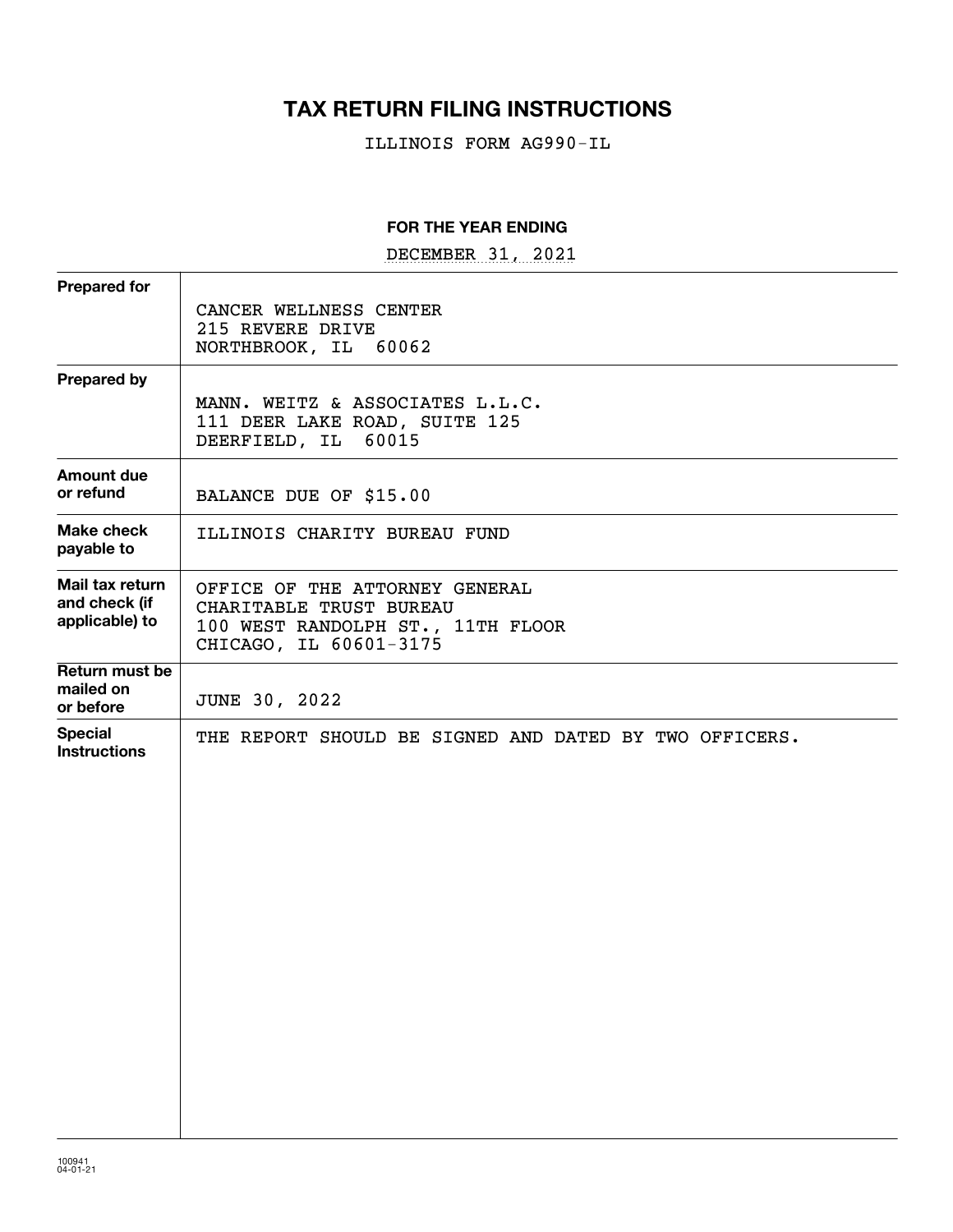|                 | For Office Use Only                                   | <b>ILLINOIS CHARITABLE ORGANIZATION ANNUAL REPORT</b>                                                                  |                                |                         |                    | Form AG990-IL<br>Revised 1/19                    |
|-----------------|-------------------------------------------------------|------------------------------------------------------------------------------------------------------------------------|--------------------------------|-------------------------|--------------------|--------------------------------------------------|
| PMT#            |                                                       | <b>Attornev General KWAME RAOUL State of Illinois</b>                                                                  |                                |                         |                    |                                                  |
|                 |                                                       | Charitable Trust Bureau, 100 West Randolph<br>11th Floor, Chicago, Illinois 60601                                      |                                |                         | $CO# 01-019650$    |                                                  |
| AMT             |                                                       | <b>Report for the Fiscal Period:</b>                                                                                   |                                | $\overline{\mathbf{x}}$ | Copy of IRS Return | Check all items attached:                        |
|                 |                                                       |                                                                                                                        | <b>Make Checks</b>             | $\mathbf{X}$            |                    | <b>Audited Financial Statements</b>              |
|                 |                                                       | Beginning 01/01/2021                                                                                                   | Payable to                     |                         | Copy of Form IFC   |                                                  |
| INIT            |                                                       |                                                                                                                        | the Illinois<br>Charity        | $\overline{\mathbf{X}}$ |                    | \$15.00 Annual Report Filing Fee                 |
|                 |                                                       | & Ending<br>12/31/2021                                                                                                 | <b>Bureau Fund</b>             |                         |                    | \$100.00 Late Report Filing Fee                  |
|                 | Federal ID $# 36 - 3604463$                           | MO<br>$\overline{DAY}$<br><b>YR</b>                                                                                    |                                |                         | M <sub>0</sub>     | DAY<br>YR.                                       |
|                 | Are contributions to the organization tax deductible? | $\overline{X}$ Yes<br><b>No</b>                                                                                        | Date Organization was created: |                         |                    | 03/30/1988                                       |
|                 | LEGAL<br>NAME CANCER WELLNESS CENTER                  |                                                                                                                        | Year-end<br>amounts            |                         |                    |                                                  |
|                 | <b>MAIL</b>                                           |                                                                                                                        | A) ASSETS                      |                         | $A)$ \$            | 4, 299, 414.                                     |
|                 | ADDRESS 215 REVERE DRIVE                              |                                                                                                                        | <b>B) LIABILITIES</b>          |                         | $B)$ \$            | 88,523.                                          |
|                 | CITY, STATE NORTHBROOK, IL                            |                                                                                                                        | C) NET ASSETS                  |                         | $C)$ \$            | 4, 210, 891.                                     |
|                 | ZIP CODE 60062                                        |                                                                                                                        |                                |                         |                    |                                                  |
| Π.              |                                                       | SUMMARY OF ALL REVENUE ITEMS DURING THE YEAR:<br>D) PUBLIC SUPPORT, CONTRIBUTIONS & PROGRAM SERVICE REV. (GROSS AMTS.) | <b>PERCENTAGE</b><br>73.754%   |                         | $D)$ \$            | <b>AMOUNT</b><br>1,742,492.                      |
|                 | <b>GOVERNMENT GRANTS &amp; MEMBERSHIP DUES</b><br>E)  |                                                                                                                        | 20.579%                        |                         | $E)$ \$            | 486,187.                                         |
|                 | OTHER REVENUES<br>F)                                  |                                                                                                                        | 5.667%                         |                         | $F)$ \$            | 133,895.                                         |
|                 |                                                       |                                                                                                                        |                                |                         |                    |                                                  |
|                 |                                                       | G) TOTAL REVENUE, INCOME AND CONTRIBUTIONS RECEIVED (ADD D, E, & F)                                                    | 100%                           |                         | $G)$ \$            | 2,362,574.                                       |
| Ш.              |                                                       | SUMMARY OF ALL EXPENDITURES DURING THE YEAR:                                                                           |                                |                         |                    |                                                  |
|                 | H) OPERATING CHARITABLE PROGRAM EXPENSE               |                                                                                                                        | 59.908%                        |                         | $H)$ \$            | 942,709.                                         |
|                 | EDUCATION PROGRAM SERVICE EXPENSE<br>I)               |                                                                                                                        |                                | $\%$                    | $1)$ \$            |                                                  |
|                 |                                                       |                                                                                                                        |                                |                         |                    |                                                  |
|                 | J)                                                    | TOTAL CHARITABLE PROGRAM SERVICE EXPENSE (ADD H & I)                                                                   | 59.908%                        |                         | $J)$ \$            | 942,709.                                         |
|                 |                                                       |                                                                                                                        |                                |                         |                    |                                                  |
|                 |                                                       | J1) JOINT COSTS ALLOCATED TO PROGRAM SERVICES (INCLUDED IN J):<br>\$                                                   |                                |                         |                    |                                                  |
|                 | GRANTS TO OTHER CHARITABLE ORGANIZATIONS<br>K)        |                                                                                                                        |                                | $\frac{0}{0}$           | $K)$ \$            |                                                  |
|                 |                                                       |                                                                                                                        |                                |                         |                    |                                                  |
|                 | L)                                                    | TOTAL CHARITABLE PROGRAM SERVICE EXPENDITURE (ADD J & K)                                                               | 59.908%                        |                         | $L)$ \$            | 942,709.                                         |
|                 |                                                       |                                                                                                                        | 12.336%                        |                         |                    |                                                  |
|                 | M) MANAGEMENT AND GENERAL EXPENSE                     |                                                                                                                        |                                |                         | $M)$ \$            | 194,114.                                         |
|                 | N) FUNDRAISING EXPENSE                                |                                                                                                                        | 27.757%                        |                         | $N)$ $$$           | 436,778.                                         |
|                 |                                                       |                                                                                                                        |                                |                         |                    |                                                  |
|                 | O)                                                    | TOTAL EXPENDITURES THIS PERIOD (ADD L, M, & N)                                                                         | 100%                           |                         | $0)$ \$            | 1,573,601.                                       |
|                 |                                                       | III. SUMMARY OF ALL PAID FUNDRAISER AND CONSULTANT ACTIVITIES:                                                         |                                |                         |                    |                                                  |
|                 |                                                       | (Attach Attorney General Report of Individual Fundraising Campaign-Form IFC. One for each PFR.)                        |                                |                         |                    |                                                  |
|                 | <b>PROFESSIONAL FUNDRAISERS:</b>                      | TOTAL AMOUNT RAISED BY PAID PROFESSIONAL FUNDRAISERS                                                                   | 100%                           |                         | $P)$ \$            | 0.                                               |
|                 |                                                       |                                                                                                                        |                                |                         |                    |                                                  |
|                 | TOTAL FUNDRAISERS FEES AND EXPENSES<br>$\Omega$       |                                                                                                                        |                                | $\%$                    | $Q$ ) \$           |                                                  |
|                 |                                                       |                                                                                                                        |                                |                         |                    |                                                  |
|                 | NET RECEIVED BY THE CHARITY (P MINUS Q=R)<br>R)       |                                                                                                                        |                                | $\frac{0}{0}$           | $R)$ \$            |                                                  |
|                 | PROFESSIONAL FUNDRAISING CONSULTANTS;                 | S) TOTAL AMOUNT PAID TO PROFESSIONAL FUNDRAISING CONSULTANTS                                                           |                                |                         | $S)$ \$            | 0.                                               |
|                 |                                                       | IV. COMPENSATION TO THE (3) HIGHEST PAID PERSONS DURING THE YEAR:                                                      |                                |                         |                    |                                                  |
|                 | T)                                                    | NAME, TITLE: NANCY BULZONI, EXECUTIVE DIRECTOR                                                                         |                                |                         | $T)$ \$            | 124,197.                                         |
|                 |                                                       | U) NAME, TITLE: MEGAN MCMAHON-PIETIG, PROGRAM DIRECTOR                                                                 |                                |                         | $U)$ \$            | 66,607.                                          |
|                 | V)                                                    | NAME, TITLE: DORIS DOWNING, DIRECTOR OF DEVELOPMENT                                                                    |                                |                         | $V)$ \$            | 94,000.                                          |
| V.              |                                                       | <b>CHARITABLE PROGRAM DESCRIPTION: CHARITABLE PROGRAM (3 HIGHEST BY \$ EXPENDED)</b>                                   |                                |                         |                    | List on back side of instructions<br><b>CODE</b> |
| 198091 04-01-21 | W)                                                    | DESCRIPTION: COUNSELING CANCER PATIENTS AND THEIR FAMILIES                                                             |                                |                         | $W)$ #             | 111                                              |
|                 | DESCRIPTION:<br>X)                                    |                                                                                                                        |                                |                         | $X)$ #             |                                                  |
|                 | DESCRIPTION:<br>Y)                                    |                                                                                                                        |                                |                         | $Y)$ #             |                                                  |